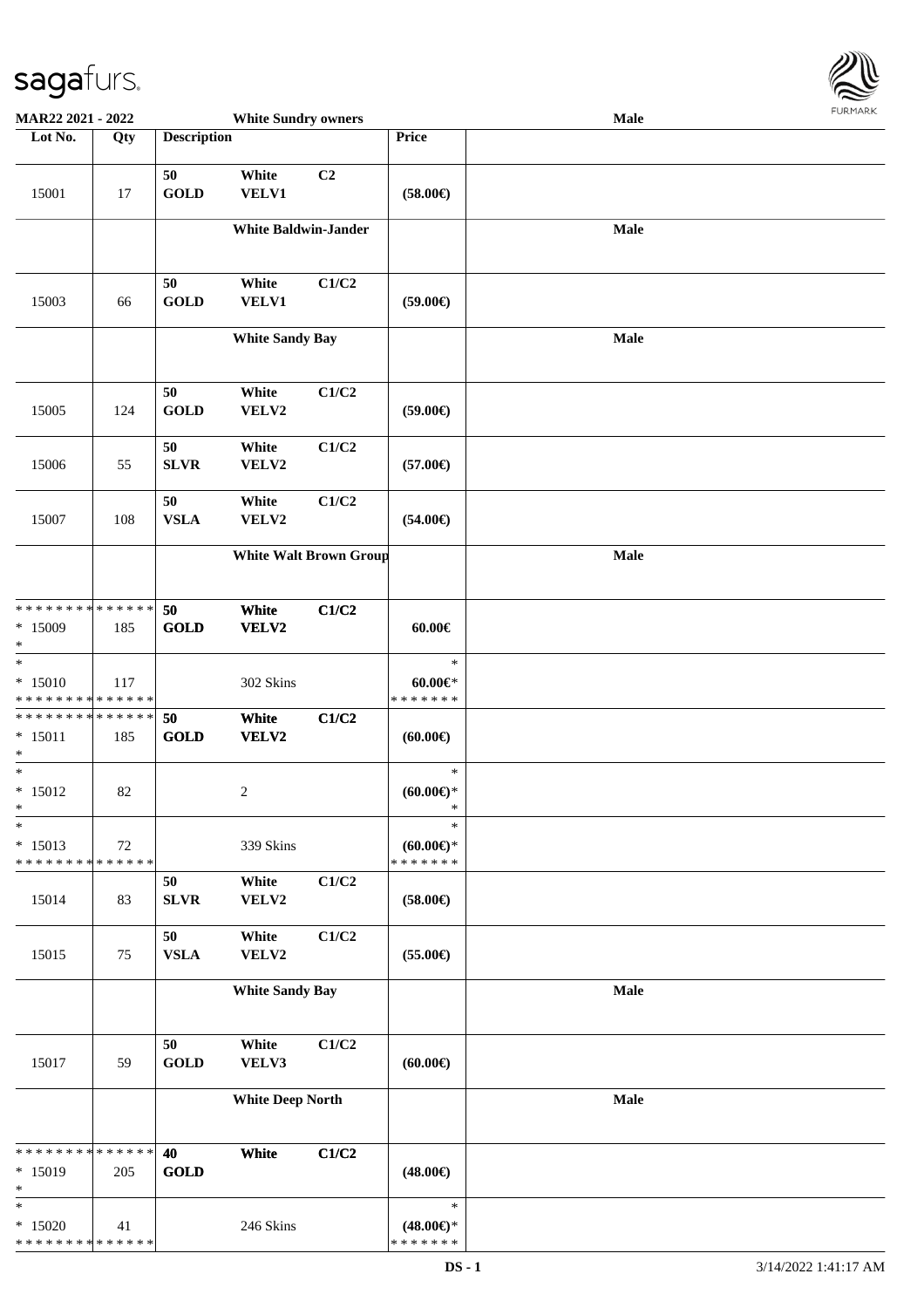

| MAR22 2021 - 2022                                  |     |                    | <b>White Deep North</b>     |       |                                                | <b>Male</b> |  |
|----------------------------------------------------|-----|--------------------|-----------------------------|-------|------------------------------------------------|-------------|--|
| Lot No.                                            | Qty | <b>Description</b> |                             |       | Price                                          |             |  |
| 15021                                              | 93  | 40<br><b>VSLA</b>  | White                       | C1/C2 | $(43.00\epsilon)$                              |             |  |
|                                                    |     |                    | <b>White Sundry owners</b>  |       |                                                | <b>Male</b> |  |
| 15023                                              | 180 | 40<br><b>GOLD</b>  | White<br><b>VELV1</b>       | C1    | $(52.00\epsilon)$                              |             |  |
|                                                    |     |                    | <b>White Baldwin-Jander</b> |       |                                                | Male        |  |
| * * * * * * * * * * * * * *<br>$*15025$<br>$\ast$  | 205 | 40<br><b>GOLD</b>  | White<br><b>VELV1</b>       | C1/C2 | $(53.00\epsilon)$                              |             |  |
| $\ast$<br>$*15026$<br>$\ast$                       | 180 |                    | $\overline{c}$              |       | $\ast$<br>$(53.00\epsilon)$ *<br>$\ast$        |             |  |
| $\ast$<br>$* 15027$<br>* * * * * * * * * * * * * * | 54  |                    | 439 Skins                   |       | $\ast$<br>$(53.00\epsilon)$ *<br>* * * * * * * |             |  |
| * * * * * * * * * * * * * *<br>$* 15028$<br>$\ast$ | 205 | 40<br><b>SLVR</b>  | White<br><b>VELV1</b>       | C1/C2 | $(51.00\epsilon)$                              |             |  |
| $\ast$<br>$*15029$<br>* * * * * * * * * * * * * *  | 101 |                    | 306 Skins                   |       | $\ast$<br>$(51.00\epsilon)$ *<br>* * * * * * * |             |  |
| 15030                                              | 189 | 40<br><b>VSLA</b>  | White<br>VELV1              | C1/C2 | $(48.00\epsilon)$                              |             |  |
|                                                    |     |                    | <b>White Sundry owners</b>  |       |                                                | Male        |  |
| * * * * * * * * * * * * * *<br>$*15032$<br>$\ast$  | 205 | 40<br><b>GOLD</b>  | White<br>VELV2              | C2    | $(52.00\epsilon)$                              |             |  |
| $*$<br>$*15033$<br>$*$                             | 180 |                    | 2                           |       | $\ast$<br>$(52.00ε)$ *<br>$\ast$               |             |  |
| $*$<br>$* 15034$<br>$*$                            | 180 |                    | 3                           |       | $\ast$<br>$(52.00\epsilon)$ *<br>$\ast$        |             |  |
| $*$<br>$* 15035$<br>$*$                            | 180 |                    | 4                           |       | $\ast$<br>$(52.00\epsilon)$ *<br>$\ast$        |             |  |
| $*$<br>$*15036$<br>$*$                             | 180 |                    | 5                           |       | $\ast$<br>$(52.00\epsilon)$ *<br>$\ast$        |             |  |
| $*$<br>$* 15037$<br>$*$                            | 180 |                    | 6                           |       | $\ast$<br>$(52.00\epsilon)$ *<br>$\ast$        |             |  |
| $*$<br>* 15038<br>$*$                              | 180 |                    | $\tau$                      |       | $\ast$<br>$(52.00\epsilon)$ *<br>$\ast$        |             |  |
| $*$<br>$*15039$<br>* * * * * * * * * * * * * *     | 219 |                    | 1504 Skins                  |       | $\ast$<br>$(52.00\epsilon)$ *<br>* * * * * * * |             |  |
| 15040                                              | 113 | 40<br><b>GOLD</b>  | White<br>VELV2              | C3/C4 | $(49.00\epsilon)$                              |             |  |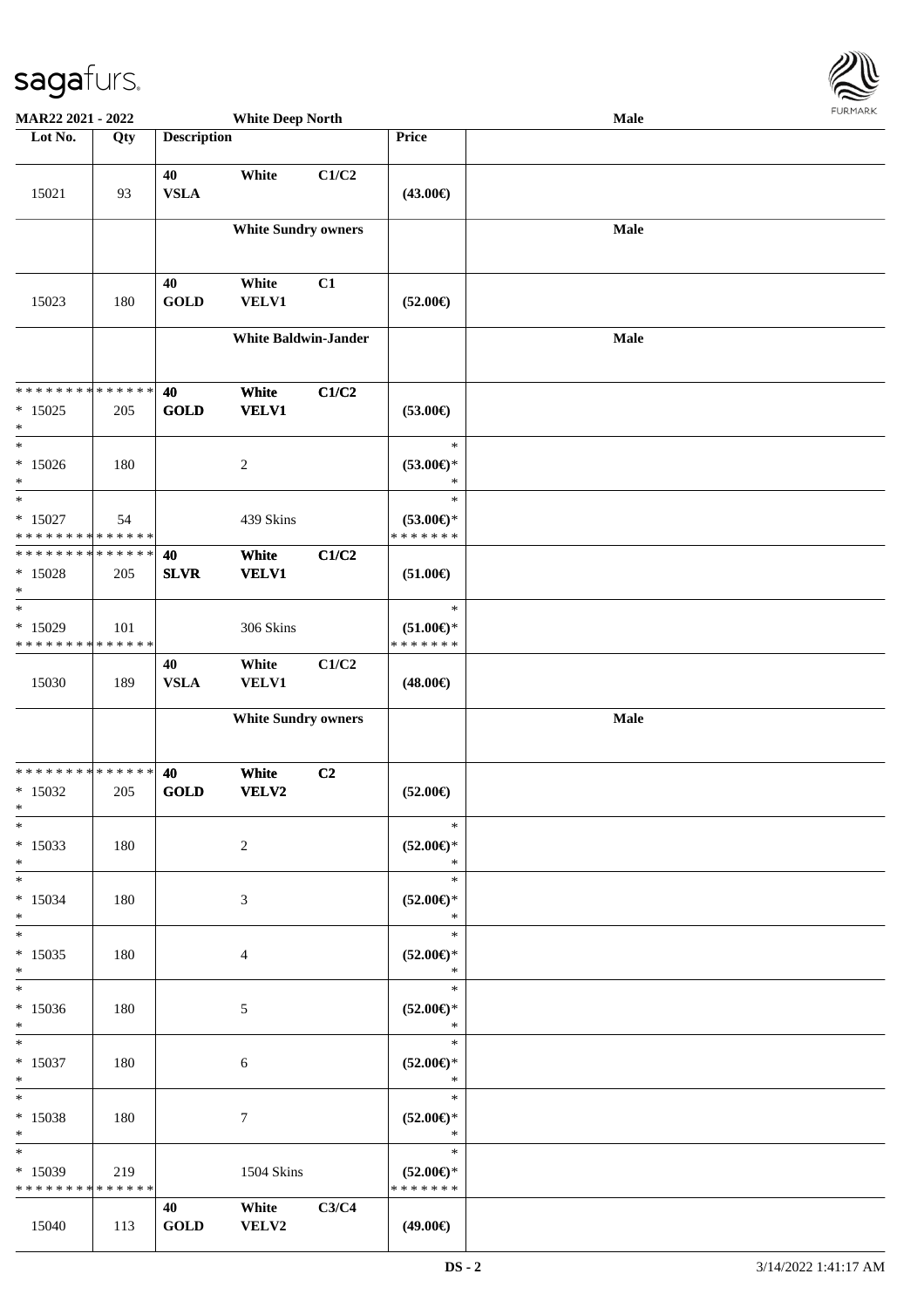

| MAR22 2021 - 2022                                                      |     |                    | <b>White Sandy Bay</b>     |                               |                                                | Male | <b>LOKITAKV</b> |
|------------------------------------------------------------------------|-----|--------------------|----------------------------|-------------------------------|------------------------------------------------|------|-----------------|
| Lot No.                                                                | Qty | <b>Description</b> |                            |                               | Price                                          |      |                 |
| * * * * * * * * * * * * * *<br>$* 15041$<br>$\ast$                     | 205 | 40<br><b>GOLD</b>  | White<br><b>VELV2</b>      | C1                            | $(53.00\epsilon)$                              |      |                 |
| $\ast$<br>$*15042$<br>$\ast$                                           | 130 |                    | 2                          |                               | $\ast$<br>$(53.00\epsilon)$ *<br>$\ast$        |      |                 |
| $\ast$<br>$*15043$<br>$\ast$                                           | 180 |                    | $\mathfrak{Z}$             |                               | $\ast$<br>$(53.00\epsilon)$ *<br>$\ast$        |      |                 |
| $\overline{\phantom{a}^*}$<br>$* 15044$<br>* * * * * * * * * * * * * * | 180 |                    | 695 Skins                  |                               | $\ast$<br>$(53.00\epsilon)$ *<br>* * * * * * * |      |                 |
| * * * * * * * * * * * * * *<br>$*15045$<br>$*$                         | 205 | 40<br><b>GOLD</b>  | White<br>VELV2             | C <sub>2</sub>                | $(52.00\epsilon)$                              |      |                 |
| $\ast$<br>$*15046$<br>* * * * * * * * * * * * * *                      | 95  |                    | 300 Skins                  |                               | $\ast$<br>$(52.00\epsilon)$ *<br>* * * * * * * |      |                 |
| * * * * * * * * * * * * * *<br>$*15047$<br>$\ast$                      | 205 | 40<br><b>SLVR</b>  | White<br>VELV2             | C1/C2                         | $(51.00\epsilon)$                              |      |                 |
| $\ast$<br>$* 15048$<br>* * * * * * * * * * * * * *                     | 104 |                    | 309 Skins                  |                               | $\ast$<br>$(51.00\epsilon)$ *<br>* * * * * * * |      |                 |
| * * * * * * * * * * * * * *<br>$*15049$<br>$\ast$                      | 205 | 40<br><b>VSLA</b>  | White<br>VELV2             | C1/C2                         | $(48.00\epsilon)$                              |      |                 |
| $\ast$<br>$*15050$<br>* * * * * * * * * * * * * *                      | 63  |                    | 268 Skins                  |                               | $\ast$<br>$(48.00\epsilon)$ *<br>* * * * * * * |      |                 |
| 15051                                                                  | 143 | 40<br><b>VSLA</b>  | White<br>VELV2             | C1/C2<br><b>OPEN</b>          | $(43.00\epsilon)$                              |      |                 |
|                                                                        |     |                    |                            | <b>White Walt Brown Group</b> |                                                | Male |                 |
| **************<br>$*15053$<br>$*$                                      | 205 | <b>40</b>          | <b>White</b><br>GOLD VELV2 | C1                            | 54.00€                                         |      |                 |
| $*$<br>$* 15054$<br>$*$                                                | 180 |                    | $\overline{2}$             |                               | $\ast$<br>54.00€*<br>$\ast$                    |      |                 |
| $*$ $*$<br>$*15055$<br>$*$                                             | 180 |                    | 3                          |                               | $\ast$<br>54.00€*<br>$\ast$                    |      |                 |
| $*$ $-$<br>$*15056$<br>$*$                                             | 180 |                    | 4                          |                               | $\ast$<br>54.00€*<br>$*$                       |      |                 |
| $*$ $*$<br>$* 15057$<br>$*$ $-$                                        | 180 |                    | 5                          |                               | $\ast$<br>54.00€*<br>$\ast$                    |      |                 |
| $*$ $*$<br>$* 15058$<br>$*$ $*$                                        | 180 |                    | 6                          |                               | $\ast$<br>54.00€*<br>$\ast$                    |      |                 |
| $*$ $\overline{\phantom{1}}$<br>$*15059$<br>$*$ $-$                    | 180 |                    | 7                          |                               | 54.00€*<br>$\ast$                              |      |                 |
| $\ast$<br>$*15060$<br>$*$                                              | 180 |                    | 8                          |                               | $\ast$<br>53.00€*<br>$\ast$                    |      |                 |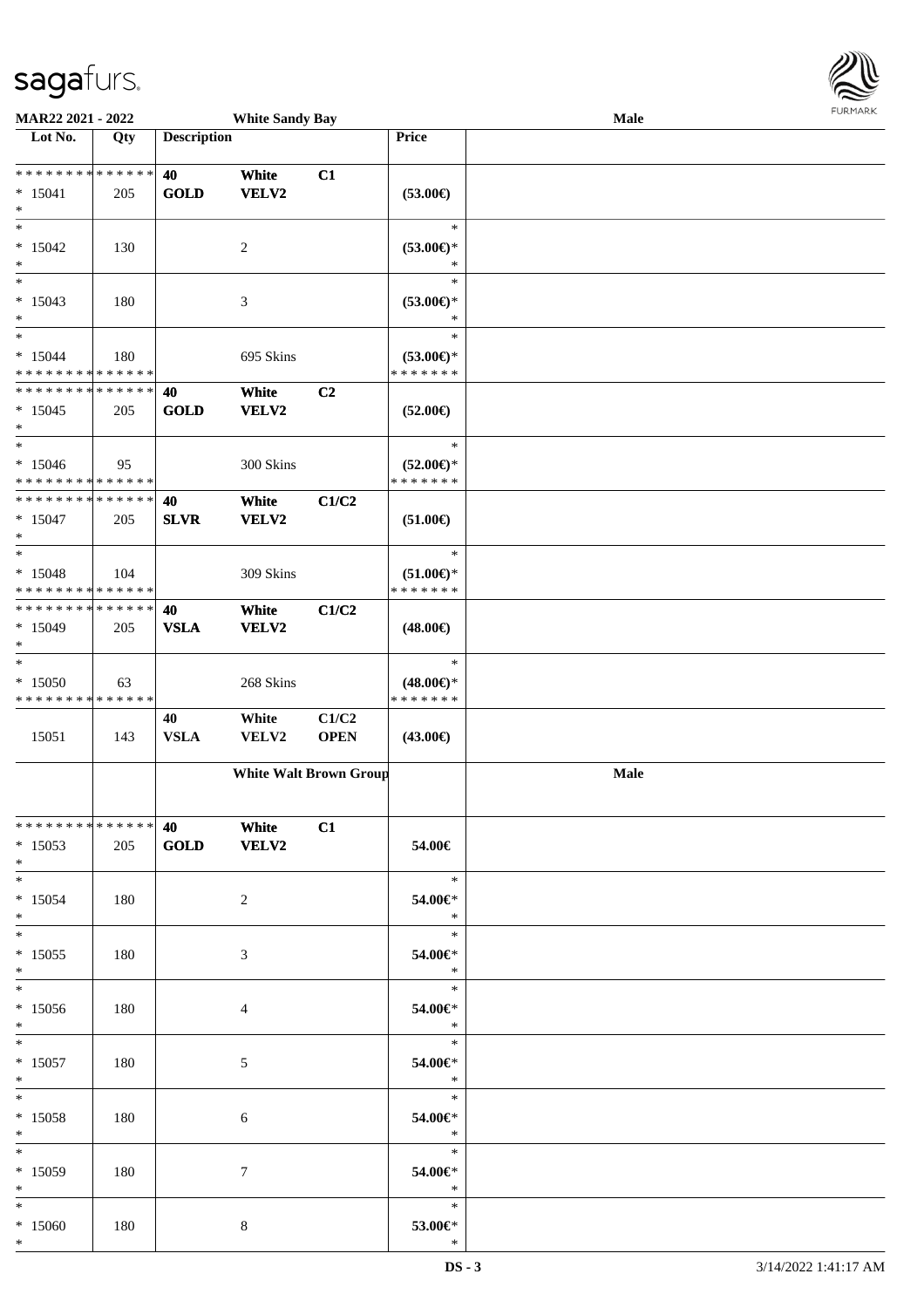

| MAR22 2021 - 2022                                 |     |                    | <b>White Walt Brown Group</b> |    |                                                | <b>FURPIARA</b><br>Male |
|---------------------------------------------------|-----|--------------------|-------------------------------|----|------------------------------------------------|-------------------------|
| Lot No.                                           | Qty | <b>Description</b> |                               |    | Price                                          |                         |
| $*$<br>$* 15061$<br>* * * * * * * * * * * * * *   | 65  | 40<br><b>GOLD</b>  | White<br>VELV2                | C1 | $\ast$<br>53.00€*<br>* * * * * * *             |                         |
| * * * * * * * * * * * * * *<br>$*15062$<br>$\ast$ | 205 | 40<br><b>GOLD</b>  | White<br>VELV2                | C1 | $(54.00\epsilon)$                              |                         |
| $\ast$<br>$*15063$<br>$\ast$                      | 180 |                    | $\overline{c}$                |    | $\ast$<br>$(54.00\epsilon)$ *<br>$\ast$        |                         |
| $\overline{\phantom{0}}$<br>$*15064$<br>$\ast$    | 180 |                    | 3                             |    | $\ast$<br>$(54.00\epsilon)$ *<br>$\ast$        |                         |
| $_{\ast}^{-}$<br>$*15065$<br>$\ast$               | 180 |                    | 4                             |    | $\ast$<br>$(54.00ε)$ *<br>$\ast$               |                         |
| $\overline{\ast}$<br>$*15066$<br>$\ast$           | 180 |                    | 5                             |    | $\ast$<br>$(54.00\epsilon)$ *<br>$\ast$        |                         |
| $\ast$<br>$*15067$<br>$\ast$                      | 180 |                    | 6                             |    | $\ast$<br>$(54.00\epsilon)$ *<br>$\ast$        |                         |
| $\overline{\phantom{1}}$<br>$*15068$<br>$\ast$    | 180 |                    | $\tau$                        |    | $\ast$<br>$(54.00\epsilon)$ *<br>$\ast$        |                         |
| $\overline{\phantom{a}^*}$<br>$*15069$<br>$\ast$  | 180 |                    | 8                             |    | $\ast$<br>$(54.00\epsilon)$ *<br>$\ast$        |                         |
| $\ast$<br>$*15070$<br>$\ast$                      | 180 |                    | 9                             |    | $\ast$<br>$(54.00\epsilon)$ *<br>$\ast$        |                         |
| $\ast$<br>$* 15071$<br>$\ast$                     | 180 |                    | 10                            |    | $\ast$<br>$(54.00\epsilon)$ *<br>$\ast$        |                         |
| $\ast$<br>$*15072$<br>$\star$                     | 157 |                    | 11                            |    | $\ast$<br>$(54.00ε)$ *<br>$\mathbf{k}$         |                         |
| $*$<br>$*15073$<br>* * * * * * * * * * * * * * *  | 112 |                    | 2094 Skins                    |    | $\ast$<br>$(54.00\epsilon)$ *<br>* * * * * * * |                         |
| * * * * * * * * * * * * * * *<br>$*15074$<br>$*$  | 205 | 40<br><b>GOLD</b>  | White<br><b>VELV2</b>         | C2 | 53.00€                                         |                         |
| $*$<br>$*15075$<br>$\ast$                         | 180 |                    | $\overline{2}$                |    | $\ast$<br>52.00€*<br>$\ast$                    |                         |
| $*$<br>$* 15076$<br>* * * * * * * * * * * * * *   | 64  |                    | 449 Skins                     |    | $\ast$<br>52.00€*<br>* * * * * * *             |                         |
| * * * * * * * * * * * * * * *<br>$*15077$<br>$*$  | 205 | 40<br><b>GOLD</b>  | White<br><b>VELV2</b>         | C2 | 53.00€                                         |                         |
| $*$<br>$* 15078$<br>$*$                           | 180 |                    | 2                             |    | $\ast$<br>53.00€*<br>$\ast$                    |                         |
| $*$<br>$* 15079$<br>$*$                           | 130 |                    | 3                             |    | $\ast$<br>52.00€*<br>$\ast$                    |                         |
| $\ast$<br>* 15080<br>**************               | 41  |                    | 556 Skins                     |    | $\ast$<br>52.00€*<br>* * * * * * *             |                         |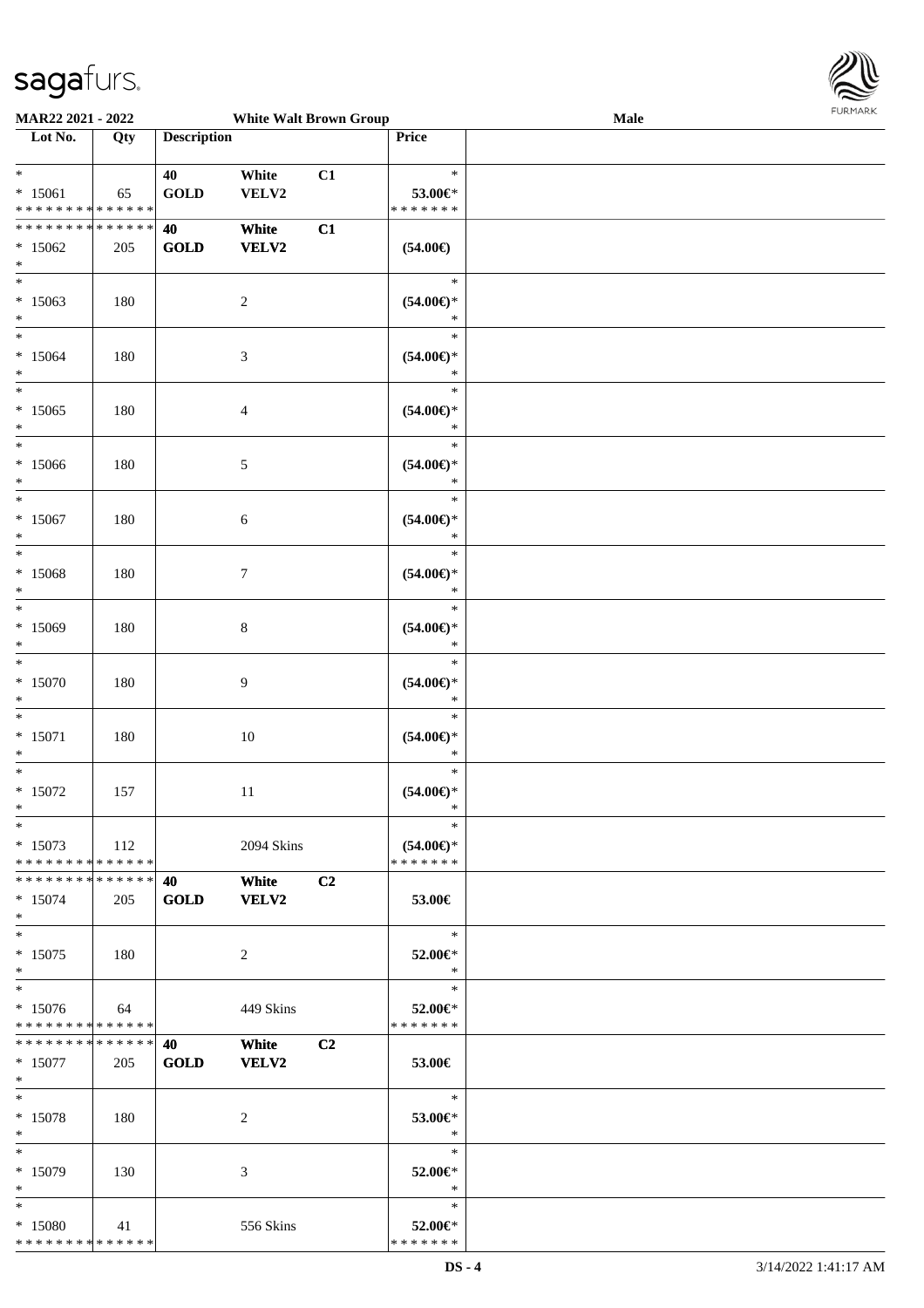

| MAR22 2021 - 2022                                  |                    |                      | <b>White Walt Brown Group</b> |       |                                                | <b>Male</b> | <b>FURMARK</b> |
|----------------------------------------------------|--------------------|----------------------|-------------------------------|-------|------------------------------------------------|-------------|----------------|
| $\overline{\phantom{1}}$ Lot No.                   | Qty                | <b>Description</b>   |                               |       | Price                                          |             |                |
| ******** <mark>******</mark><br>* 15081<br>$\ast$  | 205                | 40<br><b>SLVR</b>    | White<br>VELV2                | C1/C2 | $(52.00\epsilon)$                              |             |                |
| $\ast$<br>$*15082$<br>* * * * * * * * * * * * * *  | 128                |                      | 333 Skins                     |       | $\ast$<br>$(52.00\epsilon)$ *<br>* * * * * * * |             |                |
| * * * * * * * * * * * * * *<br>$*15083$<br>$\ast$  | 141                | 40<br><b>SLVR</b>    | White<br>VELV2                | C1/C2 | $(52.00\epsilon)$                              |             |                |
| $\ast$<br>$* 15084$<br>* * * * * * * * * * * * * * | 190                |                      | 331 Skins                     |       | $\ast$<br>$(52.00\epsilon)$ *<br>* * * * * * * |             |                |
| * * * * * * * * * * * * * *<br>$*15085$<br>$\ast$  | 205                | 40<br><b>VSLA</b>    | White<br><b>VELV2</b>         | C1/C2 | $(49.00\epsilon)$                              |             |                |
| $\ast$<br>$* 15086$<br>* * * * * * * * * * * * * * | 166                |                      | 371 Skins                     |       | $\ast$<br>$(49.00\epsilon)$ *<br>* * * * * * * |             |                |
| * * * * * * * * * * * * * *<br>$* 15087$<br>$\ast$ | 205                | 40<br><b>VSLA</b>    | White<br>VELV2                | C1/C2 | $(49.00\epsilon)$                              |             |                |
| $\ast$<br>$* 15088$<br>$\ast$                      | 99                 |                      | 2                             |       | $\ast$<br>$(49.00\epsilon)$ *<br>$\ast$        |             |                |
| $\ast$<br>* 15089<br>* * * * * * * * * * * * * *   | 79                 |                      | 383 Skins                     |       | $\ast$<br>$(49.00\epsilon)$ *<br>* * * * * * * |             |                |
|                                                    |                    |                      | <b>White Sandy Bay</b>        |       |                                                | <b>Male</b> |                |
| ******** <mark>******</mark><br>* 15091<br>$\ast$  | 205                | 40<br><b>GOLD</b>    | White<br>VELV3                | C1/C2 | $(54.00\epsilon)$                              |             |                |
| $\ast$<br>$*15092$<br>* * * * * * * * * * * * * *  | 124                |                      | 329 Skins                     |       | $\ast$<br>$(54.00\epsilon)$ *<br>* * * * * * * |             |                |
|                                                    |                    |                      | <b>White Deep North</b>       |       |                                                | Male        |                |
| * * * * * * * * * * * * * *<br>$*15094$<br>$\ast$  | 205                | 30<br><b>GOLD</b>    | White                         | C1/C2 | $(45.00\epsilon)$                              |             |                |
| $\ast$<br>$*15095$<br>* * * * * * * *              | 128<br>* * * * * * |                      | 333 Skins                     |       | $\ast$<br>$(45.00\epsilon)$ *<br>* * * * * * * |             |                |
| 15096                                              | 171                | 30<br><b>VSLA</b>    | White                         | C1/C2 | $(38.00\epsilon)$                              |             |                |
| 15097                                              | 99                 | 40/30<br><b>VSLA</b> | White                         | C3/C4 | 35.00€                                         |             |                |
|                                                    |                    |                      | <b>White Sundry owners</b>    |       |                                                | Male        |                |
| * * * * * * * * * * * * * *<br>* 15099<br>$\ast$   | 205                | 30<br><b>GOLD</b>    | White<br><b>VELV1</b>         | C1    | $(48.00\epsilon)$                              |             |                |
| $\ast$<br>$*15100$<br>$\ast$                       | 180                |                      | $\boldsymbol{2}$              |       | $\ast$<br>$(48.00\epsilon)$ *<br>$\ast$        |             |                |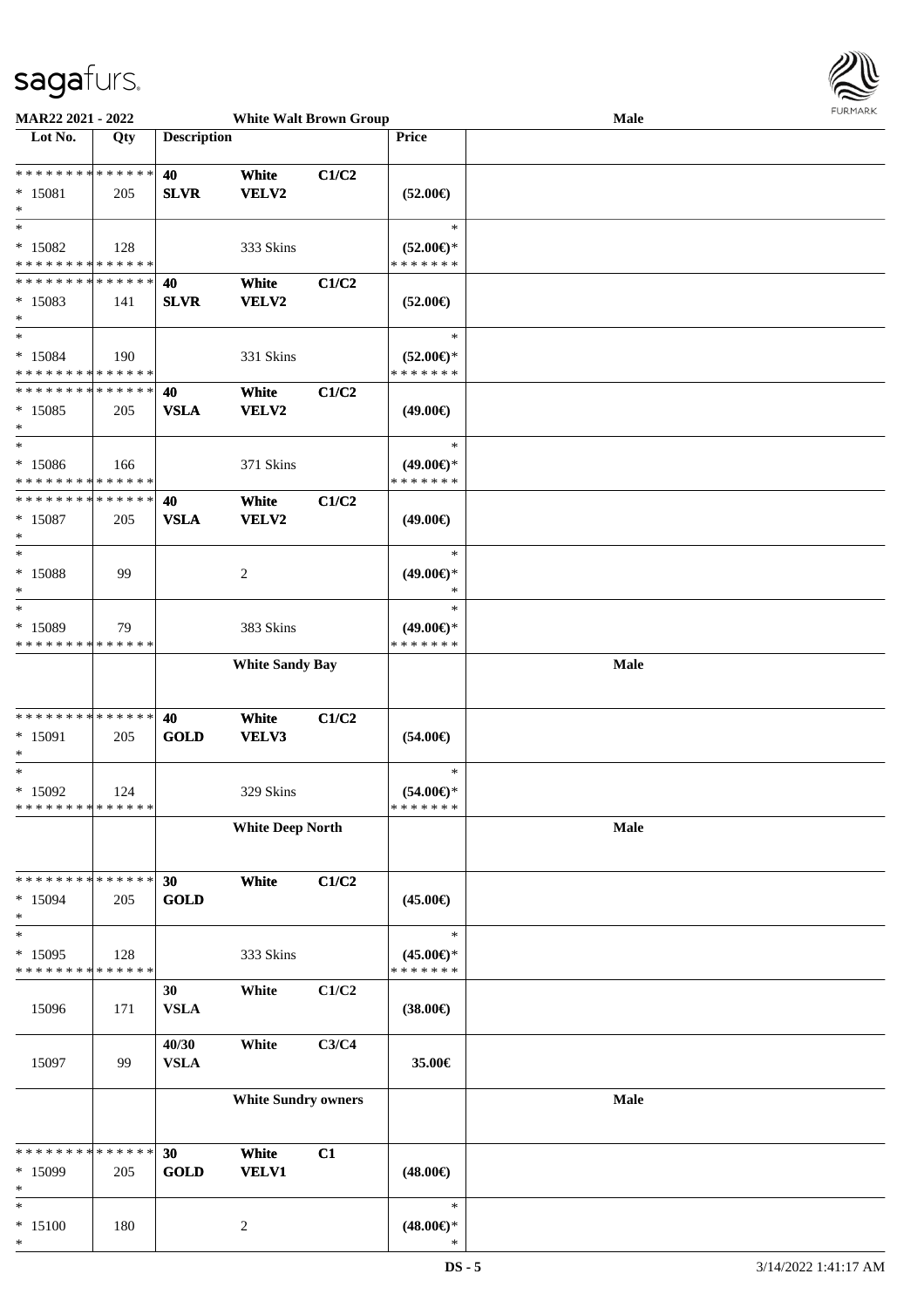

| MAR22 2021 - 2022                                   |                   |                    | <b>White Sundry owners</b>  |       |                                                | <b>Male</b> |  |
|-----------------------------------------------------|-------------------|--------------------|-----------------------------|-------|------------------------------------------------|-------------|--|
| Lot No.                                             | $\overline{Q}$ ty | <b>Description</b> |                             |       | Price                                          |             |  |
| $*$<br>$* 15101$<br>$\ast$                          | 180               | 30<br><b>GOLD</b>  | White<br>VELV1              | C1    | $\ast$<br>$(48.00\epsilon)$ *<br>∗             |             |  |
| $*$<br>$* 15102$<br>$\ast$                          | 180               |                    | 4                           |       | $\ast$<br>$(48.00\epsilon)$ *<br>∗             |             |  |
| $\overline{\phantom{0}}$<br>$* 15103$<br>$\ast$     | 180               |                    | 5                           |       | $\ast$<br>$(48.00\epsilon)$ *<br>*             |             |  |
| $*$<br>$* 15104$<br>$\ast$                          | 180               |                    | 6                           |       | $\ast$<br>$(48.00\epsilon)$ *<br>$\ast$        |             |  |
| $\ast$<br>$* 15105$<br>******** <mark>******</mark> | 121               |                    | 1226 Skins                  |       | $\ast$<br>$(48.00\epsilon)$ *<br>* * * * * * * |             |  |
| * * * * * * * * * * * * * *<br>$* 15106$<br>$\ast$  | 205               | 30<br><b>GOLD</b>  | White<br><b>VELV1</b>       | C3/C4 | $(46.00\epsilon)$                              |             |  |
| $\ast$<br>$* 15107$<br>$\ast$                       | 180               |                    | 2                           |       | $\ast$<br>$(46.00\epsilon)$ *<br>$\ast$        |             |  |
| $\ast$<br>$* 15108$<br>* * * * * * * * * * * * * *  | 84                |                    | 469 Skins                   |       | $\ast$<br>$(46.00\epsilon)$ *<br>* * * * * * * |             |  |
|                                                     |                   |                    | <b>White Baldwin-Jander</b> |       |                                                | Male        |  |
| * * * * * * * * * * * * * *<br>$* 15110$<br>$\ast$  | 205               | 30<br><b>GOLD</b>  | White<br><b>VELV1</b>       | C1    | $(49.00\epsilon)$                              |             |  |
| $\ast$<br>$* 15111$<br>$\ast$                       | 157               |                    | $\overline{c}$              |       | $\ast$<br>$(49.00\epsilon)$ *<br>*             |             |  |
| $\ast$<br>$* 15112$<br>* * * * * * * * * * * * * *  | 180               |                    | 542 Skins                   |       | $\ast$<br>$(49.00\epsilon)$ *<br>* * * * * * * |             |  |
| * * * * * * * * * * * * * *<br>$* 15113$<br>$\ast$  | 205               | 30<br><b>GOLD</b>  | White<br><b>VELV1</b>       | C2    | $(48.00\epsilon)$                              |             |  |
| $\ast$<br>$* 15114$<br>* * * * * * * * * * * * * *  | 107               |                    | 312 Skins                   |       | $\ast$<br>$(48.00\epsilon)$ *<br>* * * * * * * |             |  |
| * * * * * * * * * * * * * *<br>$* 15115$<br>$\ast$  | 225               | 30<br><b>SLVR</b>  | White<br><b>VELV1</b>       | C1/C2 | $(48.00\epsilon)$                              |             |  |
| $\ast$<br>$* 15116$<br>* * * * * * * * * * * * * *  | 134               |                    | 359 Skins                   |       | $\ast$<br>$(48.00\epsilon)$ *<br>* * * * * * * |             |  |
| 15117                                               | 227               | 30<br><b>VSLA</b>  | White<br><b>VELV1</b>       | C1/C2 | $(45.00\epsilon)$                              |             |  |
|                                                     |                   |                    | <b>White Sundry owners</b>  |       |                                                | Male        |  |
| * * * * * * * * * * * * * *<br>* 15119<br>$\ast$    | 205               | 30<br><b>GOLD</b>  | White<br>VELV2              | C1    | $(48.00\epsilon)$                              |             |  |
| $*$<br>$* 15120$<br>$\ast$                          | 180               |                    | $\overline{c}$              |       | $\ast$<br>$(48.00\epsilon)$ *<br>$\ast$        |             |  |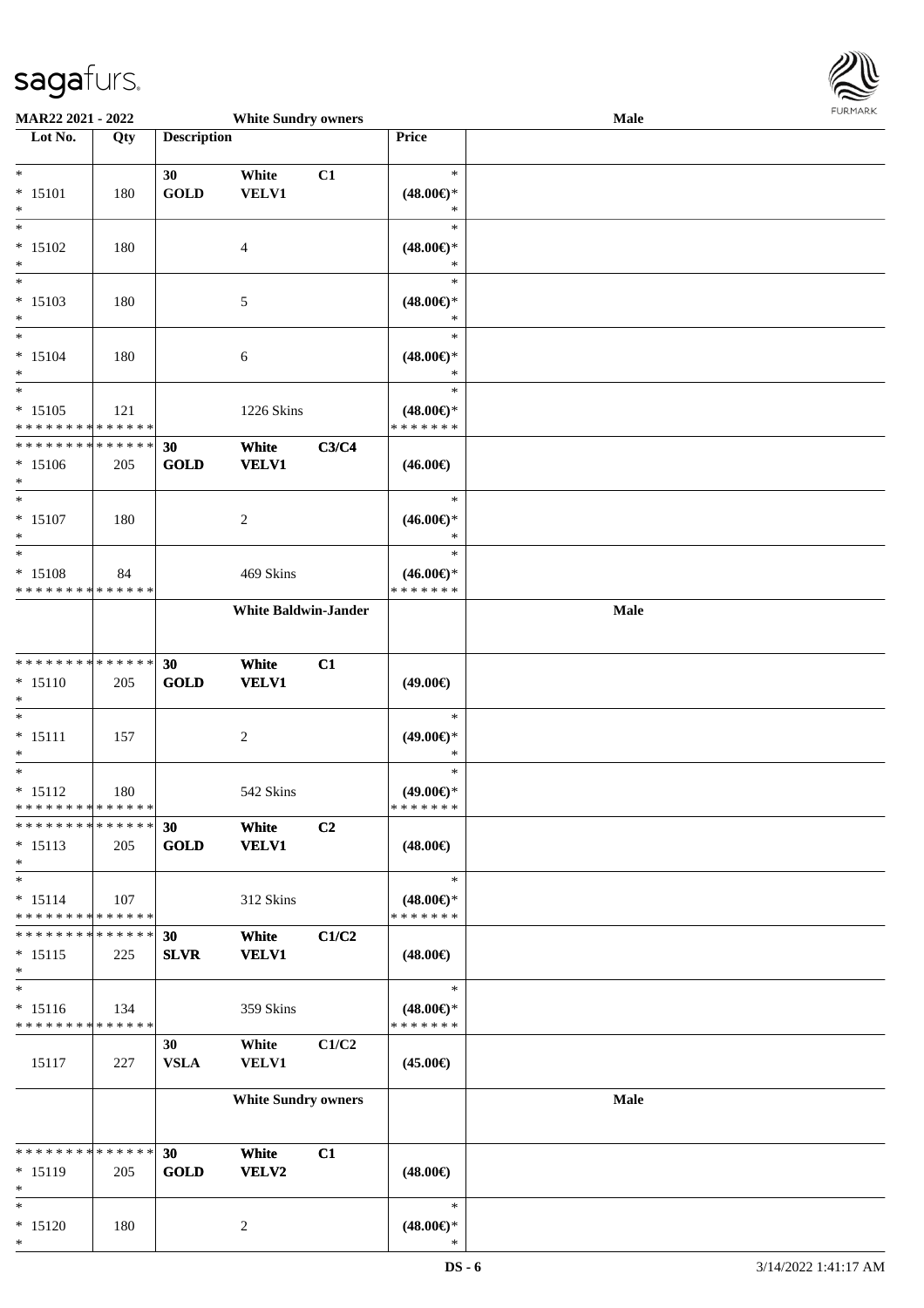

| MAR22 2021 - 2022                        |     |                    | <b>White Sundry owners</b>  |                |                                      | Male |  |
|------------------------------------------|-----|--------------------|-----------------------------|----------------|--------------------------------------|------|--|
| Lot No.                                  | Qty | <b>Description</b> |                             |                | Price                                |      |  |
|                                          |     |                    |                             |                |                                      |      |  |
| $*$                                      |     | 30                 | White                       | C1             | $\ast$                               |      |  |
| $* 15121$                                | 180 | <b>GOLD</b>        | VELV2                       |                | $(48.00\epsilon)$ *                  |      |  |
| $\ast$<br>$\overline{\ast}$              |     |                    |                             |                | $\ast$<br>$\ast$                     |      |  |
|                                          |     |                    |                             |                |                                      |      |  |
| $* 15122$<br>$\ast$                      | 180 |                    | 4                           |                | $(48.00\epsilon)$ *<br>$\ast$        |      |  |
| $\overline{\ast}$                        |     |                    |                             |                | $\ast$                               |      |  |
|                                          |     |                    |                             |                |                                      |      |  |
| $* 15123$<br>* * * * * * * * * * * * * * | 60  |                    | 805 Skins                   |                | $(48.00\epsilon)$ *<br>* * * * * * * |      |  |
| * * * * * * * * * * * * * *              |     | 30                 | White                       | C <sub>2</sub> |                                      |      |  |
| $* 15124$                                | 205 | GOLD               | <b>VELV2</b>                |                | $(48.00\epsilon)$                    |      |  |
| $*$                                      |     |                    |                             |                |                                      |      |  |
| $\overline{\ast}$                        |     |                    |                             |                | $\ast$                               |      |  |
| $* 15125$                                | 180 |                    | $\boldsymbol{2}$            |                | $(48.00\epsilon)$ *                  |      |  |
| $*$                                      |     |                    |                             |                | $\ast$                               |      |  |
| $\overline{\ast}$                        |     |                    |                             |                | $\ast$                               |      |  |
| $* 15126$                                | 180 |                    | 3                           |                | $(48.00\epsilon)$ *                  |      |  |
| $*$                                      |     |                    |                             |                | $\ast$                               |      |  |
| $*$                                      |     |                    |                             |                | $\ast$                               |      |  |
| $* 15127$                                | 156 |                    | 721 Skins                   |                | $(48.00\epsilon)$ *                  |      |  |
| * * * * * * * * * * * * * *              |     |                    |                             |                | * * * * * * *                        |      |  |
| * * * * * * * * * * * * * *              |     | 30                 | White                       | C3/C4          |                                      |      |  |
| $* 15128$                                | 205 | <b>GOLD</b>        | <b>VELV2</b>                |                | $(46.00\epsilon)$                    |      |  |
| $\ast$                                   |     |                    |                             |                |                                      |      |  |
| $*$                                      |     |                    |                             |                | $\ast$                               |      |  |
| * 15129                                  | 180 |                    | $\overline{c}$              |                | $(46.00\mathnormal{\infty})^*$       |      |  |
| $*$                                      |     |                    |                             |                | $\ast$                               |      |  |
| $\overline{\ast}$                        |     |                    |                             |                | $\ast$                               |      |  |
| $* 15130$                                | 180 |                    | $\ensuremath{\mathfrak{Z}}$ |                | $(46.00\epsilon)$ *                  |      |  |
| $*$                                      |     |                    |                             |                | $\ast$                               |      |  |
| $*$                                      |     |                    |                             |                | $\ast$                               |      |  |
| $* 15131$                                | 180 |                    | 4                           |                | $(46.00\epsilon)$ *                  |      |  |
| $*$                                      |     |                    |                             |                | $\ast$                               |      |  |
| $*$                                      |     |                    |                             |                | $\ast$                               |      |  |
| $* 15132$                                | 35  |                    | 780 Skins                   |                | $(46.00ε)$ *                         |      |  |
| * * * * * * * * * * * * * * *            |     |                    |                             |                | *******                              |      |  |
|                                          |     | 30                 | White                       | C1             |                                      |      |  |
| 15133                                    | 20  | SLVR               | VELV2                       |                | $(47.00\epsilon)$                    |      |  |
|                                          |     |                    |                             |                |                                      |      |  |
|                                          |     |                    | <b>White Sandy Bay</b>      |                |                                      | Male |  |
|                                          |     |                    |                             |                |                                      |      |  |
| * * * * * * * * * * * * * * *            |     | 30                 | White                       | C1             |                                      |      |  |
| $* 15135$                                | 205 | GOLD               | <b>VELV2</b>                |                | $(49.00\epsilon)$                    |      |  |
| $*$                                      |     |                    |                             |                |                                      |      |  |
| $*$                                      |     |                    |                             |                | $\ast$                               |      |  |
| $* 15136$                                | 180 |                    | $\boldsymbol{2}$            |                | $(49.00\epsilon)$ *                  |      |  |
| $*$                                      |     |                    |                             |                | $\ast$                               |      |  |
| $*$                                      |     |                    |                             |                | $\ast$                               |      |  |
| $* 15137$                                | 180 |                    | $\ensuremath{\mathfrak{Z}}$ |                | $(49.00\epsilon)$ *                  |      |  |
| $*$                                      |     |                    |                             |                | $\ast$                               |      |  |
| $*$                                      |     |                    |                             |                | $\ast$                               |      |  |
| * 15138                                  | 180 |                    | 4                           |                | $(49.00\epsilon)$ *                  |      |  |
| $*$                                      |     |                    |                             |                | $\ast$                               |      |  |
| $\ast$                                   |     |                    |                             |                | $\ast$                               |      |  |
| * 15139                                  | 180 |                    | 5                           |                | $(49.00\epsilon)$ *                  |      |  |
| $*$                                      |     |                    |                             |                | $\ast$                               |      |  |
| $*$                                      |     |                    |                             |                | $\ast$                               |      |  |
| $* 15140$                                | 180 |                    | 6                           |                | $(49.00\epsilon)$ *                  |      |  |
| $*$                                      |     |                    |                             |                | $\ast$                               |      |  |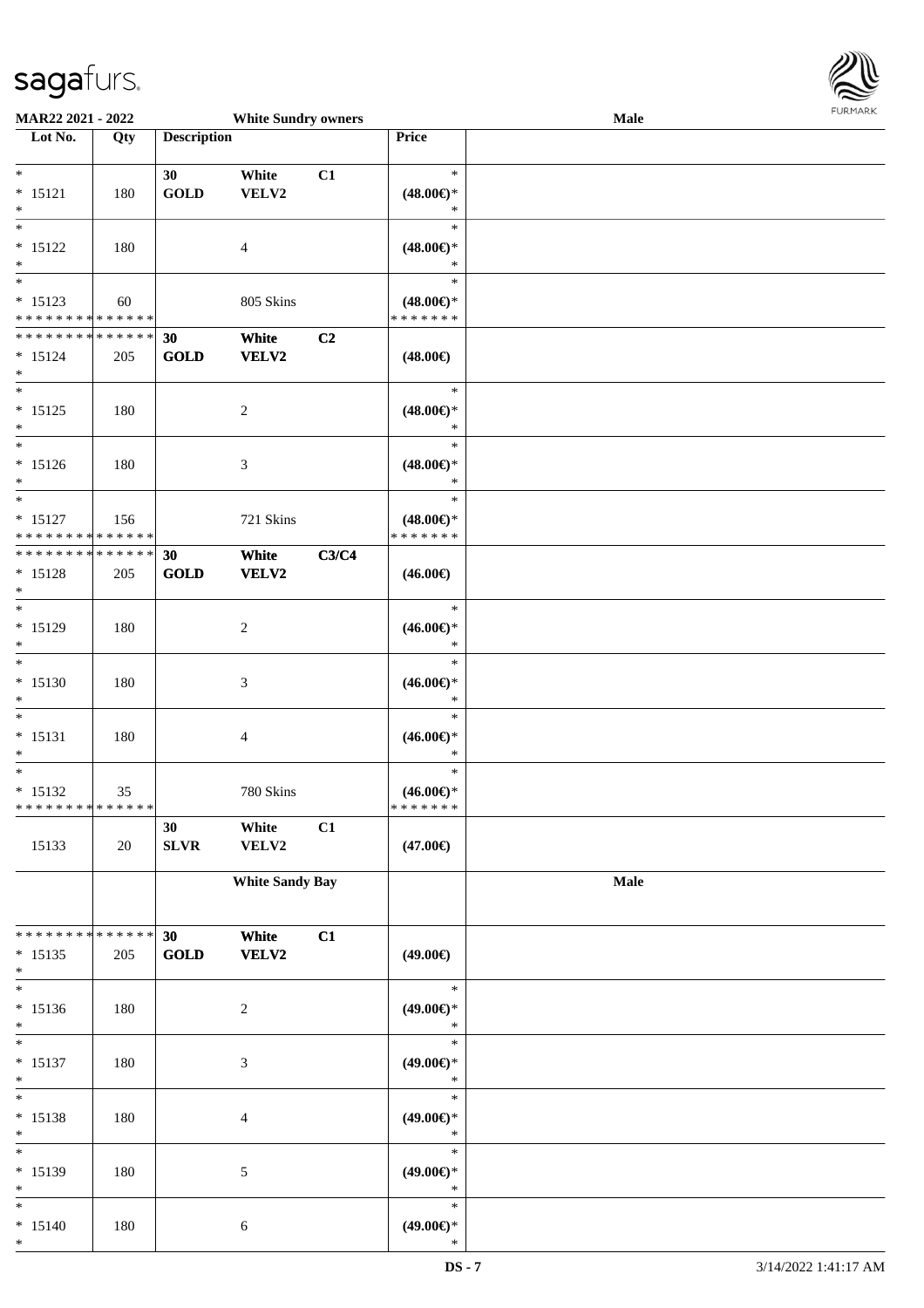

| <b>MAR22 2021 - 2022</b>      |     |                    | <b>White Sandy Bay</b>        |                |                     | <b>Male</b> |  |
|-------------------------------|-----|--------------------|-------------------------------|----------------|---------------------|-------------|--|
| Lot No.                       | Qty | <b>Description</b> |                               |                | <b>Price</b>        |             |  |
|                               |     |                    |                               |                |                     |             |  |
| $\ast$                        |     | 30                 | White                         | C1             | $\ast$              |             |  |
| $* 15141$                     | 180 | <b>GOLD</b>        | VELV2                         |                | $(49.00ε)$ *        |             |  |
| $\ast$                        |     |                    |                               |                | ∗                   |             |  |
| $*$                           |     |                    |                               |                | $\ast$              |             |  |
|                               |     |                    |                               |                |                     |             |  |
| $* 15142$                     | 190 |                    | 1475 Skins                    |                | $(49.00\epsilon)$ * |             |  |
| * * * * * * * * * * * * * *   |     |                    |                               |                | * * * * * * *       |             |  |
| * * * * * * * * * * * * * *   |     | 30                 | White                         | C <sub>2</sub> |                     |             |  |
| $* 15143$                     | 205 | <b>GOLD</b>        | VELV2                         |                | $(48.00\epsilon)$   |             |  |
| $*$                           |     |                    |                               |                |                     |             |  |
| $*$                           |     |                    |                               |                | $\ast$              |             |  |
|                               |     |                    |                               |                |                     |             |  |
| $* 15144$                     | 180 |                    | $\overline{c}$                |                | $(48.00\epsilon)$ * |             |  |
| $*$                           |     |                    |                               |                | $\ast$              |             |  |
| $*$                           |     |                    |                               |                | $\ast$              |             |  |
| $* 15145$                     | 180 |                    | 3                             |                | $(48.00\epsilon)$ * |             |  |
| $*$                           |     |                    |                               |                | $\ast$              |             |  |
| $*$                           |     |                    |                               |                | $\ast$              |             |  |
|                               |     |                    |                               |                |                     |             |  |
| $* 15146$                     | 76  |                    | 641 Skins                     |                | $(48.00\epsilon)$ * |             |  |
| * * * * * * * * * * * * * *   |     |                    |                               |                | * * * * * * *       |             |  |
| * * * * * * * * * * * * * *   |     | 30                 | White                         | C1/C2          |                     |             |  |
| $* 15147$                     | 205 | <b>SLVR</b>        | VELV2                         |                | $(46.00\epsilon)$   |             |  |
| $*$                           |     |                    |                               |                |                     |             |  |
|                               |     |                    |                               |                | $\ast$              |             |  |
| $* 15148$                     | 200 |                    | 405 Skins                     |                | $(46.00\epsilon)$ * |             |  |
| * * * * * * * * * * * * * *   |     |                    |                               |                | * * * * * * *       |             |  |
|                               |     |                    |                               |                |                     |             |  |
| * * * * * * * * * * * * * *   |     | 30                 | White                         | C1/C2          |                     |             |  |
| $* 15149$                     | 205 | <b>VSLA</b>        | VELV2                         |                | $(43.00\epsilon)$   |             |  |
| $*$                           |     |                    |                               |                |                     |             |  |
| $*$                           |     |                    |                               |                | $\ast$              |             |  |
| $* 15150$                     | 190 |                    | 395 Skins                     |                | $(43.00\epsilon)$ * |             |  |
| * * * * * * * * * * * * * *   |     |                    |                               |                | * * * * * * *       |             |  |
|                               |     |                    |                               |                |                     |             |  |
|                               |     | 30                 | White                         | C1/C2          |                     |             |  |
| 15151                         | 193 | <b>VSLA</b>        | VELV2                         | <b>OPEN</b>    | $(41.00\epsilon)$   |             |  |
|                               |     |                    |                               |                |                     |             |  |
|                               |     | 40/30              | White                         | C3/C4          |                     |             |  |
| 15152                         | 34  | <b>VSLA</b>        | VELV2                         | <b>OPEN</b>    | $(38.00\epsilon)$   |             |  |
|                               |     |                    |                               |                |                     |             |  |
|                               |     |                    | <b>White Walt Brown Group</b> |                |                     | Male        |  |
|                               |     |                    |                               |                |                     |             |  |
|                               |     |                    |                               |                |                     |             |  |
|                               |     |                    |                               |                |                     |             |  |
| * * * * * * * * * * * * * * * |     | 30                 | White                         | C1             |                     |             |  |
| $* 15154$                     | 205 | <b>GOLD</b>        | VELV2                         |                | $(50.00\epsilon)$   |             |  |
| $*$                           |     |                    |                               |                |                     |             |  |
| $*$                           |     |                    |                               |                | $\ast$              |             |  |
| $* 15155$                     | 87  |                    | $\overline{c}$                |                | $(50.00\in)^\ast$   |             |  |
| $*$                           |     |                    |                               |                | $\ast$              |             |  |
| $\overline{\ast}$             |     |                    |                               |                | $\ast$              |             |  |
|                               |     |                    |                               |                |                     |             |  |
| $* 15156$                     | 180 |                    | 3                             |                | (50.00)             |             |  |
| $\ast$                        |     |                    |                               |                | $\ast$              |             |  |
| $*$                           |     |                    |                               |                | $\ast$              |             |  |
| $* 15157$                     | 180 |                    | 4                             |                | (50.00)             |             |  |
| $*$                           |     |                    |                               |                | $\ast$              |             |  |
| $*$                           |     |                    |                               |                | $\ast$              |             |  |
|                               |     |                    |                               |                |                     |             |  |
| $* 15158$                     | 180 |                    | 5                             |                | $(50.00ε)$ *        |             |  |
| $*$                           |     |                    |                               |                | $\ast$              |             |  |
| $\ast$                        |     |                    |                               |                | $\ast$              |             |  |
| * 15159                       | 180 |                    | 6                             |                | $(50.00ε)$ *        |             |  |
| $*$                           |     |                    |                               |                | $\ast$              |             |  |
| $*$                           |     |                    |                               |                | $\ast$              |             |  |
| $* 15160$                     | 180 |                    | 7                             |                | $(50.00ε)$ *        |             |  |
| $\ast$                        |     |                    |                               |                | $\ast$              |             |  |
|                               |     |                    |                               |                |                     |             |  |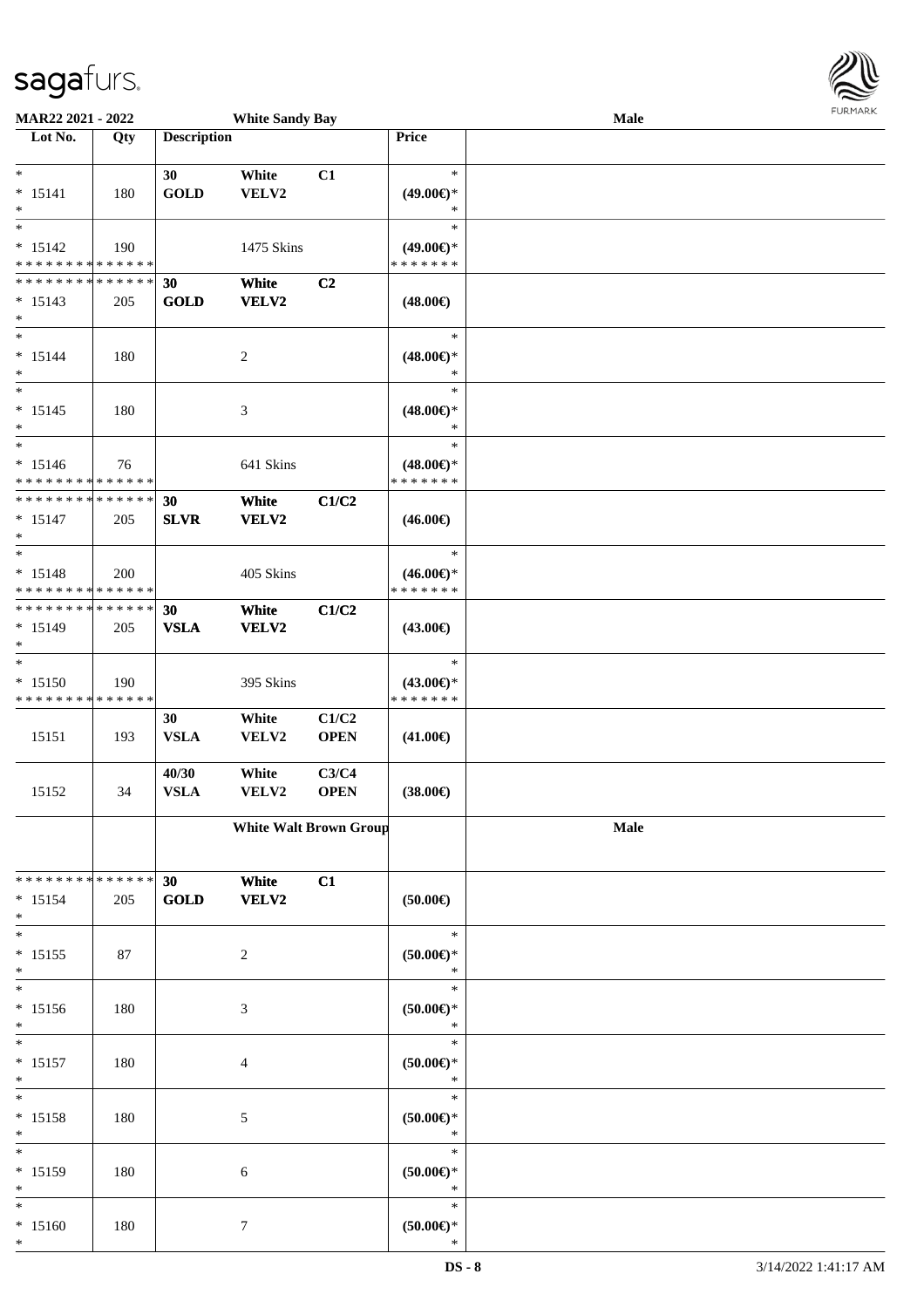

| MAR22 2021 - 2022                                   |     |                             | <b>White Walt Brown Group</b> |    |                                                    | <b>Male</b> |  |
|-----------------------------------------------------|-----|-----------------------------|-------------------------------|----|----------------------------------------------------|-------------|--|
| Lot No.                                             | Qty | <b>Description</b>          |                               |    | Price                                              |             |  |
| $*$<br>$* 15161$<br>$\ast$                          | 180 | 30<br>$\operatorname{GOLD}$ | White<br>VELV2                | C1 | $\ast$<br>$(50.00\epsilon)$ *<br>$\ast$            |             |  |
| $* 15162$<br>$\ast$                                 | 180 |                             | 9                             |    | $\ast$<br>$(50.00ε)$ *<br>$\ast$                   |             |  |
| $\overline{\phantom{0}}$<br>$* 15163$<br>$*$        | 180 |                             | 10                            |    | $\ast$<br>$(50.00\mathnormal{\infty})^*$<br>$\ast$ |             |  |
| $*$<br>$* 15164$<br>$*$                             | 180 |                             | 11                            |    | $\ast$<br>$(50.00ε)$ *<br>$\ast$                   |             |  |
| $\overline{\ast}$<br>$* 15165$<br>$*$               | 180 |                             | 12                            |    | $\ast$<br>$(50.00ε)$ *<br>$\ast$                   |             |  |
| $\overline{\ast}$<br>$* 15166$<br>$*$               | 180 |                             | 13                            |    | $\ast$<br>$(50.00ε)$ *<br>$\ast$                   |             |  |
| $*$<br>$* 15167$<br>$*$                             | 180 |                             | 14                            |    | $\ast$<br>$(50.00ε)$ *<br>$\ast$                   |             |  |
| $*$<br>* 15168<br>* * * * * * * * * * * * * *       | 180 |                             | 2632 Skins                    |    | $\ast$<br>$(50.00\epsilon)$ *<br>* * * * * * *     |             |  |
| * * * * * * * * * * * * * * *<br>* 15169<br>$*$     | 205 | 30<br>GOLD                  | White<br><b>VELV2</b>         | C1 | $(50.00\epsilon)$                                  |             |  |
| $\overline{\ast}$<br>$* 15170$<br>$*$               | 223 |                             | $\boldsymbol{2}$              |    | $\ast$<br>$(50.00 \in )^*$<br>$\ast$               |             |  |
| $*$<br>$* 15171$<br>$*$                             | 193 |                             | 3                             |    | $\ast$<br>$(50.00ε)$ *<br>$\ast$                   |             |  |
| $*$<br>$* 15172$<br>$*$                             | 180 |                             | $\overline{\mathcal{A}}$      |    | $\ast$<br>$(50.00 \in )^*$<br>$\ast$               |             |  |
| $*$<br>$* 15173$<br>$*$                             | 180 |                             | 5                             |    | $\ast$<br>(50.00)<br>$\ast$                        |             |  |
| $*$<br>$* 15174$<br>$*$<br>$\overline{\phantom{0}}$ | 180 |                             | 6                             |    | $\ast$<br>$(50.00ε)$ *<br>$\ast$                   |             |  |
| $* 15175$<br>$*$<br>$*$                             | 180 |                             | $\tau$                        |    | $\ast$<br>$(50.00\in)^\ast$<br>$\ast$              |             |  |
| $* 15176$<br>$*$                                    | 180 |                             | $8\,$                         |    | $\ast$<br>$(50.00\epsilon)$ *<br>$\ast$            |             |  |
| $*$<br>$* 15177$<br>$*$                             | 180 |                             | 9                             |    | $\ast$<br>$(50.00 \textrm{E})^*$<br>$\ast$         |             |  |
| $*$<br>$* 15178$<br>$*$                             | 180 |                             | $10\,$                        |    | $\ast$<br>$(50.00\epsilon)$ *<br>$\ast$            |             |  |
| $\overline{\ast}$<br>$* 15179$<br>$*$               | 180 |                             | 11                            |    | $\ast$<br>$(50.00ε)$ *<br>$\ast$                   |             |  |
| $*$<br>$* 15180$<br>$*$                             | 180 |                             | 12                            |    | $\ast$<br>$(50.00\epsilon)$ *<br>$\ast$            |             |  |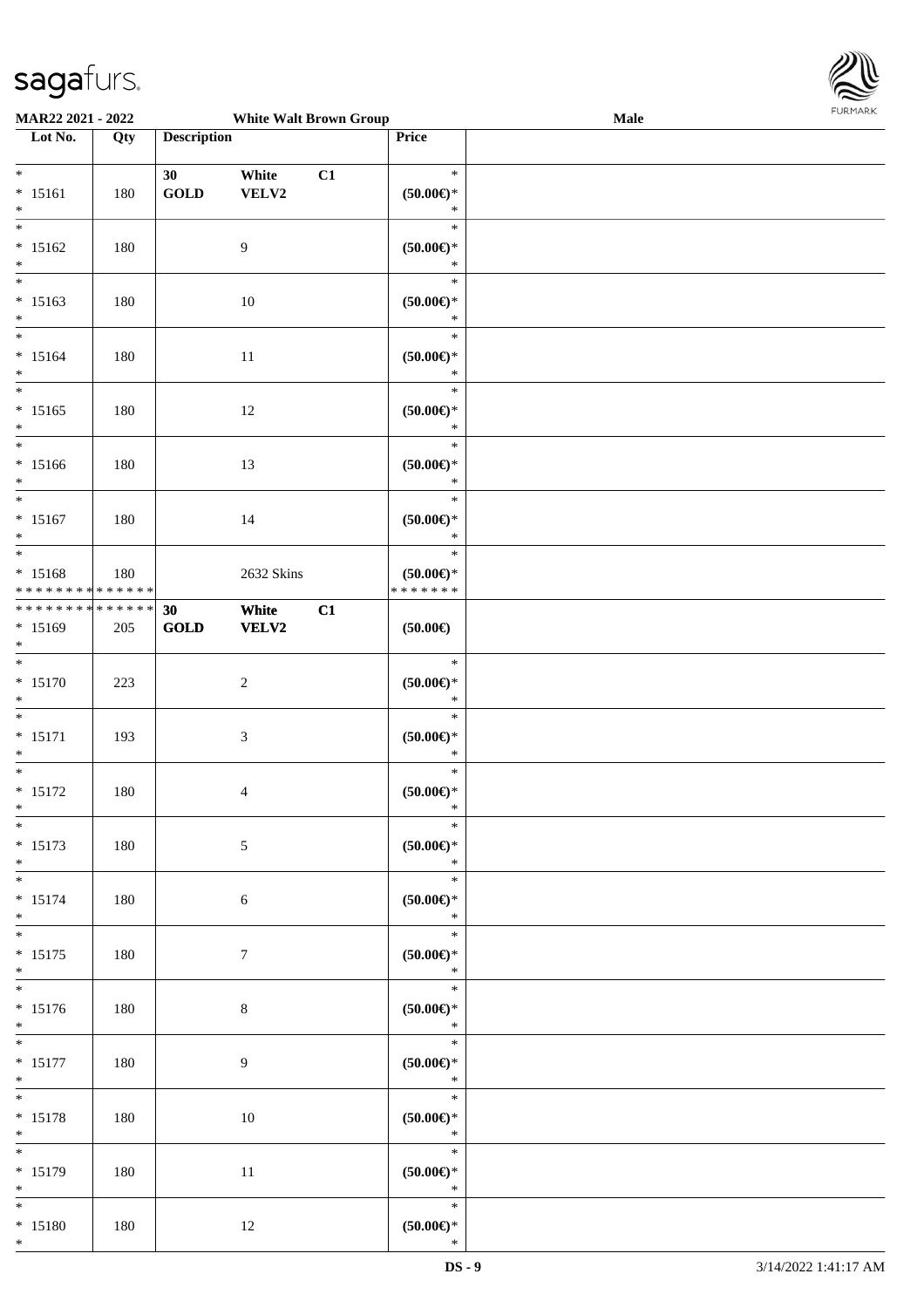

| MAR22 2021 - 2022             |     |                    | <b>White Walt Brown Group</b> |                |                               | Male | <b>FURITARK</b> |
|-------------------------------|-----|--------------------|-------------------------------|----------------|-------------------------------|------|-----------------|
| Lot No.                       | Qty | <b>Description</b> |                               |                | Price                         |      |                 |
|                               |     |                    |                               |                |                               |      |                 |
| $\ast$                        |     | 30                 | White                         | C1             | $\ast$                        |      |                 |
| $* 15181$                     | 180 | <b>GOLD</b>        | VELV2                         |                | $(50.00 \in )$ *              |      |                 |
| * * * * * * * * * * * * * *   |     |                    |                               |                | * * * * * * *                 |      |                 |
| **************                |     | 30                 | White                         | C2             |                               |      |                 |
| $* 15182$                     | 205 | <b>GOLD</b>        | VELV2                         |                | $(49.00\epsilon)$             |      |                 |
| $\ast$                        |     |                    |                               |                |                               |      |                 |
| $_{\ast}^{-}$                 |     |                    |                               |                | $\ast$                        |      |                 |
| $* 15183$                     | 180 |                    | $\overline{c}$                |                | $(49.00\epsilon)$ *           |      |                 |
| $\ast$                        |     |                    |                               |                | ∗                             |      |                 |
| $\ast$                        |     |                    |                               |                | $\ast$                        |      |                 |
| $* 15184$                     | 180 |                    | 3                             |                | $(49.00\epsilon)$ *           |      |                 |
| $\ast$                        |     |                    |                               |                | ∗                             |      |                 |
| $\overline{\phantom{a}^*}$    |     |                    |                               |                | $\ast$                        |      |                 |
| $* 15185$                     | 180 |                    | 4                             |                | $(49.00\epsilon)$ *           |      |                 |
| $\ast$                        |     |                    |                               |                | $\ast$                        |      |                 |
| $\overline{\phantom{a}^*}$    |     |                    |                               |                | $\ast$                        |      |                 |
| $* 15186$                     | 211 |                    | 956 Skins                     |                | $(49.00\epsilon)$ *           |      |                 |
| * * * * * * * * * * * * * *   |     |                    |                               |                | * * * * * * *                 |      |                 |
| **************                |     | 30                 | White                         | C <sub>2</sub> |                               |      |                 |
| $* 15187$                     | 205 | <b>GOLD</b>        | VELV2                         |                | $(49.00\epsilon)$             |      |                 |
| $\ast$                        |     |                    |                               |                |                               |      |                 |
| $\ast$                        |     |                    |                               |                | $\ast$                        |      |                 |
| $* 15188$                     | 180 |                    | $\overline{c}$                |                | $(49.00\epsilon)$ *           |      |                 |
| $\ast$                        |     |                    |                               |                | $\ast$                        |      |                 |
| $_{\ast}^{-}$                 |     |                    |                               |                | $\ast$                        |      |                 |
| * 15189                       | 180 |                    | $\mathfrak{Z}$                |                | $(49.00\epsilon)$ *           |      |                 |
| $\ast$                        |     |                    |                               |                | $\ast$                        |      |                 |
| $\overline{\ast}$             |     |                    |                               |                | $\ast$                        |      |                 |
| $* 15190$                     | 148 |                    | 4                             |                | $(49.00\epsilon)$ *           |      |                 |
| $\ast$                        |     |                    |                               |                | $\ast$                        |      |                 |
| $\ast$                        |     |                    |                               |                | $\ast$                        |      |                 |
| * 15191                       | 79  |                    | 792 Skins                     |                | $(49.00\epsilon)$ *           |      |                 |
| * * * * * * * * * * * * * *   |     |                    |                               |                | * * * * * * *                 |      |                 |
| **************                |     | 30                 | White                         | C1/C2          |                               |      |                 |
| $* 15192$                     | 225 | <b>SLVR</b>        | VELV2                         |                | $(48.00\epsilon)$             |      |                 |
| $*$                           |     |                    |                               |                |                               |      |                 |
| $\ast$                        |     |                    |                               |                | $\ast$                        |      |                 |
| $* 15193$                     | 200 |                    | $\overline{c}$                |                | $(48.00\epsilon)$ *           |      |                 |
| $\ast$                        |     |                    |                               |                | $\ast$                        |      |                 |
| $\ast$                        |     |                    |                               |                | $\ast$                        |      |                 |
| $* 15194$                     | 57  |                    | 482 Skins                     |                | $(48.00\epsilon)$ *           |      |                 |
| * * * * * * * * * * * * * * * |     |                    |                               |                | * * * * * * *                 |      |                 |
| * * * * * * * * * * * * * *   |     | 30                 | White                         | C1/C2          |                               |      |                 |
| $*15195$                      | 180 | <b>SLVR</b>        | <b>VELV2</b>                  |                | $(48.00\epsilon)$             |      |                 |
| $\ast$                        |     |                    |                               |                |                               |      |                 |
| $\ast$                        |     |                    |                               |                | $\ast$                        |      |                 |
| $* 15196$                     | 213 |                    | 393 Skins                     |                | $(48.00\epsilon)$ *           |      |                 |
| * * * * * * * * * * * * * *   |     |                    |                               |                | * * * * * * *                 |      |                 |
| * * * * * * * * * * * * * * * |     | 30                 | White                         | C1/C2          |                               |      |                 |
| $* 15197$                     | 205 | <b>VSLA</b>        | VELV2                         |                |                               |      |                 |
| $\ast$                        |     |                    |                               |                | $(44.00\epsilon)$             |      |                 |
| $\ast$                        |     |                    |                               |                | $\ast$                        |      |                 |
| * 15198                       | 180 |                    |                               |                | $(44.00\epsilon)$ *           |      |                 |
| $\ast$                        |     |                    | 2                             |                | $\ast$                        |      |                 |
| $\ast$                        |     |                    |                               |                | $\ast$                        |      |                 |
|                               |     |                    |                               |                |                               |      |                 |
| $* 15199$<br>$\ast$           | 180 |                    | 3                             |                | $(44.00\epsilon)$ *<br>$\ast$ |      |                 |
| $\ast$                        |     |                    |                               |                | $\ast$                        |      |                 |
|                               |     |                    |                               |                |                               |      |                 |
| $*15200$                      | 105 |                    | 670 Skins                     |                | $(44.00\epsilon)$ *           |      |                 |
| * * * * * * * * * * * * * *   |     |                    |                               |                | * * * * * * *                 |      |                 |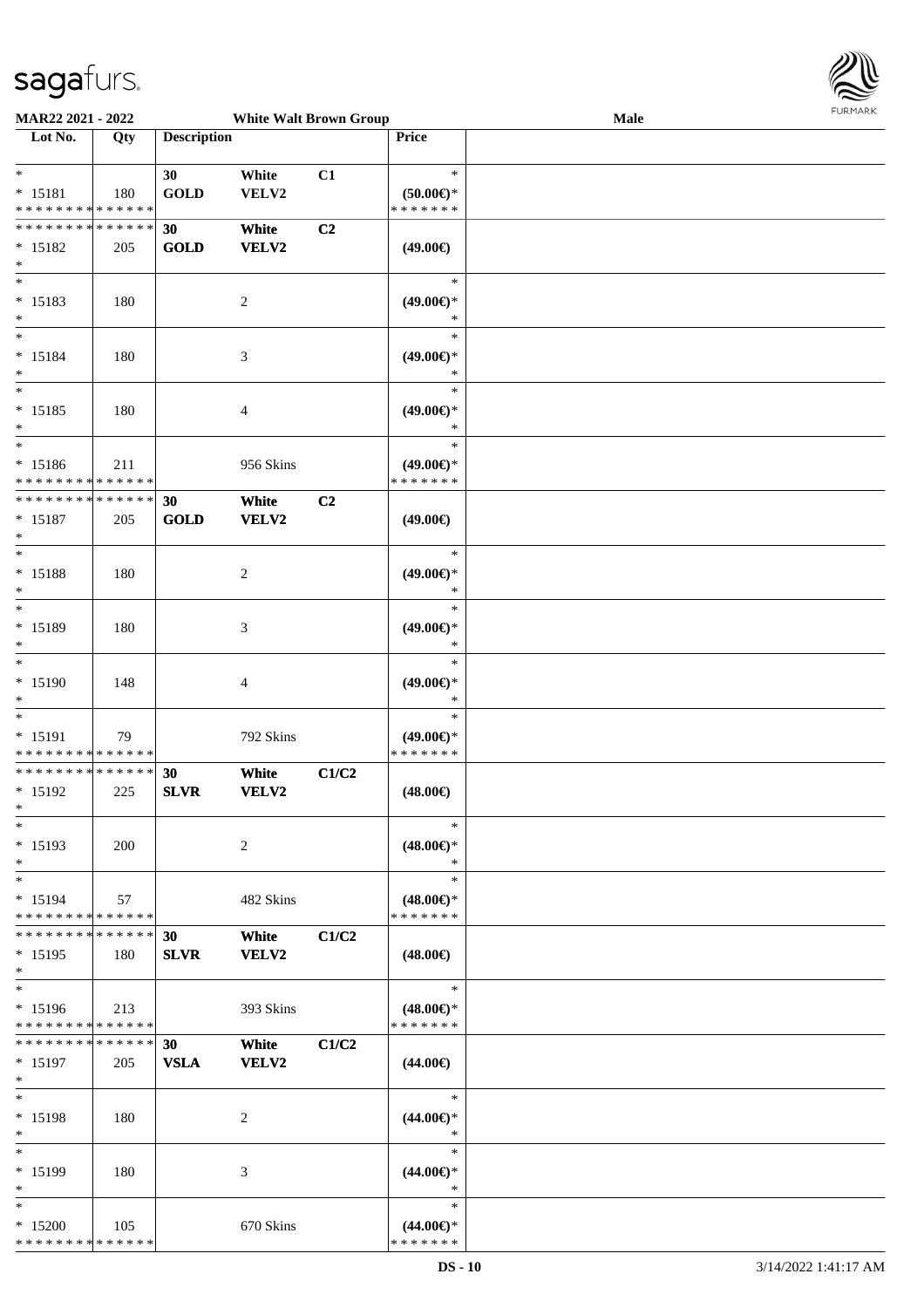

| MAR22 2021 - 2022             |        |                    | <b>White Sundry owners</b> |                |                     | Male        |  |
|-------------------------------|--------|--------------------|----------------------------|----------------|---------------------|-------------|--|
| Lot No.                       | Qty    | <b>Description</b> |                            |                | Price               |             |  |
|                               |        |                    |                            |                |                     |             |  |
|                               |        | 30                 | White                      | C1             |                     |             |  |
| 15201                         | 67     | <b>GOLD</b>        | VELV3                      |                | $(49.00\epsilon)$   |             |  |
|                               |        |                    |                            |                |                     |             |  |
|                               |        | 30                 | White                      | C3/C4          |                     |             |  |
| 15202                         | 61     | <b>GOLD</b>        | VELV3                      |                | $(47.00\epsilon)$   |             |  |
|                               |        |                    |                            |                |                     |             |  |
|                               |        |                    | <b>White Sandy Bay</b>     |                |                     | Male        |  |
|                               |        |                    |                            |                |                     |             |  |
| * * * * * * * * * * * * * *   |        | 30                 |                            |                |                     |             |  |
| $*15204$                      | 205    | <b>GOLD</b>        | White<br>VELV3             | C1/C2          | $(50.00\epsilon)$   |             |  |
| $\ast$                        |        |                    |                            |                |                     |             |  |
| $\ast$                        |        |                    |                            |                | $\ast$              |             |  |
| $*15205$                      | 180    |                    | $\boldsymbol{2}$           |                | $(50.00)$ *         |             |  |
| $\ast$                        |        |                    |                            |                | $\ast$              |             |  |
| $\ast$                        |        |                    |                            |                | $\ast$              |             |  |
| $*15206$                      | 129    |                    | 514 Skins                  |                | $(50.00)$ *         |             |  |
| * * * * * * * * * * * * * *   |        |                    |                            |                | * * * * * * *       |             |  |
|                               |        |                    | <b>White Sundry owners</b> |                |                     | Male        |  |
|                               |        |                    |                            |                |                     |             |  |
|                               |        | 20                 | White                      | C3/C4          |                     |             |  |
| 15208                         | $70\,$ | <b>GOLD</b>        |                            |                | $(35.00\epsilon)$   |             |  |
|                               |        |                    |                            |                |                     |             |  |
|                               |        | 20                 | White                      | C3/C4          |                     |             |  |
| 15209                         | $87\,$ | ${\bf SLVR}$       |                            |                | $(33.00\epsilon)$   |             |  |
|                               |        |                    |                            |                |                     |             |  |
|                               |        | $20\,$             | White                      | C3/C4          |                     |             |  |
| 15210                         | 55     | <b>VSLA</b>        |                            |                | 29.50€              |             |  |
|                               |        |                    |                            |                |                     | Male        |  |
|                               |        |                    | <b>White Deep North</b>    |                |                     |             |  |
|                               |        |                    |                            |                |                     |             |  |
|                               |        | 20                 | White                      | C1/C2          |                     |             |  |
| 15212                         | 172    | <b>GOLD</b>        |                            |                | $(38.00\epsilon)$   |             |  |
|                               |        |                    |                            |                |                     |             |  |
|                               |        | 20                 | White                      | C1/C2          |                     |             |  |
| 15213                         | 92     | <b>VSLA</b>        |                            |                | $(32.00\epsilon)$   |             |  |
|                               |        |                    |                            |                |                     |             |  |
|                               |        |                    | <b>White Sundry owners</b> |                |                     | <b>Male</b> |  |
|                               |        |                    |                            |                |                     |             |  |
| * * * * * * * * * * * * * *   |        | <b>20</b>          | White                      | C1             |                     |             |  |
| $* 15215$                     | 245    | <b>GOLD</b>        | <b>VELV1</b>               |                | $(42.00\epsilon)$   |             |  |
| $\ast$                        |        |                    |                            |                |                     |             |  |
| $\ast$                        |        |                    |                            |                | $\ast$              |             |  |
| $* 15216$                     | 116    |                    | 361 Skins                  |                | $(42.00\epsilon)$ * |             |  |
| * * * * * * * * * * * * * *   |        |                    |                            |                | * * * * * * *       |             |  |
| * * * * * * * * * * * * * * * |        | 20                 | White                      | C <sub>2</sub> |                     |             |  |
| $* 15217$                     | 245    | <b>GOLD</b>        | <b>VELV1</b>               |                | $(41.00\epsilon)$   |             |  |
| $\ast$<br>$\ast$              |        |                    |                            |                | $\ast$              |             |  |
| $* 15218$                     |        |                    | 356 Skins                  |                | $(41.00\epsilon)$ * |             |  |
| * * * * * * * * * * * * * *   | 111    |                    |                            |                | * * * * * * *       |             |  |
| * * * * * * * * * * * * * *   |        | <b>20</b>          | White                      | C3/C4          |                     |             |  |
| $* 15219$                     | 245    | <b>GOLD</b>        | <b>VELV1</b>               |                | $(39.00\epsilon)$   |             |  |
| $\ast$                        |        |                    |                            |                |                     |             |  |
| $\ast$                        |        |                    |                            |                | $\ast$              |             |  |
| $*15220$                      | 131    |                    | 376 Skins                  |                | $(39.00\epsilon)$ * |             |  |
| * * * * * * * * * * * * * *   |        |                    |                            |                | * * * * * * *       |             |  |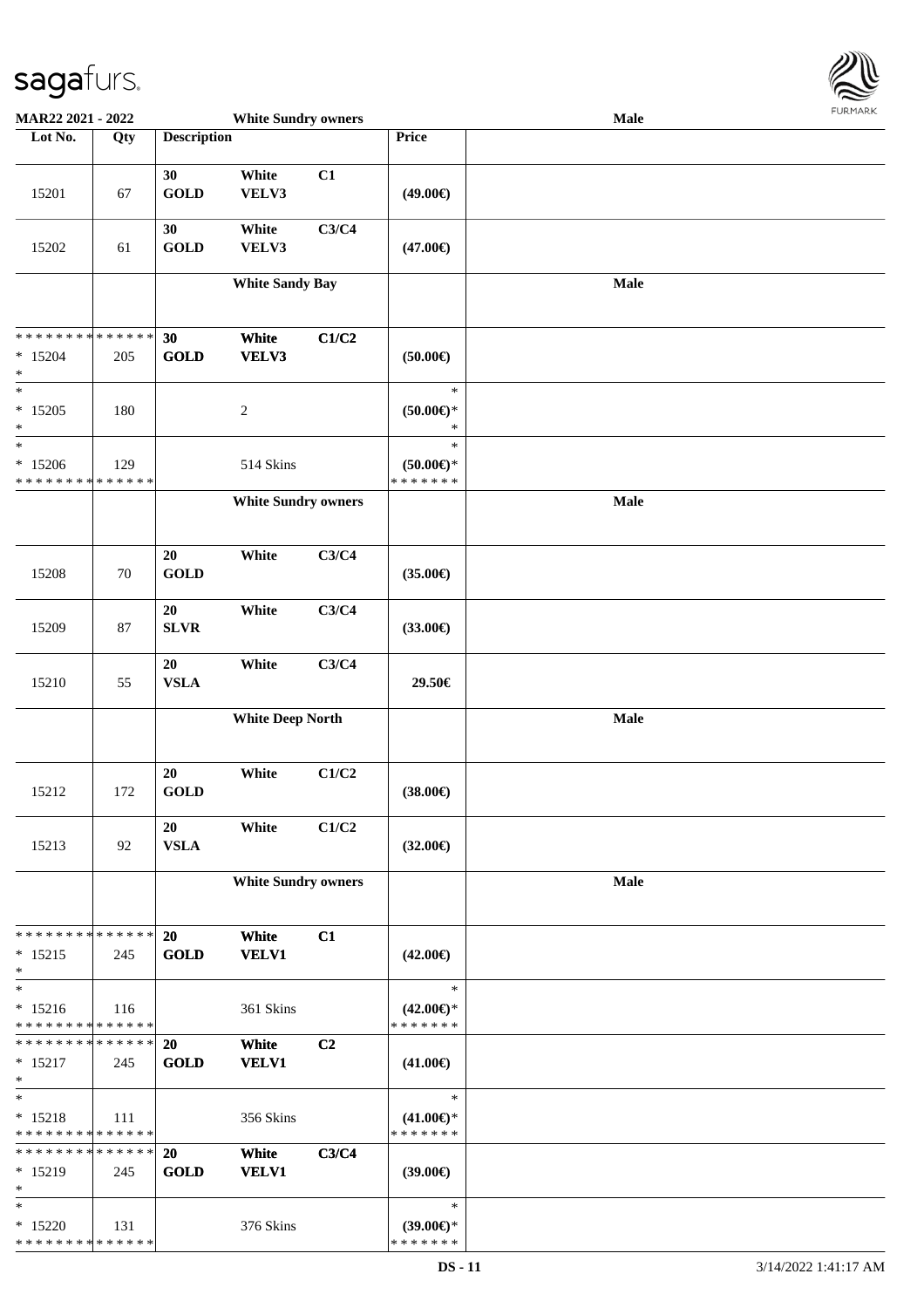

| MAR22 2021 - 2022             |             |                    | <b>White Sundry owners</b>  |       |                                      | <b>Male</b> |  |
|-------------------------------|-------------|--------------------|-----------------------------|-------|--------------------------------------|-------------|--|
| Lot No.                       | Qty         | <b>Description</b> |                             |       | Price                                |             |  |
|                               |             |                    |                             |       |                                      |             |  |
| 15221                         | 36          | 20<br>SLVR         | White<br><b>VELV1</b>       | C1/C2 | $(40.00\epsilon)$                    |             |  |
|                               |             |                    | <b>White Baldwin-Jander</b> |       |                                      | <b>Male</b> |  |
|                               |             |                    |                             |       |                                      |             |  |
| ******** <mark>******</mark>  |             | <b>20</b>          | White                       | C1/C2 |                                      |             |  |
| $* 15223$                     | 245         | <b>GOLD</b>        | <b>VELV1</b>                |       | $(43.00\epsilon)$                    |             |  |
| $\ast$                        |             |                    |                             |       |                                      |             |  |
| $\ast$<br>$* 15224$           | 171         |                    |                             |       | $\ast$                               |             |  |
| * * * * * * * * * * * * * *   |             |                    | 416 Skins                   |       | $(43.00\epsilon)$ *<br>* * * * * * * |             |  |
|                               |             | 20                 | White                       | C1/C2 |                                      |             |  |
| 15225                         | 152         | <b>SLVR</b>        | VELV1                       |       | $(41.00\epsilon)$                    |             |  |
|                               |             |                    |                             |       |                                      |             |  |
| 15226                         | 107         | 20<br><b>VSLA</b>  | White<br>VELV1              | C1/C2 | $(38.00\epsilon)$                    |             |  |
|                               |             |                    |                             |       |                                      |             |  |
| * * * * * * * * * * * * * *   |             | 20                 | White                       | C1/C2 |                                      |             |  |
| $* 15227$                     | 245         | <b>VSLA</b>        | <b>VELV1</b>                |       | $(38.00\epsilon)$                    |             |  |
| $\ast$<br>$\ast$              |             |                    |                             |       | $\ast$                               |             |  |
| $* 15228$                     | 57          |                    | 302 Skins                   |       | $(38.00\epsilon)$ *                  |             |  |
| * * * * * * * * * * * * * *   |             |                    |                             |       | * * * * * * *                        |             |  |
|                               |             |                    | <b>White Sundry owners</b>  |       |                                      | Male        |  |
|                               |             |                    |                             |       |                                      |             |  |
| * * * * * * * * * * * * * *   |             | 20                 | White                       | C1    |                                      |             |  |
| $*15230$                      | 245         | <b>GOLD</b>        | VELV2                       |       | $(42.00\epsilon)$                    |             |  |
| $\ast$                        |             |                    |                             |       |                                      |             |  |
| $\ast$                        |             |                    |                             |       | $\ast$                               |             |  |
| $* 15231$<br>$\ast$           | 220         |                    | $\sqrt{2}$                  |       | $(42.00\epsilon)$ *<br>$\ast$        |             |  |
| $\ast$                        |             |                    |                             |       | $\ast$                               |             |  |
| $*15232$                      | 220         |                    | 3                           |       | $(42.00\epsilon)$ *                  |             |  |
| $\ast$                        |             |                    |                             |       | $\ast$                               |             |  |
| $\ast$                        |             |                    |                             |       | $\ast$                               |             |  |
| $* 15233$<br>$\ast$           | 220         |                    | $\overline{4}$              |       | $(42.00\epsilon)$ *<br>$\ast$        |             |  |
| $\ast$                        |             |                    |                             |       | $\ast$                               |             |  |
| $* 15234$                     | 220         |                    | 5                           |       | $(42.00\epsilon)$ *                  |             |  |
| $\ast$<br>$\ast$              |             |                    |                             |       | $\ast$<br>$\ast$                     |             |  |
| $* 15235$                     | 166         |                    | 1291 Skins                  |       | $(42.00\epsilon)$ *                  |             |  |
| * * * * * * * * * * * * * *   |             |                    |                             |       | * * * * * * *                        |             |  |
| * * * * * * * *               | * * * * * * | 20                 | White                       | C3/C4 |                                      |             |  |
| $*15236$                      | 245         | <b>GOLD</b>        | <b>VELV2</b>                |       | $(39.00\epsilon)$                    |             |  |
| $*$<br>$*$                    |             |                    |                             |       | $\ast$                               |             |  |
| $* 15237$                     | 220         |                    | 2                           |       | $(39.00\epsilon)$ *                  |             |  |
| $\ast$                        |             |                    |                             |       | $\ast$                               |             |  |
| $\ast$                        |             |                    |                             |       | $\ast$                               |             |  |
| $* 15238$                     | 220         |                    | 3                           |       | $(39.00\epsilon)$ *                  |             |  |
| $\ast$<br>$\ast$              |             |                    |                             |       | $\ast$<br>$\ast$                     |             |  |
| $* 15239$                     | 84          |                    | 769 Skins                   |       | $(39.00\epsilon)$ *                  |             |  |
| * * * * * * * * * * * * * *   |             |                    |                             |       | * * * * * * *                        |             |  |
| * * * * * * * * * * * * * * * |             | <b>20</b>          | White                       | C3/C4 |                                      |             |  |
| $* 15240$<br>$*$              | 265         | <b>SLVR</b>        | <b>VELV2</b>                |       | $(37.00\epsilon)$                    |             |  |
|                               |             |                    |                             |       |                                      |             |  |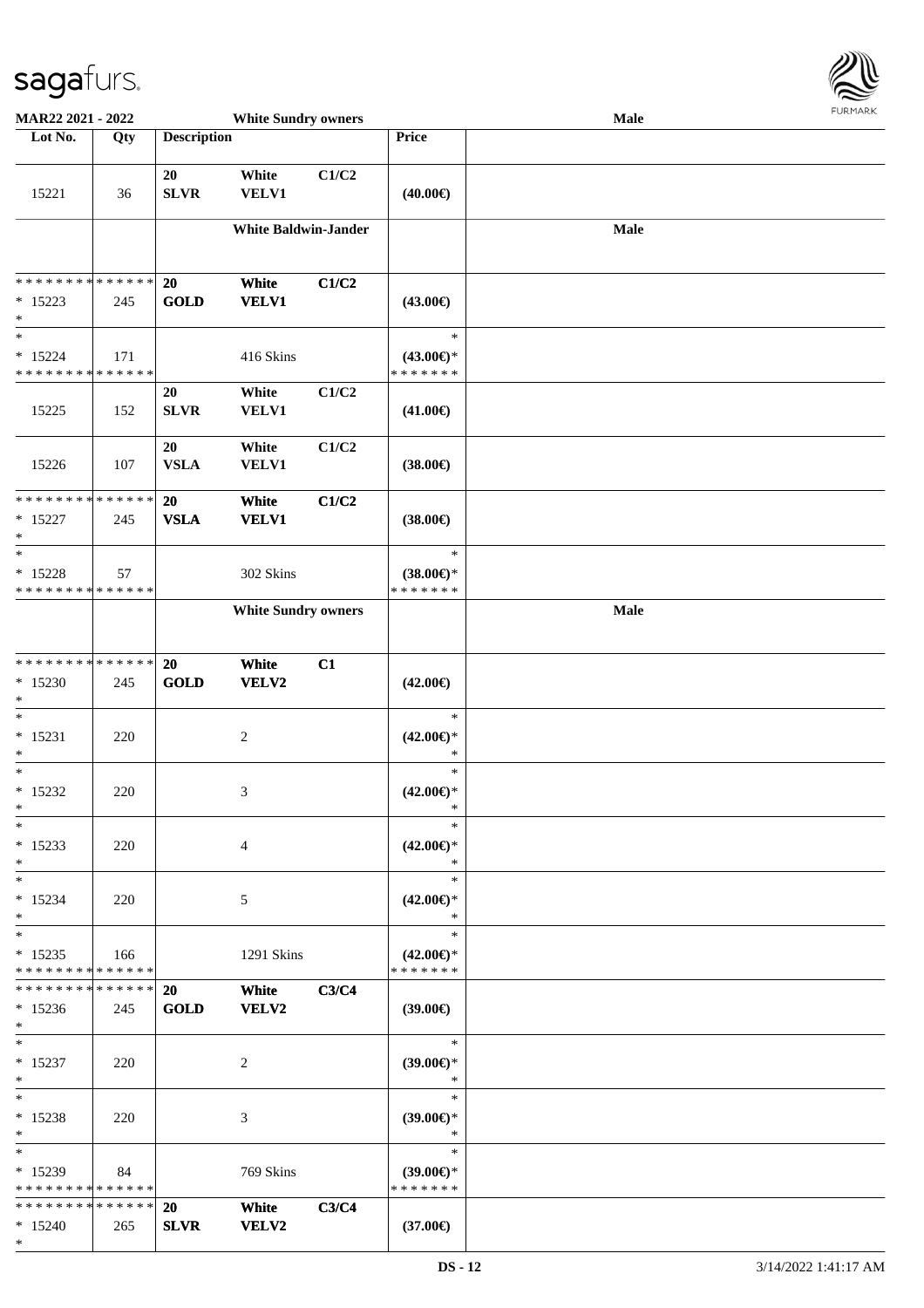

| MAR22 2021 - 2022                                                     |                    |                    | <b>White Sundry owners</b>    |                      |                                                | Male | $1 \times 1$ |
|-----------------------------------------------------------------------|--------------------|--------------------|-------------------------------|----------------------|------------------------------------------------|------|--------------|
| Lot No.                                                               | Qty                | <b>Description</b> |                               |                      | <b>Price</b>                                   |      |              |
| $\ast$<br>$* 15241$<br>* * * * * * * * * * * * * *                    | 121                | 20<br><b>SLVR</b>  | White<br>VELV2                | C3/C4                | $\ast$<br>$(37.00\epsilon)$ *<br>* * * * * * * |      |              |
|                                                                       |                    |                    | <b>White Sandy Bay</b>        |                      |                                                | Male |              |
| * * * * * * * * * * * * * *<br>$* 15243$<br>$\ast$                    | 245                | 20<br><b>GOLD</b>  | White<br>VELV2                | C1                   | $(43.00\epsilon)$                              |      |              |
| $\ast$<br>$* 15244$<br>$\ast$                                         | 220                |                    | $\sqrt{2}$                    |                      | $\ast$<br>$(43.00\epsilon)$ *<br>$\ast$        |      |              |
| $\overline{\phantom{a}^*}$<br>$*15245$<br>* * * * * * * * * * * * * * | 156                |                    | 621 Skins                     |                      | $\ast$<br>$(43.00\epsilon)$ *<br>* * * * * * * |      |              |
| * * * * * * * * * * * * * *<br>$* 15246$<br>$\ast$                    | 207                | 20<br><b>GOLD</b>  | White<br><b>VELV2</b>         | C1/C2                | $(43.00\epsilon)$                              |      |              |
| $\ast$<br>$* 15247$<br>* * * * * * * * * * * * * *                    | 59                 |                    | 266 Skins                     |                      | $\ast$<br>$(43.00\epsilon)$ *<br>* * * * * * * |      |              |
| * * * * * * * * * * * * * *<br>$* 15248$<br>$\ast$                    | 245                | 20<br><b>GOLD</b>  | White<br>VELV2                | C2                   | $(42.00\epsilon)$                              |      |              |
| $\ast$<br>$* 15249$<br>* * * * * * * * * * * * * *                    | 33                 |                    | 278 Skins                     |                      | $\ast$<br>$(42.00\epsilon)$ *<br>* * * * * * * |      |              |
| 15250                                                                 | 148                | 20<br><b>SLVR</b>  | White<br>VELV2                | C1/C2                | $(40.00\epsilon)$                              |      |              |
| 15251                                                                 | 194                | 20<br><b>VSLA</b>  | White<br>VELV2                | C1/C2                | $(37.00\epsilon)$                              |      |              |
| 15252                                                                 | 120                | 20<br><b>VSLA</b>  | White<br>VELV2                | C1/C2<br><b>OPEN</b> | $(34.00\epsilon)$                              |      |              |
|                                                                       |                    |                    | <b>White Walt Brown Group</b> |                      |                                                | Male |              |
| * * * * * * * *<br>$* 15254$<br>$\ast$                                | * * * * * *<br>245 | 20<br><b>GOLD</b>  | White<br><b>VELV2</b>         | C1                   | $(44.00\epsilon)$                              |      |              |
| $\ast$<br>$* 15255$<br>$\ast$                                         | 220                |                    | 2                             |                      | $\ast$<br>$(44.00\epsilon)$ *<br>$\ast$        |      |              |
| $\ast$<br>$*15256$<br>$\ast$                                          | 220                |                    | 3                             |                      | $\ast$<br>$(44.00€)$ *<br>$\ast$               |      |              |
| $\overline{\phantom{1}}$<br>$* 15257$<br>$\ast$                       | 220                |                    | 4                             |                      | $\ast$<br>$(44.00€)$ *<br>$\ast$               |      |              |
| $\ast$<br>$* 15258$<br>* * * * * * * * * * * * * *                    | 195                |                    | 1100 Skins                    |                      | $\ast$<br>$(44.00\epsilon)$ *<br>* * * * * * * |      |              |
| * * * * * * * *<br>$*15259$<br>$\ast$                                 | * * * * * *<br>245 | 20<br><b>GOLD</b>  | White<br><b>VELV2</b>         | C1/C2                | $(44.00\epsilon)$                              |      |              |
| $\ast$<br>$*15260$<br>$\ast$                                          | 220                |                    | 2                             |                      | $\ast$<br>$(44.00ε)$ *<br>$\ast$               |      |              |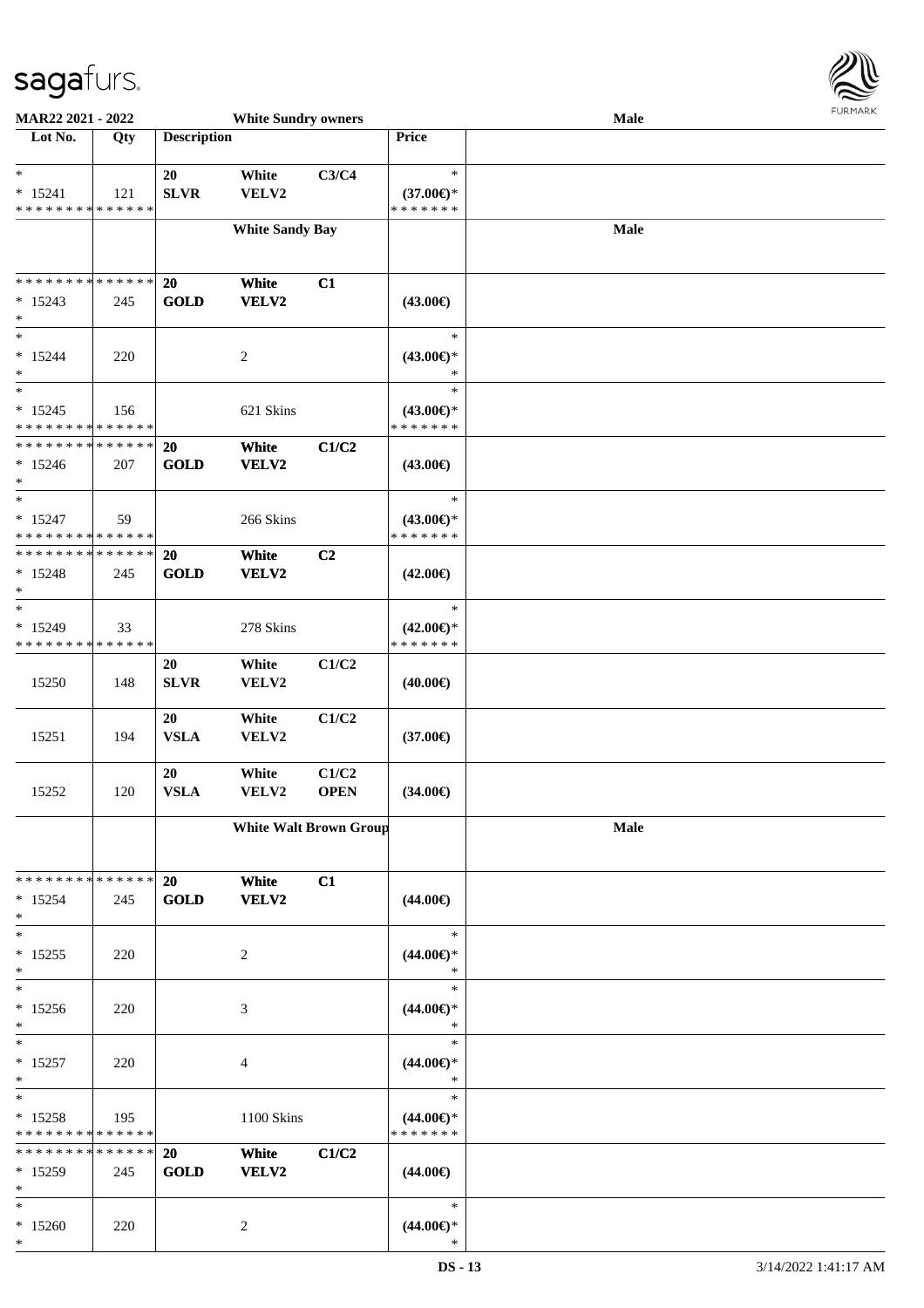

| MAR22 2021 - 2022                        |        |                             | <b>White Walt Brown Group</b> |       |                               | Male | <b>FUNITANN</b> |
|------------------------------------------|--------|-----------------------------|-------------------------------|-------|-------------------------------|------|-----------------|
| Lot No.                                  | Qty    | <b>Description</b>          |                               |       | Price                         |      |                 |
|                                          |        |                             |                               |       |                               |      |                 |
| $\ast$                                   |        | 20                          | White                         | C1/C2 | $\ast$                        |      |                 |
| $* 15261$                                | 166    | <b>GOLD</b>                 | VELV2                         |       | $(44.00\epsilon)$ *           |      |                 |
| $\ast$                                   |        |                             |                               |       | $\ast$                        |      |                 |
| $\ast$                                   |        |                             |                               |       | $\ast$                        |      |                 |
| $* 15262$                                | 144    |                             | 775 Skins                     |       | $(44.00\epsilon)$ *           |      |                 |
| * * * * * * * * * * * * * *              |        |                             |                               |       | * * * * * * *                 |      |                 |
| * * * * * * * * * * * * * * *            |        | 20                          | White                         | C2    |                               |      |                 |
| $*15263$                                 | 245    | <b>GOLD</b>                 | VELV2                         |       | (43.00€)                      |      |                 |
| $\ast$<br>$*$                            |        |                             |                               |       | $\ast$                        |      |                 |
|                                          |        |                             |                               |       |                               |      |                 |
| $* 15264$<br>* * * * * * * * * * * * * * | 153    |                             | 398 Skins                     |       | $(43.00€)$ *<br>* * * * * * * |      |                 |
|                                          |        |                             |                               |       |                               |      |                 |
|                                          |        | 20                          | White                         | C1/C2 |                               |      |                 |
| 15265                                    | 131    | <b>SLVR</b>                 | VELV2                         |       | $(41.00\epsilon)$             |      |                 |
| * * * * * * * * * * * * * *              |        | 20                          | White                         | C1/C2 |                               |      |                 |
| $*15266$                                 | 245    | <b>VSLA</b>                 | VELV2                         |       | $(38.00\epsilon)$             |      |                 |
| $\ast$                                   |        |                             |                               |       |                               |      |                 |
| $\ast$                                   |        |                             |                               |       | $\ast$                        |      |                 |
| $* 15267$                                | 88     |                             | 333 Skins                     |       | $(38.00\epsilon)$ *           |      |                 |
| * * * * * * * * * * * * * *              |        |                             |                               |       | * * * * * * *                 |      |                 |
|                                          |        |                             | <b>White Sundry owners</b>    |       |                               | Male |                 |
|                                          |        |                             |                               |       |                               |      |                 |
|                                          |        |                             |                               |       |                               |      |                 |
|                                          |        | 20                          | White                         | C3/C4 |                               |      |                 |
| 15269                                    | 112    | <b>GOLD</b>                 | VELV3                         |       | $(40.00\epsilon)$             |      |                 |
|                                          |        |                             |                               |       |                               |      |                 |
|                                          |        |                             | <b>White Sandy Bay</b>        |       |                               | Male |                 |
|                                          |        |                             |                               |       |                               |      |                 |
|                                          |        |                             |                               |       |                               |      |                 |
|                                          |        | 20                          | White                         | C1/C2 |                               |      |                 |
| 15271                                    | 191    | <b>GOLD</b>                 | VELV3                         |       | $(44.00\epsilon)$             |      |                 |
|                                          |        |                             |                               |       |                               |      |                 |
|                                          |        |                             | <b>White Deep North</b>       |       |                               | Male |                 |
|                                          |        |                             |                               |       |                               |      |                 |
|                                          |        |                             |                               |       |                               |      |                 |
|                                          |        | $\bf{0}$                    | White                         | C1/C2 |                               |      |                 |
| 15273                                    | 112    | <b>GOLD</b>                 |                               |       | $(32.00\epsilon)$             |      |                 |
|                                          |        |                             |                               |       |                               |      |                 |
|                                          |        | $\mathbf{0}$<br><b>VSLA</b> | White                         | C1/C2 |                               |      |                 |
| 15274                                    | 54     |                             |                               |       | 27.50€                        |      |                 |
|                                          |        | $\mathbf{0}$                | White                         | C3/C4 |                               |      |                 |
| 15275                                    | 30     | <b>VSLA</b>                 |                               |       | 24.50€                        |      |                 |
|                                          |        |                             |                               |       |                               |      |                 |
|                                          |        |                             | <b>White Sundry owners</b>    |       |                               | Male |                 |
|                                          |        |                             |                               |       |                               |      |                 |
|                                          |        |                             |                               |       |                               |      |                 |
|                                          |        | $\bf{0}$                    | White                         | C1/C2 |                               |      |                 |
| 15277                                    | $82\,$ | <b>GOLD</b>                 | VELV1                         |       | $(36.00\epsilon)$             |      |                 |
|                                          |        |                             |                               |       |                               |      |                 |
|                                          |        | $\mathbf{0}$                | White                         | C3/C4 |                               |      |                 |
| 15278                                    | 231    | <b>GOLD</b>                 | VELV1                         |       | $(33.00\epsilon)$             |      |                 |
|                                          |        |                             |                               |       |                               |      |                 |
|                                          |        | $\mathbf{0}$                | White                         | C3/C4 |                               |      |                 |
| 15279                                    | 105    | SLVR                        | <b>VELV1</b>                  |       | $(31.00\epsilon)$             |      |                 |
|                                          |        |                             |                               |       |                               |      |                 |
|                                          |        | $\mathbf{0}$                | White                         | C3/C4 |                               |      |                 |
| 15280                                    | 101    | ${\bf VSLA}$                | VELV1                         |       | 27.50€                        |      |                 |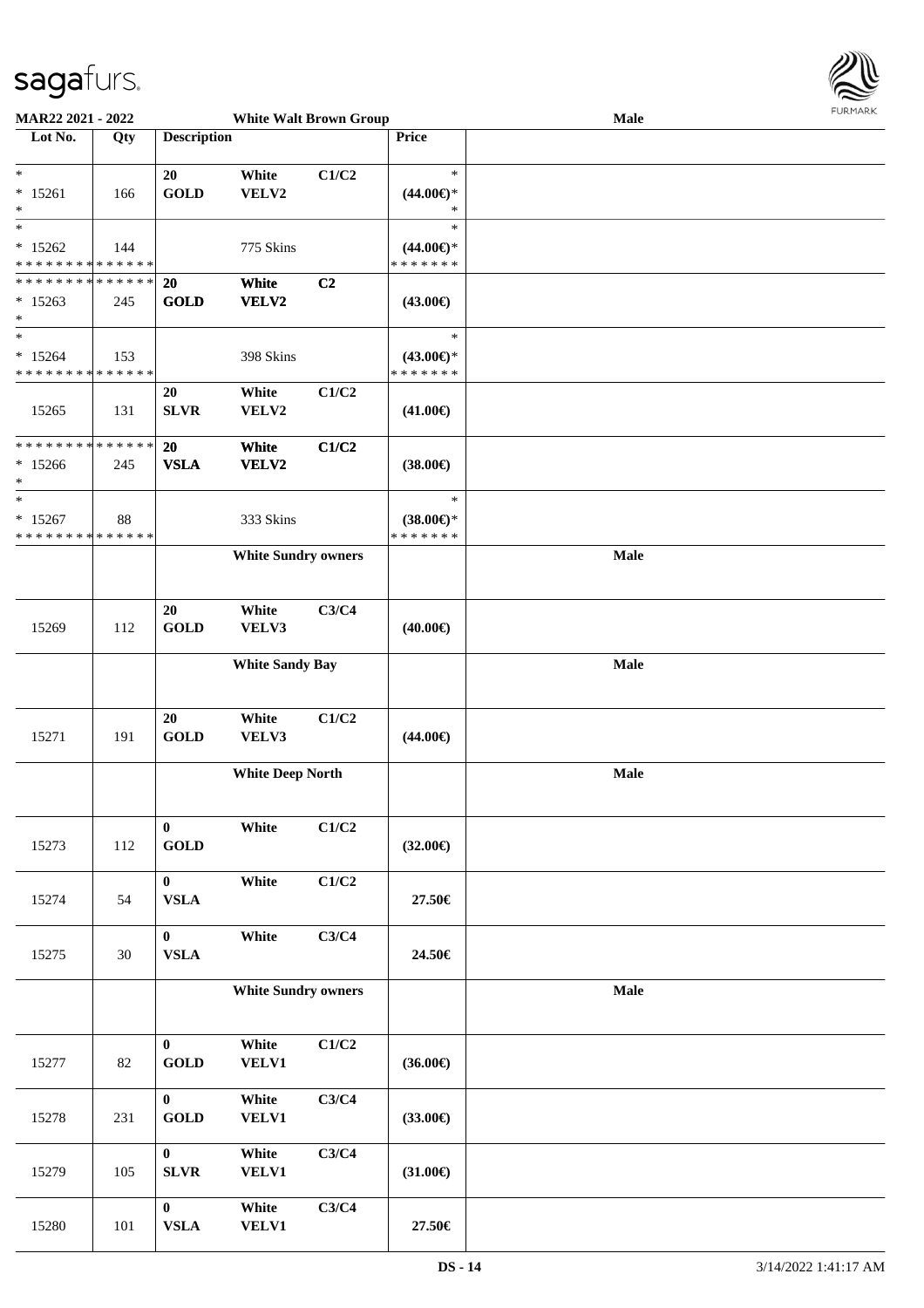

| MAR22 2021 - 2022 |     |                                 | <b>White Baldwin-Jander</b> |                               |                       | Male        | <b>LOKITAKV</b> |
|-------------------|-----|---------------------------------|-----------------------------|-------------------------------|-----------------------|-------------|-----------------|
| Lot No.           | Qty | <b>Description</b>              |                             |                               | Price                 |             |                 |
| 15281             | 64  | $\bf{0}$<br>GOLD                | White<br><b>VELV1</b>       | C1/C2                         | $(37.00\epsilon)$     |             |                 |
| 15282             | 68  | $\bf{0}$<br><b>VSLA</b>         | White<br><b>VELV1</b>       | C1/C2                         | $(31.00\epsilon)$     |             |                 |
|                   |     |                                 | <b>White Sundry owners</b>  |                               |                       | <b>Male</b> |                 |
| 15284             | 231 | $\bf{0}$<br><b>GOLD</b>         | White<br>VELV2              | C3/C4                         | $(33.00\epsilon)$     |             |                 |
|                   |     |                                 | <b>White Sandy Bay</b>      |                               |                       | Male        |                 |
| 15286             | 165 | $\bf{0}$<br>GOLD                | White<br>VELV2              | C1/C2                         | $(37.00\epsilon)$     |             |                 |
| 15287             | 173 | $\pmb{0}$<br>${\bf SLVR}$       | White<br>VELV2              | C1/C2                         | $(35.00\epsilon)$     |             |                 |
| 15288             | 119 | $\bf{0}$<br><b>VSLA</b>         | White<br>VELV2              | C1/C2                         | $(31.00\in)$          |             |                 |
| 15289             | 57  | $\bf{0}$<br><b>VSLA</b>         | White<br>VELV2              | C1/C2<br><b>OPEN</b>          | $(29.50\epsilon)$     |             |                 |
|                   |     |                                 |                             | <b>White Walt Brown Group</b> |                       | Male        |                 |
| 15291             | 201 | $\boldsymbol{0}$<br><b>GOLD</b> | White<br>VELV2              | $\mathbf{C1}/\mathbf{C2}$     | (38.00 <sup>ε</sup> ) |             |                 |
|                   |     |                                 | <b>White Sundry owners</b>  |                               |                       | Male        |                 |
| 15293             | 151 | $\mathbf{1}$<br><b>VSLA</b>     | White                       | C1/C2                         | 22.50€                |             |                 |
|                   |     |                                 | <b>White Deep North</b>     |                               |                       | <b>Male</b> |                 |
| 15295             | 67  | $\mathbf{1}$<br><b>VSLA</b>     | White                       | C1/C2                         | 22.50€                |             |                 |
|                   |     |                                 | <b>White Baldwin-Jander</b> |                               |                       | Male        |                 |
| 15297             | 118 | $\mathbf 1$<br>SLVR             | White<br><b>VELV1</b>       | C1/C2                         | $(28.50\epsilon)$     |             |                 |
| 15298             | 78  | $\mathbf{1}$<br>${\bf VSLA}$    | White<br><b>VELV1</b>       | $\mathbf{C1}/\mathbf{C2}$     | $(25.50\epsilon)$     |             |                 |
|                   |     |                                 | <b>White Sandy Bay</b>      |                               |                       | Male        |                 |
| 15300             | 64  | $0/1$<br>${\bf SLVR}$           | White<br>VELV2              | C1/C2                         | $(29.50\epsilon)$     |             |                 |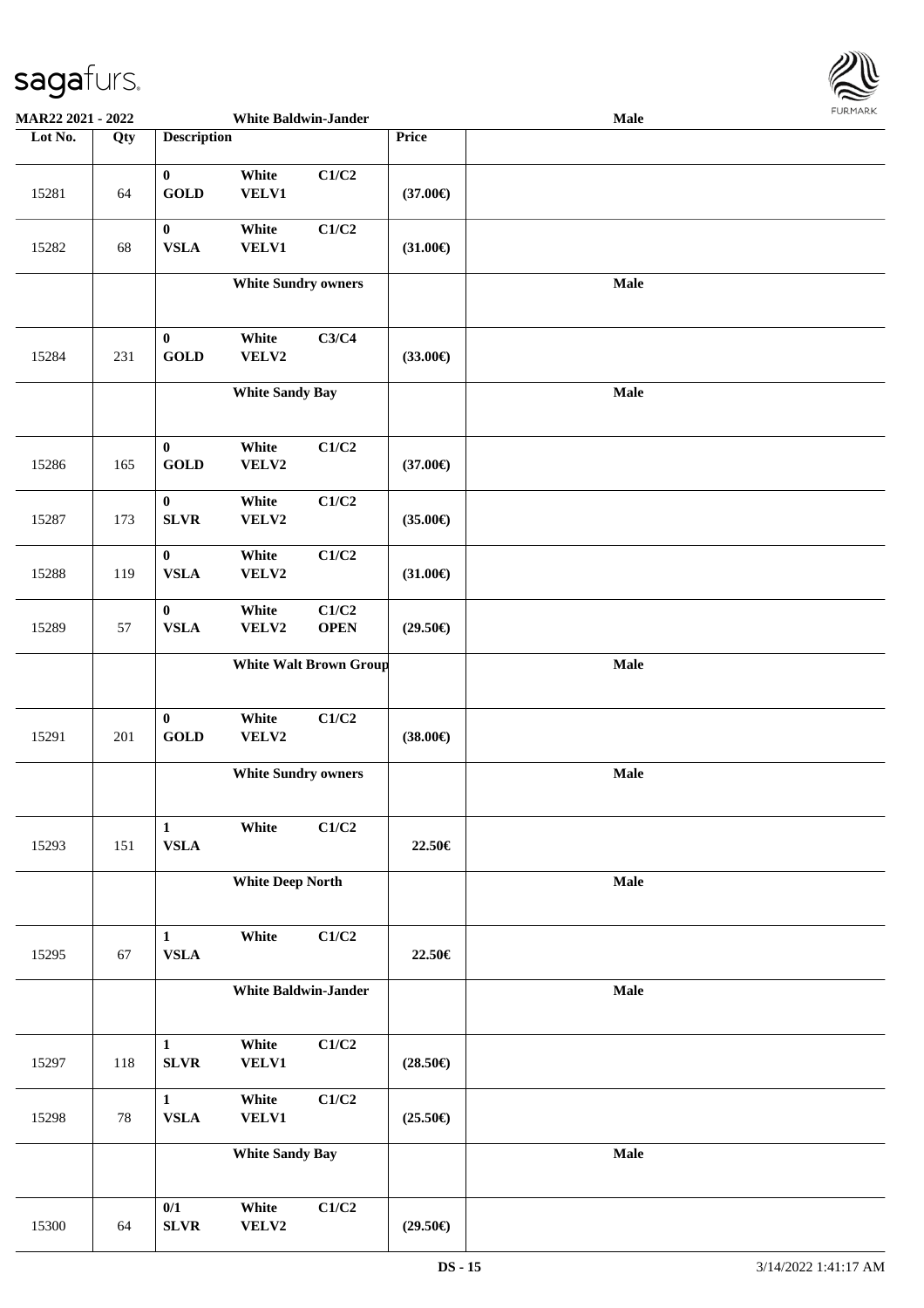

| MAR22 2021 - 2022                                   |     |                          | <b>White Sundry owners</b>  |                               |                                          | Female                                      |  |
|-----------------------------------------------------|-----|--------------------------|-----------------------------|-------------------------------|------------------------------------------|---------------------------------------------|--|
| Lot No.                                             | Qty | <b>Description</b>       |                             |                               | Price                                    |                                             |  |
| 25001                                               | 70  | 20<br><b>SLVR</b>        | White<br>VELV2              | C1/C2                         | $(37.00\epsilon)$                        |                                             |  |
|                                                     |     |                          | <b>White Sandy Bay</b>      |                               |                                          | Female                                      |  |
| 25003                                               | 79  | 20<br><b>GOLD</b>        | White<br>VELV2              | C1/C2                         | $(39.00\epsilon)$                        |                                             |  |
|                                                     |     |                          |                             | <b>White Walt Brown Group</b> |                                          | Female                                      |  |
| 25005                                               | 154 | 20<br><b>GOLD</b>        | White<br>VELV2              | C1/C2                         | $(40.00\epsilon)$                        |                                             |  |
| ******** <mark>******</mark><br>$* 25006$<br>$\ast$ | 157 | 20<br><b>GOLD</b>        | White<br>VELV2              | C1/C2                         | $(40.00\epsilon)$                        |                                             |  |
| $\ast$<br>* 25007<br>* * * * * * * * * * * * * *    | 64  |                          | 221 Skins                   |                               | $\ast$<br>$(40.00\epsilon)$ *<br>******* |                                             |  |
| 25008                                               | 66  | 20<br>SLVR               | White<br>VELV2              | C1/C2                         | $(37.00\epsilon)$                        |                                             |  |
| 25009                                               | 60  | 20<br><b>VSLA</b>        | White<br>VELV2              | C1/C2                         | $(34.00\epsilon)$                        |                                             |  |
|                                                     |     |                          | <b>White Sandy Bay</b>      |                               |                                          | $\ensuremath{\textnormal{\textbf{Female}}}$ |  |
| 25011                                               | 80  | 20<br><b>GOLD</b>        | White<br>VELV3              | C1/C2                         | $(40.00\epsilon)$                        |                                             |  |
|                                                     |     |                          | <b>White Deep North</b>     |                               |                                          | $\ensuremath{\textnormal{\textbf{Female}}}$ |  |
| 25013                                               | 171 | $\bf{0}$<br><b>GOLD</b>  | White                       | C1/C2                         | $(33.00\epsilon)$                        |                                             |  |
| 25014                                               | 80  | $\bf{0}$<br><b>VSLA</b>  | White                       | C1/C2                         | 27.50€                                   |                                             |  |
|                                                     |     |                          | <b>White Baldwin-Jander</b> |                               |                                          | Female                                      |  |
| 25016                                               | 423 | $\bf{0}$<br><b>GOLD</b>  | White<br>VELV1              | C1/C2                         | $(35.00\epsilon)$                        |                                             |  |
| 25017                                               | 147 | $\bf{0}$<br>${\bf SLVR}$ | White<br>VELV1              | C1/C2                         | $(33.00\epsilon)$                        |                                             |  |
| 25018                                               | 148 | $\bf{0}$<br>${\bf VSLA}$ | White<br><b>VELV1</b>       | C1/C2                         | $(29.50\epsilon)$                        |                                             |  |
|                                                     |     |                          | <b>White Sundry owners</b>  |                               |                                          | Female                                      |  |
| 25020                                               | 14  | $\bf{0}$<br>SLVR         | White<br>VELV2              | C1/C2                         | $(33.00\epsilon)$                        |                                             |  |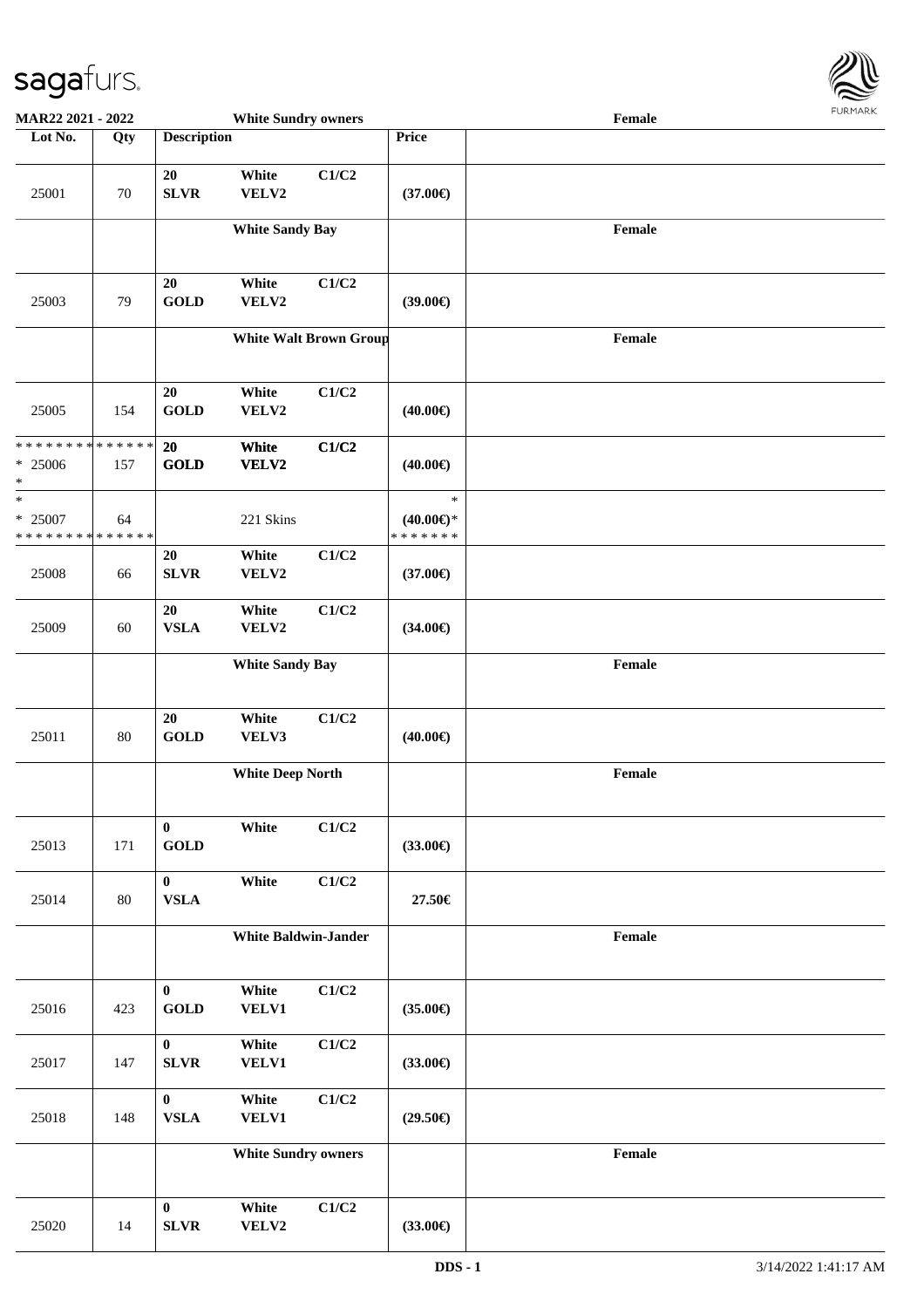

| MAR22 2021 - 2022                                    |     |                                 | <b>White Sandy Bay</b>        |                      |                                                | Female                                      |  |
|------------------------------------------------------|-----|---------------------------------|-------------------------------|----------------------|------------------------------------------------|---------------------------------------------|--|
| Lot No.                                              | Qty | <b>Description</b>              |                               |                      | Price                                          |                                             |  |
| * * * * * * * * * * * * * *<br>$* 25021$<br>$\ast$   | 425 | $\mathbf 0$<br><b>GOLD</b>      | White<br><b>VELV2</b>         | C1                   | $(35.00\epsilon)$                              |                                             |  |
| $\ast$<br>$* 25022$<br>* * * * * * * * * * * * * *   | 288 |                                 | 713 Skins                     |                      | $\ast$<br>$(35.00\epsilon)$ *<br>* * * * * * * |                                             |  |
| * * * * * * * * * * * * * * *<br>$* 25023$<br>$\ast$ | 425 | $\mathbf 0$<br><b>GOLD</b>      | White<br><b>VELV2</b>         | C1/C2                | $(35.00\epsilon)$                              |                                             |  |
| $\ast$<br>$* 25024$<br>$\ast$                        | 400 |                                 | $\sqrt{2}$                    |                      | $\ast$<br>$(35.00\epsilon)$ *<br>$\ast$        |                                             |  |
| $\overline{\ast}$<br>$* 25025$<br>$\ast$             | 286 |                                 | $\mathfrak{Z}$                |                      | $\ast$<br>$(35.00\epsilon)$ *<br>$\ast$        |                                             |  |
| $\ast$<br>$* 25026$<br>* * * * * * * * * * * * * *   | 212 |                                 | 1323 Skins                    |                      | $\ast$<br>$(35.00\epsilon)$ *<br>* * * * * * * |                                             |  |
| 25027                                                | 352 | $\bf{0}$<br><b>GOLD</b>         | White<br>VELV2                | C2                   | $(34.00\epsilon)$                              |                                             |  |
| 25028                                                | 254 | $\bf{0}$<br>${\bf SLVR}$        | White<br>VELV2                | C1/C2                | $(33.00\epsilon)$                              |                                             |  |
| 25029                                                | 320 | $\boldsymbol{0}$<br><b>VSLA</b> | White<br>VELV2                | C1/C2                | $(29.50\epsilon)$                              |                                             |  |
| 25030                                                | 84  | $\bf{0}$<br><b>VSLA</b>         | White<br>VELV2                | C1/C2<br><b>OPEN</b> | 27.50€                                         |                                             |  |
|                                                      |     |                                 | <b>White Walt Brown Group</b> |                      |                                                | $\ensuremath{\textnormal{\textbf{Female}}}$ |  |
| * * * * * * * * * * * * * *<br>* 25032<br>$*$        | 425 | $\mathbf 0$<br><b>GOLD</b>      | White<br><b>VELV2</b>         | C1                   | $(36.00\epsilon)$                              |                                             |  |
| $\ast$<br>* 25033<br>$\ast$                          | 400 |                                 | $\overline{2}$                |                      | $\ast$<br>$(36.00\epsilon)$ *<br>$\ast$        |                                             |  |
| $\ast$<br>$* 25034$<br>* * * * * * * * * * * * * *   | 342 |                                 | 1167 Skins                    |                      | $\ast$<br>$(36.00\epsilon)$ *<br>* * * * * * * |                                             |  |
| * * * * * * * * * * * * * * *<br>$*$ 25035<br>$\ast$ | 425 | $\mathbf{0}$<br><b>GOLD</b>     | White<br><b>VELV2</b>         | C1                   | $(36.00\epsilon)$                              |                                             |  |
| $\ast$<br>$* 25036$<br>$\ast$                        | 400 |                                 | 2                             |                      | $\ast$<br>$(36.00\epsilon)$ *<br>$\ast$        |                                             |  |
| $\ast$<br>$* 25037$<br>$\ast$                        | 358 |                                 | 3                             |                      | $\ast$<br>$(36.00€)$ *<br>$\ast$               |                                             |  |
| $\ast$<br>$* 25038$<br>* * * * * * * * * * * * * *   | 191 |                                 | 1374 Skins                    |                      | $\ast$<br>$(36.00€)$ *<br>* * * * * * *        |                                             |  |
| * * * * * * * * * * * * * *<br>$* 25039$<br>$\ast$   | 425 | $\mathbf{0}$<br><b>GOLD</b>     | White<br>VELV2                | C <sub>2</sub>       | $(35.00\epsilon)$                              |                                             |  |
| $\ast$<br>$*$ 25040<br>**************                | 130 |                                 | 555 Skins                     |                      | $\ast$<br>$(35.00\epsilon)$ *<br>* * * * * * * |                                             |  |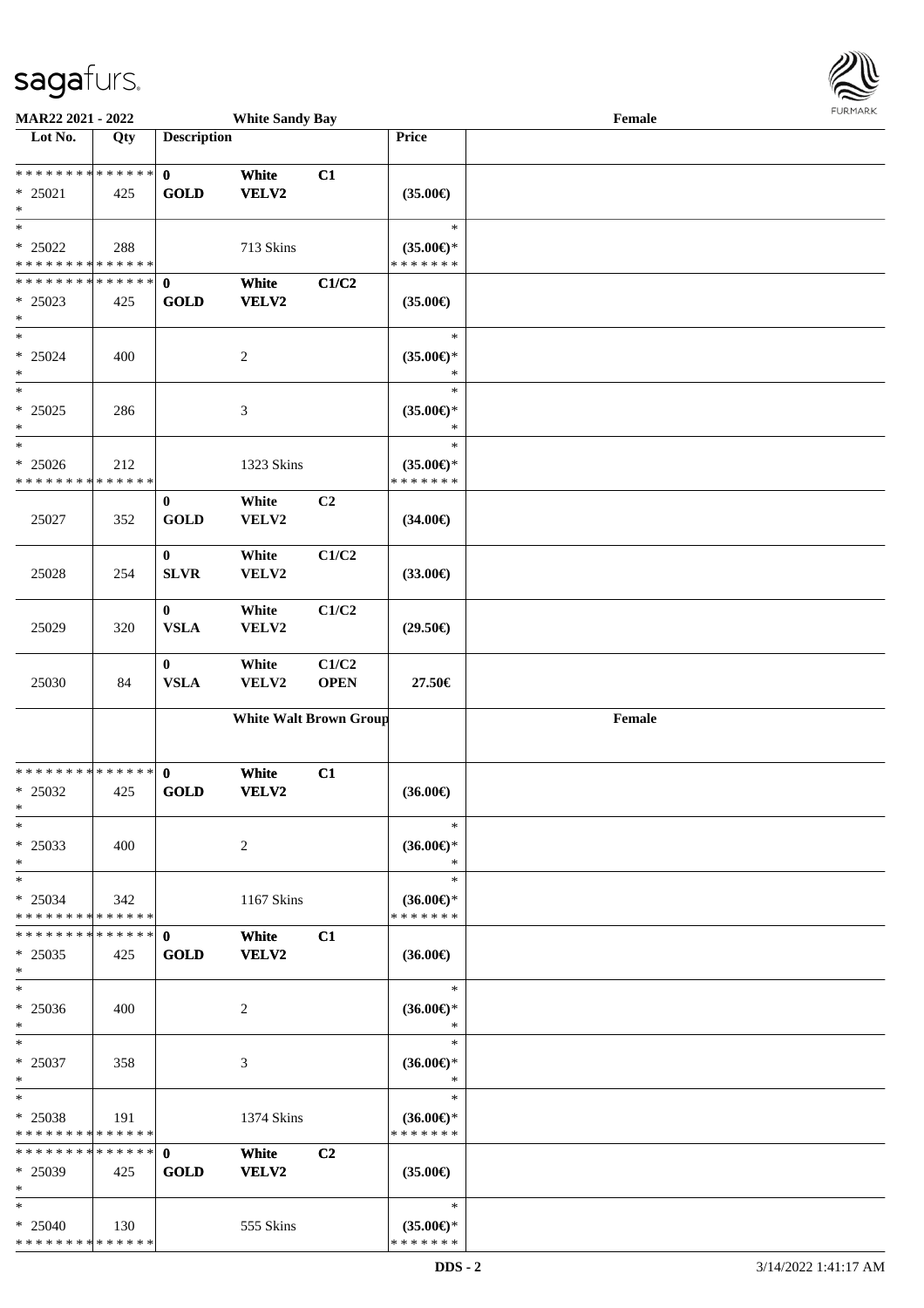

| MAR22 2021 - 2022                                              |     |                             |                             | <b>White Walt Brown Group</b> |                                                | Female | <b>FURMARK</b> |
|----------------------------------------------------------------|-----|-----------------------------|-----------------------------|-------------------------------|------------------------------------------------|--------|----------------|
| Lot No.                                                        | Qty | <b>Description</b>          |                             |                               | Price                                          |        |                |
| * * * * * * * * * * * * * *<br>$* 25041$<br>$\ast$             | 235 | $\mathbf{0}$<br><b>GOLD</b> | White<br>VELV2              | C <sub>2</sub>                | $(35.00\epsilon)$                              |        |                |
| $\ast$<br>$* 25042$<br>* * * * * * * * * * * * * *             | 54  |                             | 289 Skins                   |                               | $\ast$<br>$(35.00\epsilon)$ *<br>* * * * * * * |        |                |
| 25043                                                          | 375 | $\bf{0}$<br><b>SLVR</b>     | White<br>VELV2              | C1/C2                         | $(34.00\epsilon)$                              |        |                |
| ******** <mark>******</mark><br>$* 25044$<br>$\ast$<br>$\ast$  | 168 | $\mathbf{0}$<br><b>SLVR</b> | White<br>VELV2              | C1/C2                         | $(34.00\epsilon)$<br>$\ast$                    |        |                |
| $* 25045$<br>* * * * * * * * * * * * * *                       | 101 |                             | 269 Skins                   |                               | $(34.00\epsilon)$ *<br>* * * * * * *           |        |                |
| * * * * * * * * * * * * * * *<br>$* 25046$<br>$\ast$<br>$\ast$ | 425 | $\mathbf 0$<br><b>VSLA</b>  | White<br><b>VELV2</b>       | C1/C2                         | $(32.00\epsilon)$                              |        |                |
| $* 25047$<br>* * * * * * * * * * * * * *                       | 39  |                             | 464 Skins                   |                               | $\ast$<br>$(32.00\epsilon)$ *<br>* * * * * * * |        |                |
|                                                                |     |                             | <b>White Sundry owners</b>  |                               |                                                | Female |                |
| * * * * * * * * * * * * * *<br>$* 25049$<br>$\ast$             | 420 | $\mathbf 0$<br><b>GOLD</b>  | White<br>VELV3              | C1                            | $(36.00\epsilon)$                              |        |                |
| $\ast$<br>* 25050<br>* * * * * * * * * * * * * *               | 170 |                             | 590 Skins                   |                               | $\ast$<br>$(36.00\epsilon)$ *<br>* * * * * * * |        |                |
|                                                                |     |                             | <b>White Sandy Bay</b>      |                               |                                                | Female |                |
| 25052                                                          | 235 | $\bf{0}$<br><b>GOLD</b>     | White<br>VELV3              | C1/C2                         | $(36.00\epsilon)$                              |        |                |
|                                                                |     |                             | <b>White Deep North</b>     |                               |                                                | Female |                |
| 25054                                                          | 484 | $\mathbf{1}$<br><b>GOLD</b> | White                       | C1/C2                         | $(29.50\epsilon)$                              |        |                |
| 25055                                                          | 136 | $\mathbf{1}$<br><b>VSLA</b> | White                       | C1/C2                         | 24.50€                                         |        |                |
|                                                                |     |                             | <b>White Sundry owners</b>  |                               |                                                | Female |                |
| 25057                                                          | 200 | $\mathbf{1}$<br><b>GOLD</b> | White<br>VELV1              | C1                            | $(31.00\epsilon)$                              |        |                |
|                                                                |     |                             | <b>White Baldwin-Jander</b> |                               |                                                | Female |                |
| * * * * * * * * * * * * * *<br>* 25059<br>$\ast$               | 465 | $\mathbf{1}$<br><b>GOLD</b> | White<br><b>VELV1</b>       | C1/C2                         | $(31.00\epsilon)$                              |        |                |
| $\ast$<br>$* 25060$<br>$\ast$                                  | 440 |                             | $\sqrt{2}$                  |                               | $\ast$<br>$(31.00 \in )^*$<br>*                |        |                |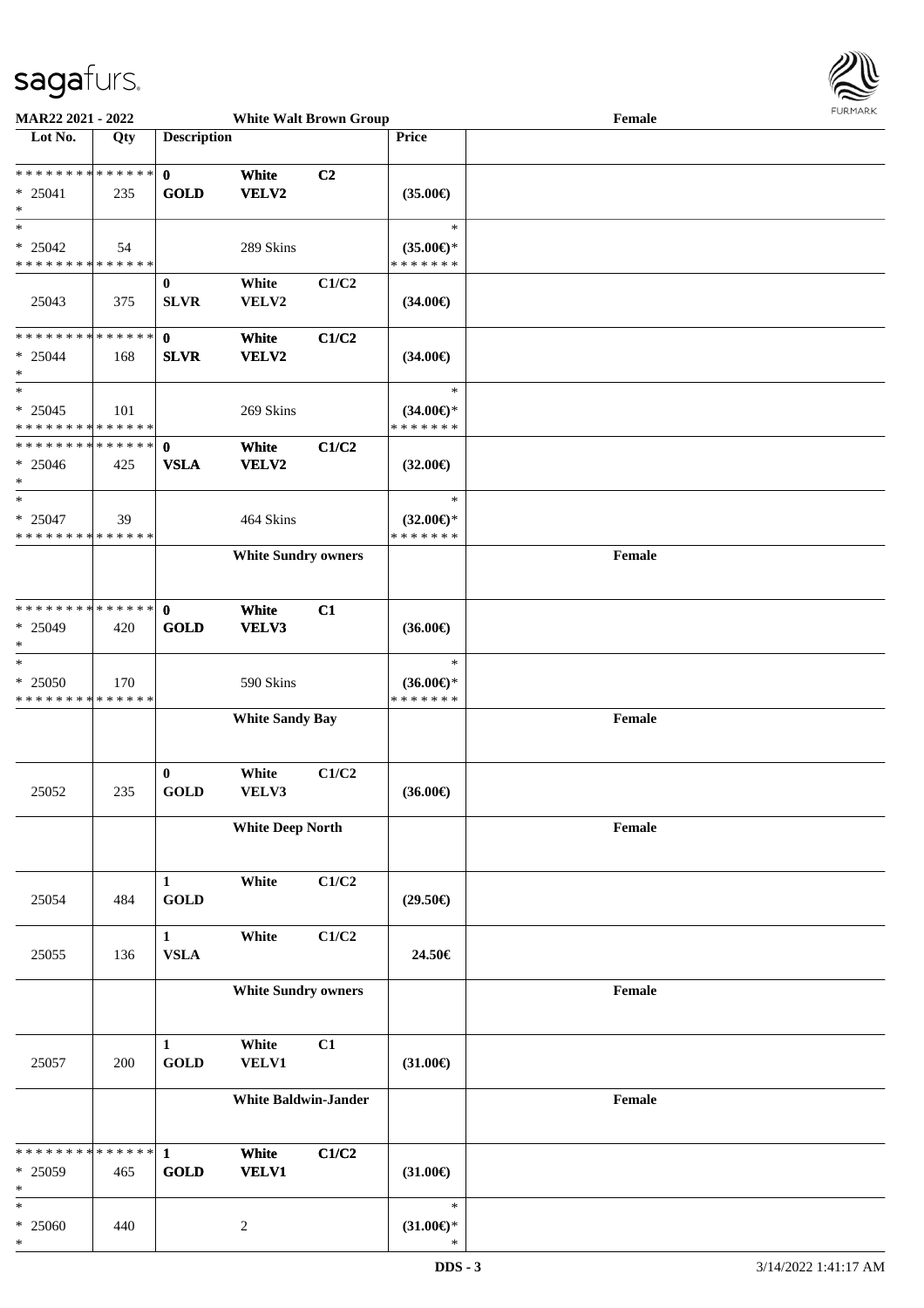

| MAR22 2021 - 2022                      |     |                    | <b>White Baldwin-Jander</b> |                |                                      | Female | <b>FUNITANN</b> |
|----------------------------------------|-----|--------------------|-----------------------------|----------------|--------------------------------------|--------|-----------------|
| Lot No.                                | Qty | <b>Description</b> |                             |                | Price                                |        |                 |
|                                        |     |                    |                             |                |                                      |        |                 |
| $\ast$                                 |     | $\mathbf{1}$       | White                       | C1/C2          | $\ast$                               |        |                 |
| $* 25061$                              | 459 | <b>GOLD</b>        | VELV1                       |                | $(31.00\epsilon)$ *                  |        |                 |
| * * * * * * * * * * * * * *            |     |                    |                             |                | * * * * * * *                        |        |                 |
| ******** <mark>******</mark>           |     | $\mathbf{1}$       | White                       | C <sub>2</sub> |                                      |        |                 |
| $* 25062$                              | 349 | <b>GOLD</b>        | <b>VELV1</b>                |                | (30.00)                              |        |                 |
| $\ast$                                 |     |                    |                             |                |                                      |        |                 |
| $\ast$                                 |     |                    |                             |                | $\ast$                               |        |                 |
| $* 25063$                              | 87  |                    | 436 Skins                   |                | $(30.00\epsilon)$ *                  |        |                 |
| * * * * * * * * * * * * * *            |     |                    |                             |                | * * * * * * *                        |        |                 |
|                                        |     | 1                  | White                       | C1/C2          |                                      |        |                 |
| 25064                                  | 290 | <b>SLVR</b>        | VELV1                       |                | $(29.50\epsilon)$                    |        |                 |
|                                        |     |                    |                             |                |                                      |        |                 |
|                                        |     | $\mathbf{1}$       | White                       | C1/C2          |                                      |        |                 |
| 25065                                  | 352 | <b>VSLA</b>        | VELV1                       |                | $(26.00\epsilon)$                    |        |                 |
|                                        |     |                    |                             |                |                                      |        |                 |
|                                        |     |                    | <b>White Sundry owners</b>  |                |                                      | Female |                 |
|                                        |     |                    |                             |                |                                      |        |                 |
|                                        |     |                    |                             |                |                                      |        |                 |
| * * * * * * * * * * * * * *            |     | $\mathbf{1}$       | White                       | C1             |                                      |        |                 |
| $* 25067$                              | 465 | <b>GOLD</b>        | VELV2                       |                | $(31.00\epsilon)$                    |        |                 |
| $\ast$<br>$\ast$                       |     |                    |                             |                |                                      |        |                 |
|                                        |     |                    |                             |                | $\ast$                               |        |                 |
| $* 25068$                              | 440 |                    | $\overline{c}$              |                | $(31.00\epsilon)$ *                  |        |                 |
| $\ast$<br>$\ast$                       |     |                    |                             |                | $\ast$<br>$\ast$                     |        |                 |
|                                        |     |                    |                             |                |                                      |        |                 |
| * 25069<br>* * * * * * * * * * * * * * | 50  |                    | 955 Skins                   |                | $(31.00\epsilon)$ *<br>* * * * * * * |        |                 |
|                                        |     |                    |                             |                |                                      |        |                 |
|                                        |     |                    | <b>White Sandy Bay</b>      |                |                                      | Female |                 |
|                                        |     |                    |                             |                |                                      |        |                 |
| * * * * * * * * * * * * * * *          |     | $\mathbf{1}$       | White                       | C1             |                                      |        |                 |
| * 25071                                | 465 | <b>GOLD</b>        | VELV2                       |                | $(31.00\epsilon)$                    |        |                 |
| $\ast$                                 |     |                    |                             |                |                                      |        |                 |
| $\ast$                                 |     |                    |                             |                | $\ast$                               |        |                 |
| $* 25072$                              | 440 |                    | $\overline{c}$              |                | $(31.00\epsilon)$ *                  |        |                 |
| $\ast$                                 |     |                    |                             |                |                                      |        |                 |
| $\ast$                                 |     |                    |                             |                | $\ast$                               |        |                 |
| $* 25073$                              | 440 |                    | 3                           |                | $(31.00\epsilon)$ *                  |        |                 |
| $\ast$                                 |     |                    |                             |                | $\ast$                               |        |                 |
| $\ast$                                 |     |                    |                             |                | $\ast$                               |        |                 |
| $* 25074$                              | 190 |                    | 1535 Skins                  |                | $(31.00\epsilon)$ *                  |        |                 |
| * * * * * * * * * * * * * * *          |     |                    |                             |                | * * * * * * *                        |        |                 |
| * * * * * * * * * * * * * * *          |     | $\mathbf 1$        | White                       | C <sub>2</sub> |                                      |        |                 |
| $*25075$                               | 465 | <b>GOLD</b>        | VELV2                       |                | $(30.00\epsilon)$                    |        |                 |
| $\ast$                                 |     |                    |                             |                |                                      |        |                 |
| $\ast$                                 |     |                    |                             |                | $\ast$                               |        |                 |
| * 25076                                | 440 |                    | $\overline{2}$              |                | $(30.00\epsilon)$ *                  |        |                 |
| $\ast$                                 |     |                    |                             |                | $\ast$                               |        |                 |
| $\ast$                                 |     |                    |                             |                | $\ast$                               |        |                 |
| * 25077                                | 55  |                    | 960 Skins                   |                | $(30.00€)$ *                         |        |                 |
| * * * * * * * * * * * * * *            |     |                    |                             |                | * * * * * * *                        |        |                 |
| ************** 1                       |     |                    | White                       | C1/C2          |                                      |        |                 |
| * 25078<br>$*$                         | 485 | <b>SLVR</b>        | <b>VELV2</b>                |                | $(29.50\epsilon)$                    |        |                 |
| $*$                                    |     |                    |                             |                | $\ast$                               |        |                 |
| * 25079                                |     |                    |                             |                |                                      |        |                 |
| $\ast$                                 | 460 |                    | 2                           |                | $(29.50\epsilon)$ *<br>$\ast$        |        |                 |
| $\ast$                                 |     |                    |                             |                | $\ast$                               |        |                 |
| * 25080                                | 117 |                    | 1062 Skins                  |                | $(29.50\epsilon)$ *                  |        |                 |
| * * * * * * * * * * * * * *            |     |                    |                             |                | * * * * * * *                        |        |                 |
|                                        |     |                    |                             |                |                                      |        |                 |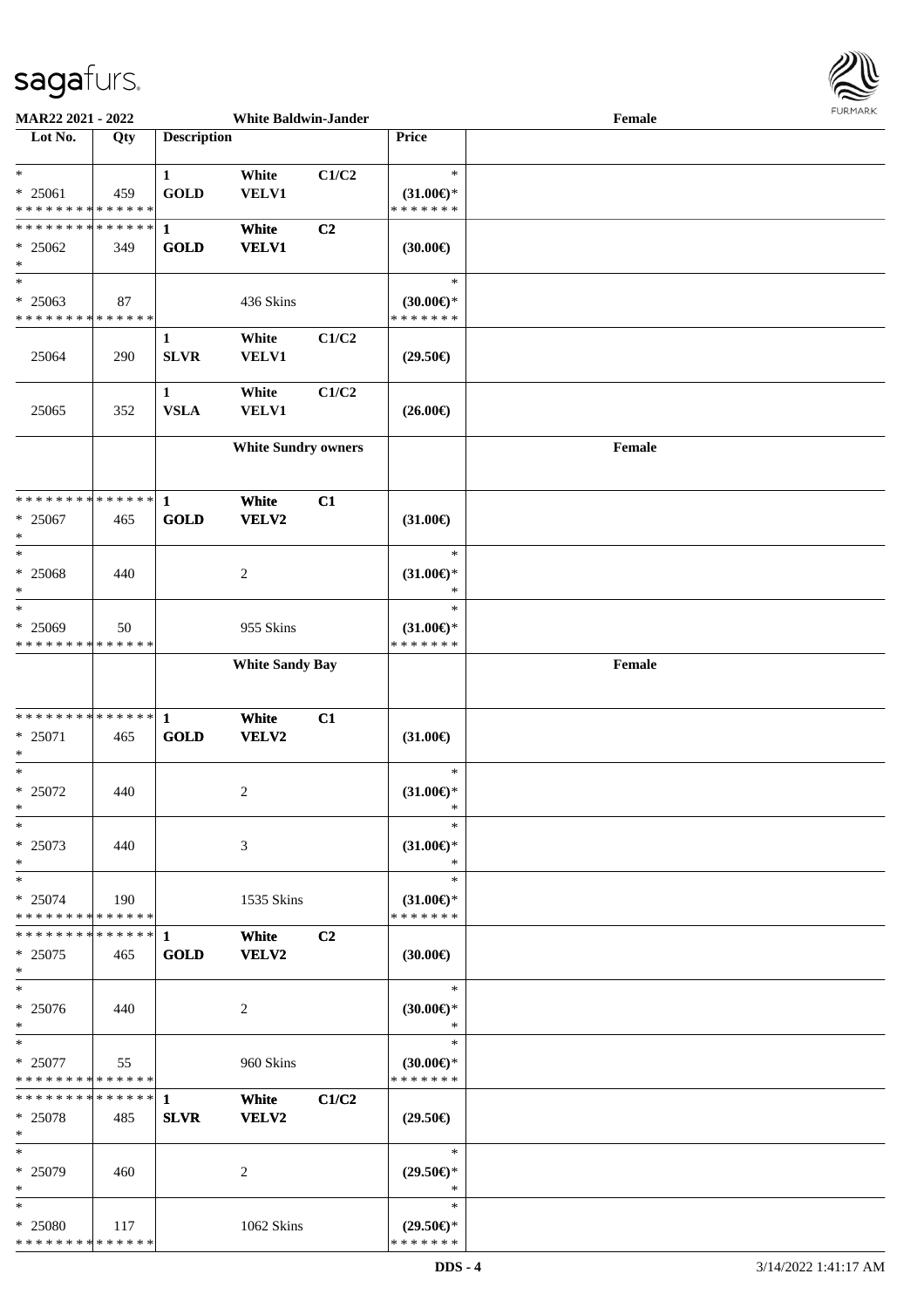

| MAR22 2021 - 2022                        |     |                    | <b>White Sandy Bay</b> |                               |                                      | Female |  |
|------------------------------------------|-----|--------------------|------------------------|-------------------------------|--------------------------------------|--------|--|
| Lot No.                                  | Qty | <b>Description</b> |                        |                               | Price                                |        |  |
|                                          |     |                    |                        |                               |                                      |        |  |
| **************                           |     | $\mathbf{1}$       | White                  | C1/C2                         |                                      |        |  |
| * 25081                                  | 465 | <b>VSLA</b>        | <b>VELV2</b>           |                               | $(26.00\epsilon)$                    |        |  |
| $\ast$                                   |     |                    |                        |                               |                                      |        |  |
| $\ast$                                   |     |                    |                        |                               | $\ast$                               |        |  |
| * 25082                                  | 280 |                    | 745 Skins              |                               | $(26.00\epsilon)$ *                  |        |  |
| * * * * * * * * * * * * * *              |     |                    |                        |                               | * * * * * * *                        |        |  |
|                                          |     | $\mathbf{1}$       | White                  | C1/C2                         |                                      |        |  |
| 25083                                    | 101 | <b>VSLA</b>        | VELV2                  | <b>OPEN</b>                   | 24.00€                               |        |  |
|                                          |     |                    |                        |                               |                                      |        |  |
|                                          |     |                    |                        | <b>White Walt Brown Group</b> |                                      | Female |  |
|                                          |     |                    |                        |                               |                                      |        |  |
|                                          |     |                    |                        |                               |                                      |        |  |
| * * * * * * * * * * * * * * *            |     | $\mathbf{1}$       | White                  | C1                            |                                      |        |  |
| $* 25085$                                | 465 | <b>GOLD</b>        | <b>VELV2</b>           |                               | $(32.00\epsilon)$                    |        |  |
| $\ast$                                   |     |                    |                        |                               |                                      |        |  |
| $\ast$                                   |     |                    |                        |                               | $\ast$                               |        |  |
| $* 25086$                                | 440 |                    | 2                      |                               | $(32.00\epsilon)$ *                  |        |  |
| $\ast$                                   |     |                    |                        |                               | *                                    |        |  |
| $\ast$                                   |     |                    |                        |                               | $\ast$                               |        |  |
| * 25087                                  | 440 |                    | 3                      |                               | $(32.00\epsilon)$ *                  |        |  |
| $\ast$                                   |     |                    |                        |                               | $\ast$                               |        |  |
| $\ast$                                   |     |                    |                        |                               | $\ast$                               |        |  |
| * 25088                                  | 440 |                    | 4                      |                               | $(32.00\epsilon)$ *                  |        |  |
| $\ast$                                   |     |                    |                        |                               | $\ast$                               |        |  |
| $\ast$                                   |     |                    |                        |                               | $\ast$                               |        |  |
| * 25089                                  | 440 |                    | 5                      |                               | $(32.00\epsilon)$ *                  |        |  |
| $\ast$                                   |     |                    |                        |                               | *                                    |        |  |
| $\ast$                                   |     |                    |                        |                               | $\ast$                               |        |  |
| * 25090                                  | 466 |                    | 2691 Skins             |                               | $(32.00\epsilon)$ *                  |        |  |
| * * * * * * * * * * * * * *              |     |                    |                        |                               | * * * * * * *                        |        |  |
| * * * * * * * * * * * * * * *            |     | $\mathbf{1}$       | White                  | C1                            |                                      |        |  |
| * 25091                                  | 440 | <b>GOLD</b>        | <b>VELV2</b>           |                               | $(32.00\epsilon)$                    |        |  |
| $\ast$                                   |     |                    |                        |                               |                                      |        |  |
| $\ast$                                   |     |                    |                        |                               | $\ast$                               |        |  |
| * 25092                                  | 440 |                    | $\overline{c}$         |                               | $(32.00\epsilon)$ *                  |        |  |
| $*$                                      |     |                    |                        |                               | $\ast$                               |        |  |
| $\ast$                                   |     |                    |                        |                               | $\ast$                               |        |  |
| * 25093                                  | 305 |                    | 3                      |                               | $(32.00\epsilon)$ *                  |        |  |
| $\ast$                                   |     |                    |                        |                               | $\ast$                               |        |  |
| $\ast$                                   |     |                    |                        |                               | $\ast$                               |        |  |
| * 25094                                  | 190 |                    | 1375 Skins             |                               | $(32.00\epsilon)$ *                  |        |  |
| * * * * * * * * * * * * * *              |     |                    |                        |                               | * * * * * * *                        |        |  |
| * * * * * * * * * * * * * * *            |     | 1                  | White                  | C2                            |                                      |        |  |
| $*25095$<br>$*$                          | 465 | <b>GOLD</b>        | VELV2                  |                               | $(31.00\epsilon)$                    |        |  |
| $\ast$                                   |     |                    |                        |                               | $\ast$                               |        |  |
|                                          |     |                    |                        |                               |                                      |        |  |
| * 25096<br>$*$                           | 440 |                    | 2                      |                               | $(31.00\epsilon)$ *<br>$\ast$        |        |  |
| $*$                                      |     |                    |                        |                               | $\ast$                               |        |  |
|                                          |     |                    |                        |                               |                                      |        |  |
| $* 25097$<br>* * * * * * * * * * * * * * | 218 |                    | 1123 Skins             |                               | $(31.00\epsilon)$ *<br>* * * * * * * |        |  |
| * * * * * * * * * * * * * * *            |     | $\mathbf{1}$       | White                  | C <sub>2</sub>                |                                      |        |  |
|                                          |     |                    |                        |                               |                                      |        |  |
| $* 25098$<br>$*$                         | 465 | <b>GOLD</b>        | VELV2                  |                               | $(31.00\epsilon)$                    |        |  |
| $\ast$                                   |     |                    |                        |                               | $\ast$                               |        |  |
|                                          |     |                    |                        |                               |                                      |        |  |
| * 25099<br>$\ast$                        | 222 |                    | 2                      |                               | $(31.00\epsilon)$ *<br>$\ast$        |        |  |
| $\ast$                                   |     |                    |                        |                               | $\ast$                               |        |  |
| $* 25100$                                | 150 |                    |                        |                               |                                      |        |  |
| * * * * * * * * * * * * * *              |     |                    | 837 Skins              |                               | $(31.00\epsilon)$ *<br>* * * * * * * |        |  |
|                                          |     |                    |                        |                               |                                      |        |  |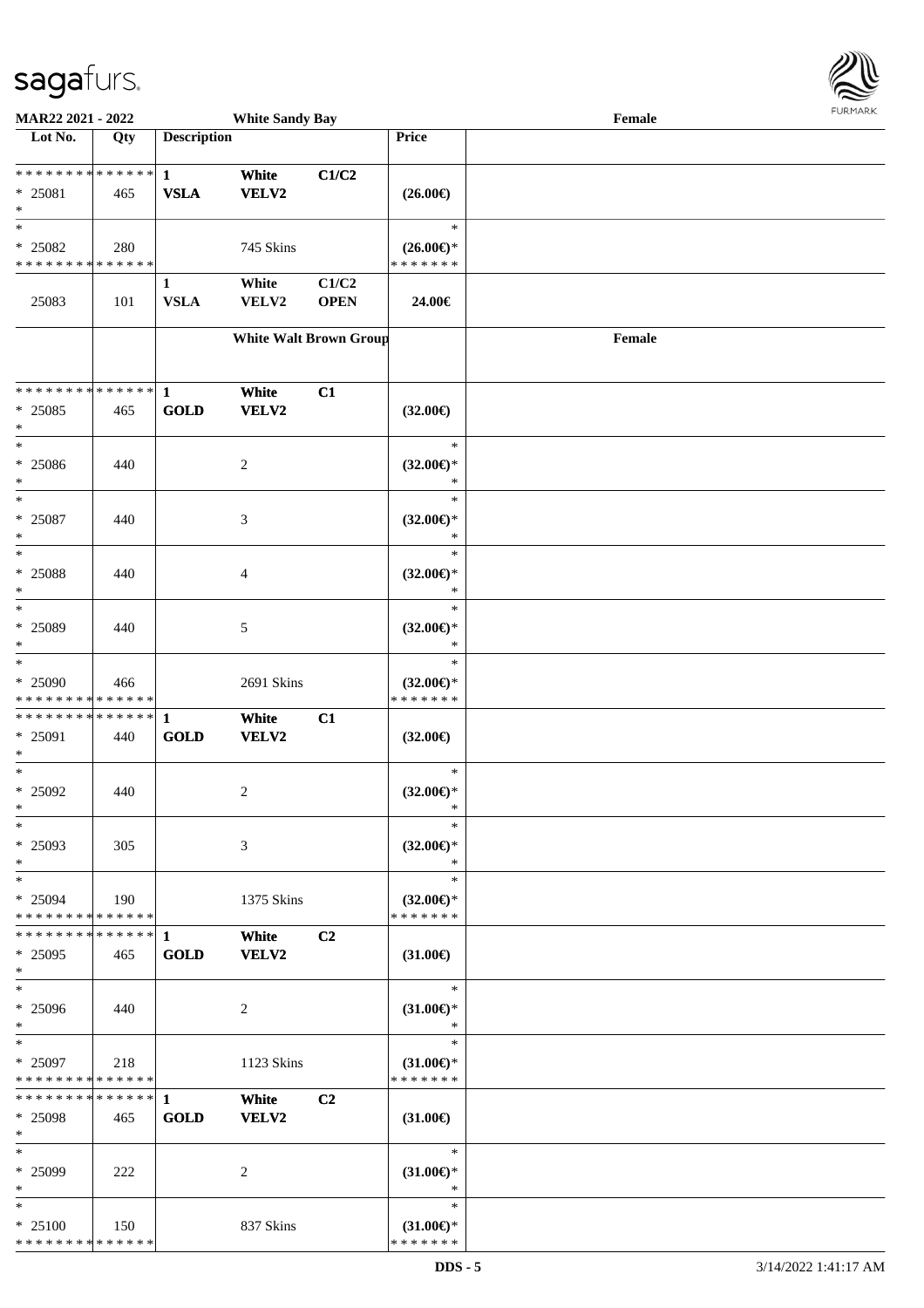

| MAR22 2021 - 2022                                              |                    |                                 | <b>White Walt Brown Group</b> |       |                                                | Female                                      | <b>FURMARK</b> |
|----------------------------------------------------------------|--------------------|---------------------------------|-------------------------------|-------|------------------------------------------------|---------------------------------------------|----------------|
| Lot No.                                                        | Qty                | <b>Description</b>              |                               |       | <b>Price</b>                                   |                                             |                |
| * * * * * * * * * * * * * *<br>* 25101<br>$\ast$               | 485                | $\mathbf{1}$<br><b>SLVR</b>     | White<br>VELV2                | C1/C2 | (30.00)                                        |                                             |                |
| $\ast$<br>$* 25102$<br>* * * * * * * * * * * * * *             | 261                |                                 | 746 Skins                     |       | $\ast$<br>$(30.00\epsilon)$ *<br>* * * * * * * |                                             |                |
| **************<br>* 25103<br>$\ast$                            | 216                | $\mathbf{1}$<br><b>SLVR</b>     | White<br>VELV2                | C1/C2 | (30.00)                                        |                                             |                |
| $\ast$<br>$* 25104$<br>* * * * * * * * * * * * * *             | 394                |                                 | 610 Skins                     |       | $\ast$<br>$(30.00\epsilon)$ *<br>* * * * * * * |                                             |                |
| * * * * * * * * * * * * * * *<br>$* 25105$<br>$\ast$           | 465                | $\mathbf{1}$<br><b>VSLA</b>     | White<br>VELV2                | C1/C2 | $(27.00\epsilon)$                              |                                             |                |
| $\ast$<br>$* 25106$<br>* * * * * * * * * * * * * *             | 420                |                                 | 885 Skins                     |       | $\ast$<br>$(27.00\epsilon)$ *<br>* * * * * * * |                                             |                |
| * * * * * * * * * * * * * *<br>$* 25107$<br>$\ast$             | 442                | 1<br><b>VSLA</b>                | White<br><b>VELV2</b>         | C1/C2 | $(27.00\epsilon)$                              |                                             |                |
| $\ast$<br>$* 25108$<br>* * * * * * * * * * * * * *             | 334                |                                 | 776 Skins                     |       | $\ast$<br>$(27.00\epsilon)$ *<br>* * * * * * * |                                             |                |
|                                                                |                    |                                 | <b>White Sundry owners</b>    |       |                                                | Female                                      |                |
| 25110                                                          | 49                 | 1<br><b>SLVR</b>                | White<br>VELV3                | C1/C2 | (30.00)                                        |                                             |                |
|                                                                |                    |                                 | <b>White Sandy Bay</b>        |       |                                                | Female                                      |                |
| 25112                                                          | 440                | 1<br><b>GOLD</b>                | White<br>VELV3                | C1/C2 | $(32.00\epsilon)$                              |                                             |                |
|                                                                |                    |                                 | <b>White Deep North</b>       |       |                                                | Female                                      |                |
| 25114                                                          | 254                | $\boldsymbol{2}$<br><b>GOLD</b> | White                         | C1/C2 | $(24.50\epsilon)$                              |                                             |                |
| 25115                                                          | 107                | $\overline{2}$<br><b>VSLA</b>   | White                         | C1/C2 | $(20.50\epsilon)$                              |                                             |                |
|                                                                |                    |                                 | <b>White Baldwin-Jander</b>   |       |                                                | $\ensuremath{\textnormal{\textbf{Female}}}$ |                |
| * * * * * * * * * * * * * * *<br>$* 25117$<br>$\ast$<br>$\ast$ | 465                | $\overline{2}$<br><b>GOLD</b>   | White<br><b>VELV1</b>         | C1/C2 | $(26.50\epsilon)$<br>$\ast$                    |                                             |                |
| $* 25118$<br>* * * * * * * *                                   | 306<br>* * * * * * |                                 | 771 Skins                     |       | $(26.50\epsilon)$ *<br>* * * * * * *           |                                             |                |
| 25119                                                          | 99                 | $\overline{2}$<br><b>SLVR</b>   | White<br><b>VELV1</b>         | C1/C2 | $(24.50\epsilon)$                              |                                             |                |
| 25120                                                          | 184                | $\overline{2}$<br><b>VSLA</b>   | White<br><b>VELV1</b>         | C1/C2 | $(22.00\epsilon)$                              |                                             |                |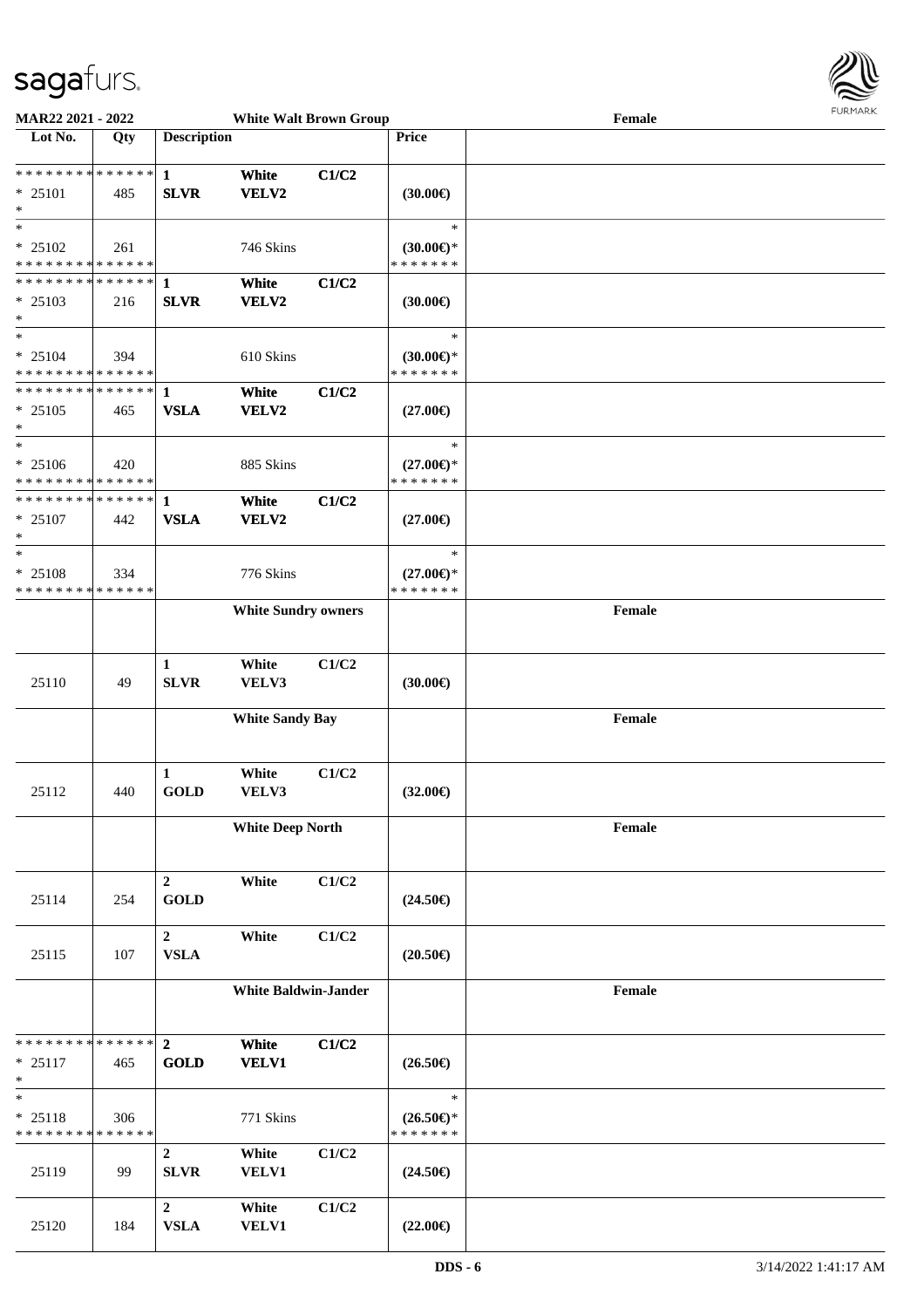

| MAR22 2021 - 2022                        |     |                    | <b>White Sandy Bay</b>        |       |                                      | Female | 1.911171717 |
|------------------------------------------|-----|--------------------|-------------------------------|-------|--------------------------------------|--------|-------------|
| Lot No.                                  | Qty | <b>Description</b> |                               |       | Price                                |        |             |
|                                          |     |                    |                               |       |                                      |        |             |
| ******** <mark>******</mark>             |     | $\overline{2}$     | White                         | C1    |                                      |        |             |
| $* 25121$<br>$\ast$                      | 465 | <b>GOLD</b>        | <b>VELV2</b>                  |       | $(26.50\epsilon)$                    |        |             |
| $\ast$                                   |     |                    |                               |       | $\ast$                               |        |             |
| $* 25122$                                | 417 |                    | 882 Skins                     |       | $(26.50\epsilon)$ *                  |        |             |
| * * * * * * * * * * * * * *              |     |                    |                               |       | * * * * * * *                        |        |             |
| * * * * * * * * * * * * * * *            |     | $\overline{2}$     | White                         | C1/C2 |                                      |        |             |
| * 25123                                  | 465 | <b>GOLD</b>        | <b>VELV2</b>                  |       | $(26.50\epsilon)$                    |        |             |
| $\ast$                                   |     |                    |                               |       |                                      |        |             |
| $\ast$                                   |     |                    |                               |       | $\ast$                               |        |             |
| $* 25124$                                | 440 |                    | $\overline{c}$                |       | $(26.50\epsilon)$ *                  |        |             |
| $\ast$                                   |     |                    |                               |       | *                                    |        |             |
| $\overline{\phantom{1}}$                 |     |                    |                               |       | $\ast$                               |        |             |
| $* 25125$                                | 351 |                    | $\mathfrak{Z}$                |       | $(26.50\epsilon)$ *                  |        |             |
| $\ast$<br>$\ast$                         |     |                    |                               |       | $\ast$<br>$\ast$                     |        |             |
| $* 25126$                                | 324 |                    | 1580 Skins                    |       | $(26.50\epsilon)$ *                  |        |             |
| * * * * * * * * * * * * * *              |     |                    |                               |       | * * * * * * *                        |        |             |
|                                          |     | $\overline{2}$     | White                         | C2    |                                      |        |             |
| 25127                                    | 476 | <b>GOLD</b>        | VELV2                         |       | $(25.50\epsilon)$                    |        |             |
|                                          |     |                    |                               |       |                                      |        |             |
|                                          |     | $\overline{2}$     | White                         | C1/C2 |                                      |        |             |
| 25128                                    | 298 | ${\bf SLVR}$       | VELV2                         |       | $(24.50\epsilon)$                    |        |             |
|                                          |     |                    |                               |       |                                      |        |             |
|                                          |     | $\overline{2}$     | White                         | C1/C2 |                                      |        |             |
| 25129                                    | 379 | <b>VSLA</b>        | VELV2                         |       | $(22.00\epsilon)$                    |        |             |
|                                          |     |                    |                               |       |                                      |        |             |
|                                          |     |                    | <b>White Walt Brown Group</b> |       |                                      | Female |             |
|                                          |     |                    |                               |       |                                      |        |             |
| * * * * * * * * * * * * * *              |     | $\overline{2}$     | White                         | C1/C2 |                                      |        |             |
| $* 25131$                                | 465 | <b>GOLD</b>        | <b>VELV2</b>                  |       | $(27.50\in)$                         |        |             |
| $\ast$                                   |     |                    |                               |       |                                      |        |             |
| $\ast$                                   |     |                    |                               |       | $\ast$                               |        |             |
| $* 25132$                                | 440 |                    | 2                             |       | $(27.50\epsilon)$ *                  |        |             |
| $*$                                      |     |                    |                               |       | $\ast$                               |        |             |
| $\ast$                                   |     |                    |                               |       | $\ast$                               |        |             |
| $* 25133$<br>* * * * * * * * * * * * * * | 351 |                    | 1256 Skins                    |       | $(27.50\epsilon)$ *<br>* * * * * * * |        |             |
| * * * * * * * * * * * * * *              |     | $\overline{2}$     | White                         | C1/C2 |                                      |        |             |
| $* 25134$                                | 465 | <b>GOLD</b>        | <b>VELV2</b>                  |       | $(27.50\epsilon)$                    |        |             |
| $*$                                      |     |                    |                               |       |                                      |        |             |
| $*$                                      |     |                    |                               |       | $\ast$                               |        |             |
| $* 25135$                                | 440 |                    | 2                             |       | $(27.50\epsilon)$ *                  |        |             |
| $\ast$                                   |     |                    |                               |       | $\ast$                               |        |             |
| $\ast$                                   |     |                    |                               |       | $\ast$                               |        |             |
| $* 25136$                                | 183 |                    | 3                             |       | $(27.50\epsilon)$ *<br>$\ast$        |        |             |
| $\ast$<br>$\ast$                         |     |                    |                               |       | $\ast$                               |        |             |
| $* 25137$                                | 183 |                    | 1271 Skins                    |       | $(27.50\epsilon)$ *                  |        |             |
| * * * * * * * * * * * * * *              |     |                    |                               |       | * * * * * * *                        |        |             |
|                                          |     | $\overline{2}$     | White                         | C1/C2 |                                      |        |             |
| 25138                                    | 133 | <b>SLVR</b>        | VELV2                         |       | $(25.50\epsilon)$                    |        |             |
|                                          |     |                    |                               |       |                                      |        |             |
|                                          |     | $\overline{2}$     | White                         | C1/C2 |                                      |        |             |
| 25139                                    | 375 | <b>VSLA</b>        | <b>VELV2</b>                  |       | $(23.00\epsilon)$                    |        |             |
|                                          |     |                    |                               |       |                                      |        |             |
| * * * * * * * * * * * * * *              |     | $2^{\circ}$        | White                         | C1/C2 |                                      |        |             |
| $* 25140$<br>$\ast$                      | 155 | <b>VSLA</b>        | <b>VELV2</b>                  |       | $(23.00\epsilon)$                    |        |             |
|                                          |     |                    |                               |       |                                      |        |             |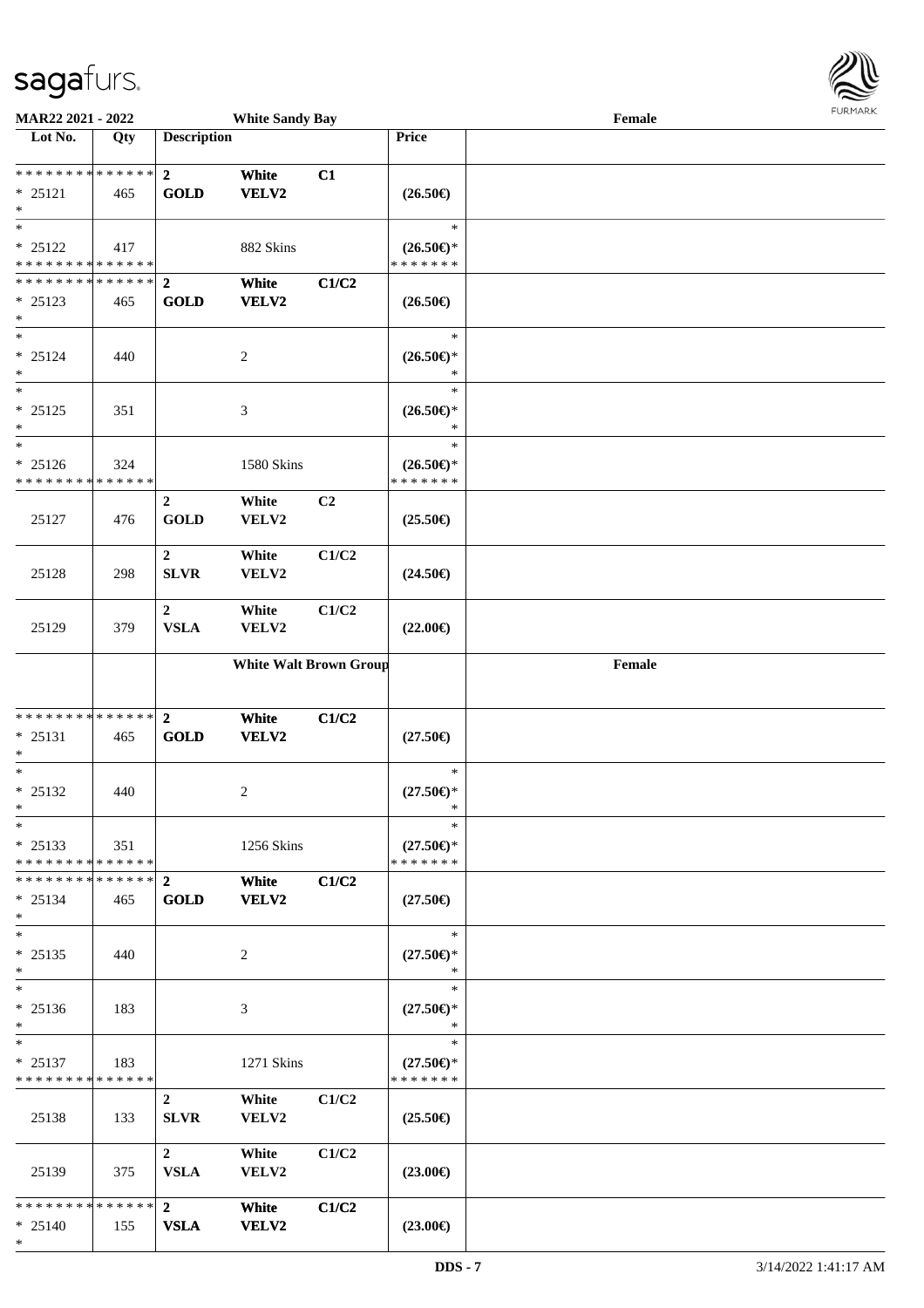

| <b>MAR22 2021 - 2022</b>                                          |                   |                               |                             | <b>White Walt Brown Group</b> | Female                                         |        |  |  |  |  |
|-------------------------------------------------------------------|-------------------|-------------------------------|-----------------------------|-------------------------------|------------------------------------------------|--------|--|--|--|--|
| Lot No.                                                           | $\overline{Q}$ ty | <b>Description</b>            |                             |                               | Price                                          |        |  |  |  |  |
| $\ast$<br>$* 25141$<br>* * * * * * * * <mark>* * * * * * *</mark> | 160               | $\overline{2}$<br><b>VSLA</b> | White<br>VELV2              | C1/C2                         | $\ast$<br>$(23.00\epsilon)$ *<br>* * * * * * * |        |  |  |  |  |
|                                                                   |                   |                               | <b>White Sundry owners</b>  |                               |                                                | Female |  |  |  |  |
| 25143                                                             | 102               | $\mathbf 2$<br><b>GOLD</b>    | White<br>VELV3              | C1/C2                         | $(27.50\epsilon)$                              |        |  |  |  |  |
|                                                                   |                   |                               | <b>White Sandy Bay</b>      |                               |                                                | Female |  |  |  |  |
| 25145                                                             | 114               | $\overline{2}$<br><b>GOLD</b> | White<br>VELV3              | C1/C2                         | $(27.50\epsilon)$                              |        |  |  |  |  |
|                                                                   |                   |                               | <b>White Deep North</b>     |                               |                                                | Female |  |  |  |  |
| 25147                                                             | 98                | $\mathbf{3}$<br><b>SLVR</b>   | White                       | C1/C2                         | $(18.00\epsilon)$                              |        |  |  |  |  |
| 25148                                                             | 97                | $\mathbf{3}$<br><b>VSLA</b>   | White                       | C1/C2                         | $(16.00\epsilon)$                              |        |  |  |  |  |
|                                                                   |                   |                               | <b>White Sundry owners</b>  |                               |                                                | Female |  |  |  |  |
| 25150                                                             | 19                | $\mathbf{3}$<br><b>GOLD</b>   | White<br>VELV1              | C1/C2                         | $(22.00\epsilon)$                              |        |  |  |  |  |
|                                                                   |                   |                               | <b>White Baldwin-Jander</b> |                               |                                                | Female |  |  |  |  |
| 25152                                                             | 76                | $\mathbf{3}$<br><b>GOLD</b>   | White<br>VELV1              | C1/C2                         | $(22.00\epsilon)$                              |        |  |  |  |  |
| 25153                                                             | 123               | $\mathbf{3}$<br>${\bf VSLA}$  | White<br><b>VELV1</b>       | C1/C2                         | $(17.50\epsilon)$                              |        |  |  |  |  |
|                                                                   |                   |                               | <b>White Sandy Bay</b>      |                               |                                                | Female |  |  |  |  |
| 25155                                                             | 151               | $\mathbf{3}$<br><b>GOLD</b>   | White<br>VELV2              | C1/C2                         | 22.00€                                         |        |  |  |  |  |
| 25156                                                             | 132               | $\mathbf{3}$<br>${\bf VSLA}$  | White<br>VELV2              | C1/C2                         | $(17.50\epsilon)$                              |        |  |  |  |  |
| 25157                                                             | 55                | 2/3<br>${\bf VSLA}$           | White<br>VELV2              | C1/C2<br><b>OPEN</b>          | 16.50€                                         |        |  |  |  |  |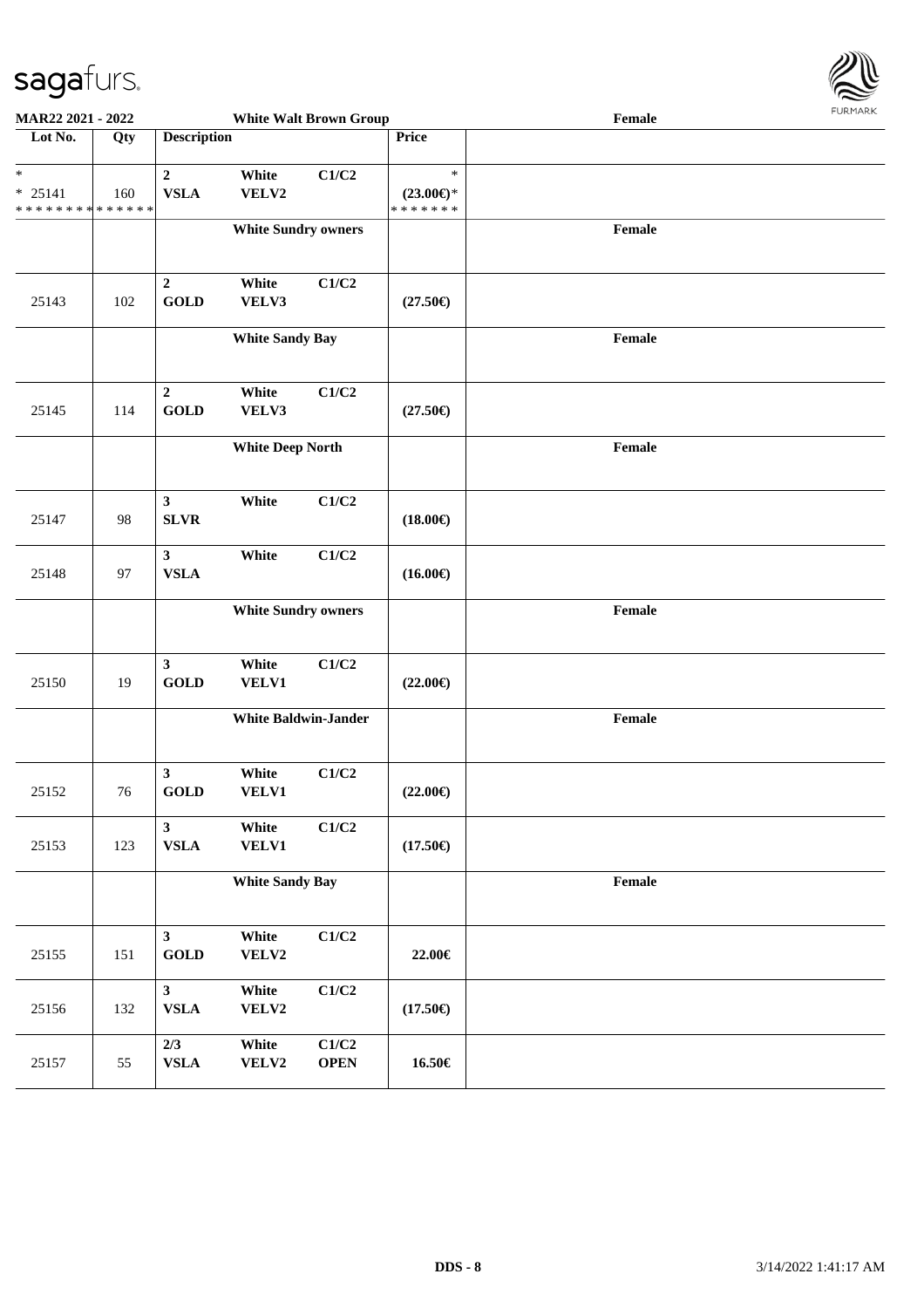

| MAR22 2021 - 2022          |     |                    | White     |       |                          | Male | FURMARK |
|----------------------------|-----|--------------------|-----------|-------|--------------------------|------|---------|
| Lot No.                    | Qty | <b>Description</b> |           |       | <b>Price</b>             |      |         |
| 306001                     | 205 | 50<br><b>SI</b>    | White     | C1/C2 | $(50.00\epsilon)$        |      |         |
| **************             |     | 50                 | White     | C1/C2 |                          |      |         |
| * 306002<br>$\ast$         | 185 | <b>SAGA</b>        |           |       | 52.00€                   |      |         |
| $*$                        |     |                    |           |       | $\ast$                   |      |         |
| * 306003<br>$*$            | 160 |                    | 2         |       | 52.00€*<br>*             |      |         |
| $*$                        | 168 |                    |           |       | $\ast$                   |      |         |
| * 306004<br>************** |     |                    | 513 Skins |       | 52.00€*<br>* * * * * * * |      |         |
| 306005                     | 124 | 50<br><b>SAGA</b>  | White     | C3    | $50.00 \in$              |      |         |
| 306006                     | 152 | 50<br><b>SROY</b>  | White     | C1/C2 | 54.00€                   |      |         |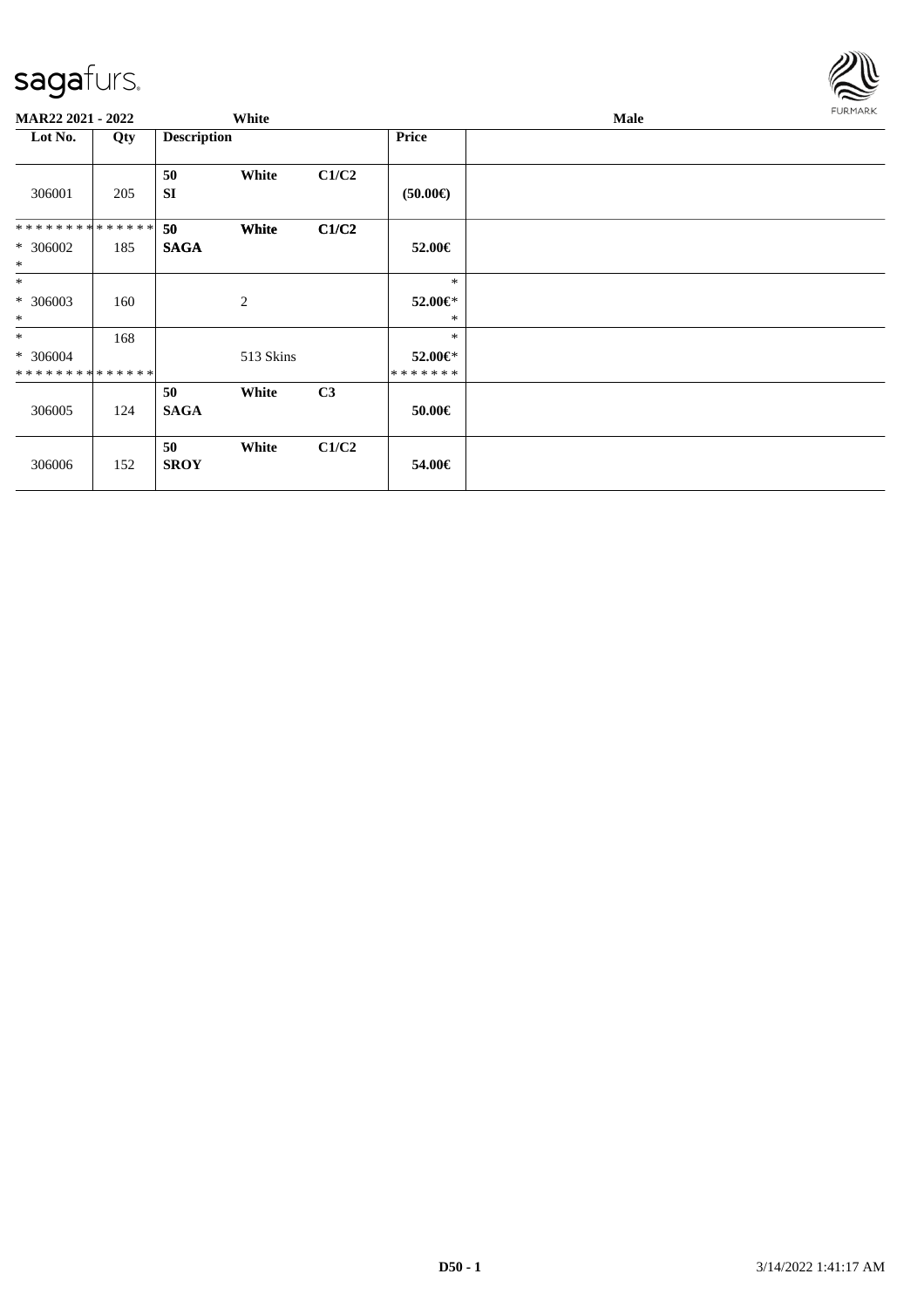

| MAR22 2021 - 2022                                   |     |                    | White                |                |                                                | Male |  |
|-----------------------------------------------------|-----|--------------------|----------------------|----------------|------------------------------------------------|------|--|
| Lot No.                                             | Qty | <b>Description</b> |                      |                | Price                                          |      |  |
| **************<br>* 306061<br>$\ast$                | 225 | 40<br>SI           | White                | C1             | 46.00€                                         |      |  |
| $\ast$<br>* 306062<br>$\ast$                        | 200 |                    | 2                    |                | $\ast$<br>$(46.00\epsilon)$ *<br>∗             |      |  |
| $\overline{\phantom{1}}$<br>* 306063<br>$\ast$      | 200 |                    | 3                    |                | $\ast$<br>$(46.00\epsilon)$ *<br>*             |      |  |
| $\ast$<br>$* 306064$<br>$\ast$                      | 200 |                    | 4                    |                | $\ast$<br>$(46.00\in)^\ast$<br>$\ast$          |      |  |
| $\ast$<br>$* 306065$<br>* * * * * * * * * * * * * * | 90  |                    | 915 Skins            |                | $\ast$<br>$(46.00\epsilon)$ *<br>* * * * * * * |      |  |
| * * * * * * * * * * * * * *<br>* 306066<br>$\ast$   | 225 | 40<br>SI           | White<br><b>LNAP</b> | C1/C2          | 40.00€                                         |      |  |
| $\ast$<br>* 306067<br>* * * * * * * * * * * * * *   | 84  |                    | 309 Skins            |                | $\ast$<br>40.00€*<br>* * * * * * *             |      |  |
| 306068                                              | 203 | 40<br>IB           | White<br>WB1         | C2             | 37.00€                                         |      |  |
| * * * * * * * * * * * * * *<br>* 306069<br>$\ast$   | 205 | 40<br><b>SAGA</b>  | White                | C1             | 49.00€                                         |      |  |
| $\ast$<br>$* 306070$<br>$\ast$                      | 180 |                    | $\boldsymbol{2}$     |                | $\ast$<br>49.00€*<br>$\ast$                    |      |  |
| $\ast$<br>* 306071<br>$\ast$                        | 180 |                    | 3                    |                | $\ast$<br>49.00€*<br>$\ast$                    |      |  |
| $\ast$<br>$* 306072$<br>* * * * * * * * * * * * * * | 86  |                    | 651 Skins            |                | $\ast$<br>49.00€*<br>* * * * * * *             |      |  |
| * * * * * * * * * * * * * * *<br>* 306073<br>$*$    | 205 | 40<br><b>SAGA</b>  | White                | C3             | 45.00€                                         |      |  |
| $*$<br>* 306074<br>* * * * * * * * * * * * * *      | 77  |                    | 282 Skins            |                | $\ast$<br>45.00€*<br>* * * * * * *             |      |  |
| * * * * * * * * * * * * * * *<br>* 306075<br>$*$    | 205 | 40<br><b>SAGA</b>  | White<br><b>LNAP</b> | C1/C2          | 44.00€                                         |      |  |
| $\ast$<br>* 306076<br>$*$                           | 180 |                    | 2                    |                | $\ast$<br>44.00€*<br>$\ast$                    |      |  |
| $*$<br>* 306077<br>* * * * * * * * * * * * * *      | 137 |                    | 522 Skins            |                | $\ast$<br>44.00€*<br>* * * * * * *             |      |  |
| 306078                                              | 140 | 40<br><b>SAGA</b>  | White<br><b>LNAP</b> | C <sub>3</sub> | 41.00€                                         |      |  |
| * * * * * * * * * * * * * *<br>* 306079<br>$*$      | 205 | 40<br>IA           | White<br>WB1         | C <sub>2</sub> | 41.00€                                         |      |  |
| $*$<br>* 306080<br>* * * * * * * * * * * * * *      | 113 |                    | 318 Skins            |                | $\ast$<br>41.00€*<br>* * * * * * *             |      |  |
|                                                     |     |                    |                      |                |                                                |      |  |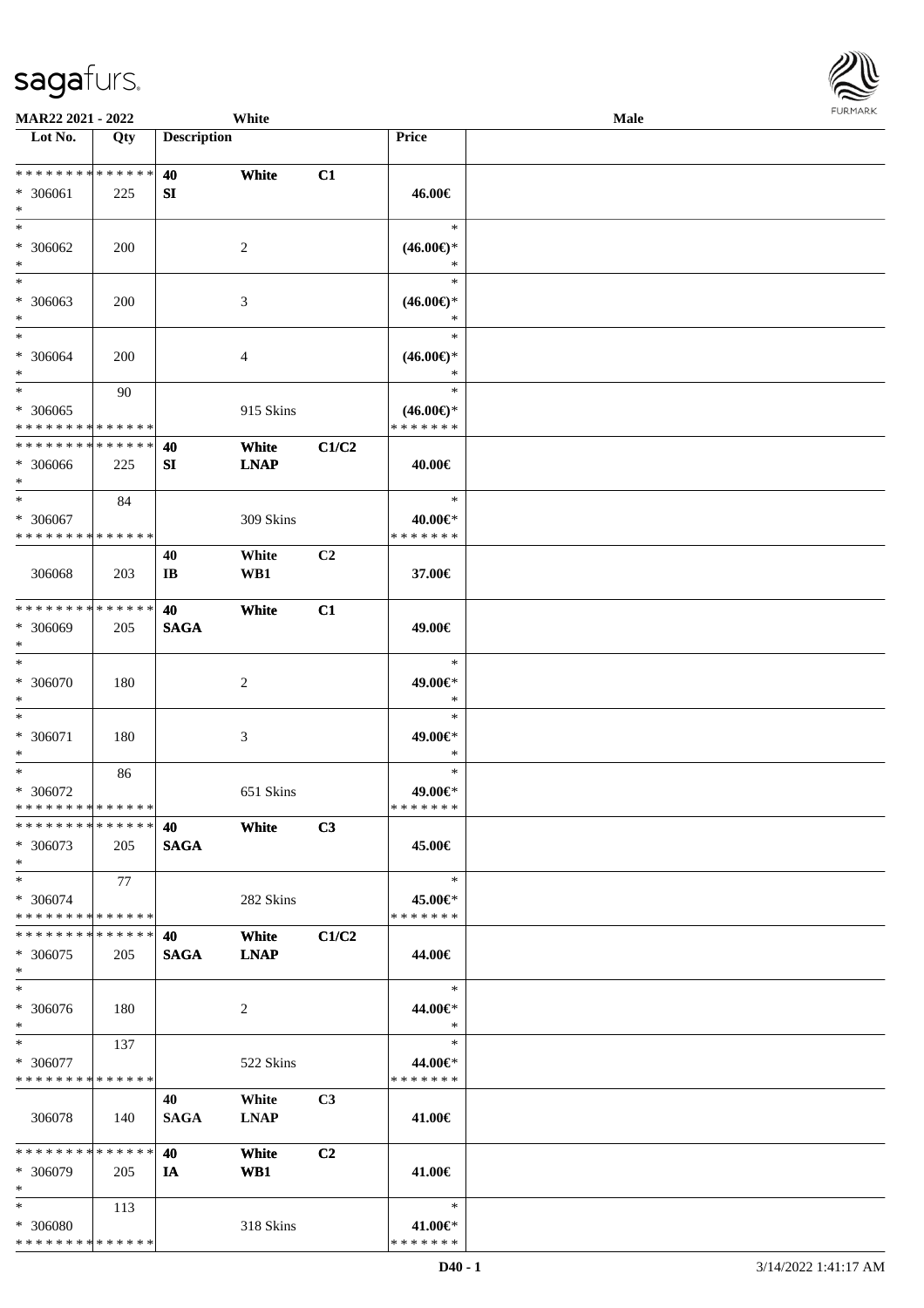

| MAR22 2021 - 2022            |     | White              |                             |                |                                      | Male |  |  |
|------------------------------|-----|--------------------|-----------------------------|----------------|--------------------------------------|------|--|--|
| Lot No.                      | Qty | <b>Description</b> |                             |                | Price                                |      |  |  |
| **************               |     | 40                 | White                       | C <sub>2</sub> |                                      |      |  |  |
| * 306081<br>$\ast$           | 205 | IA                 | <b>CHIP</b>                 |                | $(43.00\epsilon)$                    |      |  |  |
| $\ast$                       |     |                    |                             |                | $\ast$                               |      |  |  |
| * 306082<br>$\ast$           | 180 |                    | 2                           |                | $(43.00\epsilon)$ *<br>$\ast$        |      |  |  |
| $\ast$                       |     |                    |                             |                | $\ast$                               |      |  |  |
| * 306083<br>$\ast$           | 180 |                    | $\boldsymbol{\mathfrak{Z}}$ |                | $(43.00\epsilon)$ *<br>$\ast$        |      |  |  |
| $\ast$                       | 131 |                    |                             |                | $\ast$                               |      |  |  |
| $* 306084$<br>************** |     |                    | 696 Skins                   |                | $(43.00\epsilon)$ *<br>* * * * * * * |      |  |  |
| **************               |     | 40                 | White                       | C1             |                                      |      |  |  |
| * 306085<br>$\ast$           | 205 | <b>SROY</b>        |                             |                | 50.00€                               |      |  |  |
| $\ast$                       |     |                    |                             |                | $\ast$                               |      |  |  |
| $* 306086$<br>$\ast$         | 180 |                    | $\overline{c}$              |                | 49.00€*<br>$\ast$                    |      |  |  |
| $\ast$                       | 201 |                    |                             |                | $\ast$                               |      |  |  |
| * 306087<br>**************   |     |                    | 586 Skins                   |                | 49.00€*<br>* * * * * * *             |      |  |  |
| **************               |     | 40                 | White                       | C3             |                                      |      |  |  |
| * 306088<br>$*$              | 205 | <b>SROY</b>        |                             |                | 47.00€                               |      |  |  |
| $\ast$                       | 43  |                    |                             |                | $\ast$                               |      |  |  |
| * 306089                     |     |                    | 248 Skins                   |                | 47.00€*                              |      |  |  |
| **************               |     |                    |                             |                | * * * * * * *                        |      |  |  |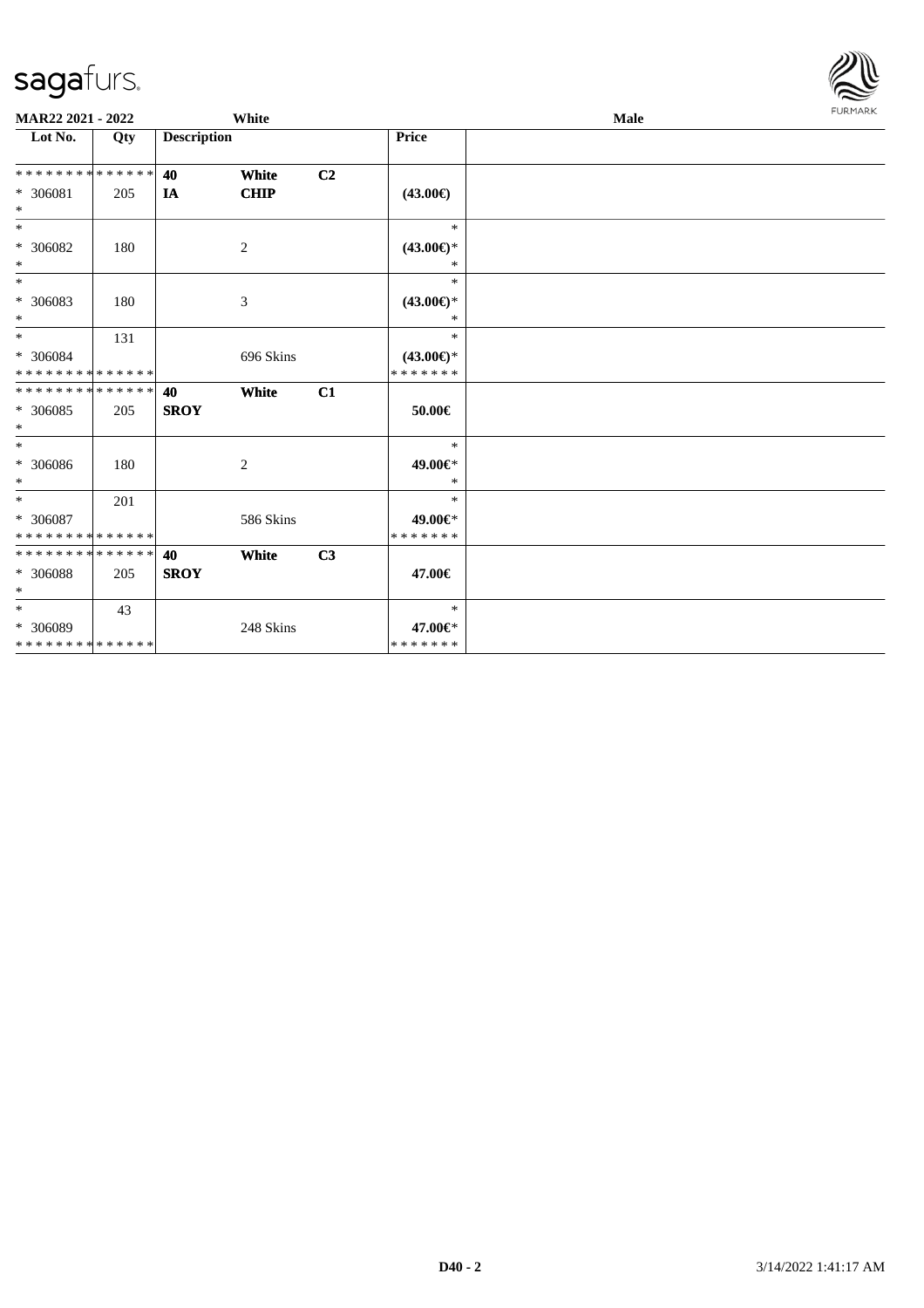

| <b>MAR22 2021 - 2022</b>                   |     |                    | White       |                |                     | <b>Male</b> |  |
|--------------------------------------------|-----|--------------------|-------------|----------------|---------------------|-------------|--|
| Lot No.                                    | Qty | <b>Description</b> |             |                | Price               |             |  |
|                                            |     |                    |             |                |                     |             |  |
| ******** <mark>******</mark>               |     | 30                 | White       | C1             |                     |             |  |
| * 306141                                   | 245 | SI                 |             |                | $(42.00\epsilon)$   |             |  |
| $*$                                        |     |                    |             |                |                     |             |  |
| $*$                                        |     |                    |             |                | $\ast$              |             |  |
|                                            |     |                    |             |                |                     |             |  |
| * 306142                                   | 220 |                    | 2           |                | 42.00€*             |             |  |
| $*$                                        |     |                    |             |                | $\ast$              |             |  |
| $\overline{\phantom{0}}$                   |     |                    |             |                | $\ast$              |             |  |
| * 306143                                   | 220 |                    | 3           |                | $(42.00\epsilon)$ * |             |  |
| $*$                                        |     |                    |             |                | $\ast$              |             |  |
| $*$                                        | 173 |                    |             |                | $\ast$              |             |  |
| * 306144                                   |     |                    | 858 Skins   |                | $(42.00\epsilon)$ * |             |  |
| * * * * * * * * <mark>* * * * * * *</mark> |     |                    |             |                | * * * * * * *       |             |  |
| ******** <mark>******</mark>               |     | 30                 | White       | C <sub>2</sub> |                     |             |  |
| * 306145                                   | 245 | SI                 |             |                | $(41.00\epsilon)$   |             |  |
| $*$                                        |     |                    |             |                |                     |             |  |
| $*$                                        |     |                    |             |                | $\ast$              |             |  |
|                                            |     |                    |             |                |                     |             |  |
| * 306146                                   | 220 |                    | 2           |                | $(41.00\epsilon)$ * |             |  |
| $*$                                        |     |                    |             |                | $\ast$              |             |  |
| $*$                                        |     |                    |             |                | $\ast$              |             |  |
| * 306147                                   | 220 |                    | 3           |                | $(41.00\epsilon)$ * |             |  |
| $*$                                        |     |                    |             |                | $\ast$              |             |  |
| $*$                                        |     |                    |             |                | $\ast$              |             |  |
| * 306148                                   | 220 |                    | 4           |                | $(41.00\epsilon)$ * |             |  |
| $\ast$                                     |     |                    |             |                | $\ast$              |             |  |
| $*$                                        |     |                    |             |                | $\ast$              |             |  |
|                                            |     |                    |             |                |                     |             |  |
| * 306149                                   | 220 |                    | 5           |                | $(41.00\epsilon)$ * |             |  |
| $*$                                        |     |                    |             |                | $\ast$              |             |  |
| $\overline{\ }$                            | 220 |                    |             |                | $\ast$              |             |  |
| $* 306150$                                 |     |                    | 1345 Skins  |                | $(41.00\epsilon)$ * |             |  |
| * * * * * * * * * * * * * *                |     |                    |             |                | * * * * * * *       |             |  |
|                                            |     | 30                 | White       | C3             |                     |             |  |
| 306151                                     | 269 | ${\bf SI}$         |             |                | $(39.00\epsilon)$   |             |  |
|                                            |     |                    |             |                |                     |             |  |
|                                            |     | 30                 | White       | C3             |                     |             |  |
| 306152                                     | 217 | ${\bf SI}$         |             |                | $(40.00\epsilon)$   |             |  |
|                                            |     |                    |             |                |                     |             |  |
| * * * * * * * * * * * * * * *              |     |                    |             | C1/C2          |                     |             |  |
|                                            |     | 30                 | White       |                |                     |             |  |
| * 306153                                   | 245 | SI                 | <b>LNAP</b> |                | 36.00€              |             |  |
| $*$                                        |     |                    |             |                |                     |             |  |
| $*$                                        |     |                    |             |                | $\ast$              |             |  |
| * 306154                                   | 220 |                    | 2           |                | 36.00€*             |             |  |
| $*$                                        |     |                    |             |                | $\ast$              |             |  |
| $*$                                        |     |                    |             |                | $\ast$              |             |  |
| * 306155                                   | 220 |                    | 3           |                | 36.00€*             |             |  |
| $*$                                        |     |                    |             |                | $\ast$              |             |  |
| $*$                                        | 219 |                    |             |                | $\ast$              |             |  |
| * 306156                                   |     |                    | 904 Skins   |                | $(36.00\epsilon)$ * |             |  |
| * * * * * * * * * * * * * *                |     |                    |             |                | * * * * * * *       |             |  |
|                                            |     |                    |             |                |                     |             |  |
|                                            |     | 30                 | White       | C3             |                     |             |  |
| 306157                                     | 193 | SI                 | <b>LNAP</b> |                | 35.00€              |             |  |
|                                            |     |                    |             |                |                     |             |  |
| * * * * * * * * <mark>* * * * * * *</mark> |     | 30                 | White       | C2             |                     |             |  |
| * 306158                                   | 245 | $\mathbf{I}$       | WB1         |                | 35.00€              |             |  |
| $*$                                        |     |                    |             |                |                     |             |  |
| $*$                                        |     |                    |             |                | $\ast$              |             |  |
| * 306159                                   | 220 |                    | 2           |                | 35.00€*             |             |  |
| $*$                                        |     |                    |             |                | $\ast$              |             |  |
| $\ast$                                     |     |                    |             |                | $\ast$              |             |  |
| * 306160                                   | 220 |                    | 3           |                | $35.00 \in$ *       |             |  |
| $\ast$                                     |     |                    |             |                | $\ast$              |             |  |
|                                            |     |                    |             |                |                     |             |  |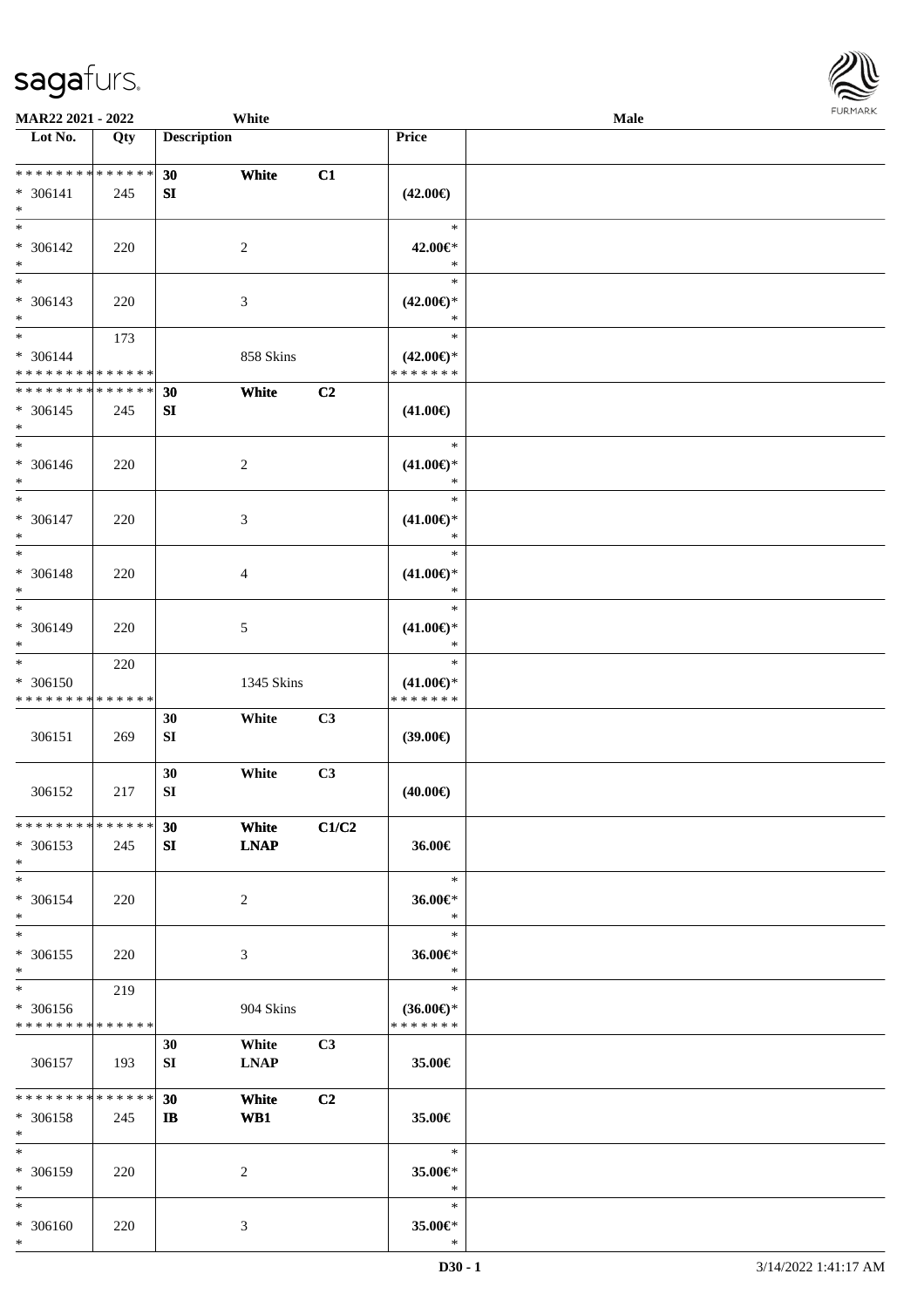**Lot No. Qty Description** 

| $*$                                               |      |                                |                 |                |                                                   |  |
|---------------------------------------------------|------|--------------------------------|-----------------|----------------|---------------------------------------------------|--|
| * 306161<br>**************                        | 100  | 30<br>$\mathbf{I}$ <b>B</b>    | White<br>WB1    | C <sub>2</sub> | $\ast$<br>35.00€*<br>* * * * * * *                |  |
| * * * * * * * * * * * * * *<br>* 306162<br>$\ast$ | 225  | 30<br><b>SAGA</b>              | White           | C1             | 44.00€                                            |  |
| $*$<br>$* 306163$<br>$\ast$                       | 200  |                                | $\overline{c}$  |                | $\ast$<br>44.00€*<br>$\ast$                       |  |
| $\overline{\ast}$<br>* 306164<br>$\ast$           | 200  |                                | $\mathfrak{Z}$  |                | $\ast$<br>44.00€*<br>$\ast$                       |  |
| $\overline{\ast}$<br>$* 306165$<br>$\ast$         | 200  |                                | $\overline{4}$  |                | $\ast$<br>44.00€*<br>$\ast$                       |  |
| $\ast$<br>$* 306166$<br>$\ast$                    | 200  |                                | $5\,$           |                | $\ast$<br>44.00€*<br>$\ast$                       |  |
| $\ast$<br>$* 306167$<br>$\ast$                    | 200  |                                | 6               |                | $\ast$<br>$(44.00\epsilon)$ *<br>$\ast$           |  |
| $\ast$<br>* 306168<br>$\ast$                      | 200  |                                | $7\phantom{.0}$ |                | $\ast$<br>$(44.00\epsilon)$ *<br>$\ast$           |  |
| $\ast$<br>* 306169<br>$\ast$                      | 200  |                                | $\bf 8$         |                | $\ast$<br>$(44.00\epsilon)$ *<br>$\ast$           |  |
| $\ast$<br>* 306170<br>* * * * * * * * * * * * * * | 57   |                                | 1682 Skins      |                | $\ast$<br>$(44.00\epsilon)$ *<br>* * * * * * *    |  |
| 306171                                            | - 74 | 30<br><b>SAGA</b>              | White           | C1             | 41.00€                                            |  |
| * * * * * * * * * * * * * *                       |      |                                |                 |                |                                                   |  |
| * 306172<br>$*$                                   | 225  | 30 <sup>°</sup><br><b>SAGA</b> | White           | C <sub>2</sub> | $(43.00\epsilon)$                                 |  |
| $\ast$<br>$* 306173$<br>$*$                       | 200  |                                | $\overline{2}$  |                | $\ast$<br>$(43.00\epsilon)$ *<br>$\ast$           |  |
| $\ast$<br>$* 306174$<br>$\ast$                    | 200  |                                | $\mathfrak{Z}$  |                | $\ast$<br>$(43.00\epsilon)$ *                     |  |
| $\ast$<br>$* 306175$<br>$\ast$                    | 200  |                                | 4               |                | $\ast$<br>$\ast$<br>$(43.00\epsilon)$ *<br>$\ast$ |  |
| $\ast$<br>* 306176<br>$*$                         | 200  |                                | $\mathfrak{S}$  |                | $\ast$<br>$(43.00\epsilon)$ *<br>$\ast$           |  |
| $\ast$<br>$* 306177$<br>$*$                       | 200  |                                | $\sqrt{6}$      |                | $\ast$<br>43.00€*<br>$\ast$                       |  |
| $\ast$<br>$*$                                     | 200  |                                | $7\phantom{.0}$ |                | $(43.00\epsilon)$ *                               |  |
| $* 306178$<br>$\ast$<br>* 306179<br>$*$           | 200  |                                | $\,8\,$         |                | $\ast$<br>$\ast$<br>$(43.00\epsilon)$ *<br>$\ast$ |  |

Τ

**MAR22 2021 - 2022 White Male Male Male Male Male Male Male Male Male Male Male Male Male Male Male Male Male Male Male Male Male Male Male Male Male Male Male Male** 

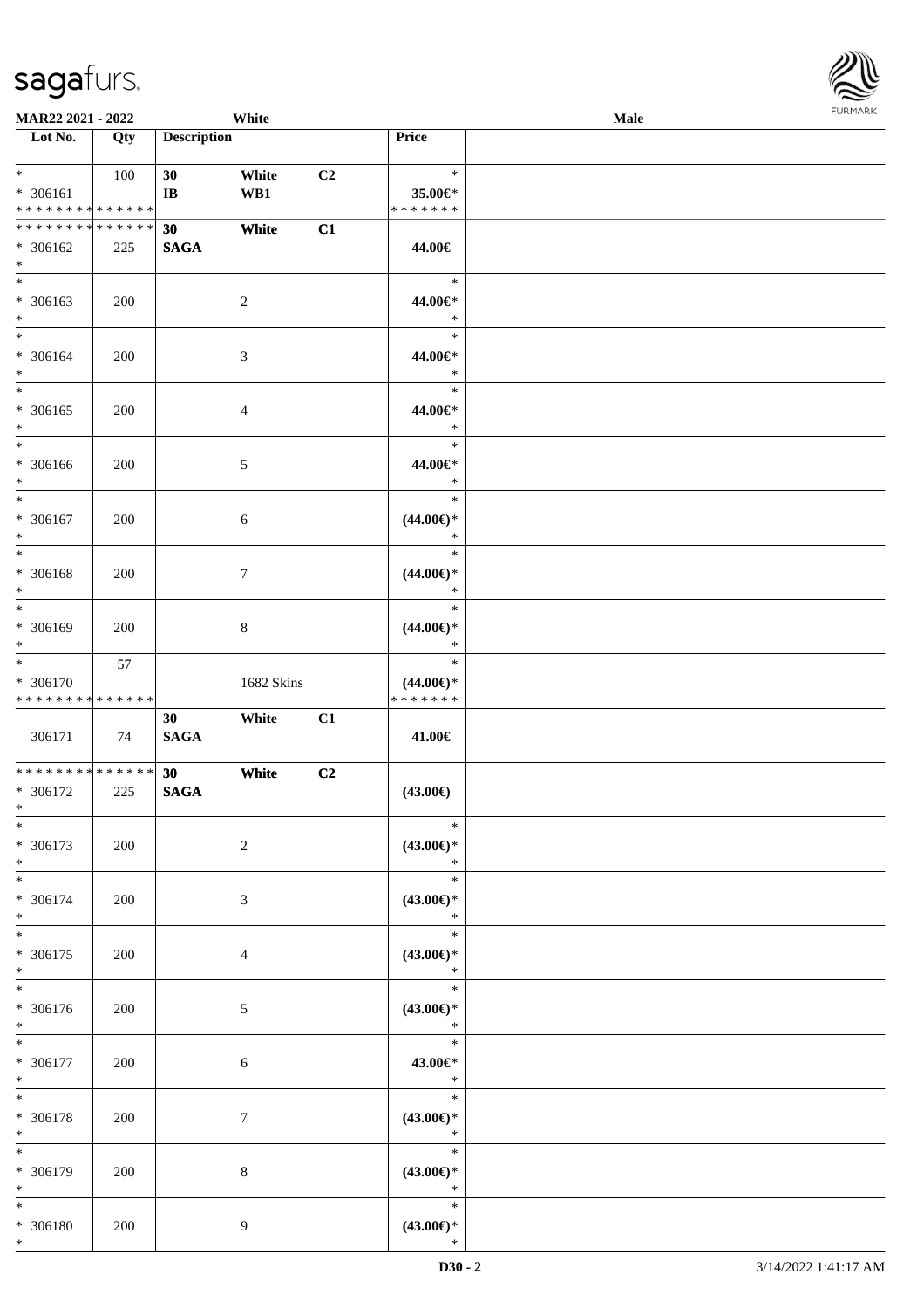**MAR22 2021 - 2022 White**<br> **Male Male Male Male Male Male Male Male Price** 

**Loty Description** 

| <b>FURMARK</b><br>Male |  |
|------------------------|--|
|                        |  |
|                        |  |
|                        |  |
|                        |  |
|                        |  |
|                        |  |
|                        |  |
|                        |  |
|                        |  |
|                        |  |

| $\ast$<br>* 306181<br>$\ast$                                        | 200        | 30 <sup>°</sup><br><b>SAGA</b> | White                | C <sub>2</sub> | $\ast$<br>$(43.00\epsilon)$ *<br>$\ast$        |  |
|---------------------------------------------------------------------|------------|--------------------------------|----------------------|----------------|------------------------------------------------|--|
| $\ast$<br>* 306182<br>$\ast$                                        | 200        |                                | 11                   |                | $\ast$<br>43.00€*<br>$\ast$                    |  |
| $\overline{\phantom{a}^*}$<br>* 306183<br>$*$                       | 200        |                                | 12                   |                | $\ast$<br>$(43.00\epsilon)$ *<br>$\ast$        |  |
| $*$<br>* 306184<br>$*$                                              | 200        |                                | 13                   |                | $\ast$<br>$(43.00\epsilon)$ *<br>$\ast$        |  |
| $\overline{\ast}$<br>* 306185<br>$\ast$<br>$\overline{\phantom{0}}$ | 200        |                                | 14                   |                | $\ast$<br>$(43.00\epsilon)$ *<br>$\ast$        |  |
| * 306186<br>$\ast$                                                  | 200        |                                | 15                   |                | $\ast$<br>$(43.00\epsilon)$ *<br>$\ast$        |  |
| $\ast$<br>$* 306187$<br>$\ast$                                      | 200        |                                | 16                   |                | $\ast$<br>$(43.00\epsilon)$ *<br>$\ast$        |  |
| $*$<br>* 306188<br>* * * * * * * * * * * * * *                      | 188        |                                | 3413 Skins           |                | $\ast$<br>$(43.00\epsilon)$ *<br>* * * * * * * |  |
| ******** <mark>******</mark><br>* 306189<br>$*$                     | 200        | 30<br><b>SAGA</b>              | White                | C2             | 42.00€                                         |  |
| $*$<br>* 306190<br>* * * * * * * * * * * * * *                      | 180        |                                | 380 Skins            |                | $\ast$<br>42.00€*<br>* * * * * * *             |  |
|                                                                     |            |                                |                      |                |                                                |  |
| **************<br>* 306191<br>$\ast$                                | 225        | 30<br><b>SAGA</b>              | White                | C <sub>3</sub> | $(41.00\epsilon)$                              |  |
| $*$<br>$* 306192$<br>$*$                                            | 200        |                                | $\sqrt{2}$           |                | $\ast$<br>$(41.00\epsilon)$ *<br>$\ast$        |  |
| $*$<br>$* 306193$<br>$*$ $-$                                        | 200        |                                | $\mathfrak{Z}$       |                | $\ast$<br>41.00€*<br>$*$                       |  |
| $*$<br>* 306194<br>* * * * * * * * * * * * * * *                    | 184        |                                | 809 Skins            |                | $\ast$<br>41.00€*<br>* * * * * * *             |  |
| * * * * * * * * * * * * * *<br>$* 306195$<br>$*$                    | 225        | 30<br><b>SAGA</b>              | White<br><b>LNAP</b> | C1/C2          | 38.00€                                         |  |
| $\overline{\phantom{a}^*}$<br>* 306196<br>$*$                       | 200        |                                | 2                    |                | $\ast$<br>38.00€*<br>$\ast$                    |  |
| $*$<br>* 306197<br>$*$                                              | 200        |                                | 3                    |                | $\ast$<br>38.00€*<br>$\ast$                    |  |
| $\ast$<br>* 306198<br>$*$                                           | 200        |                                | 4                    |                | $\ast$<br>38.00€*<br>$\mathbb{R}^n$            |  |
| $\ast$<br>* 306199<br>$*$ $-$                                       | <b>200</b> |                                | 5                    |                | $\ast$<br>38.00€*<br>$\ast$                    |  |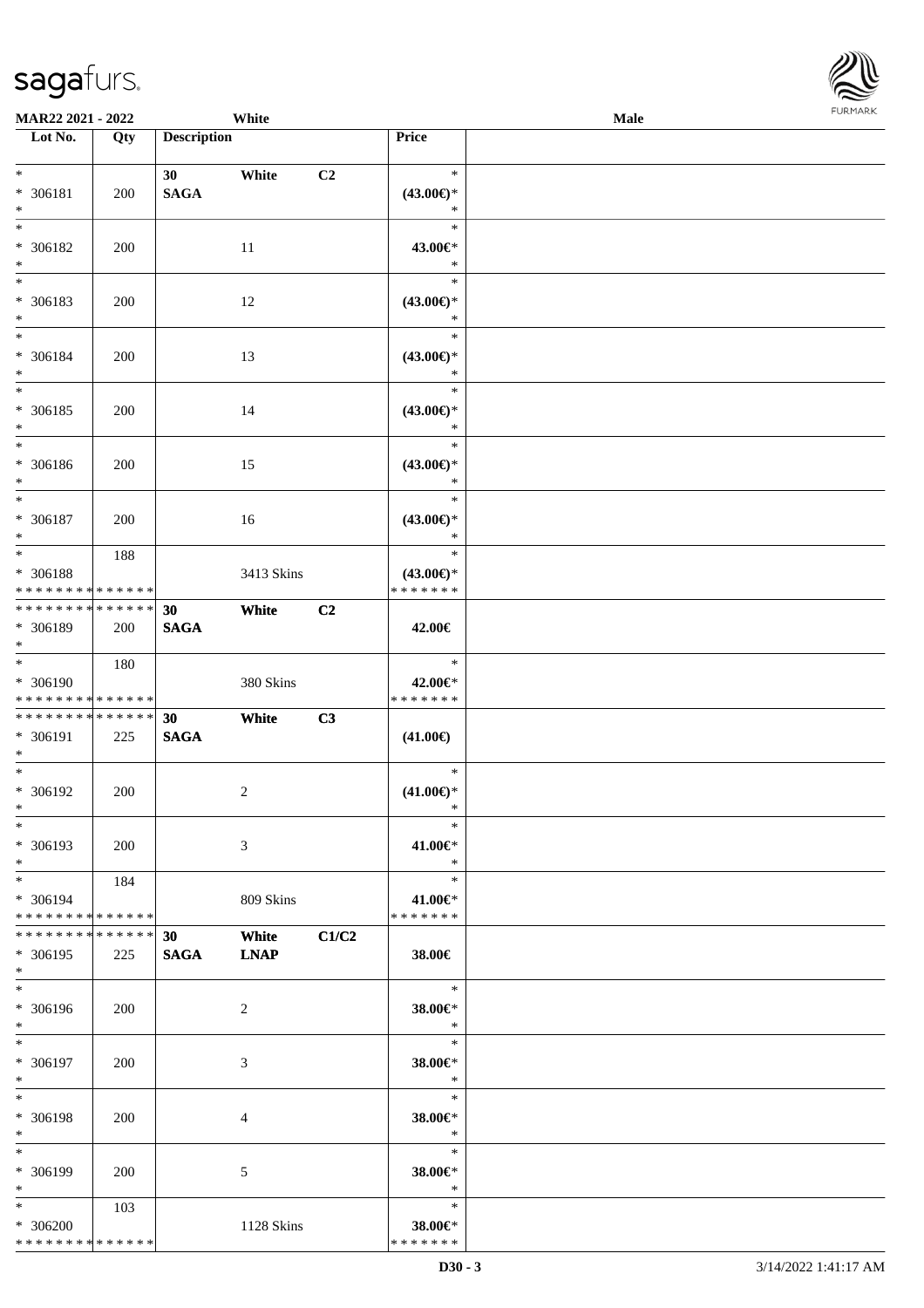| <b>MAR22 2021 - 2022</b><br>White                                  |                    |                                |                      |                | Male                                           |  |  |  |
|--------------------------------------------------------------------|--------------------|--------------------------------|----------------------|----------------|------------------------------------------------|--|--|--|
| Lot No.                                                            | Qty                | <b>Description</b>             |                      |                | Price                                          |  |  |  |
| * * * * * * * * <mark>* * * * * *</mark> *<br>* 306201<br>$*$      | 225                | 30 <sup>7</sup><br><b>SAGA</b> | White<br><b>LNAP</b> | C3             | 36.00€                                         |  |  |  |
| $*$<br>* 306202<br>* * * * * * * * <mark>* * * * * *</mark>        | 106                |                                | 331 Skins            |                | $\ast$<br>36.00€*<br>* * * * * * *             |  |  |  |
| * * * * * * * * <mark>* * * * * *</mark><br>* 306203<br>$\ast$     | 205                | 30<br><b>SROY</b>              | White                | C1             | $(46.00\epsilon)$                              |  |  |  |
| $*$<br>* 306204<br>$\ast$                                          | 180                |                                | 2                    |                | $\ast$<br>$(46.00ε)$ *<br>$\ast$               |  |  |  |
| $\overline{\ast}$<br>* 306205<br>$*$                               | 180                |                                | $\mathfrak{Z}$       |                | $\ast$<br>$(46.00ε)$ *<br>$\ast$               |  |  |  |
| $\ast$<br>* 306206<br>$\ast$                                       | 180                |                                | $\overline{4}$       |                | $\ast$<br>$(46.00\epsilon)$ *<br>$\ast$        |  |  |  |
| $\ddot{x}$<br>* 306207<br>* * * * * * * * <mark>* * * * * *</mark> | 122                |                                | 867 Skins            |                | $\ast$<br>$(46.00\epsilon)$ *<br>* * * * * * * |  |  |  |
| * * * * * * * * * * * * * * *<br>* 306208<br>$*$                   | 205                | 30<br><b>SROY</b>              | White                | C <sub>2</sub> | $(45.00\epsilon)$                              |  |  |  |
| $\ast$<br>* 306209<br>$\ast$                                       | 180                |                                | 2                    |                | $\ast$<br>$(45.00\epsilon)$ *<br>$\ast$        |  |  |  |
| $\ast$<br>$* 306210$<br>$\ast$                                     | 180                |                                | 3                    |                | $\ast$<br>$(45.00\epsilon)$ *<br>$\ast$        |  |  |  |
| $\ast$<br>$* 306211$<br>$\ast$                                     | 180                |                                | 4                    |                | $\ast$<br>$(45.00\epsilon)$ *<br>$\ast$        |  |  |  |
| $\ast$<br>* 306212<br>$\ddot{x}$                                   | 180                |                                | 5                    |                | $\ast$<br>$(45.00\epsilon)$ *<br>$\ast$        |  |  |  |
| $\ast$<br>* 306213<br>$\ast$                                       | 180                |                                | $\sqrt{6}$           |                | $\ast$<br>$(45.00\epsilon)$ *<br>$\ast$        |  |  |  |
| $\ast$<br>$* 306214$<br>* * * * * * * *                            | 180<br>* * * * * * |                                | 1285 Skins           |                | $\ast$<br>$(45.00\epsilon)$ *<br>* * * * * * * |  |  |  |
| 306215                                                             | 74                 | 30<br><b>SROY</b>              | White                | C2             | $(43.00\epsilon)$                              |  |  |  |
| 306216                                                             | 227                | 30<br><b>SROY</b>              | White                | C3             | $(43.00\epsilon)$                              |  |  |  |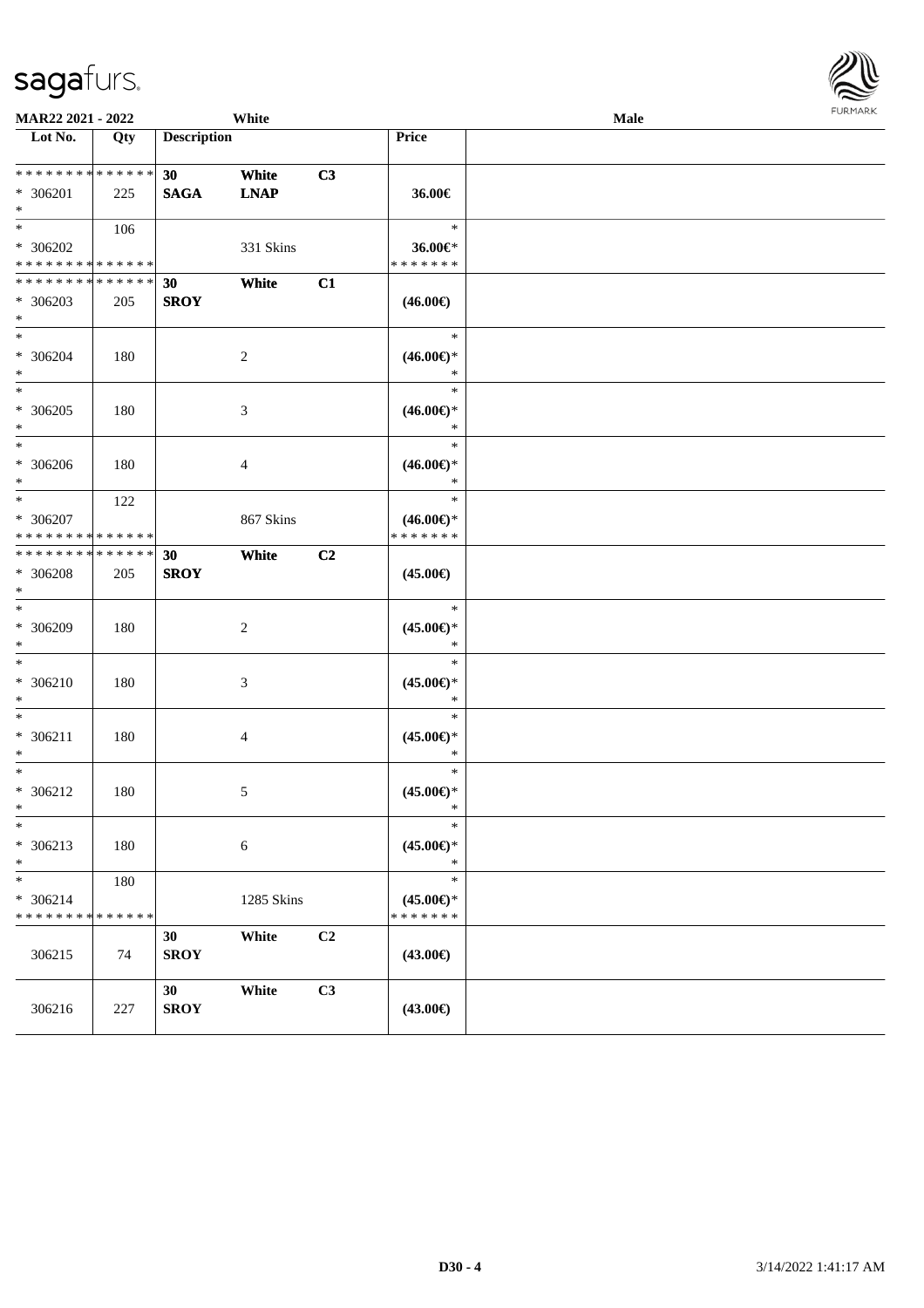| <b>MAR22 2021 - 2022</b>                                        |     |                           | White                |                |                                                | Male |  |
|-----------------------------------------------------------------|-----|---------------------------|----------------------|----------------|------------------------------------------------|------|--|
| Lot No.                                                         | Qty | <b>Description</b>        |                      |                | <b>Price</b>                                   |      |  |
| * * * * * * * * <mark>* * * * * * *</mark><br>$* 306261$<br>$*$ | 285 | <b>20</b><br>SI           | White                | C1             | 37.00€                                         |      |  |
| $*$<br>$* 306262$<br>$\ast$                                     | 260 |                           | 2                    |                | $\ast$<br>37.00€*<br>$\ast$                    |      |  |
| $\overline{\phantom{0}}$<br>* 306263<br>$*$                     | 260 |                           | 3                    |                | $\ast$<br>37.00€*<br>$\ast$                    |      |  |
| $*$<br>* 306264<br>* * * * * * * * * * * * * *                  | 100 |                           | 905 Skins            |                | $\ast$<br>37.00€*<br>* * * * * * *             |      |  |
| * * * * * * * * * * * * * *<br>$* 306265$<br>$*$                | 285 | 20<br>SI                  | White                | C3             | 32.00€                                         |      |  |
| $*$<br>$* 306266$<br>$*$                                        | 270 |                           | $\overline{c}$       |                | $\ast$<br>32.00€*<br>$\ast$                    |      |  |
| $\ast$<br>* 306267<br>* * * * * * * * * * * * * *               | 57  |                           | 612 Skins            |                | $\ast$<br>32.00 $\in$ *<br>* * * * * * *       |      |  |
| * * * * * * * * * * * * * *<br>* 306268<br>$*$                  | 285 | <b>20</b><br>SI           | White<br><b>LNAP</b> | C1/C2          | $(30.00\epsilon)$                              |      |  |
| $*$<br>* 306269<br>$*$                                          | 260 |                           | $\overline{c}$       |                | $\ast$<br>$(30.00\epsilon)$ *<br>$\ast$        |      |  |
| $*$<br>* 306270<br>$*$                                          | 260 |                           | 3                    |                | $\ast$<br>$(30.00\epsilon)$ *<br>$\ast$        |      |  |
| $*$<br>* 306271<br>* * * * * * * * * * * * * *                  | 184 |                           | 989 Skins            |                | $\ast$<br>$(30.00\epsilon)$ *<br>* * * * * * * |      |  |
| 306272                                                          | 252 | 20<br>SI                  | White<br><b>LNAP</b> | C3             | 27.50€                                         |      |  |
| * * * * * * * * * * * * * *<br>* 306273<br>$*$                  | 285 | <b>20</b><br>$\mathbf{I}$ | White<br>WB1         | C <sub>2</sub> | 29.50€                                         |      |  |
| $*$<br>* 306274<br>* * * * * * * * * * * * * *                  | 182 |                           | 467 Skins            |                | $\ast$<br>29.50€*<br>* * * * * * *             |      |  |
| 306275                                                          | 111 | 20<br>$\mathbf{I}$        | White                | C2             | $(27.50\epsilon)$                              |      |  |
| * * * * * * * * * * * * * *<br>* 306276<br>$*$                  | 265 | 20<br><b>SAGA</b>         | White                | C1             | $(37.00\epsilon)$                              |      |  |
| $*$<br>* 306277<br>$*$                                          | 240 |                           | $\overline{c}$       |                | $\ast$<br>37.00€*<br>$\ast$                    |      |  |
| $*$<br>* 306278<br>$*$                                          | 240 |                           | 3                    |                | $\ast$<br>$(37.00\epsilon)$ *<br>$\ast$        |      |  |
| $*$<br>* 306279<br>$*$                                          | 240 |                           | 4                    |                | $\ast$<br>$(37.00\epsilon)$ *<br>$\ast$        |      |  |
| $*$<br>* 306280<br>$*$                                          | 240 |                           | 5                    |                | $\ast$<br>$(37.00\epsilon)$ *<br>$\ast$        |      |  |

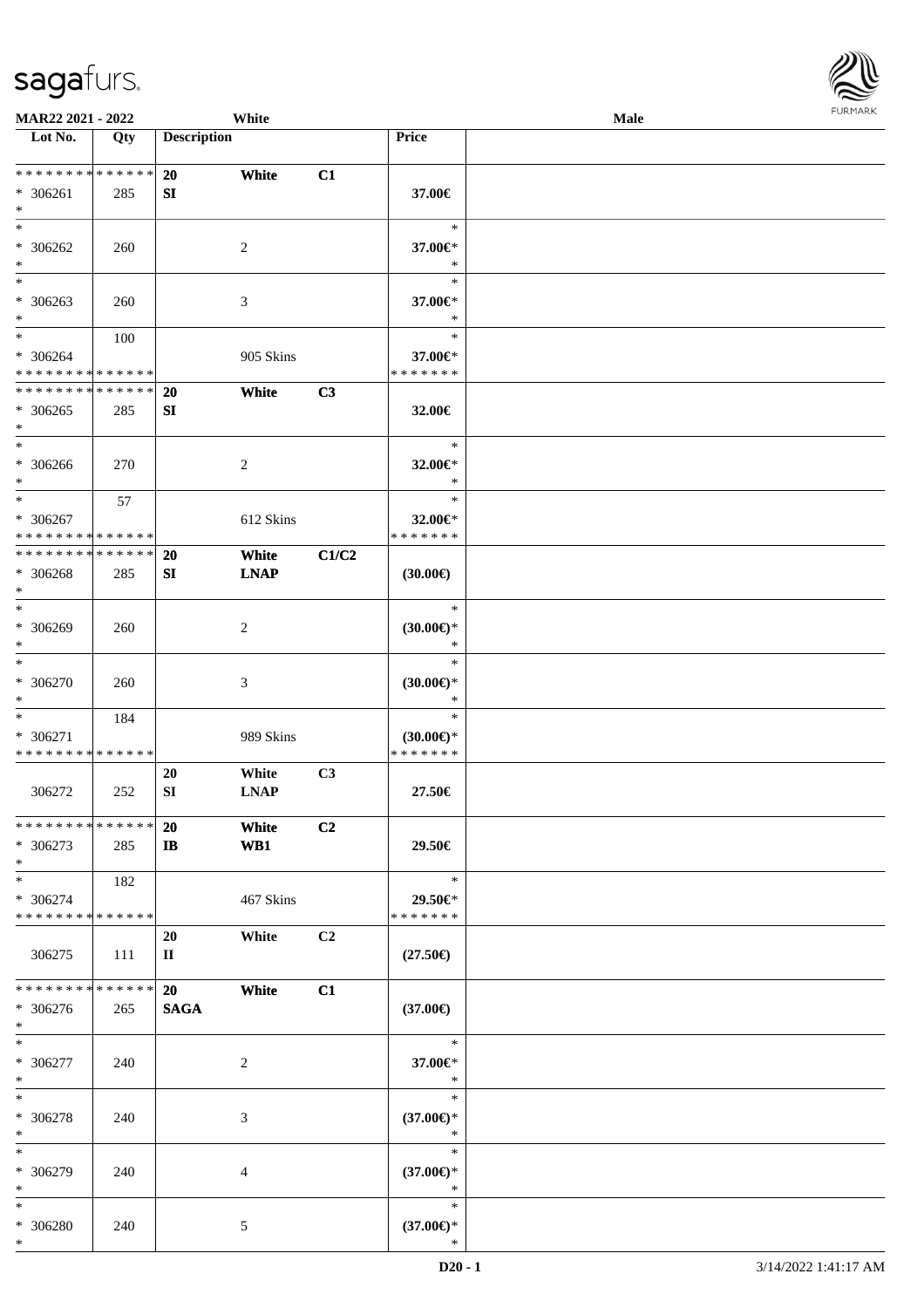| MAR22 2021 - 2022                                            |                    |                       | White          |    |                                                | Male | <b>FURMARK</b> |
|--------------------------------------------------------------|--------------------|-----------------------|----------------|----|------------------------------------------------|------|----------------|
| Lot No.                                                      | Qty                | <b>Description</b>    |                |    | Price                                          |      |                |
| $*$<br>$* 306281$<br>$\ast$                                  | 240                | 20<br>$\mathbf{SAGA}$ | White          | C1 | $\ast$<br>$(37.00\epsilon)$ *<br>$\ast$        |      |                |
| $\overline{\phantom{0}}$<br>$* 306282$<br>$\ast$             | 240                |                       | 7              |    | $\ast$<br>$(37.00\epsilon)$ *<br>$\ast$        |      |                |
| $\frac{1}{1}$<br>* 306283<br>$*$                             | 240                |                       | $8\,$          |    | $\ast$<br>$(37.00\epsilon)$ *<br>$\ast$        |      |                |
| $*$<br>* 306284<br>$\ast$                                    | 240                |                       | 9              |    | $\ast$<br>$(37.00\epsilon)$ *<br>$\ast$        |      |                |
| $\ast$<br>$* 306285$<br>$\ast$<br>$\overline{\phantom{a}^*}$ | 240                |                       | $10\,$         |    | $\ast$<br>$(37.00\epsilon)$ *<br>$\ast$        |      |                |
| * 306286<br>* * * * * * * *                                  | 270<br>* * * * * * |                       | 2695 Skins     |    | $\ast$<br>$(37.00\epsilon)$ *<br>* * * * * * * |      |                |
| 306287                                                       | 240                | 20<br><b>SAGA</b>     | White          | C1 | $(37.00\epsilon)$                              |      |                |
| * * * * * * * *<br>* 306288<br>$\ast$<br>$_{\ast}$           | * * * * * *<br>265 | 20<br><b>SAGA</b>     | White          | C2 | $(36.00\epsilon)$                              |      |                |
| * 306289<br>$\ast$                                           | 240                |                       | $\overline{c}$ |    | $\ast$<br>$(36.00\epsilon)$ *<br>$\ast$        |      |                |
| $\ast$<br>* 306290<br>$\ast$<br>$_{\ast}^{-}$                | 240                |                       | 3              |    | $\ast$<br>$(36.00\epsilon)$ *<br>$\ast$        |      |                |
| * 306291<br>$\ast$                                           | 240                |                       | 4              |    | $\ast$<br>$(36.00\epsilon)$ *<br>$\ast$        |      |                |
| $\ast$<br>$* 306292$<br>$\ast$                               | 240                |                       | 5              |    | $\ast$<br>$(36.00\epsilon)$ *<br>$\ast$        |      |                |
| $\ast$<br>* 306293<br>$\ast$<br>$\overline{\ast}$            | 240                |                       | 6              |    | $\ast$<br>$(36.00\epsilon)$ *<br>$\ast$        |      |                |
| * 306294<br>$\ast$<br>$\overline{\ast}$                      | 240                |                       | 7              |    | $\ast$<br>$(36.00\epsilon)$ *<br>$\ast$        |      |                |
| * 306295<br>$\ast$                                           | 240                |                       | 8              |    | $\ast$<br>$(36.00\epsilon)$ *<br>$\ast$        |      |                |
| $\ast$<br>* 306296<br>$\ast$                                 | 240                |                       | 9              |    | $\ast$<br>$(36.00\epsilon)$ *<br>$\ast$        |      |                |
| $\ast$<br>* 306297<br>$\ast$                                 | 240                |                       | $10\,$         |    | $\ast$<br>$(36.00\epsilon)$ *<br>$\ast$        |      |                |
| $\ast$<br>* 306298<br>* * * * * * * *                        | 237<br>* * * * * * |                       | 2662 Skins     |    | $\ast$<br>$(36.00\epsilon)$ *<br>* * * * * * * |      |                |
| * * * * * * * * * * * * * *<br>* 306299<br>$\ast$            | 42                 | 20<br><b>SAGA</b>     | White          | C3 | $(37.00\epsilon)$                              |      |                |
| $\ast$<br>* 306300<br>* * * * * * * * * * * * * *            | 159                |                       | 201 Skins      |    | $\ast$<br>$(37.00\epsilon)$ *<br>* * * * * * * |      |                |

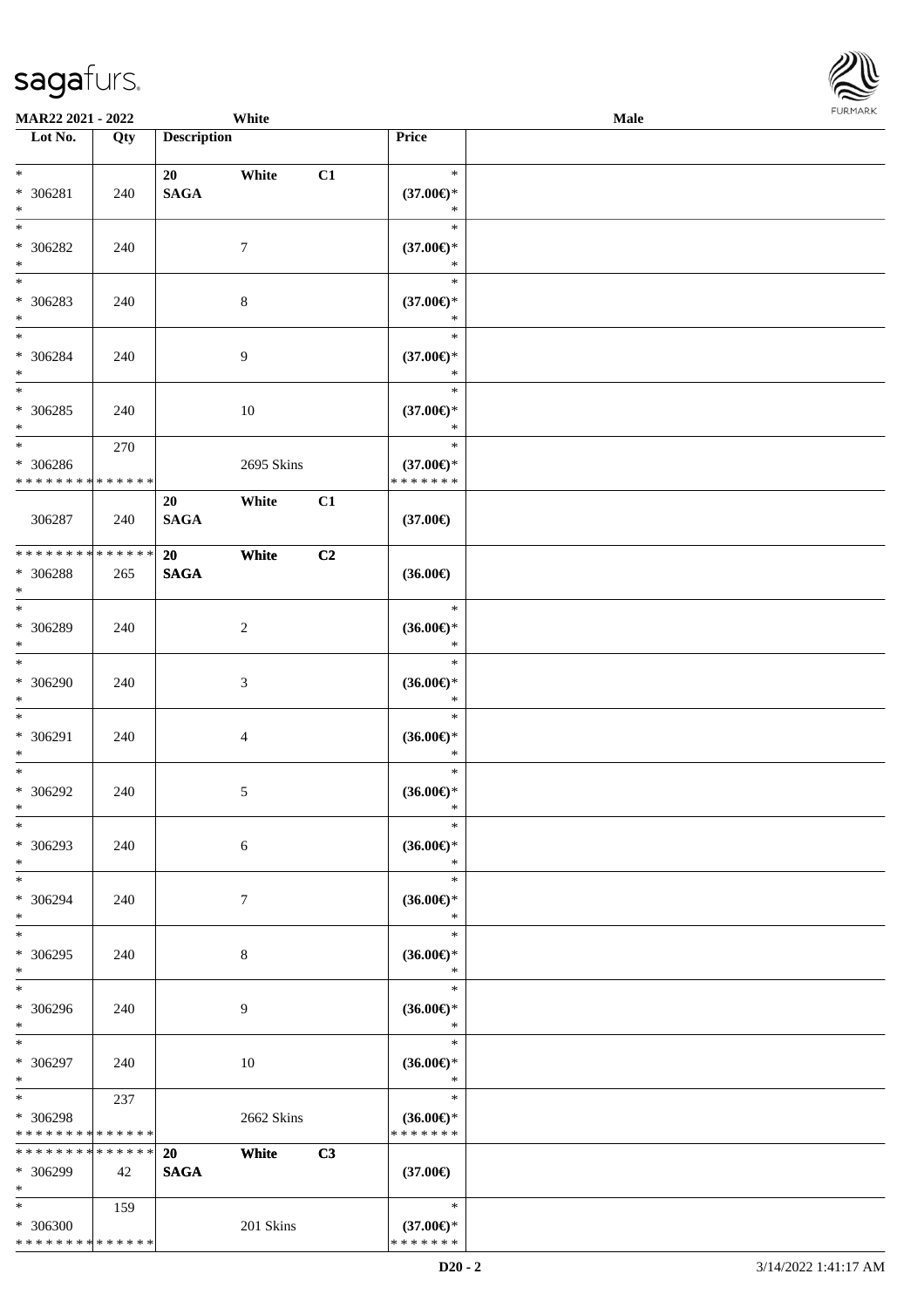| <b>MAR22 2021 - 2022</b>                                                                             |                      |                    | White                |                   |                                           | Male |  |
|------------------------------------------------------------------------------------------------------|----------------------|--------------------|----------------------|-------------------|-------------------------------------------|------|--|
| Lot No.                                                                                              | Qty                  | <b>Description</b> |                      |                   | Price                                     |      |  |
| ******** <mark>******</mark><br>* 306301                                                             | 265                  | 20<br><b>SAGA</b>  | White<br><b>LNAP</b> | C1/C2             | 32.00€                                    |      |  |
| $\ast$<br>$\overline{\mathbf{r}}$<br>* 306302                                                        | 240                  |                    | 2                    |                   | $\ast$<br>32.00€*                         |      |  |
| $\ast$<br>$*$                                                                                        |                      |                    |                      |                   | $\ast$<br>$\ast$                          |      |  |
| * 306303<br>$*$<br>$*$                                                                               | 240                  |                    | 3                    |                   | 32.00€*<br>$\ast$<br>$\ast$               |      |  |
| * 306304<br>$*$<br>$\ast$                                                                            | 240                  |                    | $\overline{4}$       |                   | 32.00€*<br>$\ast$<br>$\ast$               |      |  |
| * 306305<br>$\ast$<br>$\ddot{x}$                                                                     | 240<br>47            |                    | 5                    |                   | 32.00€*<br>$\ast$<br>$\ast$               |      |  |
| * 306306<br>* * * * * * * * * * * * * * <mark>*</mark><br>* * * * * * * * <mark>* * * * * * *</mark> |                      | <b>20</b>          | 1272 Skins<br>White  | C3                | 32.00€*<br>* * * * * * *                  |      |  |
| * 306307<br>$*$<br>$*$                                                                               | 265                  | <b>SAGA</b>        | <b>LNAP</b>          |                   | 32.00€<br>$\ast$                          |      |  |
| * 306308<br>* * * * * * * * <mark>* * * * * *</mark>                                                 | 203                  |                    | 468 Skins            |                   | 31.00€*<br>* * * * * * *                  |      |  |
| * * * * * * * * <mark>* * * * * * *</mark><br>* 306309<br>$\ast$<br>$\overline{\ast}$                | 265                  | <b>20</b><br>IA    | White<br>WB1         | C2                | 31.00€                                    |      |  |
| * 306310<br>$\ast$                                                                                   | 240                  |                    | 2                    |                   | $\ast$<br>$31.00 \in$ *<br>$\ast$         |      |  |
| $\ddot{x}$<br>* 306311<br>$\ast$                                                                     | 240                  |                    | 3                    |                   | $\ast$<br>$31.00 \in$ *<br>$\ast$         |      |  |
| $\ddot{x}$<br>* 306312<br>$*$                                                                        | 240                  |                    | $\overline{4}$       |                   | $\ast$<br>$31.00 \in$ *<br>$\ast$         |      |  |
| $\ast$<br>* 306313<br>* * * * * * * * <mark>* * * * * * *</mark>                                     | 89                   |                    | 1074 Skins           |                   | $\ast$<br>$31.00 \in$ *<br>* * * * * * *  |      |  |
| 306314                                                                                               | 240                  | 20<br>IA           | White<br>WB2         | C <sub>2</sub>    | 27.50€                                    |      |  |
| 306315                                                                                               | 112                  | 20<br>IA.          | White<br>WB2         | C2<br><b>LNAP</b> | 25.50€                                    |      |  |
| * * * * * * * *<br>$* 306316$<br>$*$                                                                 | * * * * * *  <br>265 | 20<br>IA           | White<br><b>CHIP</b> | C2                | 32.00€                                    |      |  |
| $*$<br>* 306317<br>$*$                                                                               | 240                  |                    | 2                    |                   | $\ast$<br>32.00€*<br>$*$                  |      |  |
| $*$<br>* 306318<br>$\ast$                                                                            | 240                  |                    | 3                    |                   | $\ast$<br>32.00€*<br>$\ast$               |      |  |
| $*$<br>* 306319<br>$\ast$                                                                            | 240                  |                    | $\overline{4}$       |                   | $\ast$<br>32.00 $\varepsilon$ *<br>$\ast$ |      |  |
| $\ast$<br>* 306320<br>$\ast$                                                                         | 240                  |                    | 5                    |                   | $\ast$<br>32.00€*<br>$\ast$               |      |  |

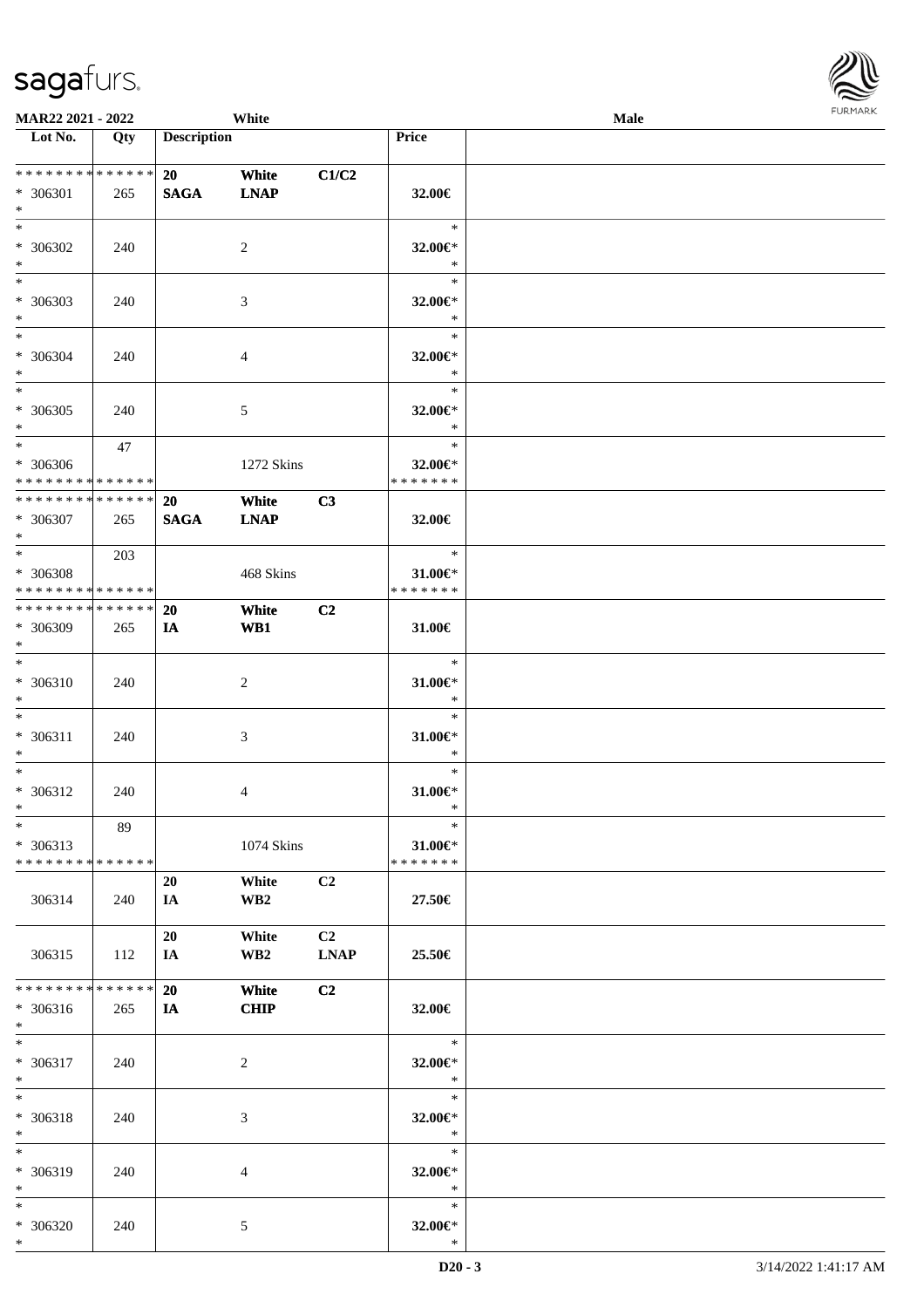| <b>MAR22 2021 - 2022</b>      |     |                    | White       |                |                     | Male | <b>FURMARK</b> |
|-------------------------------|-----|--------------------|-------------|----------------|---------------------|------|----------------|
| Lot No.                       | Qty | <b>Description</b> |             |                | Price               |      |                |
| $*$                           |     | 20                 | White       | C <sub>2</sub> | $\ast$              |      |                |
| $* 306321$                    | 240 | IA                 | <b>CHIP</b> |                | 32.00€*             |      |                |
| $*$                           |     |                    |             |                | *                   |      |                |
| $*$                           |     |                    |             |                | *                   |      |                |
| * 306322                      | 240 |                    | 7           |                | 32.00€*             |      |                |
| $*$                           |     |                    |             |                | $\ast$              |      |                |
| $*$                           | 143 |                    |             |                | *                   |      |                |
| $*306323$                     |     |                    | 1848 Skins  |                | 32.00€*             |      |                |
| * * * * * * * * * * * * * * * |     |                    |             |                | *******             |      |                |
| * * * * * * * * * * * * * * * |     | <b>20</b>          | White       | C1             |                     |      |                |
| * 306324                      | 245 | <b>SROY</b>        |             |                | $(39.00\epsilon)$   |      |                |
| $*$                           |     |                    |             |                |                     |      |                |
| $*$                           |     |                    |             |                | $\ast$              |      |                |
| * 306325                      | 220 |                    | 2           |                | $(39.00\epsilon)$ * |      |                |
| $*$                           |     |                    |             |                | $*$                 |      |                |
| $*$                           | 103 |                    |             |                | $\ast$              |      |                |
| $* 306326$                    |     |                    | 568 Skins   |                | 39.00€*             |      |                |
| * * * * * * * * * * * * * *   |     |                    |             |                | *******             |      |                |
| * * * * * * * * * * * * * * * |     | 20                 | White       | C3             |                     |      |                |
| * 306327                      | 245 | <b>SROY</b>        |             |                | 36.00€              |      |                |
| $*$                           |     |                    |             |                |                     |      |                |
| $*$                           | 209 |                    |             |                | $\ast$              |      |                |
| * 306328                      |     |                    | 454 Skins   |                | 36.00€*             |      |                |
| * * * * * * * * * * * * * *   |     |                    |             |                | *******             |      |                |

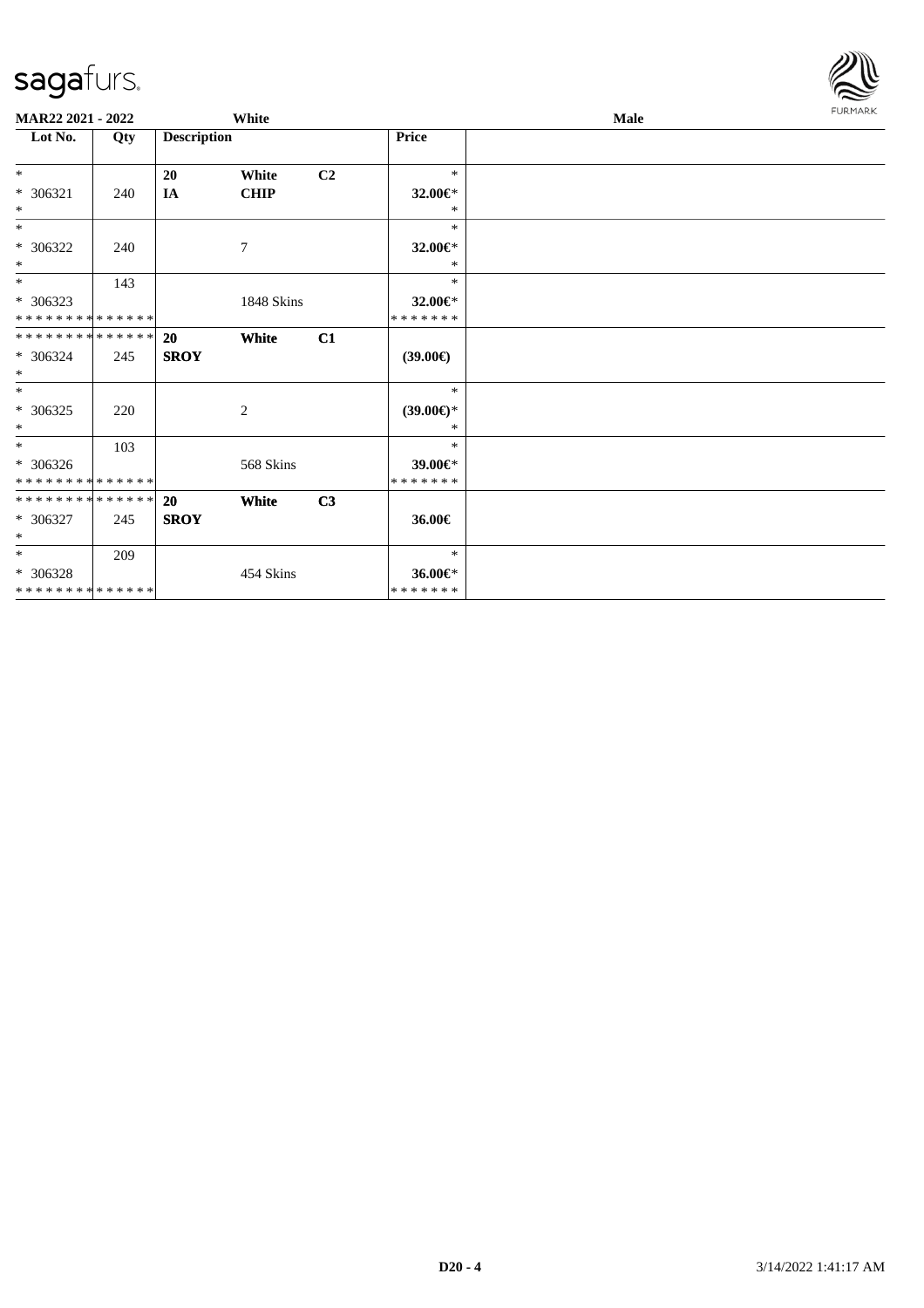

| <b>MAR22 2021 - 2022</b>      |     | White              |                | <b>Male</b>   |  |  |
|-------------------------------|-----|--------------------|----------------|---------------|--|--|
| Lot No.                       | Qty | <b>Description</b> |                | Price         |  |  |
|                               |     | <b>White</b>       | C <sub>2</sub> |               |  |  |
| * 306381                      | 285 | П                  |                | $22.00 \in$   |  |  |
| $\ast$                        |     |                    |                |               |  |  |
| $\ast$                        | 52  |                    |                | $*$           |  |  |
| $* 306382$                    |     | 337 Skins          |                | $22.00 \in$ * |  |  |
| * * * * * * * * * * * * * * * |     |                    |                | *******       |  |  |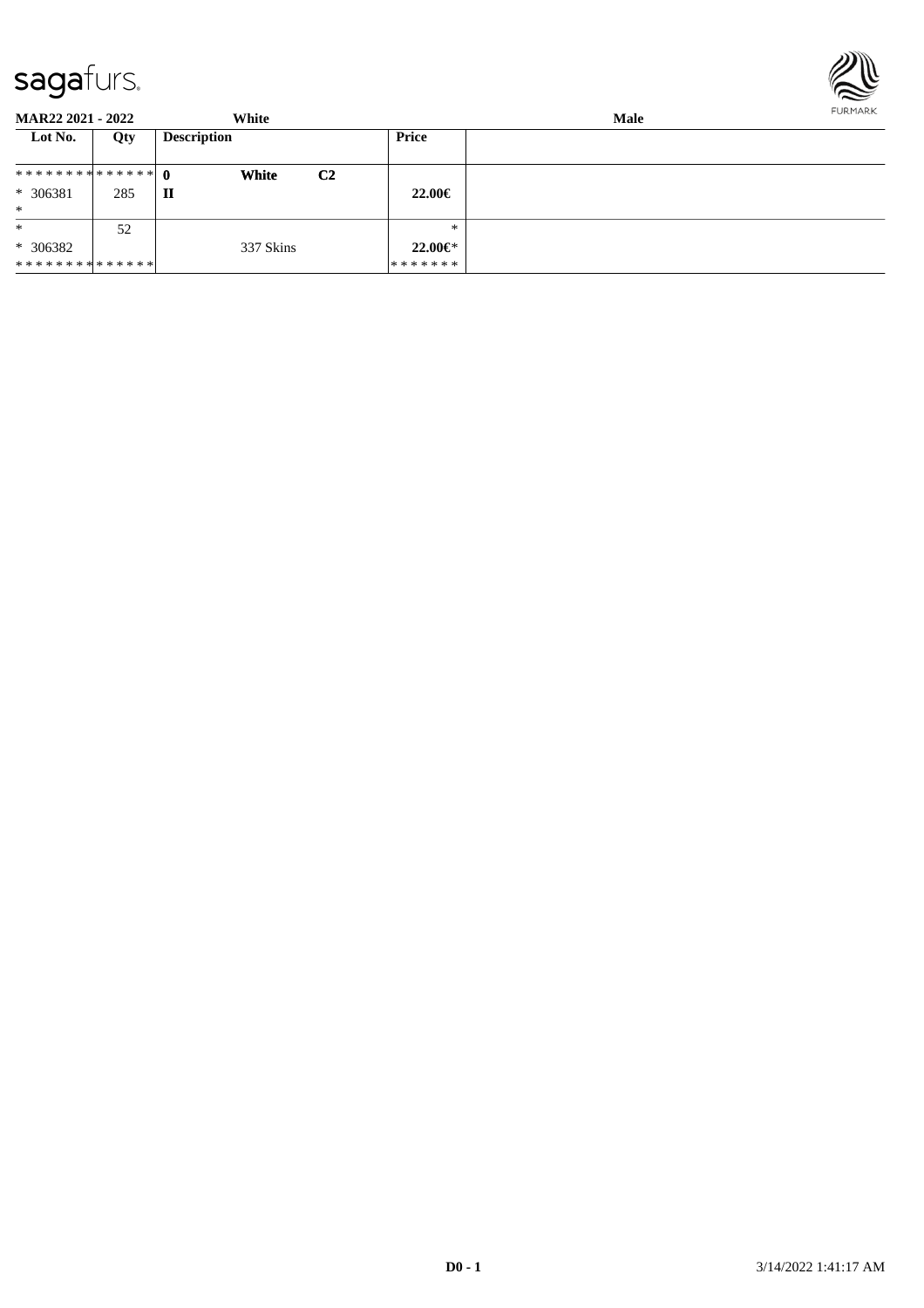

| <b>MAR22 2021 - 2022</b>                           |     | <b>White Velvet</b> |                              |                               |                                                | <b>Male</b> | <b>FURMARK</b> |
|----------------------------------------------------|-----|---------------------|------------------------------|-------------------------------|------------------------------------------------|-------------|----------------|
| Lot No.                                            | Qty | <b>Description</b>  |                              |                               | <b>Price</b>                                   |             |                |
| 306441                                             | 198 | 50<br>SI            | White<br>VELV1               | C1                            | $(55.00\epsilon)$                              |             |                |
| * * * * * * * * * * * * * *<br>* 306442<br>$*$     | 205 | 50<br>SI            | White<br>VELV2               | C1/C2                         | $(54.00\epsilon)$                              |             |                |
| $*$<br>$* 306443$<br>* * * * * * * * * * * * * *   | 61  |                     | 266 Skins                    |                               | $\ast$<br>$(54.00\epsilon)$ *<br>* * * * * * * |             |                |
| * * * * * * * * * * * * * * *<br>* 306444<br>$*$   | 185 | 50<br><b>SAGA</b>   | White<br><b>VELV1</b>        | C1                            | $(57.00\epsilon)$                              |             |                |
| $*$<br>* 306445<br>* * * * * * * * * * * * * *     | 155 |                     | 340 Skins                    |                               | $\ast$<br>$(57.00\epsilon)$ *<br>* * * * * * * |             |                |
| * * * * * * * * * * * * * * *<br>* 306446<br>$*$   | 185 | 50<br><b>SAGA</b>   | <b>White</b><br><b>VELV1</b> | C <sub>3</sub>                | 54.00€                                         |             |                |
| $*$<br>$* 306447$<br>* * * * * * * * * * * * * * * | 155 |                     | 340 Skins                    |                               | $\ast$<br>54.00€*<br>* * * * * * *             |             |                |
| 306448                                             | 154 | 50<br><b>SAGA</b>   | White<br>VELV2               | C1                            | 57.00€                                         |             |                |
| * * * * * * * * * * * * * *<br>* 306449<br>$*$     | 185 | 50<br><b>SAGA</b>   | White<br>VELV2               | C3                            | 55.00€                                         |             |                |
| $*$<br>* 306450<br>* * * * * * * * * * * * * * *   | 93  |                     | 278 Skins                    |                               | $\ast$<br>55.00€*<br>* * * * * * *             |             |                |
| * * * * * * * * * * * * * * *<br>$* 306451$<br>$*$ | 185 | 50<br>IA            | White<br><b>VELV1</b>        | C <sub>2</sub><br><b>CHIP</b> | 52.00€                                         |             |                |
| $*$<br>* 306452<br>* * * * * * * * * * * * * *     | 126 |                     | 311 Skins                    |                               | $\ast$<br>52.00€*<br>* * * * * * *             |             |                |
| 306453                                             | 146 | 50<br><b>SROY</b>   | White<br><b>VELV1</b>        | C1                            | 59.00€                                         |             |                |
| 306454                                             | 173 | 50<br><b>SROY</b>   | White<br><b>VELV1</b>        | C <sub>3</sub>                | 56.00€                                         |             |                |
| * * * * * * * * * * * * * *<br>$* 306455$<br>$*$   | 185 | 50<br><b>SROY</b>   | White<br>VELV2               | C1/C2                         | 62.00€                                         |             |                |
| $\ast$<br>* 306456<br>$*$                          | 160 |                     | 2                            |                               | $\ast$<br>$62.00 \in$<br>$\ast$                |             |                |
| $*$<br>* 306457<br>* * * * * * * * * * * * * *     | 110 |                     | 455 Skins                    |                               | $\ast$<br>$62.00 \in$<br>* * * * * * *         |             |                |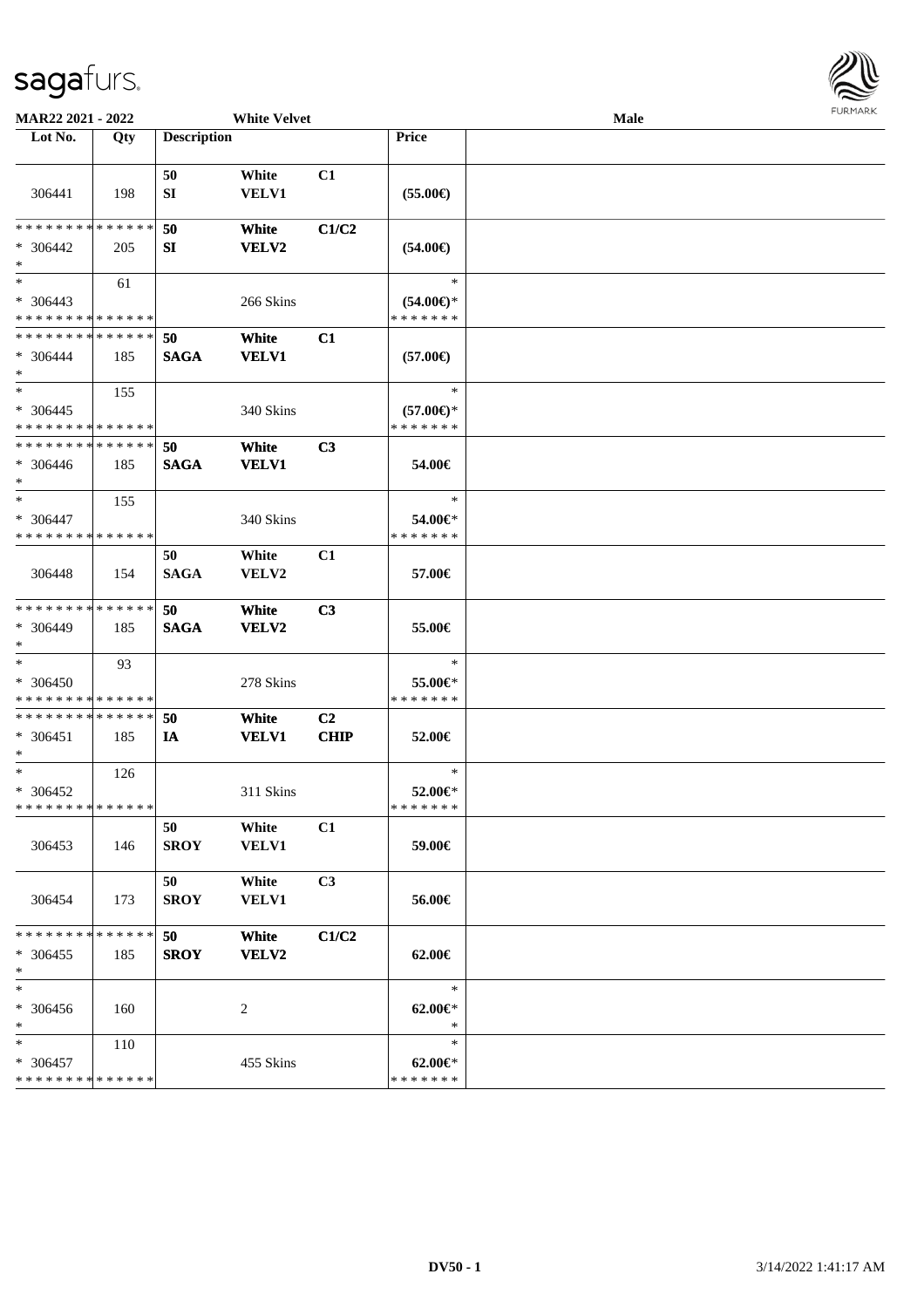

| MAR22 2021 - 2022                                 |     |                              | <b>White Velvet</b>   |                               |                                                | Male |  |
|---------------------------------------------------|-----|------------------------------|-----------------------|-------------------------------|------------------------------------------------|------|--|
| Lot No.                                           | Qty | <b>Description</b>           |                       |                               | Price                                          |      |  |
| **************<br>* 306501<br>$\ast$              | 225 | 40<br>SI                     | White<br><b>VELV1</b> | C1                            | $(49.00\epsilon)$                              |      |  |
| $\ast$<br>* 306502<br>* * * * * * * * * * * * * * | 148 |                              | 373 Skins             |                               | $\ast$<br>49.00€*<br>* * * * * * *             |      |  |
| 306503                                            | 147 | 40<br>SI                     | White<br>VELV1        | C <sub>3</sub>                | $(47.00\epsilon)$                              |      |  |
| * * * * * * * * * * * * * *<br>* 306504<br>$\ast$ | 225 | 40<br>SI                     | White<br><b>VELV2</b> | C1/C2                         | 48.00€                                         |      |  |
| $\ast$<br>$* 306505$<br>$\ast$                    | 200 |                              | $\overline{c}$        |                               | $\ast$<br>48.00€*<br>$\ast$                    |      |  |
| $\ast$<br>* 306506<br>* * * * * * * * * * * * * * | 38  |                              | 463 Skins             |                               | $\ast$<br>48.00€*<br>* * * * * * *             |      |  |
| 306507                                            | 226 | 40<br>SI                     | White<br>VELV2        | C3                            | $(47.00\epsilon)$                              |      |  |
| * * * * * * * * * * * * * *<br>* 306508<br>$\ast$ | 225 | 40<br>$\mathbf{I}$           | White<br><b>VELV1</b> | C2<br>WB1                     | $(44.00\epsilon)$                              |      |  |
| $\ast$<br>* 306509<br>* * * * * * * * * * * * * * | 229 |                              | 454 Skins             |                               | $\ast$<br>$(44.00\epsilon)$ *<br>* * * * * * * |      |  |
| 306510                                            | 175 | 40<br>$\mathbf{I}\mathbf{B}$ | White<br>VELV2        | C <sub>2</sub><br>WB1         | $(44.00\epsilon)$                              |      |  |
| 306511                                            | 112 | 40<br>$\mathbf{I}\mathbf{B}$ | White<br>VELV1        | C2<br>WB <sub>2</sub>         | $(39.00\epsilon)$                              |      |  |
| * * * * * * * * * * * * * *<br>* 306512<br>$*$    | 225 | 40<br><b>IB</b>              | White<br><b>VELV1</b> | C <sub>2</sub><br><b>CHIP</b> | 45.00€                                         |      |  |
| $*$<br>$* 306513$<br>* * * * * * * * * * * * * *  | 226 |                              | 451 Skins             |                               | $\ast$<br>45.00€*<br>* * * * * * *             |      |  |
| * * * * * * * * * * * * * * *<br>* 306514<br>$*$  | 205 | <b>40</b><br><b>SAGA</b>     | White<br><b>VELV1</b> | C1                            | 51.00€                                         |      |  |
| $*$<br>$* 306515$<br>$*$                          | 180 |                              | $\overline{2}$        |                               | $\ast$<br>$51.00 \in$<br>$\mathbb{R}$          |      |  |
| $\ast$<br>* 306516<br>$*$                         | 180 |                              | 3                     |                               | $\ast$<br>51.00€*<br>$\mathbb{R}^2$            |      |  |
| $*$<br>$* 306517$<br>$*$                          | 180 |                              | 4                     |                               | π,<br>$\ast$<br>$51.00 \in$<br>$\ast$          |      |  |
| $\ast$<br>* 306518<br>$*$                         | 180 |                              | 5                     |                               | $\ast$<br>$51.00 \in$<br>$\ast$                |      |  |
| $\ast$<br>* 306519<br>$*$                         | 180 |                              | 6                     |                               | $\ast$<br>51.00€*<br>$\ast$                    |      |  |
| $*$<br>* 306520<br>$*$                            | 180 |                              | $\tau$                |                               | $\ast$<br>$51.00 \in$<br>$\ast$                |      |  |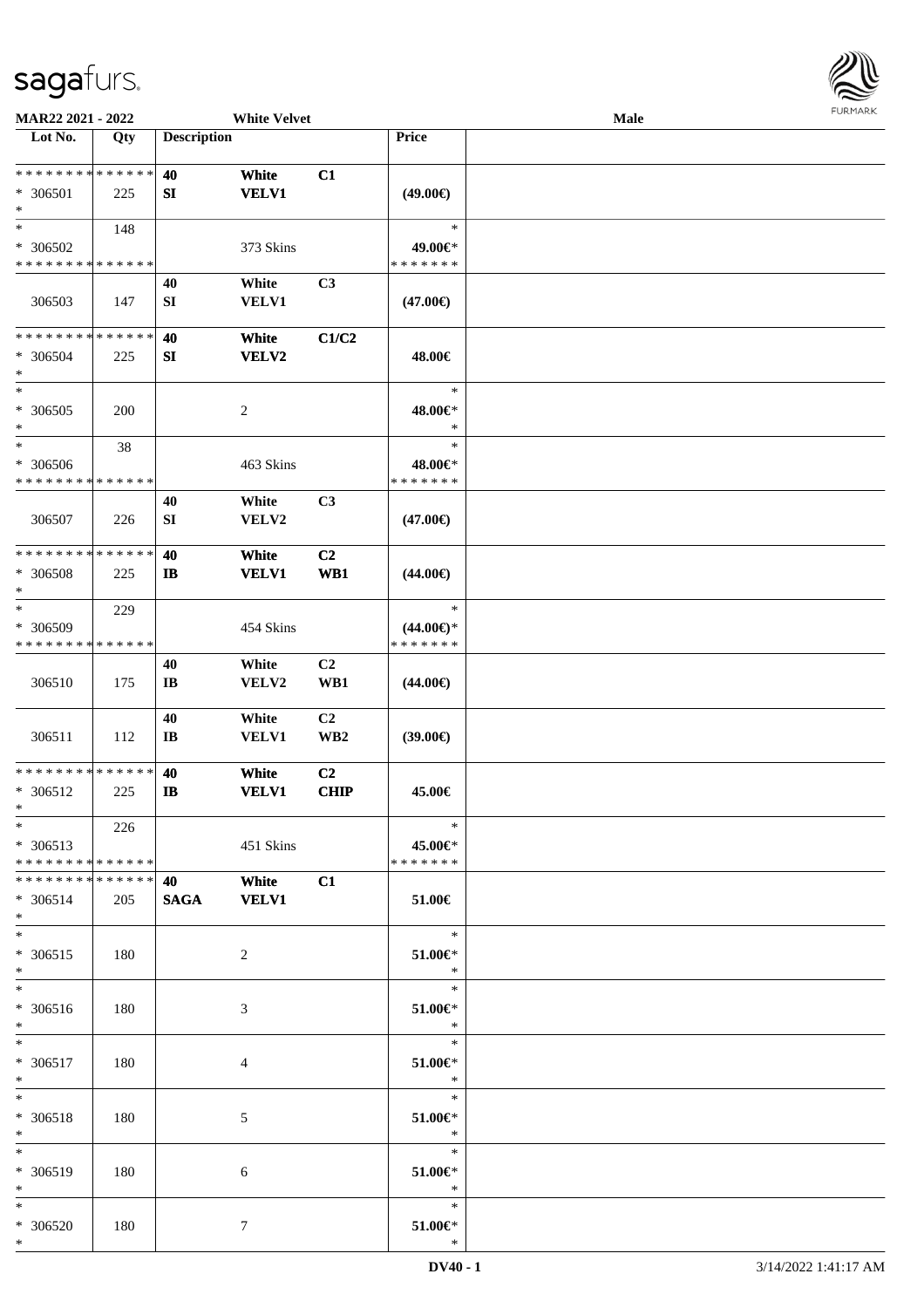

| MAR22 2021 - 2022                                                          |            |                    | <b>White Velvet</b>   |             |                                    | Male | <b>FURMARK</b> |
|----------------------------------------------------------------------------|------------|--------------------|-----------------------|-------------|------------------------------------|------|----------------|
| Lot No.                                                                    | Qty        | <b>Description</b> |                       |             | Price                              |      |                |
| $*$<br>$* 306521$<br>$*$                                                   | 180        | 40<br><b>SAGA</b>  | White<br>VELV1        | C1          | $\ast$<br>51.00€*<br>$\ast$        |      |                |
| $*$<br>$* 306522$<br>* * * * * * * * * * * * * * *                         | 77         |                    | 1542 Skins            |             | $\ast$<br>51.00€*<br>* * * * * * * |      |                |
| * * * * * * * * * * * * * * *<br>* 306523<br>$*$                           | 205        | 40<br><b>SAGA</b>  | White<br><b>VELV1</b> | C3          | 49.00€                             |      |                |
| $*$<br>* 306524<br>* * * * * * * * <mark>* * * * * *</mark>                | 211        |                    | 416 Skins             |             | $\ast$<br>49.00€*<br>* * * * * * * |      |                |
| * * * * * * * * * * * * * * *<br>* 306525<br>$*$                           | 205        | 40<br><b>SAGA</b>  | White<br><b>VELV2</b> | C1          | 53.00€<br>$\ast$                   |      |                |
| * 306526<br>$*$<br>$*$                                                     | 180        |                    | 2                     |             | 53.00€*<br>$\ast$<br>$\ast$        |      |                |
| $* 306527$<br>$*$<br>$*$                                                   | 180        |                    | 3                     |             | 53.00€*<br>$\ast$<br>$\ast$        |      |                |
| * 306528<br>$*$<br>$*$                                                     | 180<br>162 |                    | 4                     |             | 53.00€*<br>$\ast$<br>$\ast$        |      |                |
| * 306529<br>* * * * * * * * * * * * * * *<br>* * * * * * * * * * * * * * * |            | 40                 | 907 Skins<br>White    | C2          | 53.00€*<br>* * * * * * *           |      |                |
| * 306530<br>$*$<br>$*$                                                     | 205        | <b>SAGA</b>        | <b>VELV2</b>          | <b>OPEN</b> | 48.00€<br>$\ast$                   |      |                |
| * 306531<br>$*$<br>$*$                                                     | 180        |                    | 2                     |             | 48.00€*<br>$\ast$<br>$\ast$        |      |                |
| $* 306532$<br>$*$<br>$\ast$                                                | 180<br>74  |                    | 3                     |             | 48.00€*<br>$\ast$                  |      |                |
| * 306533<br>* * * * * * * * * * * * * * *<br>* * * * * * * * * * * * * * * |            | 40                 | 639 Skins<br>White    | C2          | 48.00€*<br>* * * * * * *           |      |                |
| * 306534<br>$*$<br>$*$                                                     | 205        | IA                 | <b>VELV1</b>          | WB1         | 46.00€<br>$\ast$                   |      |                |
| * 306535<br>$*$<br>$*$                                                     | 180        |                    | 2                     |             | 46.00€*<br>$\ast$<br>$\ast$        |      |                |
| * 306536<br>$*$<br>$*$                                                     | 180        |                    | 3                     |             | 46.00€*<br>$\ast$<br>$\ast$        |      |                |
| * 306537<br>$*$<br>$*$                                                     | 180<br>157 |                    | 4                     |             | 46.00€*<br>$\ast$<br>$\ast$        |      |                |
| * 306538<br>* * * * * * * * * * * * * * *<br>* * * * * * * * * * * * * * * |            | 40                 | 902 Skins             | C2          | 46.00€*<br>* * * * * * *           |      |                |
| * 306539<br>$*$<br>$*$                                                     | 205        | IA                 | White<br><b>VELV2</b> | WB1         | 49.00€<br>$\ast$                   |      |                |
| * 306540<br>$*$                                                            | 180        |                    | 2                     |             | 49.00€*<br>$\ast$                  |      |                |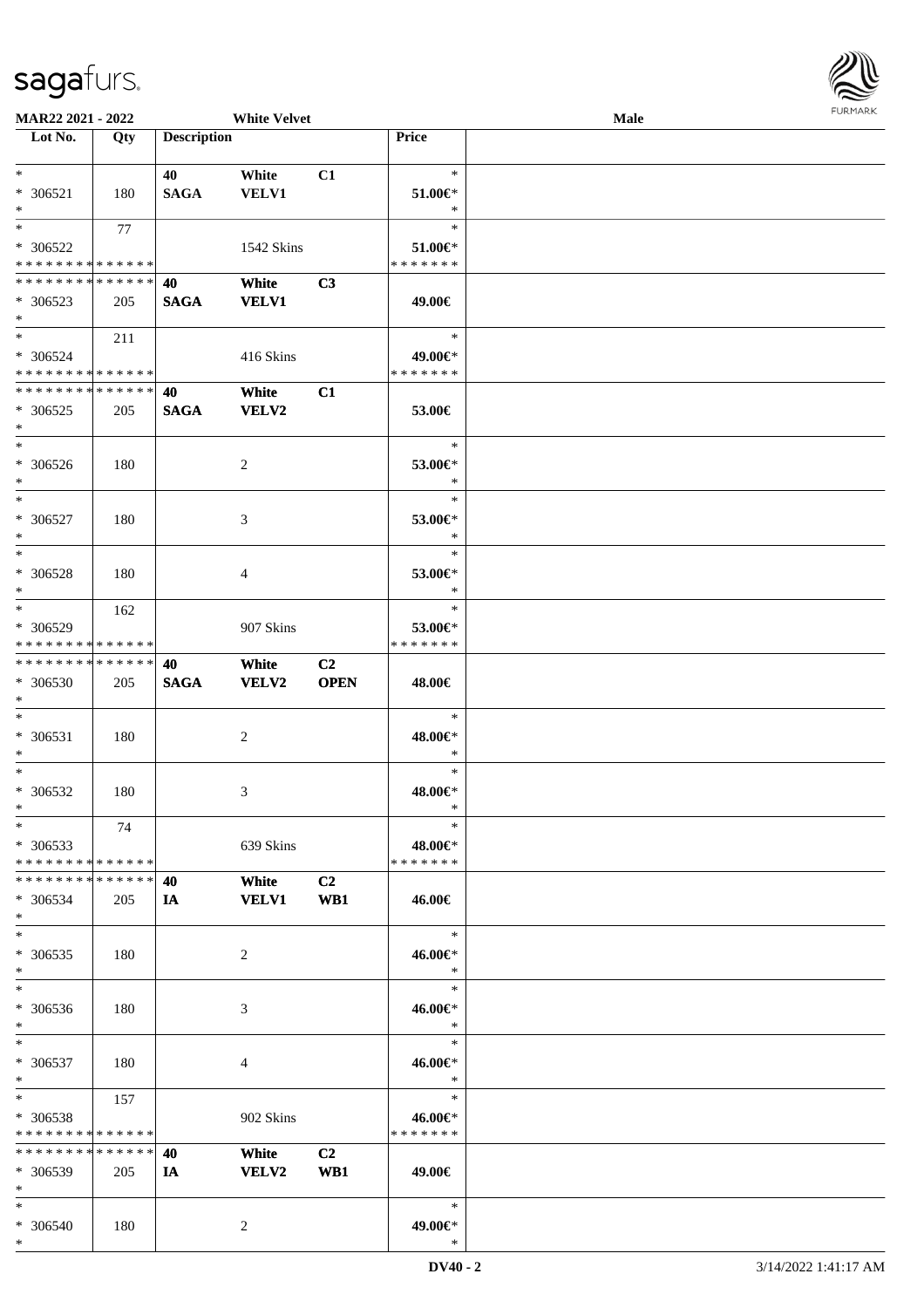

| MAR22 2021 - 2022             |     |                    | <b>White Velvet</b> |                 |               | <b>Male</b> |  |
|-------------------------------|-----|--------------------|---------------------|-----------------|---------------|-------------|--|
| Lot No.                       | Qty | <b>Description</b> |                     |                 | <b>Price</b>  |             |  |
|                               |     |                    |                     |                 |               |             |  |
| $*$                           |     | 40                 | White               | C2              | $\ast$        |             |  |
|                               |     |                    |                     |                 |               |             |  |
| $* 306541$                    | 180 | IA                 | VELV2               | WB1             | 49.00€*       |             |  |
| $*$                           |     |                    |                     |                 | $\ast$        |             |  |
| $*$                           | 61  |                    |                     |                 | $\ast$        |             |  |
| $* 306542$                    |     |                    | 626 Skins           |                 | 49.00€*       |             |  |
| * * * * * * * * * * * * * *   |     |                    |                     |                 | * * * * * * * |             |  |
|                               |     |                    |                     |                 |               |             |  |
| * * * * * * * * * * * * * * * |     | 40                 | White               | C2              |               |             |  |
| $* 306543$                    | 197 | IA                 | <b>VELV1</b>        | WB <sub>2</sub> | 43.00€        |             |  |
| $*$                           |     |                    |                     |                 |               |             |  |
| $*$                           | 40  |                    |                     |                 | $\ast$        |             |  |
|                               |     |                    |                     |                 |               |             |  |
| * 306544                      |     |                    | 237 Skins           |                 | 43.00€*       |             |  |
| * * * * * * * * * * * * * *   |     |                    |                     |                 | * * * * * * * |             |  |
|                               |     | 40                 | White               | C2              |               |             |  |
| 306545                        | 216 | IA                 | VELV2               | WB <sub>2</sub> | 43.00€        |             |  |
|                               |     |                    |                     |                 |               |             |  |
| * * * * * * * * * * * * * *   |     |                    |                     |                 |               |             |  |
|                               |     | 40                 | White               | C <sub>2</sub>  |               |             |  |
| * 306546                      | 205 | IA                 | <b>VELV1</b>        | <b>CHIP</b>     | 48.00€        |             |  |
| $*$                           |     |                    |                     |                 |               |             |  |
| $*$                           |     |                    |                     |                 | $\ast$        |             |  |
| * 306547                      |     |                    |                     |                 |               |             |  |
|                               | 180 |                    | 2                   |                 | 48.00€*       |             |  |
| $*$                           |     |                    |                     |                 | $\ast$        |             |  |
| $*$                           |     |                    |                     |                 | $\ast$        |             |  |
| * 306548                      | 180 |                    | 3                   |                 | 48.00€*       |             |  |
| $\ast$                        |     |                    |                     |                 | $\ast$        |             |  |
| $*$                           |     |                    |                     |                 | $\ast$        |             |  |
|                               |     |                    |                     |                 |               |             |  |
| * 306549                      | 180 |                    | 4                   |                 | 48.00€*       |             |  |
| $*$                           |     |                    |                     |                 | $\ast$        |             |  |
| $*$                           |     |                    |                     |                 | $\ast$        |             |  |
| $* 306550$                    | 180 |                    | 5                   |                 | 48.00€*       |             |  |
|                               |     |                    |                     |                 |               |             |  |
| $*$                           |     |                    |                     |                 | $\ast$        |             |  |
| $*$                           |     |                    |                     |                 | $\ast$        |             |  |
| $* 306551$                    | 180 |                    | 6                   |                 | 48.00€*       |             |  |
| $*$                           |     |                    |                     |                 | $\ast$        |             |  |
| $*$                           |     |                    |                     |                 | $\ast$        |             |  |
|                               |     |                    |                     |                 |               |             |  |
| $* 306552$                    | 180 |                    | $\tau$              |                 | 48.00€*       |             |  |
| $*$                           |     |                    |                     |                 | $\ast$        |             |  |
| $*$                           | 140 |                    |                     |                 | $\ast$        |             |  |
| $*306553$                     |     |                    | 1425 Skins          |                 | 47.00€*       |             |  |
| * * * * * * * * * * * * * * * |     |                    |                     |                 | *******       |             |  |
|                               |     |                    |                     |                 |               |             |  |
| * * * * * * * * * * * * * * * |     |                    | <b>White</b>        | C1              |               |             |  |
| * 306554                      | 205 | SROY VELV1         |                     |                 | 55.00€        |             |  |
| $*$                           |     |                    |                     |                 |               |             |  |
| $*$                           |     |                    |                     |                 | $\ast$        |             |  |
| $* 306555$                    | 180 |                    |                     |                 | 55.00€*       |             |  |
|                               |     |                    | 2                   |                 |               |             |  |
| $*$                           |     |                    |                     |                 | $\ast$        |             |  |
| $*$                           |     |                    |                     |                 | $\ast$        |             |  |
| * 306556                      | 180 |                    | 3                   |                 | 55.00€*       |             |  |
| $*$                           |     |                    |                     |                 | $\ddot{x}$    |             |  |
| $*$                           |     |                    |                     |                 | $\ast$        |             |  |
|                               |     |                    |                     |                 |               |             |  |
| $* 306557$                    | 180 |                    | 4                   |                 | 55.00€*       |             |  |
| $*$ $*$                       |     |                    |                     |                 | $\ast$        |             |  |
| $*$                           |     |                    |                     |                 | $\ast$        |             |  |
| * 306558                      | 180 |                    | 5                   |                 | 55.00€*       |             |  |
|                               |     |                    |                     |                 | $\ast$        |             |  |
| $*$ $*$                       |     |                    |                     |                 |               |             |  |
| $*$                           |     |                    |                     |                 | $\ast$        |             |  |
| * 306559                      | 180 |                    | 6                   |                 | 55.00€*       |             |  |
| $*$ $*$                       |     |                    |                     |                 | $\ast$        |             |  |
| $*$                           |     |                    |                     |                 | $\ast$        |             |  |
|                               |     |                    |                     |                 |               |             |  |
| $* 306560$                    | 180 |                    | $\tau$              |                 | 55.00€*       |             |  |
| $*$                           |     |                    |                     |                 | $\ast$        |             |  |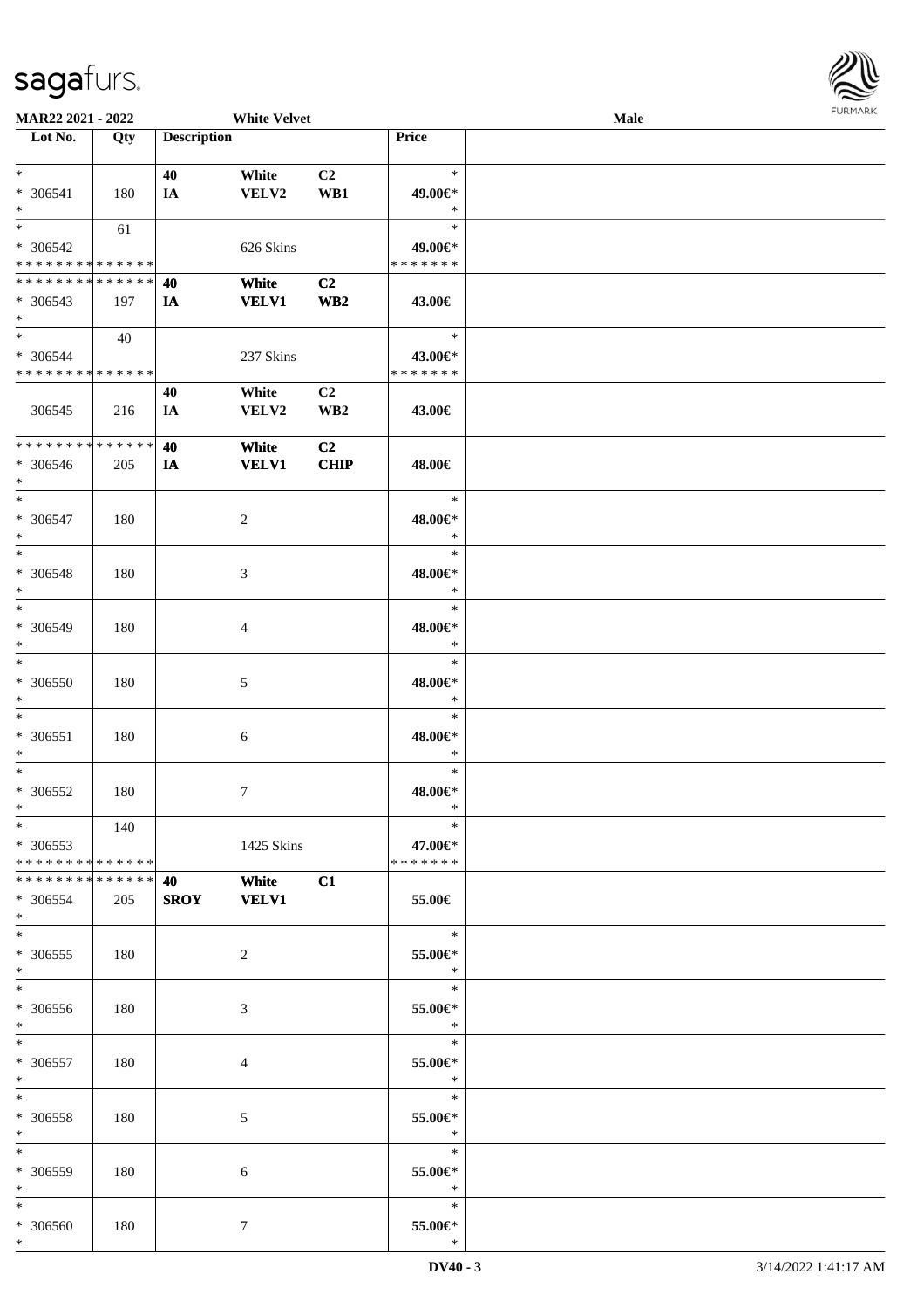

| MAR22 2021 - 2022                                      |     |                    | <b>White Velvet</b>   |                |                          | Male | <b>FUNITANN</b> |
|--------------------------------------------------------|-----|--------------------|-----------------------|----------------|--------------------------|------|-----------------|
| Lot No.                                                | Qty | <b>Description</b> |                       |                | Price                    |      |                 |
|                                                        |     |                    |                       |                |                          |      |                 |
| $\ast$                                                 |     | 40                 | White                 | C1             | $\ast$                   |      |                 |
| * 306561                                               | 180 | <b>SROY</b>        | <b>VELV1</b>          |                | 55.00€*                  |      |                 |
| $\ast$<br>$\ast$                                       |     |                    |                       |                | $\ast$                   |      |                 |
|                                                        |     |                    |                       |                | $\ast$                   |      |                 |
| * 306562                                               | 180 |                    | 9                     |                | 55.00€*                  |      |                 |
| $\ast$<br>$\overline{\phantom{a}^*}$                   |     |                    |                       |                | $\ast$                   |      |                 |
|                                                        | 74  |                    |                       |                | $\ast$                   |      |                 |
| * 306563<br>* * * * * * * * <mark>* * * * * * *</mark> |     |                    | 1719 Skins            |                | 55.00€*<br>* * * * * * * |      |                 |
| * * * * * * * * * * * * * *                            |     |                    |                       |                |                          |      |                 |
|                                                        |     | 40                 | White                 | C3             |                          |      |                 |
| * 306564<br>$\ast$                                     | 205 | <b>SROY</b>        | <b>VELV1</b>          |                | 51.00€                   |      |                 |
| $\overline{\phantom{0}}$                               |     |                    |                       |                | $\ast$                   |      |                 |
|                                                        |     |                    |                       |                |                          |      |                 |
| $* 306565$<br>$\ast$                                   | 180 |                    | $\boldsymbol{2}$      |                | $51.00 \in$<br>$\ast$    |      |                 |
| $_{*}$                                                 |     |                    |                       |                | $\ast$                   |      |                 |
| * 306566                                               | 180 |                    | 3                     |                | $51.00 \in$ *            |      |                 |
| $\ast$                                                 |     |                    |                       |                | $\ast$                   |      |                 |
| $\ast$                                                 | 47  |                    |                       |                | $\ast$                   |      |                 |
| $* 306567$                                             |     |                    | 612 Skins             |                | $50.00 \in$ *            |      |                 |
| * * * * * * * * * * * * * *                            |     |                    |                       |                | * * * * * * *            |      |                 |
| * * * * * * * * * * * * * *                            |     | 40                 | White                 | C1             |                          |      |                 |
| * 306568                                               | 205 | <b>SROY</b>        | <b>VELV2</b>          |                | 58.00€                   |      |                 |
| $\ast$                                                 |     |                    |                       |                |                          |      |                 |
| $\ast$                                                 |     |                    |                       |                | $\ast$                   |      |                 |
| * 306569                                               | 180 |                    | $\overline{c}$        |                | 58.00€*                  |      |                 |
| $\ast$                                                 |     |                    |                       |                | $\ast$                   |      |                 |
| $\ast$                                                 |     |                    |                       |                | $\ast$                   |      |                 |
| * 306570                                               | 180 |                    | 3                     |                | $58.00 \text{E}^*$       |      |                 |
| $\ast$                                                 |     |                    |                       |                | $\ast$                   |      |                 |
| $\ast$                                                 |     |                    |                       |                | $\ast$                   |      |                 |
| * 306571                                               | 180 |                    | 4                     |                | 58.00€*                  |      |                 |
| $\ast$                                                 |     |                    |                       |                | $\ast$                   |      |                 |
| $\ast$                                                 |     |                    |                       |                | $\ast$                   |      |                 |
| $* 306572$                                             | 180 |                    | $\mathfrak{S}$        |                | 58.00€*                  |      |                 |
| $*$                                                    |     |                    |                       |                | $\ast$                   |      |                 |
| $\ast$                                                 |     |                    |                       |                | $\ast$                   |      |                 |
| $* 306573$                                             | 180 |                    | 6                     |                | 58.00€*                  |      |                 |
| $\ast$                                                 |     |                    |                       |                | $\ast$                   |      |                 |
| $\ast$                                                 |     |                    |                       |                | $\ast$                   |      |                 |
| * 306574                                               | 180 |                    | 7                     |                | 58.00€*                  |      |                 |
| $\ast$                                                 |     |                    |                       |                | $\ast$                   |      |                 |
| $\ast$                                                 |     |                    |                       |                | $\ast$                   |      |                 |
| $* 306575$                                             | 180 |                    | 8                     |                | 58.00€*                  |      |                 |
| $\ast$                                                 |     |                    |                       |                | $\ast$                   |      |                 |
| $\ast$                                                 | 181 |                    |                       |                | $\ast$                   |      |                 |
| * 306576<br>* * * * * * * * * * * * * *                |     |                    | 1646 Skins            |                | 58.00€*<br>* * * * * * * |      |                 |
| * * * * * * * * * * * * * * *                          |     |                    |                       |                |                          |      |                 |
| * 306577                                               |     | 40<br><b>SROY</b>  | White<br><b>VELV2</b> | C <sub>3</sub> | 54.00€                   |      |                 |
| $*$                                                    | 205 |                    |                       |                |                          |      |                 |
| $\ast$                                                 |     |                    |                       |                | $\ast$                   |      |                 |
| * 306578                                               | 180 |                    | $\overline{2}$        |                | 54.00€*                  |      |                 |
| $\ast$                                                 |     |                    |                       |                | $\ast$                   |      |                 |
| $\ast$                                                 |     |                    |                       |                | $\ast$                   |      |                 |
| * 306579                                               | 200 |                    | 3                     |                | 54.00€*                  |      |                 |
| $*$                                                    |     |                    |                       |                | $\ast$                   |      |                 |
| $\ast$                                                 | 47  |                    |                       |                | $\ast$                   |      |                 |
| * 306580                                               |     |                    | 632 Skins             |                | 54.00€*                  |      |                 |
| * * * * * * * * * * * * * *                            |     |                    |                       |                | * * * * * * *            |      |                 |
|                                                        |     |                    |                       |                |                          |      |                 |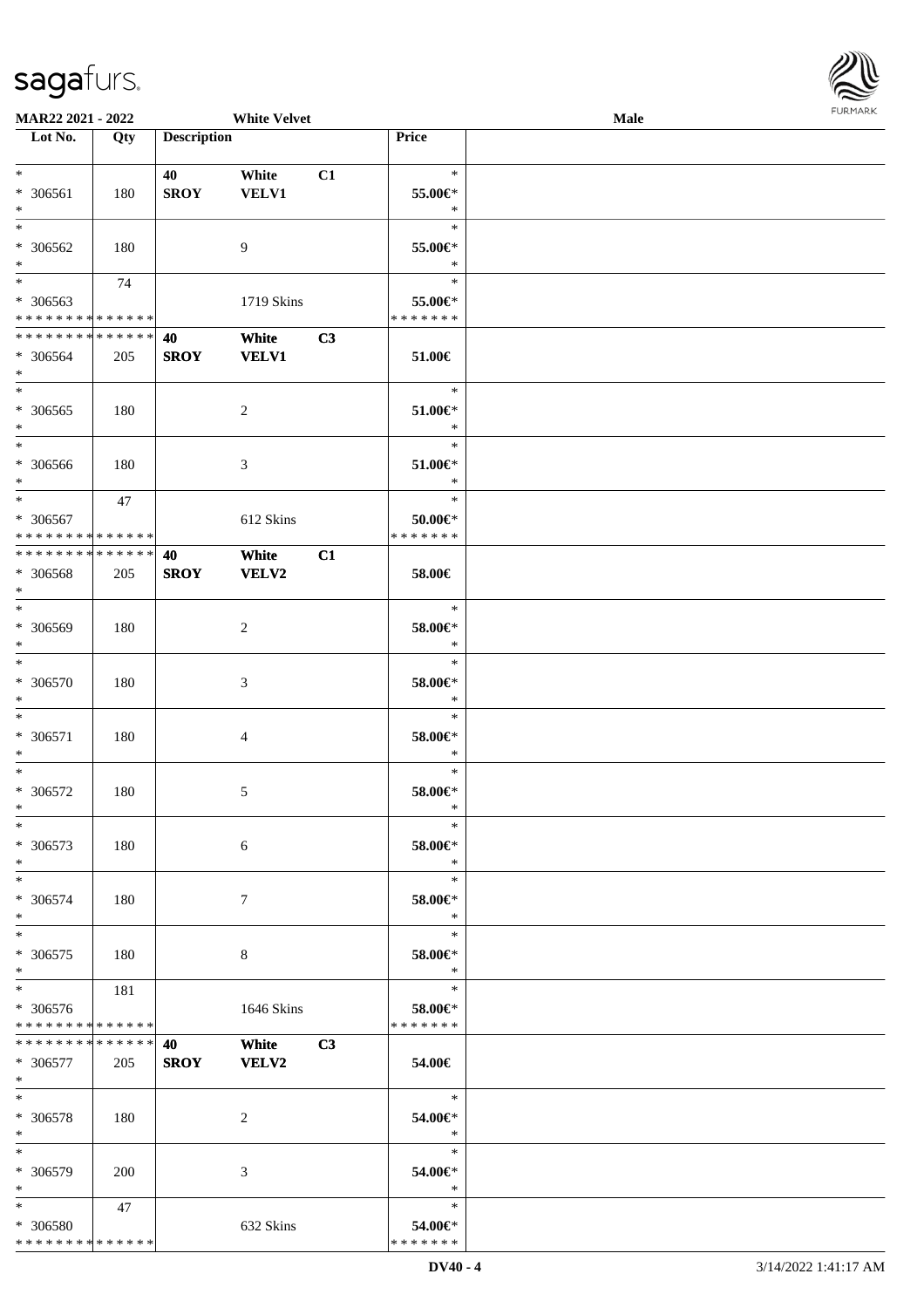

**MAR22 2021 - 2022 White Velvet Male Lot No. Qty Description Price** 306581 161 **40 White C1/C2 LUMI VELV1 55.00€** 306582 172 **40 White C1/C2 LUMI VELV2 58.00€**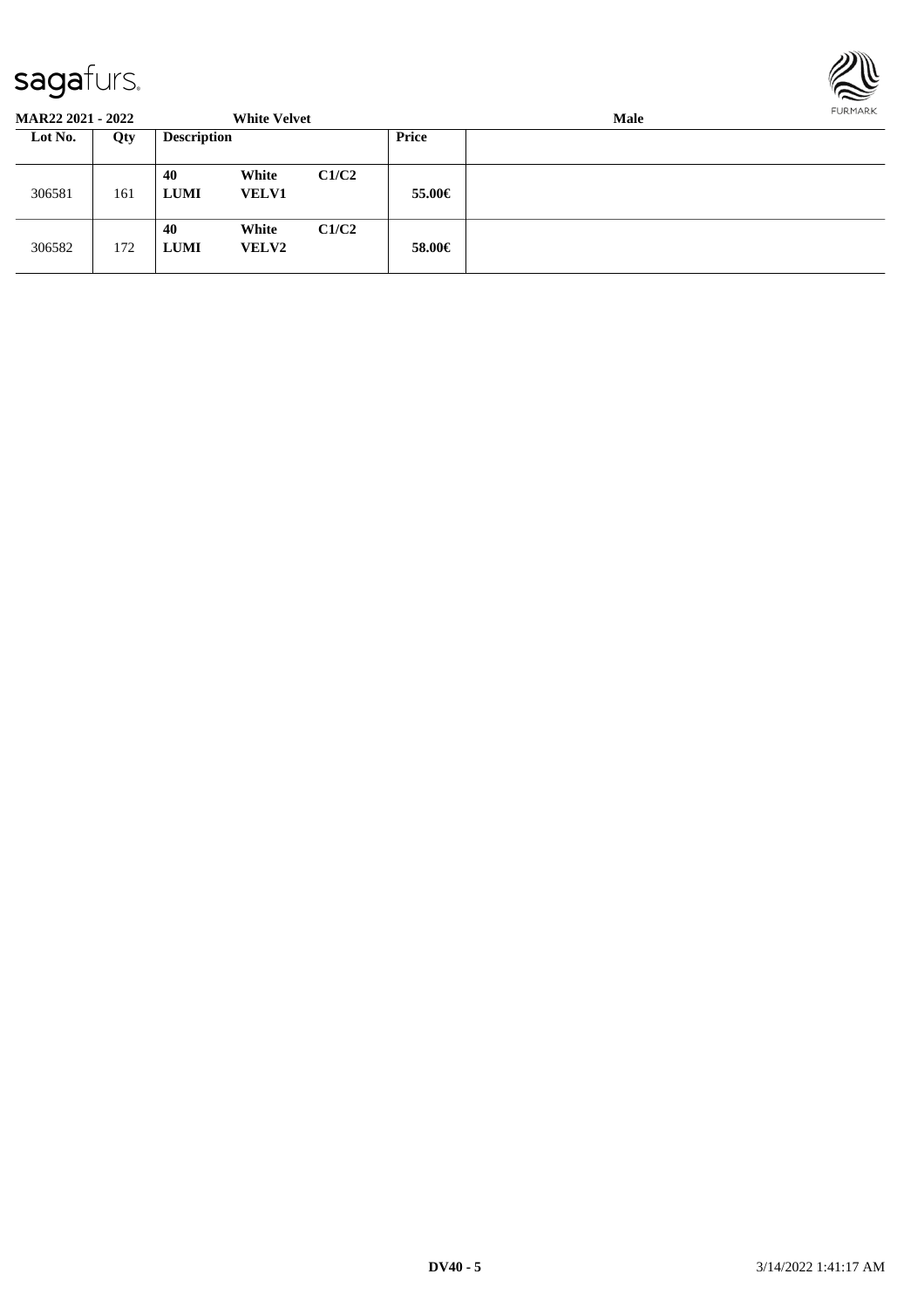

| MAR22 2021 - 2022                                    |                    |                              | <b>White Velvet</b>   |                       |                                                | Male |  |
|------------------------------------------------------|--------------------|------------------------------|-----------------------|-----------------------|------------------------------------------------|------|--|
| Lot No.                                              | Qty                | <b>Description</b>           |                       |                       | Price                                          |      |  |
| ******** <mark>******</mark><br>$* 306641$<br>$\ast$ | 245                | 30<br>SI                     | White<br><b>VELV1</b> | C1                    | $(46.00\epsilon)$                              |      |  |
| $\ast$<br>* 306642<br>* * * * * * * * * * * * * *    | 224                |                              | 469 Skins             |                       | $\ast$<br>$(46.00€)$ *<br>* * * * * * *        |      |  |
| 306643                                               | 246                | 30<br>${\bf SI}$             | White<br><b>VELV1</b> | C3                    | $(43.00\epsilon)$                              |      |  |
| 306644                                               | 193                | 30<br>${\bf SI}$             | White<br>VELV2        | C1                    | $(46.00\epsilon)$                              |      |  |
| 306645                                               | 175                | 30<br>SI                     | White<br>VELV2        | C3                    | $(43.00\epsilon)$                              |      |  |
| * * * * * * * * * * * * * *<br>* 306646<br>$\ast$    | 245                | 30<br>$\mathbf{I}$           | White<br><b>VELV1</b> | C <sub>2</sub><br>WB1 | $(38.00\epsilon)$                              |      |  |
| $\ast$<br>$* 306647$<br>$\ast$                       | 220                |                              | $\sqrt{2}$            |                       | $\ast$<br>$(38.00\epsilon)$ *<br>$\ast$        |      |  |
| $\ast$<br>* 306648<br>* * * * * * * * * * * * * *    | 251                |                              | 716 Skins             |                       | $\ast$<br>$(38.00\epsilon)$ *<br>* * * * * * * |      |  |
| 306649                                               | 263                | 30<br>$\mathbf{I}\mathbf{B}$ | White<br>VELV2        | C <sub>2</sub><br>WB1 | 38.00€                                         |      |  |
| 306650                                               | 207                | 30<br>$\mathbf{I}\mathbf{B}$ | White<br><b>VELV1</b> | C2<br>WB <sub>2</sub> | 34.00€                                         |      |  |
| * * * * * * * * * * * * * *<br>$* 306651$<br>$\ast$  | 245                | 30<br>$\mathbf{I}$           | White<br><b>VELV1</b> | C2<br>CHIP            | $(40.00\epsilon)$                              |      |  |
| $\ast$<br>* 306652<br>$\ast$                         | 220                |                              | $\boldsymbol{2}$      |                       | $\ast$<br>$(40.00ε)$ *<br>$\ast$               |      |  |
| $\ast$<br>* 306653<br>$\ast$                         | 220                |                              | 3                     |                       | $\ast$<br>(40.00)<br>$\ast$                    |      |  |
| $\ast$<br>* 306654<br>* * * * * * * * * * * * * *    | 107                |                              | 792 Skins             |                       | $\ast$<br>$(40.00\epsilon)$ *<br>* * * * * * * |      |  |
| * * * * * * * *<br>$*306655$<br>$\ast$               | * * * * * *<br>225 | 30<br><b>SAGA</b>            | White<br><b>VELV1</b> | C1                    | $(48.00\epsilon)$                              |      |  |
| $\ast$<br>* 306656<br>$\ast$                         | 200                |                              | 2                     |                       | $\ast$<br>$(48.00\epsilon)$ *<br>$\ast$        |      |  |
| $\ast$<br>$* 306657$<br>$\ast$                       | 200                |                              | 3                     |                       | $\ast$<br>$(48.00\epsilon)$ *<br>$\ast$        |      |  |
| $\ast$<br>* 306658<br>$\ast$                         | 200                |                              | 4                     |                       | $\ast$<br>$(48.00\epsilon)$ *<br>$\ast$        |      |  |
| $\ast$<br>* 306659<br>$\ast$                         | 200                |                              | 5                     |                       | $\ast$<br>$(48.00\epsilon)$ *<br>$\ast$        |      |  |
| $\ast$<br>* 306660<br>$\ast$                         | 200                |                              | 6                     |                       | $\ast$<br>$(48.00\epsilon)$ *<br>$\ast$        |      |  |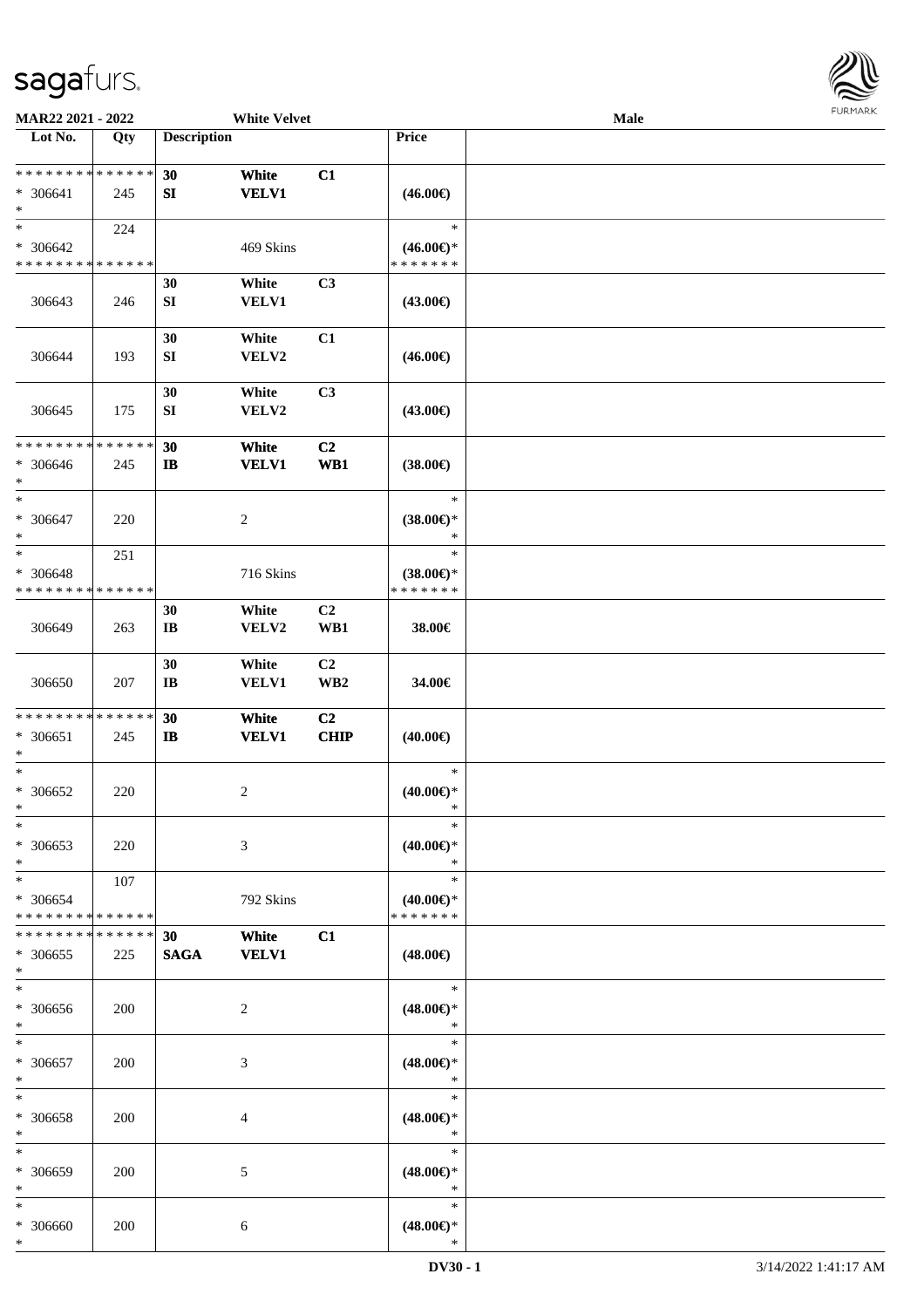

| <b>MAR22 2021 - 2022</b>                   |             |                    | <b>White Velvet</b> |                |                     | Male |  |
|--------------------------------------------|-------------|--------------------|---------------------|----------------|---------------------|------|--|
| Lot No.                                    | Qty         | <b>Description</b> |                     |                | Price               |      |  |
|                                            |             |                    |                     |                |                     |      |  |
| $\ast$                                     |             | 30                 | White               | C1             | $\ast$              |      |  |
| * 306661                                   | 200         | <b>SAGA</b>        | <b>VELV1</b>        |                | $(48.00\epsilon)$ * |      |  |
| $\ast$                                     |             |                    |                     |                | $\ast$              |      |  |
| $\overline{\ast}$                          |             |                    |                     |                | $\ast$              |      |  |
| * 306662                                   | 200         |                    | 8                   |                | $(48.00\epsilon)$ * |      |  |
| $\ast$                                     |             |                    |                     |                | $\ast$              |      |  |
| $\overline{\phantom{0}}$                   |             |                    |                     |                | $\ast$              |      |  |
| * 306663                                   | 200         |                    | 9                   |                | $(48.00\in)^\ast$   |      |  |
| $*$                                        |             |                    |                     |                | *                   |      |  |
| $\ast$                                     |             |                    |                     |                | $\ast$              |      |  |
| * 306664                                   | 200         |                    | 10                  |                | $(48.00\epsilon)$ * |      |  |
| $*$                                        |             |                    |                     |                | $\ast$              |      |  |
| $\overline{\ast}$                          |             |                    |                     |                | $\ast$              |      |  |
| * 306665                                   | 200         |                    | $11\,$              |                | $(48.00\epsilon)$ * |      |  |
| $\ast$                                     |             |                    |                     |                | $\ast$              |      |  |
| $*$                                        | 201         |                    |                     |                | $\ast$              |      |  |
| * 306666                                   |             |                    | 2426 Skins          |                | $(48.00\epsilon)$ * |      |  |
| * * * * * * * * * * * * * *                |             |                    |                     |                | * * * * * * *       |      |  |
|                                            |             | 30                 | White               | C <sub>2</sub> |                     |      |  |
| 306667                                     | 200         | <b>SAGA</b>        | VELV1               |                | $(47.00\epsilon)$   |      |  |
|                                            |             |                    |                     |                |                     |      |  |
| * * * * * * * * * * * * * *                |             | 30                 | White               | C3             |                     |      |  |
| * 306668                                   | 225         | <b>SAGA</b>        | <b>VELV1</b>        |                | $(45.00\epsilon)$   |      |  |
| $\ast$                                     |             |                    |                     |                |                     |      |  |
| $*$                                        |             |                    |                     |                | $\ast$              |      |  |
| * 306669                                   | 200         |                    | $\boldsymbol{2}$    |                | $(45.00\epsilon)$ * |      |  |
| $\ast$                                     |             |                    |                     |                | $\ast$              |      |  |
| $\ast$                                     |             |                    |                     |                | $\ast$              |      |  |
| * 306670                                   | 200         |                    | $\mathfrak{Z}$      |                | $(45.00\epsilon)$ * |      |  |
| $\ast$                                     |             |                    |                     |                | $\ast$              |      |  |
| $\ast$                                     |             |                    |                     |                | $\ast$              |      |  |
| * 306671                                   | 200         |                    | 4                   |                | $(45.00\epsilon)$ * |      |  |
| *                                          |             |                    |                     |                | $\ast$              |      |  |
| $*$                                        |             |                    |                     |                | $\ast$              |      |  |
| * 306672                                   | 200         |                    | 5                   |                | $(45.00ε)$ *        |      |  |
| $*$                                        |             |                    |                     |                | $\ast$              |      |  |
| $\ast$                                     |             |                    |                     |                | $\ast$              |      |  |
| * 306673                                   | 200         |                    | 6                   |                | $(45.00\epsilon)$ * |      |  |
| $*$                                        |             |                    |                     |                | $\ast$              |      |  |
| $*$                                        |             |                    |                     |                | $\ast$              |      |  |
| * 306674                                   | 200         |                    | 7                   |                | $(45.00\epsilon)$ * |      |  |
| $*$                                        |             |                    |                     |                | $\ast$              |      |  |
| $*$                                        |             |                    |                     |                | $\ast$              |      |  |
| * 306675                                   | 200         |                    | 8                   |                | $(45.00\epsilon)$ * |      |  |
| $*$                                        |             |                    |                     |                | $\ast$              |      |  |
| $*$                                        |             |                    |                     |                | $\ast$              |      |  |
| * 306676                                   | 200         |                    | 9                   |                | $(45.00\epsilon)$ * |      |  |
| $*$                                        |             |                    |                     |                | $\ast$              |      |  |
| $*$                                        | 182         |                    |                     |                | $\ast$              |      |  |
| * 306677                                   |             |                    | 2007 Skins          |                | $(45.00\epsilon)$ * |      |  |
| * * * * * * * * <mark>* * * * * * *</mark> |             |                    |                     |                | * * * * * * *       |      |  |
| * * * * * * * *                            | * * * * * * | 30                 | White               | C1             |                     |      |  |
| * 306678                                   | 225         | <b>SAGA</b>        | VELV2               |                | $(48.00\epsilon)$   |      |  |
| $*$                                        |             |                    |                     |                |                     |      |  |
| $*$                                        |             |                    |                     |                | $\ast$              |      |  |
| * 306679                                   | 200         |                    | 2                   |                | $(48.00\epsilon)$ * |      |  |
| $*$                                        |             |                    |                     |                | $\ast$              |      |  |
| $\ast$                                     |             |                    |                     |                | $\ast$              |      |  |
| * 306680                                   | 200         |                    | 3                   |                | $(48.00\epsilon)$ * |      |  |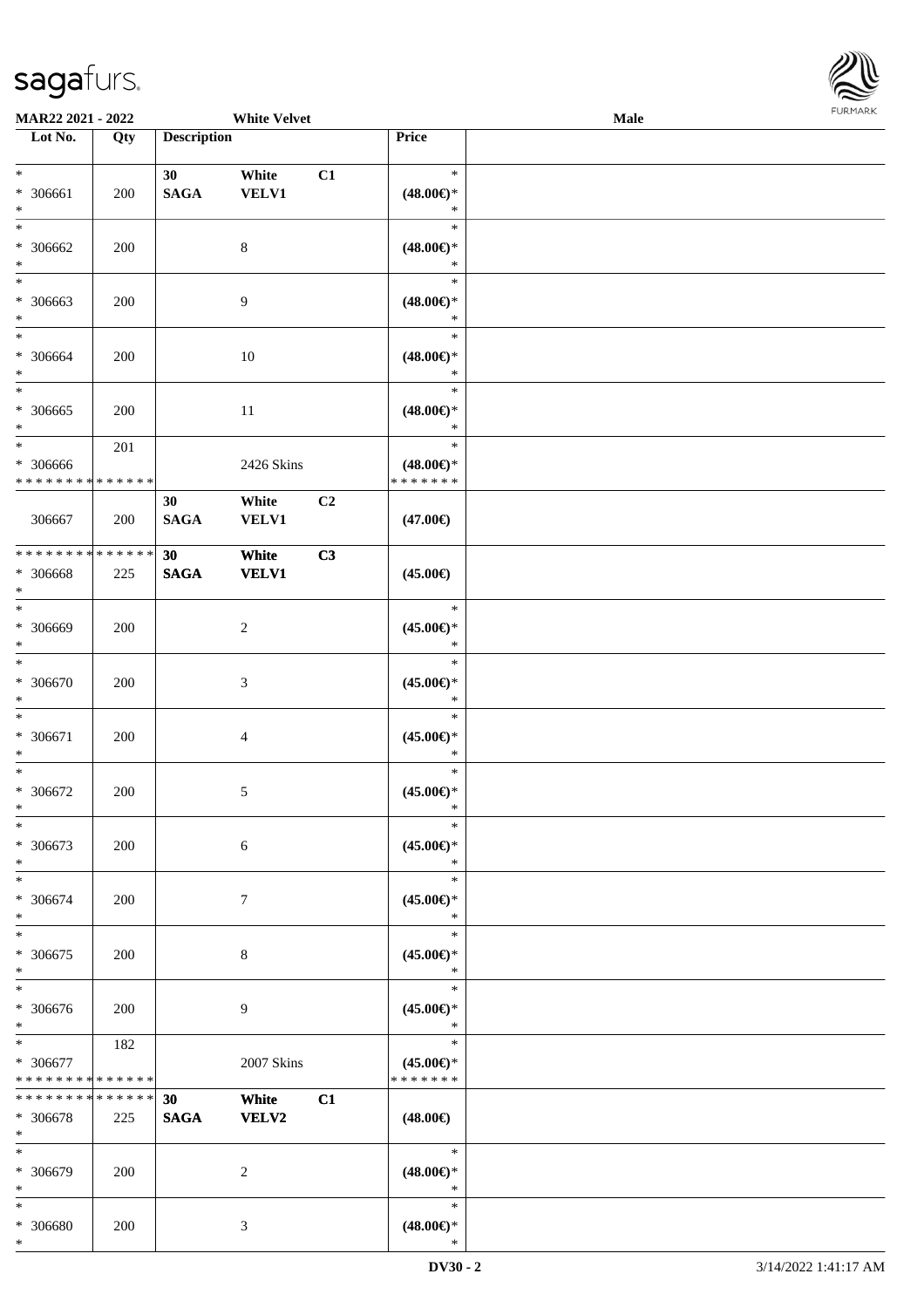

|                               | <b>MAR22 2021 - 2022</b> |                    | <b>White Velvet</b> |                |                     | Male |  |
|-------------------------------|--------------------------|--------------------|---------------------|----------------|---------------------|------|--|
| Lot No.                       | Qty                      | <b>Description</b> |                     |                | Price               |      |  |
|                               |                          |                    |                     |                |                     |      |  |
| $*$                           |                          | 30                 | White               | C1             | $\ast$              |      |  |
| * 306681                      | 200                      | <b>SAGA</b>        | VELV2               |                | $(48.00\epsilon)$ * |      |  |
| $\ast$                        |                          |                    |                     |                | $\ast$              |      |  |
|                               |                          |                    |                     |                |                     |      |  |
| $*$                           | 47                       |                    |                     |                | $\ast$              |      |  |
| * 306682                      |                          |                    | 872 Skins           |                | $(48.00\epsilon)$ * |      |  |
| * * * * * * * * * * * * * *   |                          |                    |                     |                | * * * * * * *       |      |  |
| * * * * * * * * * * * * * * * |                          | 30                 | White               | C3             |                     |      |  |
|                               |                          | <b>SAGA</b>        |                     |                |                     |      |  |
| * 306683                      | 225                      |                    | <b>VELV2</b>        |                | 45.00€              |      |  |
| $\ast$                        |                          |                    |                     |                |                     |      |  |
| $*$                           |                          |                    |                     |                | $\ast$              |      |  |
| * 306684                      | 200                      |                    | $\overline{2}$      |                | 45.00€*             |      |  |
| $*$                           |                          |                    |                     |                | $\ast$              |      |  |
| $*$                           | 206                      |                    |                     |                | $\ast$              |      |  |
|                               |                          |                    |                     |                |                     |      |  |
| * 306685                      |                          |                    | 631 Skins           |                | 45.00€*             |      |  |
| * * * * * * * * * * * * * *   |                          |                    |                     |                | * * * * * * *       |      |  |
| * * * * * * * * * * * * * *   |                          | 30                 | White               | C <sub>2</sub> |                     |      |  |
| * 306686                      | 225                      | <b>SAGA</b>        | <b>VELV2</b>        | <b>OPEN</b>    | $(43.00\epsilon)$   |      |  |
| $*$                           |                          |                    |                     |                |                     |      |  |
| $\ast$                        |                          |                    |                     |                | $\ast$              |      |  |
| * 306687                      |                          |                    |                     |                | 43.00€*             |      |  |
|                               | 200                      |                    | 2                   |                |                     |      |  |
| $\ast$                        |                          |                    |                     |                | $\ast$              |      |  |
| $*$                           |                          |                    |                     |                | $\ast$              |      |  |
| * 306688                      | 200                      |                    | 3                   |                | 43.00€*             |      |  |
| $\ast$                        |                          |                    |                     |                | $\ast$              |      |  |
| $*$                           |                          |                    |                     |                | $\ast$              |      |  |
| * 306689                      |                          |                    |                     |                |                     |      |  |
|                               | 200                      |                    | 4                   |                | $(43.00\epsilon)$ * |      |  |
| $\ast$                        |                          |                    |                     |                | *                   |      |  |
| $\ast$                        |                          |                    |                     |                | $\ast$              |      |  |
| * 306690                      | 200                      |                    | 5                   |                | $(43.00\epsilon)$ * |      |  |
| $*$                           |                          |                    |                     |                | $\ast$              |      |  |
| $*$                           | 52                       |                    |                     |                | $\ast$              |      |  |
| * 306691                      |                          |                    | 1077 Skins          |                | $(43.00\epsilon)$ * |      |  |
| * * * * * * * * * * * * * *   |                          |                    |                     |                | * * * * * * *       |      |  |
| * * * * * * * * * * * * * * * |                          |                    |                     |                |                     |      |  |
|                               |                          | 30                 | White               | C <sub>2</sub> |                     |      |  |
| * 306692                      | 225                      | IA                 | <b>VELV1</b>        | WB1            | 41.00€              |      |  |
| $*$                           |                          |                    |                     |                |                     |      |  |
| $*$                           |                          |                    |                     |                | $\ast$              |      |  |
| * 306693                      | 200                      |                    | 2                   |                | 41.00€*             |      |  |
| $*$                           |                          |                    |                     |                | $\ast$              |      |  |
| $*$                           |                          |                    |                     |                | $\ast$              |      |  |
|                               |                          |                    |                     |                |                     |      |  |
| * 306694                      | 200                      |                    | 3                   |                | 41.00€*             |      |  |
| $*$                           |                          |                    |                     |                | $\ast$              |      |  |
| $*$                           |                          |                    |                     |                | $\ast$              |      |  |
| * 306695                      | 200                      |                    | 4                   |                | 41.00€*             |      |  |
| $*$                           |                          |                    |                     |                | $\mathbb{R}^n$      |      |  |
| $*$                           |                          |                    |                     |                | $\ast$              |      |  |
| * 306696                      |                          |                    |                     |                | 41.00€*             |      |  |
|                               | 200                      |                    | 5                   |                | $\ddot{x}$          |      |  |
| $*$                           |                          |                    |                     |                |                     |      |  |
| $*$                           |                          |                    |                     |                | $\ast$              |      |  |
| * 306697                      | 200                      |                    | 6                   |                | 41.00€*             |      |  |
| $*$                           |                          |                    |                     |                | $\ast$              |      |  |
| $*$                           |                          |                    |                     |                | $\ast$              |      |  |
| * 306698                      | 200                      |                    | $\boldsymbol{7}$    |                | 41.00€*             |      |  |
| $*$                           |                          |                    |                     |                | $\rightarrow$       |      |  |
|                               |                          |                    |                     |                | $\ast$              |      |  |
| $*$                           |                          |                    |                     |                |                     |      |  |
| $* 306699$                    | 200                      |                    | 8                   |                | 41.00€*             |      |  |
| $*$                           |                          |                    |                     |                | $\ast$              |      |  |
| $*$                           |                          |                    |                     |                | $\ast$              |      |  |
| $* 306700$                    | 200                      |                    | 9                   |                | 41.00€*             |      |  |
| $\ast$                        |                          |                    |                     |                | $\ast$              |      |  |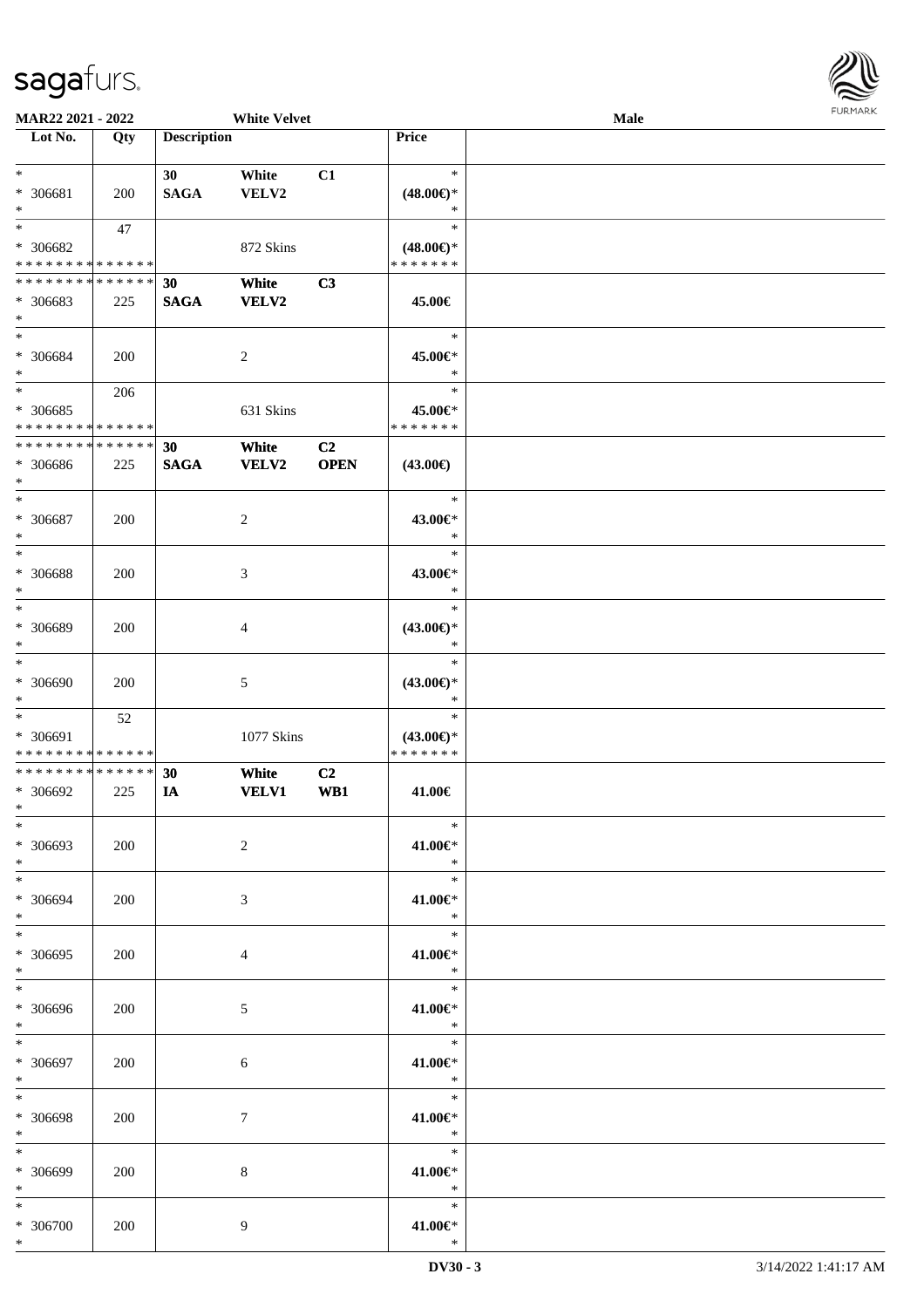

| <b>MAR22 2021 - 2022</b>                   |     |                    | <b>White Velvet</b> |                 |                                   | Male |  |
|--------------------------------------------|-----|--------------------|---------------------|-----------------|-----------------------------------|------|--|
| Lot No.                                    | Qty | <b>Description</b> |                     |                 | <b>Price</b>                      |      |  |
|                                            |     |                    |                     |                 |                                   |      |  |
| $*$                                        |     | 30                 | White               | C2              | $\ast$                            |      |  |
|                                            |     |                    |                     |                 |                                   |      |  |
| * 306701                                   | 200 | IA                 | <b>VELV1</b>        | WB1             | 41.00€*                           |      |  |
| $*$                                        |     |                    |                     |                 | $\ast$                            |      |  |
| $*$                                        | 127 |                    |                     |                 | $\ast$                            |      |  |
| * 306702                                   |     |                    | 2152 Skins          |                 | 41.00€*                           |      |  |
| * * * * * * * * * * * * * *                |     |                    |                     |                 | * * * * * * *                     |      |  |
| * * * * * * * * * * * * * * *              |     |                    |                     |                 |                                   |      |  |
|                                            |     | 30                 | White               | C2              |                                   |      |  |
| * 306703                                   | 225 | IA                 | VELV2               | WB1             | 42.00€                            |      |  |
| $*$                                        |     |                    |                     |                 |                                   |      |  |
| $*$                                        |     |                    |                     |                 | $\ast$                            |      |  |
| * 306704                                   |     |                    |                     |                 | 42.00€*                           |      |  |
|                                            | 200 |                    | 2                   |                 |                                   |      |  |
| $*$                                        |     |                    |                     |                 | $\ast$                            |      |  |
| $*$                                        |     |                    |                     |                 | $\ast$                            |      |  |
| * 306705                                   | 200 |                    | 3                   |                 | 42.00€*                           |      |  |
| $*$                                        |     |                    |                     |                 | $\ast$                            |      |  |
| $*$                                        |     |                    |                     |                 | $\ast$                            |      |  |
|                                            |     |                    |                     |                 |                                   |      |  |
| * 306706                                   | 200 |                    | $\overline{4}$      |                 | 42.00€*                           |      |  |
| $*$                                        |     |                    |                     |                 | $\ast$                            |      |  |
| $*$                                        | 94  |                    |                     |                 | $\ast$                            |      |  |
| * 306707                                   |     |                    | 919 Skins           |                 | 42.00€*                           |      |  |
| * * * * * * * * <mark>* * * * * *</mark>   |     |                    |                     |                 | * * * * * * *                     |      |  |
|                                            |     |                    |                     |                 |                                   |      |  |
| * * * * * * * * * * * * * * *              |     | 30                 | White               | C <sub>2</sub>  |                                   |      |  |
| * 306708                                   | 225 | IA                 | <b>VELV1</b>        | WB <sub>2</sub> | 38.00€                            |      |  |
| $*$                                        |     |                    |                     |                 |                                   |      |  |
| $\overline{\phantom{0}}$                   |     |                    |                     |                 | $\ast$                            |      |  |
|                                            |     |                    |                     |                 |                                   |      |  |
| * 306709                                   | 200 |                    | 2                   |                 | 38.00€*                           |      |  |
| $*$                                        |     |                    |                     |                 | $\ast$                            |      |  |
| $\overline{\ }$                            | 206 |                    |                     |                 | $\ast$                            |      |  |
| * 306710                                   |     |                    | 631 Skins           |                 | 38.00€*                           |      |  |
| * * * * * * * * <mark>* * * * * * *</mark> |     |                    |                     |                 | * * * * * * *                     |      |  |
|                                            |     |                    |                     |                 |                                   |      |  |
| * * * * * * * * * * * * * * *              |     | 30                 | White               | C2              |                                   |      |  |
| * 306711                                   | 225 | IA                 | <b>VELV2</b>        | WB <sub>2</sub> | 37.00€                            |      |  |
| $\ast$                                     |     |                    |                     |                 |                                   |      |  |
| $*$ $-$                                    | 145 |                    |                     |                 | $\ast$                            |      |  |
|                                            |     |                    |                     |                 |                                   |      |  |
| * 306712                                   |     |                    | 370 Skins           |                 | 37.00€*                           |      |  |
| * * * * * * * * <mark>* * * * * * *</mark> |     |                    |                     |                 | *******                           |      |  |
| * * * * * * * * <mark>* * * * * * *</mark> |     | 30                 | White               | C <sub>2</sub>  |                                   |      |  |
| * 306713                                   | 225 | IA                 | <b>VELV1</b>        | CHIP            | 42.00€                            |      |  |
| $*$                                        |     |                    |                     |                 |                                   |      |  |
| $*$                                        |     |                    |                     |                 | $\rightarrow$                     |      |  |
|                                            |     |                    |                     |                 |                                   |      |  |
| * 306714                                   | 200 |                    | 2                   |                 | 42.00€*                           |      |  |
| $*$                                        |     |                    |                     |                 | $\ast$                            |      |  |
| $*$                                        |     |                    |                     |                 | $\ast$                            |      |  |
| * 306715                                   | 200 |                    | 3                   |                 | 42.00€*                           |      |  |
| $*$                                        |     |                    |                     |                 | $\ast$                            |      |  |
|                                            |     |                    |                     |                 |                                   |      |  |
| $*$                                        |     |                    |                     |                 | $*$                               |      |  |
| * 306716                                   | 200 |                    | $\overline{4}$      |                 | 42.00€*                           |      |  |
| $*$                                        |     |                    |                     |                 | $\ast$                            |      |  |
| $*$                                        |     |                    |                     |                 | $\overline{\mathbb{R}}$<br>$\ast$ |      |  |
|                                            |     |                    |                     |                 |                                   |      |  |
| * 306717                                   | 200 |                    | 5                   |                 | 42.00€*                           |      |  |
| $*$                                        |     |                    |                     |                 | $\ast$                            |      |  |
| $*$                                        |     |                    |                     |                 | $\overline{\phantom{a}}$          |      |  |
| * 306718                                   | 200 |                    | 6                   |                 | 42.00€*                           |      |  |
|                                            |     |                    |                     |                 |                                   |      |  |
| $*$                                        |     |                    |                     |                 | $\ast$                            |      |  |
| $*$                                        |     |                    |                     |                 | $\ast$                            |      |  |
| * 306719                                   | 200 |                    | $\tau$              |                 | 42.00€*                           |      |  |
| $*$                                        |     |                    |                     |                 | $\ast$                            |      |  |
| $*$                                        |     |                    |                     |                 | $\ast$                            |      |  |
|                                            |     |                    |                     |                 |                                   |      |  |
| * 306720                                   | 200 |                    | 8                   |                 | 42.00€*                           |      |  |
| $*$                                        |     |                    |                     |                 | $\ast$                            |      |  |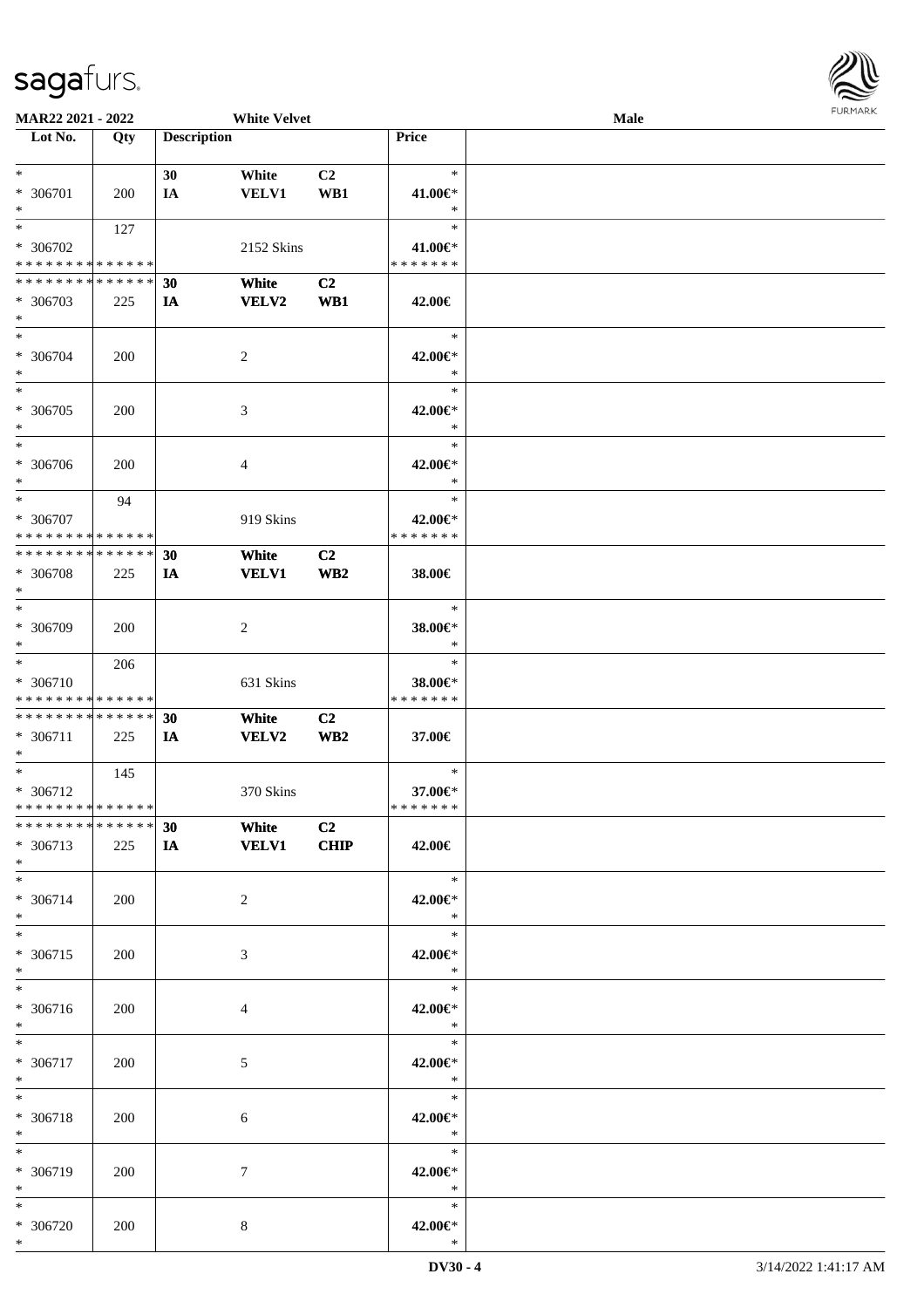

| <b>MAR22 2021 - 2022</b>                                               |            |                    | <b>White Velvet</b>   |                               |                                                   | Male |  |
|------------------------------------------------------------------------|------------|--------------------|-----------------------|-------------------------------|---------------------------------------------------|------|--|
| Lot No.                                                                | Qty        | <b>Description</b> |                       |                               | Price                                             |      |  |
| $*$<br>* 306721<br>$*$                                                 | 200        | 30<br>IA           | White<br><b>VELV1</b> | C <sub>2</sub><br><b>CHIP</b> | $\ast$<br>42.00€*<br>$\ast$                       |      |  |
| * 306722<br>$*$                                                        | 200        |                    | 10                    |                               | $\ast$<br>42.00€*<br>$\ast$                       |      |  |
| $\overline{\phantom{0}}$<br>* 306723<br>$*$<br>$*$                     | 200        |                    | 11                    |                               | $\ast$<br>42.00€*<br>$\ast$                       |      |  |
| * 306724<br>$*$                                                        | 200        |                    | 12                    |                               | $\ast$<br>$(42.00\epsilon)$ *<br>$\ast$<br>$\ast$ |      |  |
| * 306725<br>$*$                                                        | 200        |                    | 13                    |                               | $(42.00\epsilon)$ *<br>$\ast$<br>$\ast$           |      |  |
| * 306726<br>$*$                                                        | 200        |                    | 14                    |                               | $(42.00\epsilon)$ *<br>$\ast$<br>$\ast$           |      |  |
| * 306727<br>$*$                                                        | 200<br>102 |                    | 15                    |                               | $(42.00\epsilon)$ *<br>$\ast$<br>$\ast$           |      |  |
| * 306728<br>* * * * * * * * * * * * * *<br>* * * * * * * * * * * * * * |            | 30                 | 3127 Skins<br>White   | C1                            | $(42.00\epsilon)$ *<br>* * * * * * *              |      |  |
| * 306729<br>$*$<br>$*$                                                 | 205        | <b>SROY</b>        | <b>VELV1</b>          |                               | 49.00€<br>$\ast$                                  |      |  |
| * 306730<br>$*$<br>$*$                                                 | 180        |                    | $\overline{c}$        |                               | 49.00€*<br>$\ast$<br>$\ast$                       |      |  |
| * 306731<br>$\ast$<br>$*$                                              | 180        |                    | $\mathfrak{Z}$        |                               | 49.00€*<br>$\ast$<br>$\ast$                       |      |  |
| * 306732<br>$*$<br>$*$                                                 | 180        |                    | $\overline{4}$        |                               | 49.00€*<br>$\ast$<br>$\ast$                       |      |  |
| * 306733<br>$*$<br>$\overline{\mathbf{r}}$                             | 180        |                    | 5                     |                               | 49.00€*<br>$\ast$<br>$\ast$                       |      |  |
| * 306734<br>$*$<br>$*$                                                 | 180        |                    | 6                     |                               | $(49.00€)$ *<br>$\ast$<br>$\ast$                  |      |  |
| * 306735<br>$*$<br>$\overline{\ }$                                     | 180        |                    | $\tau$                |                               | $(49.00\epsilon)$ *<br>$\ast$<br>$\ast$           |      |  |
| * 306736<br>$*$<br>$*$                                                 | 180        |                    | $8\,$                 |                               | $(49.00ε)$ *<br>$\ast$<br>$\ast$                  |      |  |
| * 306737<br>$*$<br>$*$                                                 | 180        |                    | 9                     |                               | $(49.00ε)$ *<br>$\ast$<br>$\ast$                  |      |  |
| * 306738<br>$*$<br>$*$                                                 | 180        |                    | 10                    |                               | $(49.00\epsilon)$ *<br>$\ast$<br>$\ast$           |      |  |
| * 306739<br>$*$<br>$*$                                                 | 180        |                    | 11                    |                               | $(49.00\epsilon)$ *<br>$\ast$<br>$\ast$           |      |  |
| * 306740<br>$*$                                                        | 180        |                    | 12                    |                               | $(49.00\epsilon)$ *<br>$\ast$                     |      |  |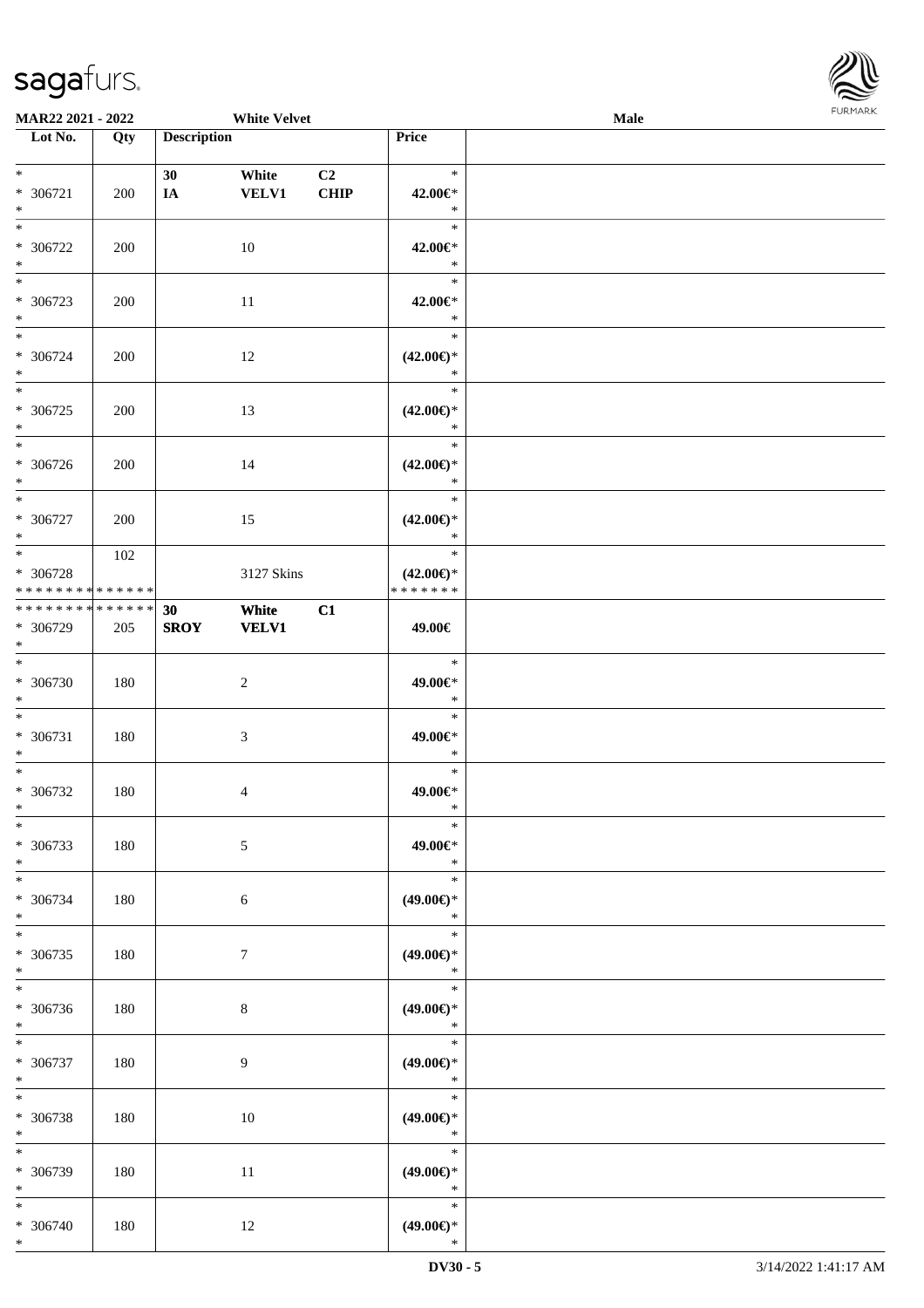

| MAR22 2021 - 2022                                 |     |                                | <b>White Velvet</b>   |    |                                                | <b>Male</b> |  |
|---------------------------------------------------|-----|--------------------------------|-----------------------|----|------------------------------------------------|-------------|--|
| Lot No.                                           | Qty | <b>Description</b>             |                       |    | Price                                          |             |  |
| $*$<br>* 306741<br>* * * * * * * * * * * * * *    | 167 | 30 <sup>°</sup><br><b>SROY</b> | White<br><b>VELV1</b> | C1 | $\ast$<br>$(49.00\epsilon)$ *<br>* * * * * * * |             |  |
| * * * * * * * * * * * * * *<br>* 306742<br>$\ast$ | 205 | 30<br><b>SROY</b>              | White<br><b>VELV1</b> | C2 | $(48.00\epsilon)$                              |             |  |
| $\overline{\phantom{0}}$<br>* 306743<br>$\ast$    | 180 |                                | $\sqrt{2}$            |    | $\ast$<br>$(48.00\epsilon)$ *<br>$\ast$        |             |  |
| $\overline{\ast}$<br>* 306744<br>$\ast$           | 180 |                                | $\sqrt{3}$            |    | $\ast$<br>$(48.00\epsilon)$ *<br>$\ast$        |             |  |
| $\overline{\phantom{0}}$<br>$* 306745$<br>$\ast$  | 180 |                                | $\overline{4}$        |    | $\ast$<br>$(48.00\epsilon)$ *<br>$\ast$        |             |  |
| $\overline{\phantom{1}}$<br>$* 306746$<br>$\ast$  | 180 |                                | $\sqrt{5}$            |    | $\ast$<br>$(48.00\epsilon)$ *<br>$\ast$        |             |  |
| $\ast$<br>* 306747<br>$\ast$                      | 180 |                                | $6\,$                 |    | $\ast$<br>$(48.00\epsilon)$ *<br>$\ast$        |             |  |
| $\ast$<br>* 306748<br>$\ast$                      | 180 |                                | $7\phantom{.0}$       |    | $\ast$<br>$(48.00\epsilon)$ *<br>$\ast$        |             |  |
| $\ast$<br>* 306749<br>$\ast$                      | 180 |                                | $8\,$                 |    | $\ast$<br>$(48.00\epsilon)$ *<br>$\ast$        |             |  |
| $\ast$<br>$* 306750$<br>$\ast$                    | 180 |                                | $\overline{9}$        |    | $\ast$<br>$(48.00\epsilon)$ *<br>$\ast$        |             |  |
| $\ast$<br>$* 306751$<br>$\ast$                    | 180 |                                | $10\,$                |    | $\ast$<br>$(48.00\epsilon)$ *<br>$\ast$        |             |  |
| $\ast$<br>$* 306752$<br>$*$                       | 180 |                                | $11\,$                |    | $\ast$<br>$(48.00\epsilon)$ *<br>$\ast$        |             |  |
| $\ast$<br>$* 306753$<br>$\ast$                    | 180 |                                | 12                    |    | $\ast$<br>$(48.00\epsilon)$ *<br>$\ast$        |             |  |
| $\ast$<br>$* 306754$<br>$\ast$                    | 180 |                                | 13                    |    | $\ast$<br>$(48.00\epsilon)$ *<br>$\ast$        |             |  |
| $\ast$<br>* 306755<br>$\ast$                      | 180 |                                | 14                    |    | $\ast$<br>$(48.00\epsilon)$ *<br>$\ast$        |             |  |
| $\ast$<br>$* 306756$<br>$\ast$                    | 180 |                                | 15                    |    | $\ast$<br>$(48.00\epsilon)$ *<br>$\ast$        |             |  |
| $\ast$<br>$* 306757$<br>$\ast$                    | 180 |                                | 16                    |    | $\ast$<br>$(48.00\epsilon)$ *<br>$\ast$        |             |  |
| $\ast$<br>* 306758<br>$\ast$                      | 180 |                                | 17                    |    | $\ast$<br>$(48.00\epsilon)$ *<br>$\ast$        |             |  |
| $\ast$<br>* 306759<br>$\ast$                      | 180 |                                | 18                    |    | $\ast$<br>$(48.00\epsilon)$ *<br>$\ast$        |             |  |
| $*$<br>* 306760<br>* * * * * * * * * * * * * *    | 184 |                                | 3449 Skins            |    | $\ast$<br>$(48.00\epsilon)$ *<br>* * * * * * * |             |  |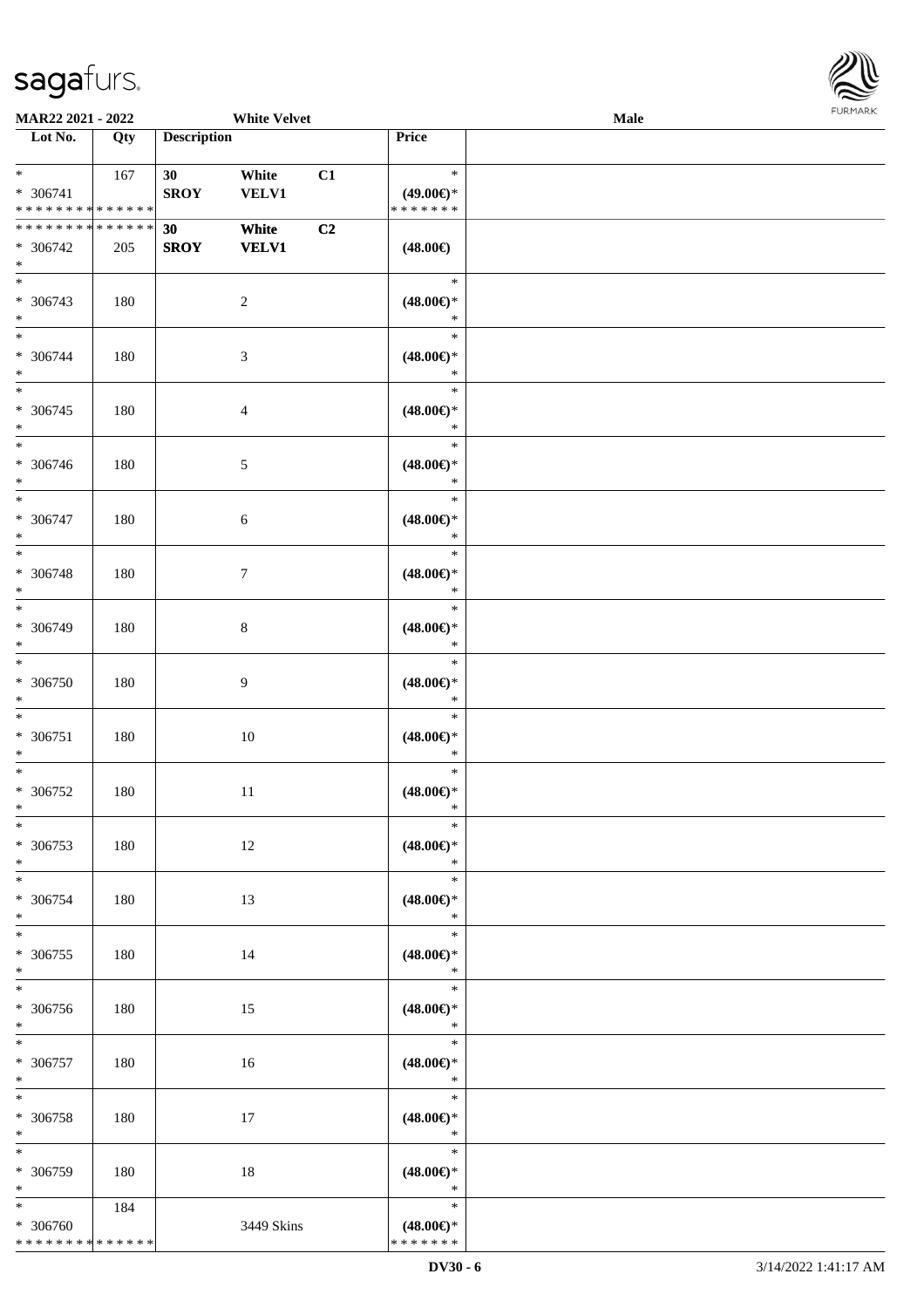

| <b>MAR22 2021 - 2022</b>                   |     | <b>White Velvet</b>         |                               | <b>Male</b> |
|--------------------------------------------|-----|-----------------------------|-------------------------------|-------------|
| Lot No.                                    | Qty | <b>Description</b>          | Price                         |             |
|                                            |     |                             |                               |             |
| * * * * * * * * <mark>* * * * * * *</mark> |     | <b>IDENTICAL</b>            |                               |             |
| * 306761                                   | 205 |                             | $(48.00\epsilon)$             |             |
| $*$                                        |     |                             |                               |             |
| $\ast$                                     |     |                             | $\ast$                        |             |
| * 306762                                   | 180 | 2                           | $(48.00\epsilon)$ *           |             |
| $\ast$                                     |     |                             | $\ast$                        |             |
|                                            |     |                             | $\ast$                        |             |
| * 306763                                   | 180 | 3                           | $(48.00\epsilon)$ *           |             |
| $*$                                        |     |                             | $\ast$                        |             |
| $*$                                        |     |                             | $\ast$                        |             |
| * 306764                                   | 180 | $\overline{4}$              | $(48.00\epsilon)$ *           |             |
| $*$                                        |     |                             | $\ast$                        |             |
| $\overline{\ }$                            |     |                             | $\ast$                        |             |
| * 306765                                   | 180 | $\mathfrak{S}$              | $(48.00\epsilon)$ *           |             |
| $\ast$                                     |     |                             | $\ast$                        |             |
| $\overline{\phantom{0}}$                   |     |                             | $\ast$                        |             |
|                                            |     |                             |                               |             |
| * 306766                                   | 180 | $\sqrt{6}$                  | $(48.00\epsilon)$ *<br>$\ast$ |             |
| $*$<br>$*$                                 |     |                             | $\ast$                        |             |
|                                            |     |                             |                               |             |
| * 306767                                   | 180 | $\tau$                      | $(48.00\epsilon)$ *           |             |
| $*$                                        |     |                             | $\ast$                        |             |
| $\overline{\ }$                            |     |                             | $\ast$                        |             |
| * 306768                                   | 180 | $8\,$                       | $(48.00\epsilon)$ *           |             |
| $\ast$                                     |     |                             | $\ast$                        |             |
| $\overline{\phantom{0}}$                   | 46  |                             | $\ast$                        |             |
| * 306769                                   |     | 1511 Skins                  | $(48.00\epsilon)$ *           |             |
| * * * * * * * * * * * * * *                |     |                             | * * * * * * *                 |             |
| * * * * * * * * * * * * * *                |     | White<br>30                 | C3                            |             |
| * 306770                                   | 205 | <b>VELV1</b><br><b>SROY</b> | $(47.00\epsilon)$             |             |
| $*$                                        |     |                             |                               |             |
| $*$                                        |     |                             | $\ast$                        |             |
| * 306771                                   | 180 | $\overline{c}$              | $(47.00\epsilon)$ *           |             |
| $\ast$                                     |     |                             | $\ast$                        |             |
| $*$                                        |     |                             | $\ast$                        |             |
| * 306772                                   | 180 | 3                           | $(47.00\epsilon)$ *           |             |
| $*$                                        |     |                             | $\ast$                        |             |
| $*$                                        |     |                             | $\ast$                        |             |
| * 306773                                   | 180 | $\overline{4}$              | $(47.00\epsilon)$ *           |             |
| $*$                                        |     |                             | $\ast$                        |             |
| $*$                                        |     |                             | $\ast$                        |             |
| * 306774                                   | 180 | 5                           | $(47.00\epsilon)$ *           |             |
| $\ast$                                     |     |                             | $\ast$                        |             |
| $*$                                        |     |                             | $\ast$                        |             |
| * 306775                                   | 170 | 6                           | $(47.00\epsilon)$ *           |             |
| $*$                                        |     |                             | $\ast$                        |             |
| $\overline{\ }$                            | 46  |                             | $\ast$                        |             |
| * 306776                                   |     |                             | $(47.00\epsilon)$ *           |             |
| * * * * * * * * * * * * * *                |     | 1141 Skins                  | * * * * * * *                 |             |
| * * * * * * * * <mark>* * * * * *</mark>   |     |                             |                               |             |
| * 306777                                   |     | 30<br>White<br><b>VELV2</b> | C1<br>$50.00 \in$             |             |
|                                            | 205 | <b>SROY</b>                 |                               |             |
| $*$<br>$*$                                 |     |                             | $\ast$                        |             |
|                                            |     |                             |                               |             |
| * 306778                                   | 180 | 2                           | $51.00 \in$                   |             |
| $*$                                        |     |                             | $\ast$                        |             |
| $*$                                        |     |                             | $\ast$                        |             |
| * 306779                                   | 180 | 3                           | 51.00€*                       |             |
| $*$                                        |     |                             | $\ast$                        |             |
| $\ast$                                     |     |                             | $\ast$                        |             |
| * 306780                                   | 180 | $\overline{4}$              | $51.00 \in$ *                 |             |
| $\ast$                                     |     |                             | $\ast$                        |             |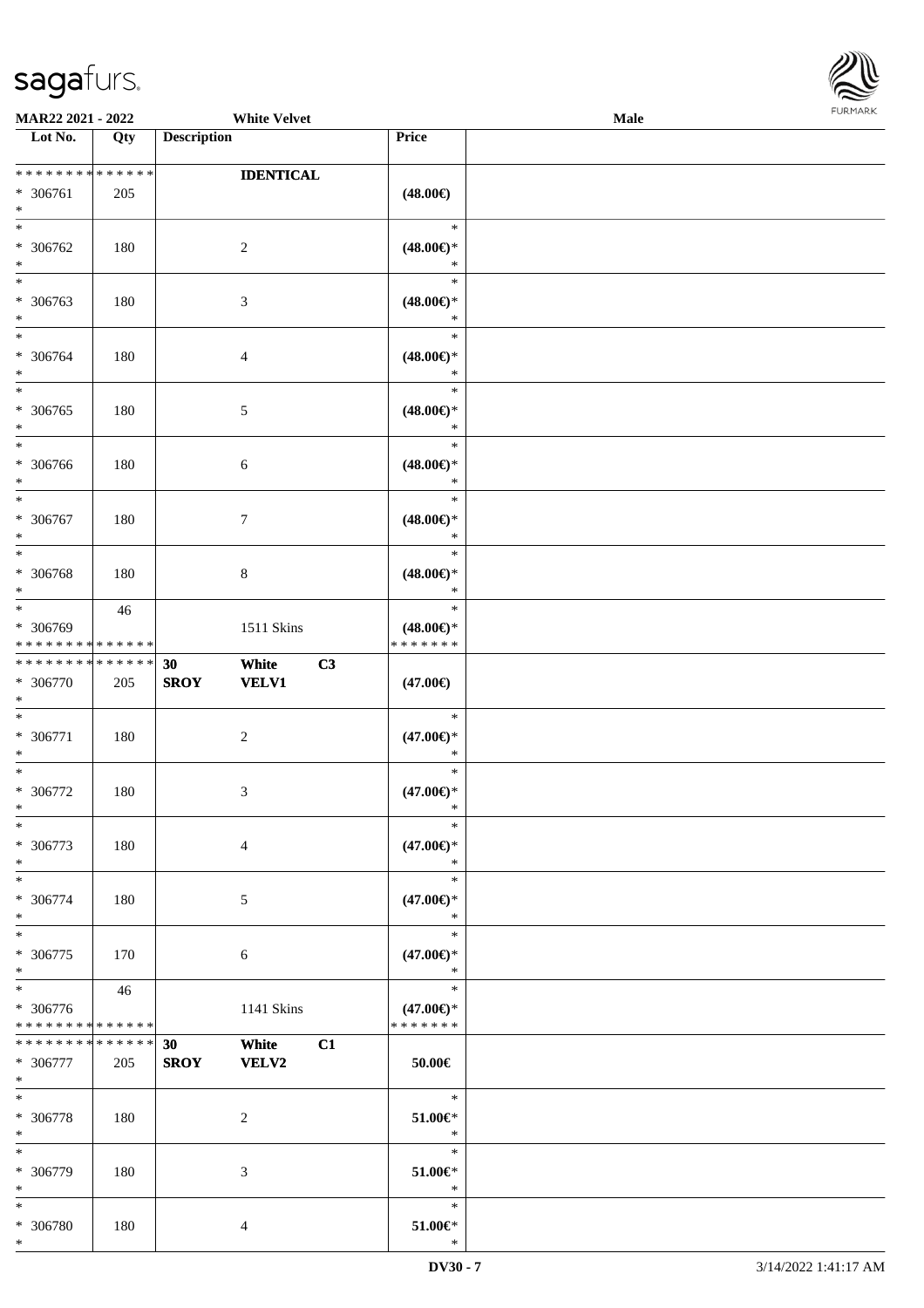

|                                                        | MAR22 2021 - 2022<br><b>White Velvet</b> |                    |                  |    |                          | Male | FURMARK |
|--------------------------------------------------------|------------------------------------------|--------------------|------------------|----|--------------------------|------|---------|
| Lot No.                                                | Qty                                      | <b>Description</b> |                  |    | Price                    |      |         |
| $\ast$                                                 |                                          |                    |                  |    | $\ast$                   |      |         |
| * 306781                                               | 180                                      | 30<br><b>SROY</b>  | White<br>VELV2   | C1 | 50.00€*                  |      |         |
| $\ast$                                                 |                                          |                    |                  |    | $\ast$                   |      |         |
| $\ast$                                                 |                                          |                    |                  |    | $\ast$                   |      |         |
| * 306782                                               | 180                                      |                    | $\boldsymbol{6}$ |    | $50.00 \in$ *            |      |         |
| $*$                                                    |                                          |                    |                  |    | $\ast$                   |      |         |
| $\ast$                                                 |                                          |                    |                  |    | $\ast$                   |      |         |
| * 306783                                               | 180                                      |                    | 7                |    | $50.00 \in$<br>$\ast$    |      |         |
| $\ast$<br>$*$                                          | 59                                       |                    |                  |    | $\ast$                   |      |         |
| * 306784                                               |                                          |                    | 1344 Skins       |    | $50.00 \in$ *            |      |         |
| * * * * * * * * <mark>* * * * * * *</mark>             |                                          |                    |                  |    | * * * * * * *            |      |         |
| * * * * * * * * <mark>* * * * * * *</mark>             |                                          | 30                 | White            | C3 |                          |      |         |
| * 306785                                               | 205                                      | <b>SROY</b>        | VELV2            |    | 47.00€                   |      |         |
| $\ast$                                                 |                                          |                    |                  |    | $\ast$                   |      |         |
| * 306786                                               | 180                                      |                    | 2                |    | 47.00€*                  |      |         |
| $\ast$                                                 |                                          |                    |                  |    | $\ast$                   |      |         |
| $\ast$                                                 |                                          |                    |                  |    | $\ast$                   |      |         |
| * 306787                                               | 180                                      |                    | 3                |    | 47.00€*                  |      |         |
| $\ast$                                                 |                                          |                    |                  |    | $\ast$                   |      |         |
| $\overline{\ast}$                                      | 116                                      |                    |                  |    | $\ast$                   |      |         |
| * 306788<br>* * * * * * * * <mark>* * * * * * *</mark> |                                          |                    | 681 Skins        |    | 47.00€*<br>* * * * * * * |      |         |
|                                                        |                                          | 30                 | White            | C1 |                          |      |         |
| 306789                                                 | 216                                      | <b>LUMI</b>        | <b>VELV1</b>     |    | 50.00€                   |      |         |
|                                                        |                                          |                    |                  |    |                          |      |         |
| ******** <mark>******</mark>                           |                                          | 30                 | White            | C2 |                          |      |         |
| * 306790                                               | 205                                      | LUMI               | <b>VELV1</b>     |    | 49.00€                   |      |         |
| $\ast$<br>$\ast$                                       |                                          |                    |                  |    | $\ast$                   |      |         |
| * 306791                                               | 180                                      |                    | 2                |    | 49.00€*                  |      |         |
| $\ast$                                                 |                                          |                    |                  |    | $\ast$                   |      |         |
| $*$                                                    | 134                                      |                    |                  |    | $\ast$                   |      |         |
| * 306792                                               |                                          |                    | 519 Skins        |    | 49.00€*                  |      |         |
| * * * * * * * * * * * * * *                            |                                          |                    |                  |    | * * * * * * *            |      |         |
|                                                        |                                          | 30                 | White            | C1 |                          |      |         |
| 306793                                                 | 116                                      | <b>LUMI</b>        | VELV2            |    | 51.00€                   |      |         |
| * * * * * * * * <mark>* * * * * * *</mark>             |                                          | 30                 | White            | C2 |                          |      |         |
| * 306794                                               | 205                                      | LUMI               | VELV2            |    | 51.00€                   |      |         |
| $\ast$                                                 |                                          |                    |                  |    |                          |      |         |
| $\ast$                                                 | 189                                      |                    |                  |    | $\ast$                   |      |         |
| * 306795<br>* * * * * * * * <mark>* * * * * * *</mark> |                                          |                    | 394 Skins        |    | 51.00€*<br>* * * * * * * |      |         |
|                                                        |                                          |                    |                  |    |                          |      |         |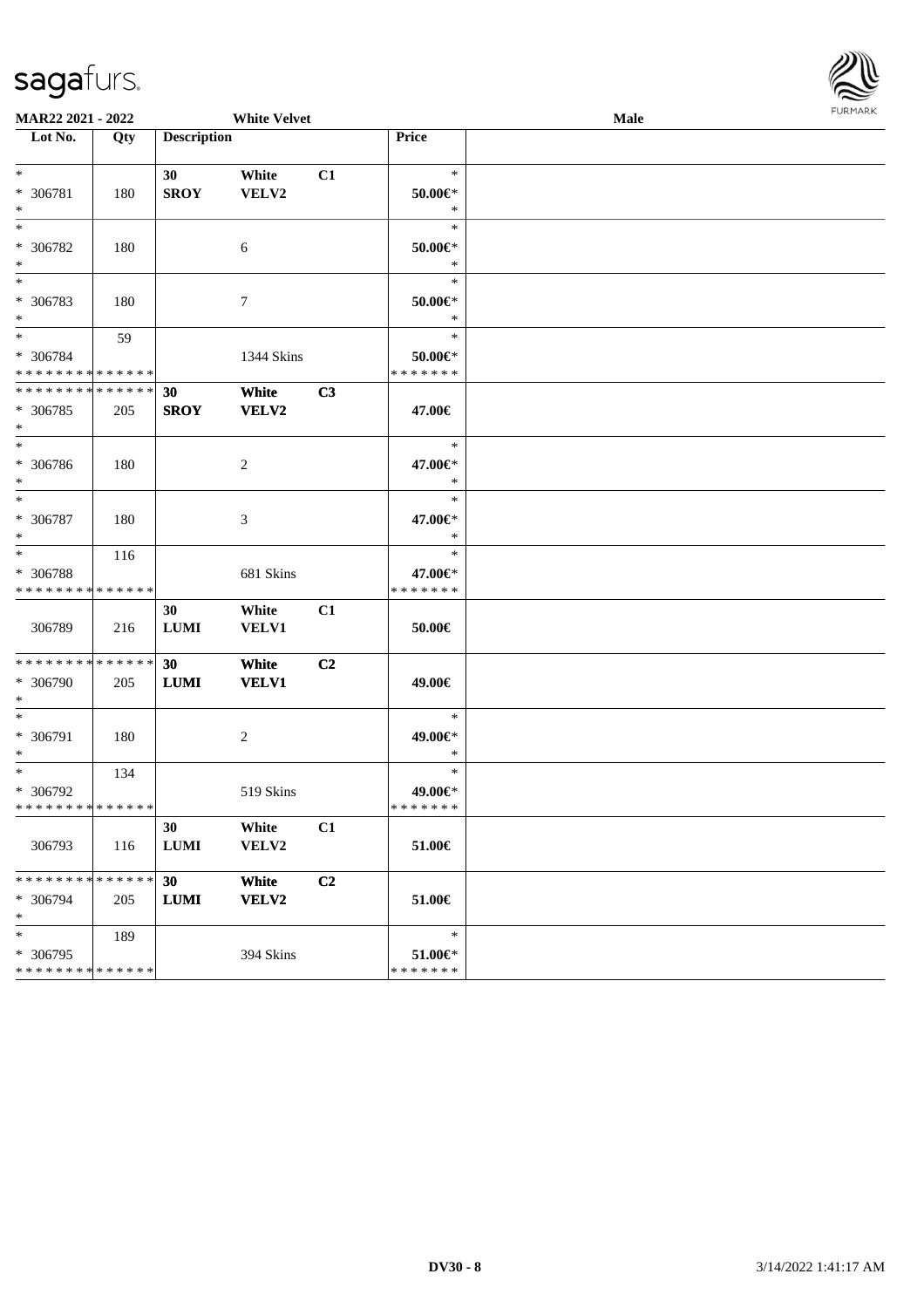

| MAR22 2021 - 2022                                   |                    |                              | <b>White Velvet</b>   |                               |                                                | Male |  |
|-----------------------------------------------------|--------------------|------------------------------|-----------------------|-------------------------------|------------------------------------------------|------|--|
| Lot No.                                             | Qty                | <b>Description</b>           |                       |                               | Price                                          |      |  |
| **************<br>* 306841<br>$\ast$                | 285                | 20<br>SI                     | White<br><b>VELV1</b> | C1                            | (39.00)                                        |      |  |
| $\ast$<br>* 306842<br>* * * * * * * * * * * * * *   | 254                |                              | 539 Skins             |                               | $\ast$<br>$(39.00€)$ *<br>* * * * * * *        |      |  |
| * * * * * * * * * * * * * *<br>* 306843<br>$\ast$   | 285                | <b>20</b><br>${\bf SI}$      | White<br><b>VELV1</b> | C3                            | $(36.00\epsilon)$                              |      |  |
| $\ast$<br>* 306844<br>$\ast$                        | 260                |                              | $\sqrt{2}$            |                               | $\ast$<br>$(36.00\epsilon)$ *<br>$\ast$        |      |  |
| $\ast$<br>$* 306845$<br>∗                           | 260                |                              | $\mathfrak{Z}$        |                               | $\ast$<br>$(36.00\epsilon)$ *<br>$\ast$        |      |  |
| $\ast$<br>* 306846<br>* * * * * * * * * * * * * *   | 119                |                              | 924 Skins             |                               | $\ast$<br>$(36.00\epsilon)$ *<br>* * * * * * * |      |  |
| 306847                                              | 166                | 20<br>${\bf SI}$             | White<br>VELV2        | C1                            | (39.00)                                        |      |  |
| 306848                                              | 227                | 20<br>SI                     | White<br>VELV2        | C3                            | $(36.00\epsilon)$                              |      |  |
| * * * * * * * * * * * * * *<br>* 306849<br>$\ast$   | 285                | <b>20</b><br>$\mathbf{I}$    | White<br><b>VELV1</b> | C2<br>W <sub>B1</sub>         | 32.00€                                         |      |  |
| $\ast$<br>* 306850<br>* * * * * * * * * * * * * *   | 193                |                              | 478 Skins             |                               | $\ast$<br>32.00€*<br>* * * * * * *             |      |  |
| 306851                                              | 157                | 20<br>$\mathbf{I}\mathbf{B}$ | White<br>VELV1        | C2<br>WB <sub>2</sub>         | 29.50€                                         |      |  |
| * * * * * * * * * * * * * *<br>$* 306852$<br>$\ast$ | 285                | <b>20</b><br><b>IB</b>       | White<br><b>VELV1</b> | C <sub>2</sub><br><b>CHIP</b> | $(34.00\epsilon)$                              |      |  |
| $*$<br>* 306853<br>* * * * * * * * * * * * * *      | 244                |                              | 529 Skins             |                               | $\ast$<br>$(34.00\epsilon)$ *<br>* * * * * * * |      |  |
| * * * * * * * *<br>* 306854<br>$\ast$               | * * * * * *<br>265 | 20<br><b>SAGA</b>            | White<br><b>VELV1</b> | C1                            | $(41.00\epsilon)$                              |      |  |
| $\ast$<br>$* 306855$<br>$\ast$                      | 240                |                              | $\overline{2}$        |                               | $\ast$<br>$(41.00\epsilon)$ *<br>$\ast$        |      |  |
| $\ast$<br>* 306856<br>$\ast$                        | 240                |                              | 3                     |                               | $\ast$<br>$(41.00\epsilon)$ *<br>$\ast$        |      |  |
| $\ast$<br>$* 306857$<br>$\ast$                      | 240                |                              | 4                     |                               | $\ast$<br>$(41.00\epsilon)$ *<br>$\ast$        |      |  |
| $\ast$<br>$* 306858$<br>$\ast$                      | 240                |                              | 5                     |                               | $\ast$<br>$(41.00\epsilon)$ *<br>$\ast$        |      |  |
| $\ast$<br>* 306859<br>$\ast$                        | 240                |                              | 6                     |                               | $\ast$<br>$(41.00\epsilon)$ *<br>$\ast$        |      |  |
| $\ast$<br>* 306860<br>$*$                           | 240                |                              | $\tau$                |                               | $\ast$<br>$(41.00\mathbb{E})^*$<br>$\ast$      |      |  |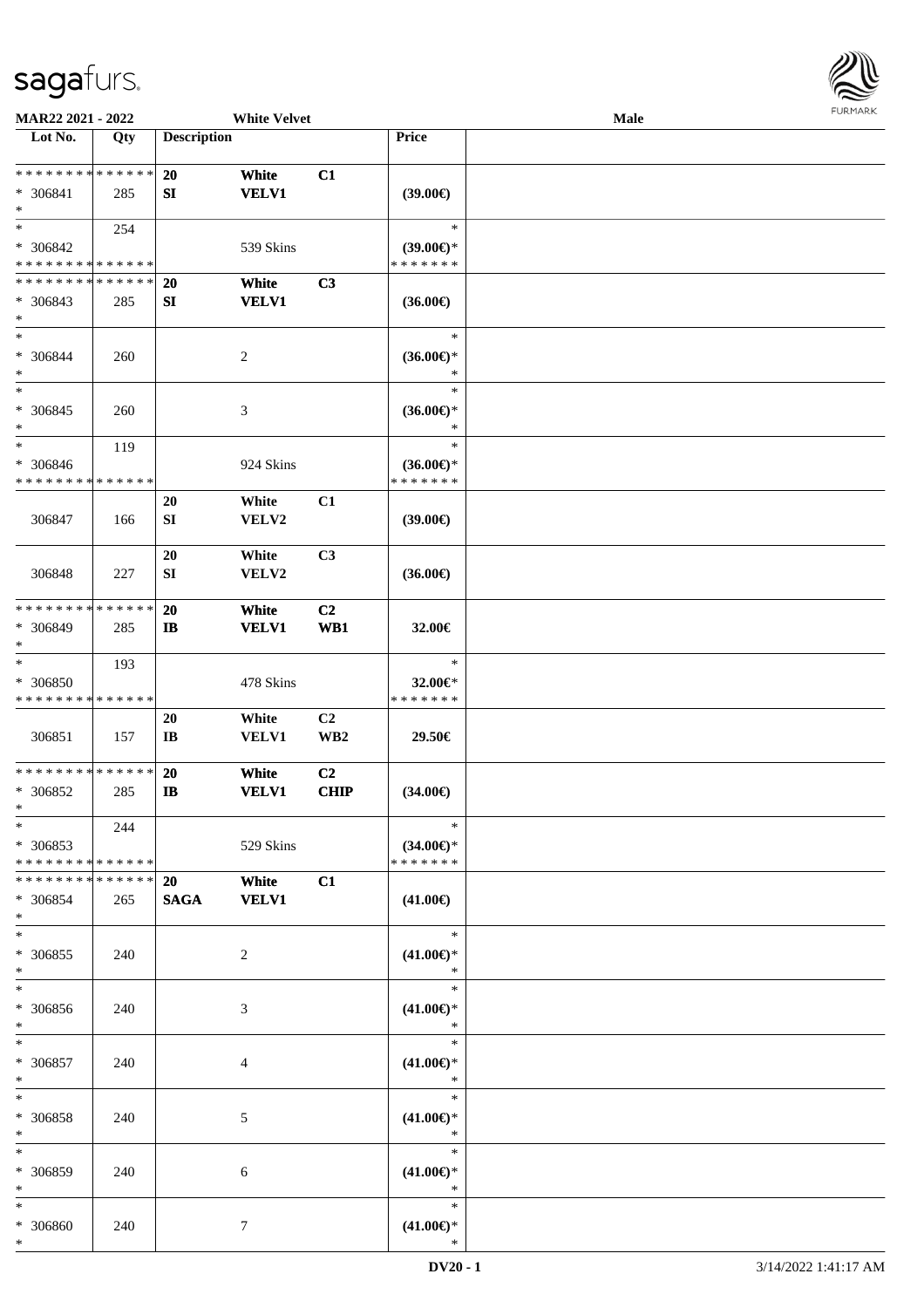

| <b>MAR22 2021 - 2022</b>                 |        |                    | <b>White Velvet</b> |    |                     | Male |  |
|------------------------------------------|--------|--------------------|---------------------|----|---------------------|------|--|
| Lot No.                                  | Qty    | <b>Description</b> |                     |    | Price               |      |  |
|                                          |        |                    |                     |    |                     |      |  |
| $\ast$                                   |        | 20                 | White               | C1 | $\ast$              |      |  |
| * 306861                                 | 240    | <b>SAGA</b>        | VELV1               |    | $(41.00\epsilon)$ * |      |  |
| $*$                                      |        |                    |                     |    | $\ast$              |      |  |
| $\overline{\ }$                          |        |                    |                     |    | $\ast$              |      |  |
| * 306862                                 | 240    |                    | 9                   |    | $(41.00\epsilon)$ * |      |  |
| $\ast$                                   |        |                    |                     |    | $\ast$              |      |  |
| $\overline{\phantom{0}}$                 |        |                    |                     |    | $\ast$              |      |  |
| * 306863                                 | 240    |                    | 10                  |    | $(41.00\epsilon)$ * |      |  |
| $*$                                      |        |                    |                     |    | $\ast$              |      |  |
| $\ast$                                   |        |                    |                     |    | $\ast$              |      |  |
| * 306864                                 | 240    |                    | 11                  |    | $(41.00\epsilon)$ * |      |  |
| $*$                                      |        |                    |                     |    | $\ast$              |      |  |
| $\ast$                                   |        |                    |                     |    | $\ast$              |      |  |
| * 306865                                 | 240    |                    | 12                  |    | $(41.00\epsilon)$ * |      |  |
| $*$<br>$\overline{\phantom{0}}$          |        |                    |                     |    | $\ast$              |      |  |
|                                          | $81\,$ |                    |                     |    | $\ast$              |      |  |
| * 306866                                 |        |                    | 2986 Skins          |    | $(41.00\epsilon)$ * |      |  |
| * * * * * * * * * * * * * *              |        |                    |                     |    | * * * * * * *       |      |  |
|                                          |        | 20                 | White               | C2 |                     |      |  |
| 306867                                   | 240    | <b>SAGA</b>        | <b>VELV1</b>        |    | $(40.00\epsilon)$   |      |  |
| * * * * * * * * * * * * * *              |        |                    |                     |    |                     |      |  |
|                                          |        | 20                 | White               | C3 |                     |      |  |
| * 306868<br>$\ast$                       | 265    | <b>SAGA</b>        | <b>VELV1</b>        |    | $(38.00\epsilon)$   |      |  |
|                                          |        |                    |                     |    | $\ast$              |      |  |
| * 306869                                 | 240    |                    | 2                   |    | $(38.00\epsilon)$ * |      |  |
| $*$                                      |        |                    |                     |    | $\ast$              |      |  |
| $*$                                      |        |                    |                     |    | $\ast$              |      |  |
| * 306870                                 | 240    |                    | 3                   |    | $(38.00\epsilon)$ * |      |  |
| $*$                                      |        |                    |                     |    | $\ast$              |      |  |
| $*$                                      |        |                    |                     |    | $\ast$              |      |  |
| * 306871                                 | 240    |                    | $\overline{4}$      |    | $(38.00\epsilon)$ * |      |  |
| $\ast$                                   |        |                    |                     |    | $\ast$              |      |  |
| $*$                                      |        |                    |                     |    | $\ast$              |      |  |
| * 306872                                 | 240    |                    | 5                   |    | $(38.00\epsilon)$ * |      |  |
| $*$                                      |        |                    |                     |    | $\ast$              |      |  |
| $\ast$                                   |        |                    |                     |    | $\ast$              |      |  |
| * 306873                                 | 240    |                    | 6                   |    | $(38.00\epsilon)$ * |      |  |
| $*$                                      |        |                    |                     |    | ∗                   |      |  |
| $*$                                      |        |                    |                     |    | $\ast$              |      |  |
| * 306874                                 | 240    |                    | $\tau$              |    | $(38.00\epsilon)$ * |      |  |
| $\ast$                                   |        |                    |                     |    | $\ast$              |      |  |
| $*$                                      |        |                    |                     |    | $\ast$              |      |  |
| * 306875                                 | 240    |                    | 8                   |    | $(38.00\epsilon)$ * |      |  |
| $\ast$                                   |        |                    |                     |    | $\ast$              |      |  |
| $\ast$                                   | 190    |                    |                     |    | $\ast$              |      |  |
| * 306876                                 |        |                    | 2135 Skins          |    | $(38.00\epsilon)$ * |      |  |
| * * * * * * * * * * * * * *              |        |                    |                     |    | * * * * * * *       |      |  |
| * * * * * * * * <mark>* * * * * *</mark> |        | 20                 | White               | C1 |                     |      |  |
| * 306877                                 | 265    | <b>SAGA</b>        | VELV2               |    | $(41.00\epsilon)$   |      |  |
| $*$<br>$*$                               |        |                    |                     |    | $\ast$              |      |  |
| * 306878                                 | 240    |                    | 2                   |    | $(41.00\epsilon)$ * |      |  |
| $*$                                      |        |                    |                     |    | $\ast$              |      |  |
| $*$                                      | 246    |                    |                     |    | $\ast$              |      |  |
| * 306879                                 |        |                    | 751 Skins           |    | $(41.00\epsilon)$ * |      |  |
| * * * * * * * * * * * * * *              |        |                    |                     |    | * * * * * * *       |      |  |
| * * * * * * * * <mark>* * * * * *</mark> |        | <b>20</b>          | White               | C3 |                     |      |  |
| * 306880                                 | 265    | <b>SAGA</b>        | VELV2               |    | $(38.00\epsilon)$   |      |  |
| $\ast$                                   |        |                    |                     |    |                     |      |  |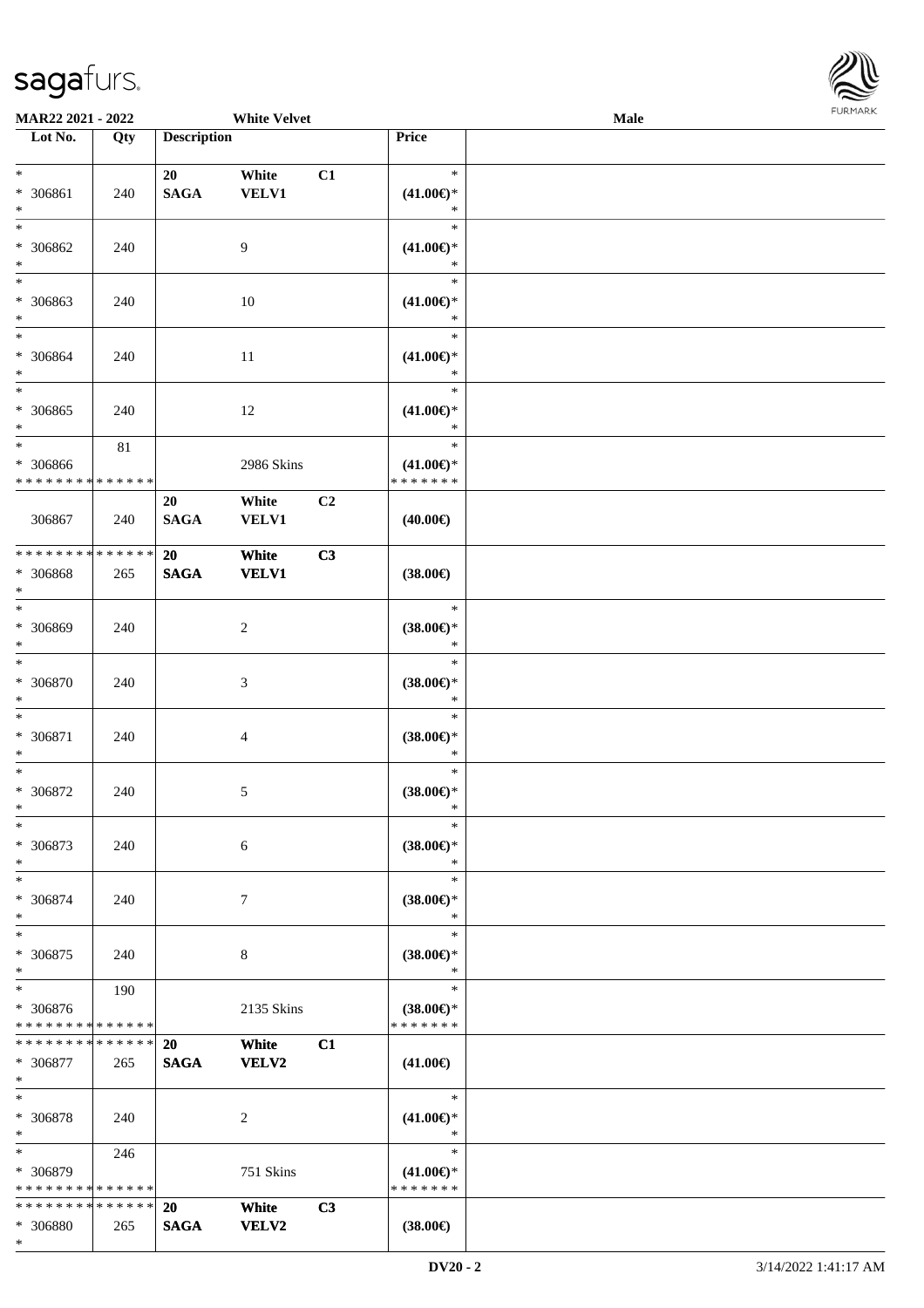

| <b>MAR22 2021 - 2022</b>      |        |                    | <b>White Velvet</b> |                 |                     | <b>Male</b> |  |
|-------------------------------|--------|--------------------|---------------------|-----------------|---------------------|-------------|--|
| Lot No.                       | Qty    | <b>Description</b> |                     |                 | Price               |             |  |
|                               |        |                    |                     |                 |                     |             |  |
| $*$                           |        | 20                 | White               | C3              | $\ast$              |             |  |
| * 306881                      | 240    | <b>SAGA</b>        | VELV2               |                 | $(38.00\epsilon)$ * |             |  |
| $\ast$                        |        |                    |                     |                 | ∗                   |             |  |
| $*$                           |        |                    |                     |                 | $\ast$              |             |  |
|                               |        |                    |                     |                 |                     |             |  |
| * 306882                      | 240    |                    | 3                   |                 | $(38.00\epsilon)$ * |             |  |
| $\ast$                        |        |                    |                     |                 | $\ast$              |             |  |
|                               | 233    |                    |                     |                 | $\ast$              |             |  |
| * 306883                      |        |                    | 978 Skins           |                 | $(38.00\epsilon)$ * |             |  |
| * * * * * * * * * * * * * *   |        |                    |                     |                 | * * * * * * *       |             |  |
| * * * * * * * * * * * * * * * |        | 20                 | White               | C <sub>2</sub>  |                     |             |  |
| * 306884                      | 265    | <b>SAGA</b>        | VELV2               | <b>OPEN</b>     | 35.00€              |             |  |
| $*$                           |        |                    |                     |                 |                     |             |  |
| $*$                           |        |                    |                     |                 | $\ast$              |             |  |
|                               |        |                    |                     |                 |                     |             |  |
| * 306885                      | 240    |                    | $\overline{c}$      |                 | 35.00€*             |             |  |
| $*$                           |        |                    |                     |                 | $\ast$              |             |  |
| $*$                           |        |                    |                     |                 | $\ast$              |             |  |
| * 306886                      | 240    |                    | 3                   |                 | 35.00€*             |             |  |
| $*$                           |        |                    |                     |                 | $\ast$              |             |  |
| $*$                           | 40     |                    |                     |                 | $\ast$              |             |  |
| * 306887                      |        |                    | 785 Skins           |                 | 35.00€*             |             |  |
| * * * * * * * * * * * * * * * |        |                    |                     |                 | * * * * * * *       |             |  |
| * * * * * * * * * * * * * * * |        |                    |                     |                 |                     |             |  |
|                               |        | <b>20</b>          | White               | C <sub>2</sub>  |                     |             |  |
| * 306888                      | 265    | IA                 | <b>VELV1</b>        | WB1             | 34.00€              |             |  |
| $\ast$                        |        |                    |                     |                 |                     |             |  |
| $*$                           |        |                    |                     |                 | $\ast$              |             |  |
| * 306889                      | 240    |                    | $\overline{2}$      |                 | 34.00€*             |             |  |
| $*$                           |        |                    |                     |                 | $\ast$              |             |  |
| $*$                           |        |                    |                     |                 | $\ast$              |             |  |
| * 306890                      |        |                    |                     |                 |                     |             |  |
|                               | 240    |                    | 3                   |                 | 34.00€*             |             |  |
| $*$                           |        |                    |                     |                 | $\ast$              |             |  |
| $*$                           |        |                    |                     |                 | $\ast$              |             |  |
| * 306891                      | 240    |                    | $\overline{4}$      |                 | 34.00€*             |             |  |
| $\ast$                        |        |                    |                     |                 | $\ast$              |             |  |
| $*$                           |        |                    |                     |                 | $\ast$              |             |  |
| $* 306892$                    | 240    |                    | 5                   |                 | 34.00€*             |             |  |
| $*$                           |        |                    |                     |                 | $\ast$              |             |  |
| $\ast$                        |        |                    |                     |                 | $\ast$              |             |  |
|                               |        |                    |                     |                 |                     |             |  |
| * 306893                      | 240    |                    | 6                   |                 | 34.00€*             |             |  |
| $*$                           |        |                    |                     |                 | $\ast$              |             |  |
| $*$                           | 229    |                    |                     |                 | $\ast$              |             |  |
| * 306894                      |        |                    | 1694 Skins          |                 | 34.00€*             |             |  |
| * * * * * * * * * * * * * *   |        |                    |                     |                 | * * * * * * *       |             |  |
| * * * * * * * * * * * * * * * |        | <b>20</b>          | White               | C2              |                     |             |  |
| * 306895                      | 265    | IA                 | <b>VELV2</b>        | WB1             | 34.00€              |             |  |
| $*$                           |        |                    |                     |                 |                     |             |  |
|                               |        |                    |                     |                 |                     |             |  |
| $*$                           |        |                    |                     |                 | $\ast$              |             |  |
| * 306896                      | 240    |                    | 2                   |                 | 34.00€*             |             |  |
| $*$                           |        |                    |                     |                 | $\ast$              |             |  |
| $*$                           |        |                    |                     |                 | $\ast$              |             |  |
| * 306897                      | 240    |                    | 3                   |                 | 34.00€*             |             |  |
| $*$                           |        |                    |                     |                 | $\ast$              |             |  |
| $*$                           | 99     |                    |                     |                 | $\ast$              |             |  |
|                               |        |                    |                     |                 |                     |             |  |
| * 306898                      |        |                    | 844 Skins           |                 | 34.00€*             |             |  |
| * * * * * * * * * * * * * *   |        |                    |                     |                 | * * * * * * *       |             |  |
| * * * * * * * *               | ****** | 20                 | White               | C <sub>2</sub>  |                     |             |  |
| * 306899                      | 265    | IA                 | <b>VELV1</b>        | WB <sub>2</sub> | 30.00€              |             |  |
| $*$                           |        |                    |                     |                 |                     |             |  |
| $*$                           |        |                    |                     |                 | $\ast$              |             |  |
| * 306900                      | 240    |                    | 2                   |                 | 30.00€*             |             |  |
| $\ast$                        |        |                    |                     |                 | $\ast$              |             |  |
|                               |        |                    |                     |                 |                     |             |  |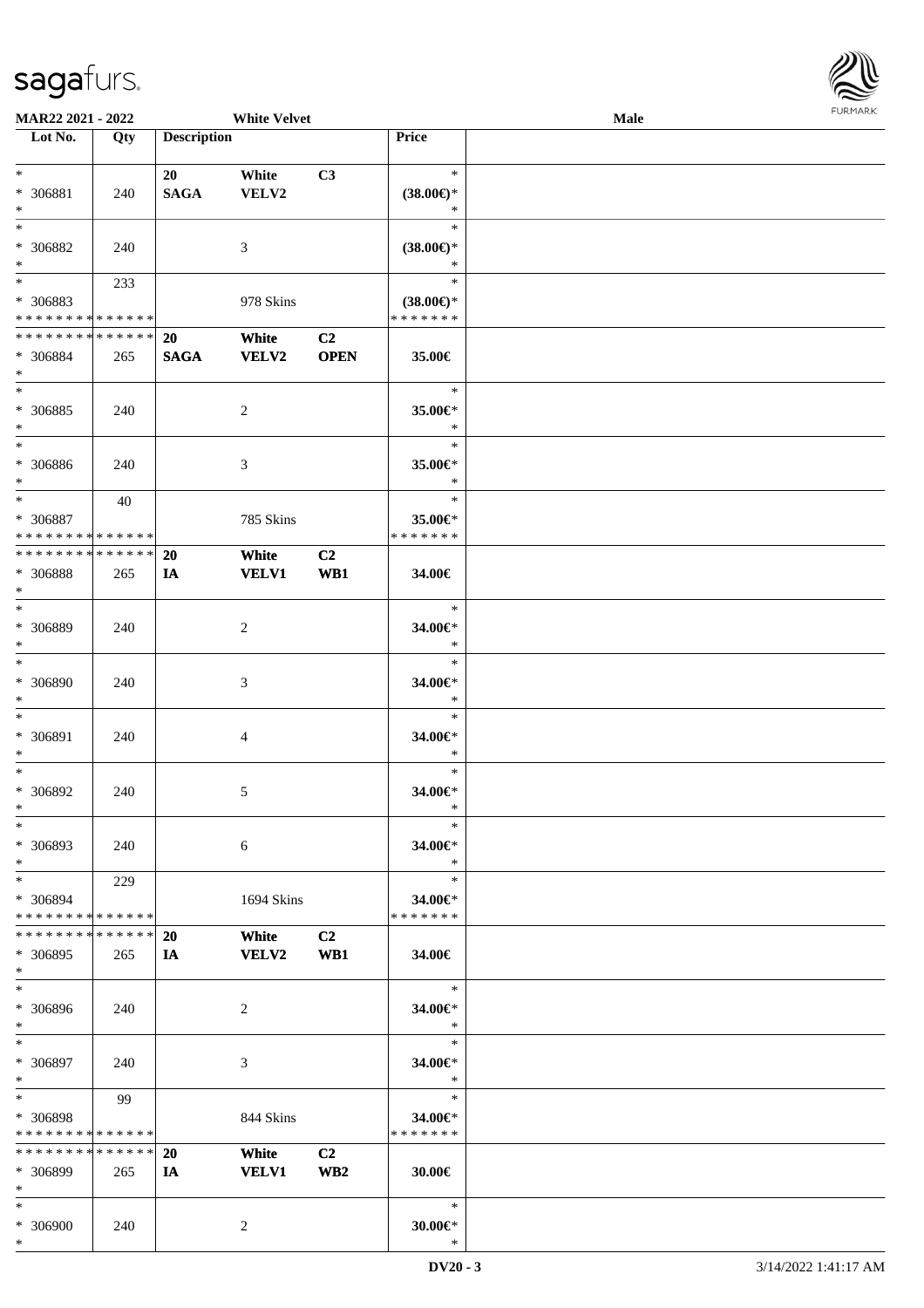| Lot No.                            | Qty | <b>Description</b> |                |                 | Price               |  |
|------------------------------------|-----|--------------------|----------------|-----------------|---------------------|--|
|                                    |     |                    |                |                 |                     |  |
| $*$ and $*$                        | 135 | 20                 | White          | C2              | $\ast$              |  |
| * 306901                           |     | IA                 | <b>VELV1</b>   | WB <sub>2</sub> | 30.00€*             |  |
| * * * * * * * * * * * * * *        |     |                    |                |                 | * * * * * * *       |  |
| * * * * * * * * * * * * * * *      |     | <b>20</b>          | White          | C <sub>2</sub>  |                     |  |
|                                    |     |                    |                |                 |                     |  |
| * 306902                           | 265 | <b>IA</b>          | <b>VELV2</b>   | WB2             | 31.00€              |  |
| $\ast$                             |     |                    |                |                 |                     |  |
| $\overline{\phantom{a}}$           | 128 |                    |                |                 | $\ast$              |  |
| * 306903                           |     |                    | 393 Skins      |                 | $31.00 \in$         |  |
|                                    |     |                    |                |                 |                     |  |
| * * * * * * * * * * * * * *        |     |                    |                |                 | * * * * * * *       |  |
| * * * * * * * * * * * * * *        |     | 20                 | White          | C2              |                     |  |
| * 306904                           | 265 | <b>IA</b>          | <b>VELV1</b>   | <b>CHIP</b>     | $(36.00\epsilon)$   |  |
| $*$                                |     |                    |                |                 |                     |  |
|                                    |     |                    |                |                 |                     |  |
| $\ast$                             |     |                    |                |                 | $\ast$              |  |
| * 306905                           | 240 |                    | 2              |                 | $(36.00\epsilon)$ * |  |
| $\ast$                             |     |                    |                |                 | $\ast$              |  |
| $\ast$                             |     |                    |                |                 | $\ast$              |  |
|                                    |     |                    |                |                 |                     |  |
| * 306906                           | 240 |                    | 3              |                 | 36.00€*             |  |
| $*$                                |     |                    |                |                 | $\ast$              |  |
| $\ast$                             |     |                    |                |                 | $\ast$              |  |
|                                    |     |                    |                |                 |                     |  |
| * 306907                           | 240 |                    | 4              |                 | 36.00€*             |  |
| $\ast$                             |     |                    |                |                 | $\ast$              |  |
| $*$                                |     |                    |                |                 | $\ast$              |  |
| * 306908                           | 240 |                    | 5              |                 | 36.00€*             |  |
|                                    |     |                    |                |                 |                     |  |
| $\ast$<br>$\overline{\phantom{0}}$ |     |                    |                |                 | $\ast$              |  |
|                                    |     |                    |                |                 | $\ast$              |  |
| * 306909                           | 240 |                    | 6              |                 | $(36.00\epsilon)$ * |  |
| $\ast$                             |     |                    |                |                 | $\ast$              |  |
| $_{\ast}$                          |     |                    |                |                 | $\ast$              |  |
|                                    |     |                    |                |                 |                     |  |
| * 306910                           | 240 |                    | $\tau$         |                 | $(36.00\epsilon)$ * |  |
| $\ast$                             |     |                    |                |                 | $\ast$              |  |
| $\ast$                             |     |                    |                |                 | $\ast$              |  |
|                                    |     |                    |                |                 |                     |  |
| * 306911                           | 240 |                    | 8              |                 | $(36.00\epsilon)$ * |  |
| $\ast$                             |     |                    |                |                 | $\ast$              |  |
| $\overline{\phantom{a}^*}$         |     |                    |                |                 | $\ast$              |  |
| * 306912                           | 240 |                    | 9              |                 | $(36.00\epsilon)$ * |  |
|                                    |     |                    |                |                 |                     |  |
| $*$                                |     |                    |                |                 | $\ast$              |  |
| $\ast$                             | 129 |                    |                |                 | $\ast$              |  |
| $* 306913$                         |     |                    | 2314 Skins     |                 | $(36.00\epsilon)$ * |  |
| * * * * * * * * * * * * * *        |     |                    |                |                 | * * * * * * *       |  |
|                                    |     |                    |                |                 |                     |  |
| **************                     |     | <b>20</b>          | White          | C1              |                     |  |
| $* 306914$                         | 245 | <b>SROY</b>        | <b>VELV1</b>   |                 | 43.00€              |  |
| $\ast$                             |     |                    |                |                 |                     |  |
| $\ast$                             |     |                    |                |                 | $\ast$              |  |
|                                    |     |                    |                |                 |                     |  |
| * 306915                           | 220 |                    | $\overline{2}$ |                 | 43.00€*             |  |
| $\ast$                             |     |                    |                |                 | $\ast$              |  |
| $\ast$                             |     |                    |                |                 | $\ast$              |  |
| * 306916                           |     |                    |                |                 | 43.00€*             |  |
|                                    | 220 |                    | 3              |                 |                     |  |
| $\ast$                             |     |                    |                |                 | $\ast$              |  |
| $\ast$                             |     |                    |                |                 | $\ast$              |  |
| * 306917                           | 220 |                    | 4              |                 | 43.00€*             |  |
| $\ast$                             |     |                    |                |                 | $\ast$              |  |
|                                    |     |                    |                |                 |                     |  |
| $\ast$                             |     |                    |                |                 | $\ast$              |  |
| * 306918                           | 220 |                    | 5              |                 | 43.00€*             |  |
| $\ast$                             |     |                    |                |                 | $\ast$              |  |
| $\ast$                             |     |                    |                |                 | $\ast$              |  |
|                                    |     |                    |                |                 |                     |  |
| * 306919                           | 220 |                    | 6              |                 | 43.00€*             |  |
| $\ast$                             |     |                    |                |                 | $\ast$              |  |
| $\ast$                             | 108 |                    |                |                 | $\ast$              |  |
|                                    |     |                    |                |                 |                     |  |
| * 306920                           |     |                    | 1453 Skins     |                 | 43.00€*             |  |
| * * * * * * * * * * * * * *        |     |                    |                |                 | * * * * * * *       |  |

**MAR22 2021 - 2022 White Velvet Male**<br> **Male**<br> **Male** 

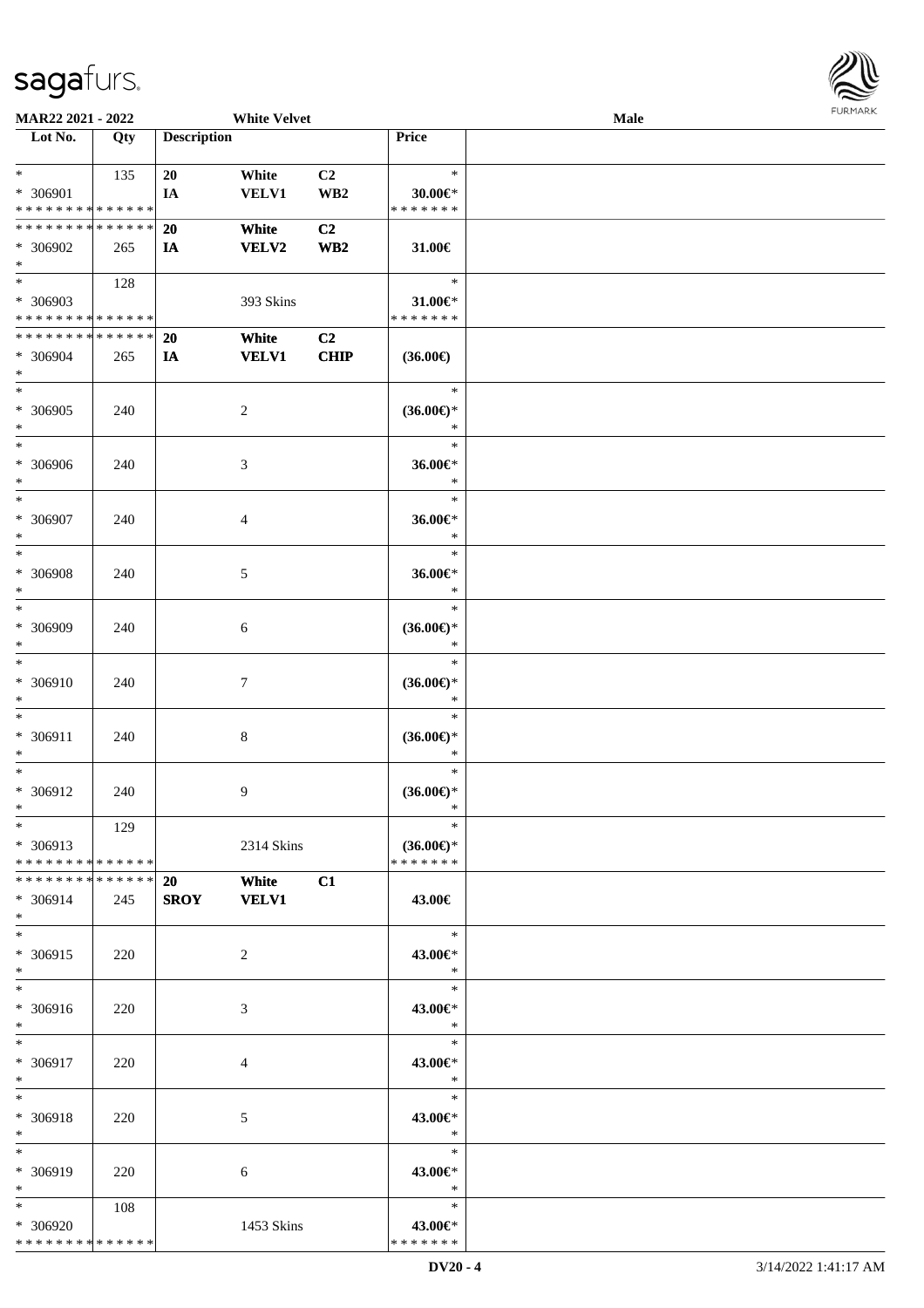

| <b>MAR22 2021 - 2022</b>                                      |     |                          | <b>White Velvet</b>   |                |                                                | Male |  |
|---------------------------------------------------------------|-----|--------------------------|-----------------------|----------------|------------------------------------------------|------|--|
| Lot No.                                                       | Qty | <b>Description</b>       |                       |                | Price                                          |      |  |
| ******** <mark>******</mark><br>* 306921<br>$*$               | 246 | 20<br><b>SROY</b>        | White<br><b>VELV1</b> | C3             | $(40.00\epsilon)$                              |      |  |
| $*$<br>* 306922<br>$*$                                        | 220 |                          | 2                     |                | $\ast$<br>$(40.00\epsilon)$ *<br>$\ast$        |      |  |
| $\overline{\phantom{0}}$<br>* 306923<br>$*$                   | 220 |                          | 3                     |                | $\ast$<br>$(40.00\epsilon)$ *<br>$\ast$        |      |  |
| $\ast$<br>* 306924<br>$*$                                     | 220 |                          | 4                     |                | $\ast$<br>$(40.00\epsilon)$ *<br>$\ast$        |      |  |
| $\overline{\ast}$<br>$* 306925$<br>$\ast$                     | 220 |                          | 5                     |                | $\ast$<br>$(40.00\epsilon)$ *<br>$\ast$        |      |  |
| $*$<br>* 306926<br>$*$                                        | 220 |                          | 6                     |                | $\ast$<br>$(40.00\epsilon)$ *<br>$\ast$        |      |  |
| $\ast$<br>$* 306927$<br>$*$                                   | 220 |                          | 7                     |                | $\ast$<br>$(40.00\epsilon)$ *<br>$\ast$        |      |  |
| $*$<br>* 306928<br>* * * * * * * * * * * * * *                | 149 |                          | 1715 Skins            |                | $\ast$<br>$(40.00\epsilon)$ *<br>* * * * * * * |      |  |
| * * * * * * * * * * * * * * *<br>* 306929<br>$*$              | 245 | <b>20</b><br><b>SROY</b> | White<br>VELV2        | C1             | $(43.00\epsilon)$                              |      |  |
| $*$<br>$* 306930$<br>$*$                                      | 220 |                          | $\overline{c}$        |                | $\ast$<br>$(43.00\epsilon)$ *<br>$\ast$        |      |  |
| $*$<br>* 306931<br>$*$                                        | 220 |                          | 3                     |                | $\ast$<br>$(43.00\epsilon)$ *<br>$\ast$        |      |  |
| $*$<br>* 306932<br>$*$                                        | 220 |                          | 4                     |                | $\ast$<br>$(43.00\epsilon)$ *<br>$\ast$        |      |  |
| $\ast$<br>* 306933<br>* * * * * * * * * * * * * *             | 55  |                          | 960 Skins             |                | $\ast$<br>$(43.00 \in )^*$<br>* * * * * * *    |      |  |
| * * * * * * * * <mark>* * * * * * *</mark><br>* 306934<br>$*$ | 245 | 20<br><b>SROY</b>        | White<br><b>VELV2</b> | C3             | $(40.00\epsilon)$                              |      |  |
| $*$<br>* 306935<br>$*$                                        | 220 |                          | 2                     |                | $\ast$<br>$(40.00\epsilon)$ *<br>$\ast$        |      |  |
| $*$<br>* 306936<br>$*$                                        | 220 |                          | 3                     |                | $\ast$<br>$(40.00\epsilon)$ *<br>$\ast$        |      |  |
| $*$<br>* 306937<br>$*$                                        | 220 |                          | 4                     |                | $\ast$<br>$(40.00\epsilon)$ *<br>$\ast$        |      |  |
| $*$ and $*$<br>* 306938<br>* * * * * * * * * * * * * *        | 160 |                          | 1065 Skins            |                | $\ast$<br>$(40.00\epsilon)$ *<br>* * * * * * * |      |  |
| 306939                                                        | 242 | 20<br>$\bf LUMI$         | White<br>VELV1        | C1             | $(44.00\epsilon)$                              |      |  |
| 306940                                                        | 275 | 20<br>$\bf LUMI$         | White<br><b>VELV1</b> | C <sub>2</sub> | $(43.00\epsilon)$                              |      |  |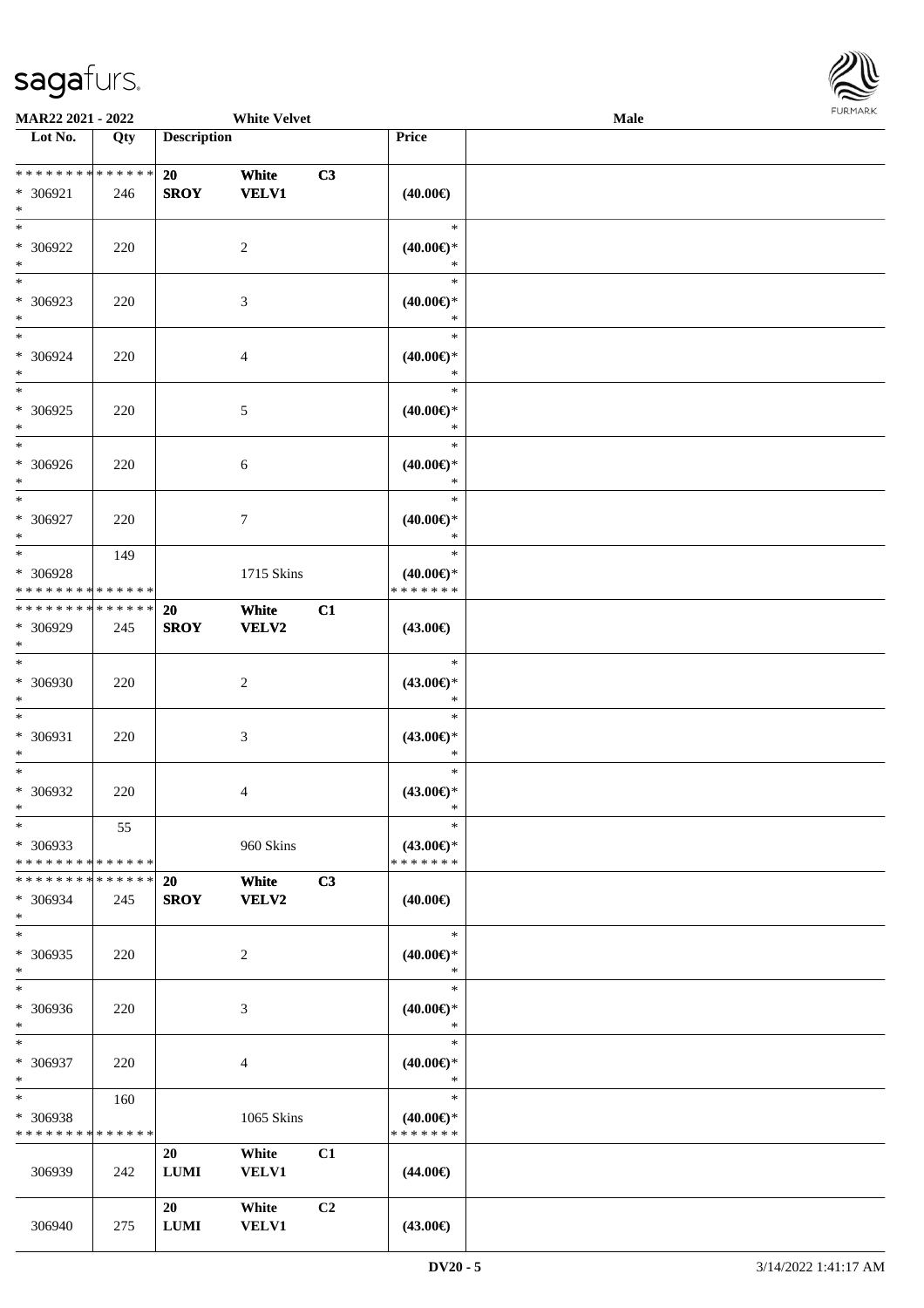

| <b>MAR22 2021 - 2022</b> |     |                          | <b>White Velvet</b>   |                |                   | <b>Male</b> |  |  |
|--------------------------|-----|--------------------------|-----------------------|----------------|-------------------|-------------|--|--|
| Lot No.                  | Qty | <b>Description</b>       |                       |                | <b>Price</b>      |             |  |  |
| 306941                   | 125 | <b>20</b><br><b>LUMI</b> | White<br><b>VELV2</b> | C1             | $(44.00\epsilon)$ |             |  |  |
| 306942                   | 266 | <b>20</b><br><b>LUMI</b> | White<br><b>VELV2</b> | C <sub>2</sub> | $(43.00\epsilon)$ |             |  |  |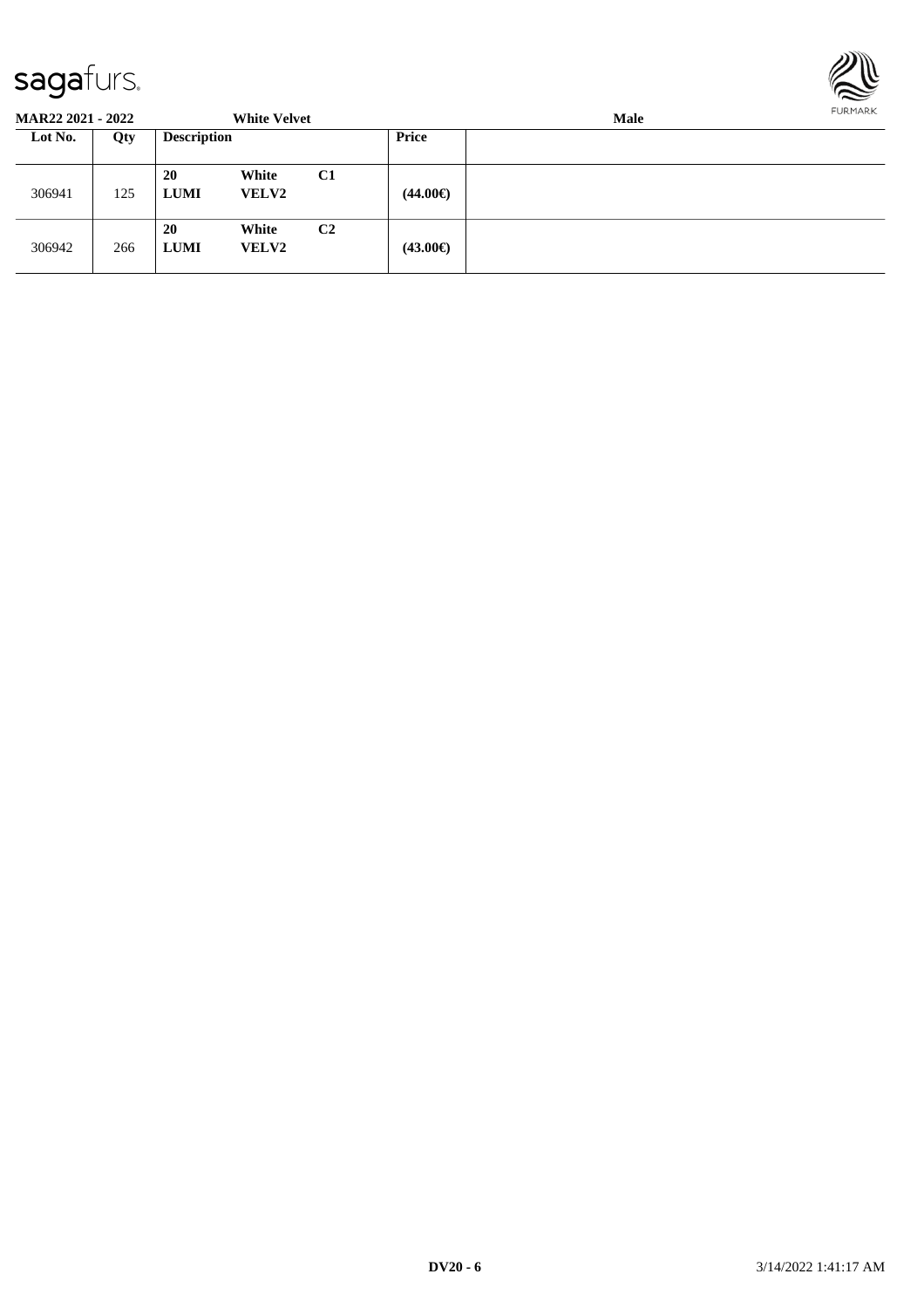

| <b>MAR22 2021 - 2022</b> |     |                    | White |                |                   | FURMARK<br>Female |  |  |
|--------------------------|-----|--------------------|-------|----------------|-------------------|-------------------|--|--|
| Lot No.                  | Qty | <b>Description</b> |       |                | Price             |                   |  |  |
| 406001                   | 293 | 20<br><b>SAGA</b>  | White | C1/C2          | 33.00€            |                   |  |  |
| 406002                   | 155 | 20<br><b>SAGA</b>  | White | C <sub>3</sub> | 30.00€            |                   |  |  |
| 406003                   | 249 | 20<br><b>SROY</b>  | White | C1/C2          | $(36.00\epsilon)$ |                   |  |  |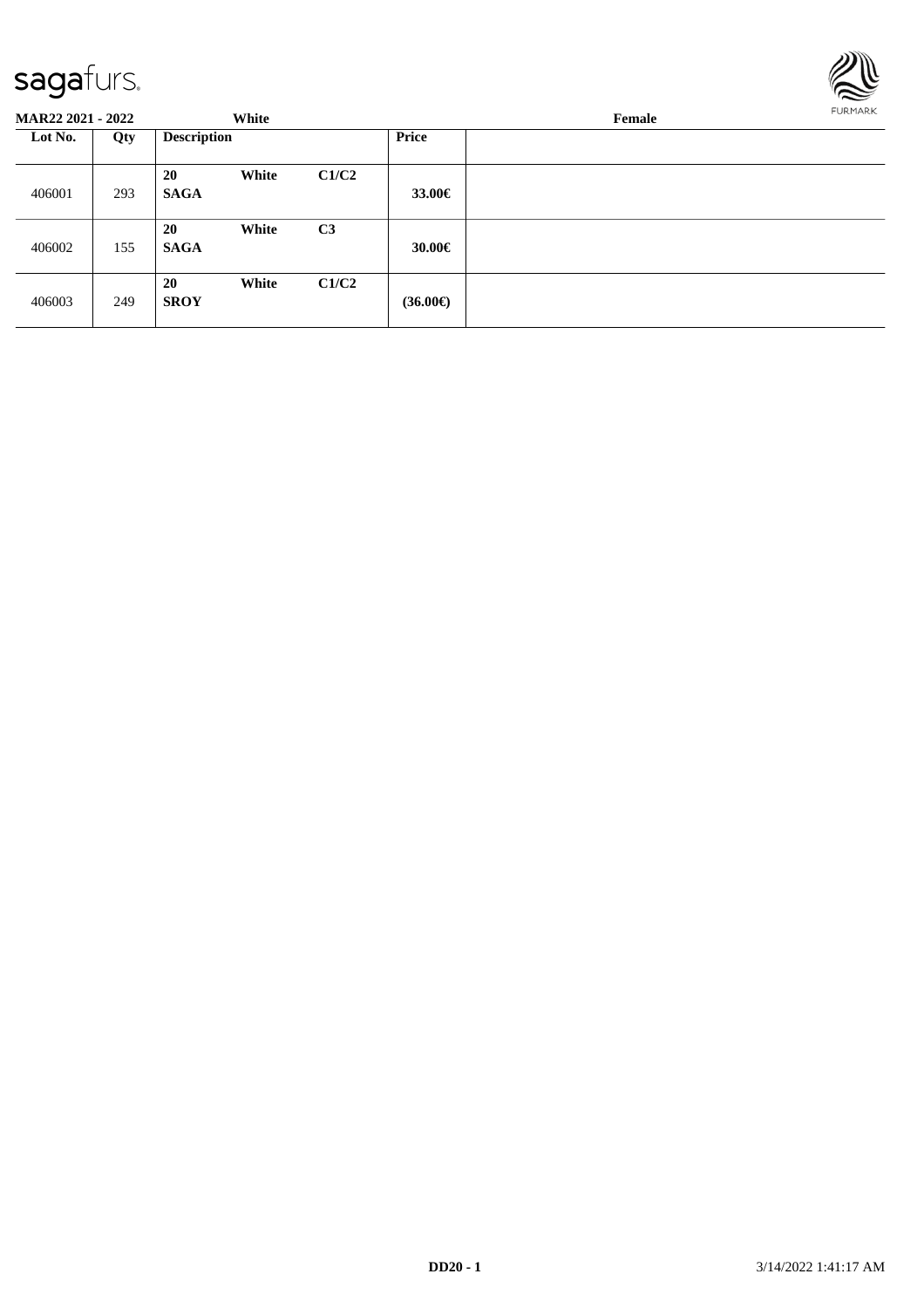| <b>MAR22 2021 - 2022</b>                   |             |                    | White          |    |                   | Female |  |
|--------------------------------------------|-------------|--------------------|----------------|----|-------------------|--------|--|
| Lot No.                                    | Qty         | <b>Description</b> |                |    | Price             |        |  |
|                                            |             |                    |                |    |                   |        |  |
|                                            |             | $\mathbf{0}$       | White          | C1 |                   |        |  |
| 406061                                     | 226         | SI                 |                |    | 29.50€            |        |  |
|                                            |             |                    |                |    |                   |        |  |
|                                            |             | $\mathbf{0}$       | White          | C3 |                   |        |  |
| 406062                                     | 254         | SI                 |                |    | 26.50€            |        |  |
|                                            |             |                    |                |    |                   |        |  |
|                                            |             | $\mathbf{0}$       | White          | C2 |                   |        |  |
| 406063                                     | 459         | IB                 | <b>CHIP</b>    |    | $(25.50\epsilon)$ |        |  |
| ******** <mark>******</mark>               |             | $\mathbf{0}$       | White          | C1 |                   |        |  |
| * 406064                                   | 445         | <b>SAGA</b>        |                |    | 34.00€            |        |  |
| $\ast$                                     |             |                    |                |    |                   |        |  |
| $\overline{\ast}$                          |             |                    |                |    | $\ast$            |        |  |
| * 406065                                   | 440         |                    | $\overline{2}$ |    | 34.00€*           |        |  |
| $\ast$                                     |             |                    |                |    | $\ast$            |        |  |
| $\ast$                                     | 89          |                    |                |    | $\ast$            |        |  |
| * 406066                                   |             |                    | 974 Skins      |    | 35.00€*           |        |  |
| * * * * * * * * * * * * * * *              |             |                    |                |    | * * * * * * *     |        |  |
|                                            |             | $\bf{0}$           | White          | C1 |                   |        |  |
| 406067                                     | 229         | <b>SAGA</b>        |                |    | 32.00€            |        |  |
|                                            |             |                    |                |    |                   |        |  |
| * * * * * * * *                            | * * * * * * | $\mathbf{0}$       | White          | C2 |                   |        |  |
| * 406068                                   | 445         | <b>SAGA</b>        |                |    | 32.00€            |        |  |
| $\ast$                                     |             |                    |                |    |                   |        |  |
| $\overline{\ast}$                          |             |                    |                |    | $\ast$            |        |  |
| * 406069                                   | 420         |                    | $\overline{c}$ |    | 33.00€*           |        |  |
| $\ast$                                     |             |                    |                |    | $\ast$            |        |  |
| $\ast$                                     |             |                    |                |    | $\ast$            |        |  |
| * 406070                                   | 420         |                    | 3              |    | 32.00€*           |        |  |
| $\ast$                                     |             |                    |                |    | $\ast$            |        |  |
| $\ast$                                     |             |                    |                |    | $\ast$            |        |  |
| * 406071                                   | 420         |                    | $\overline{4}$ |    | 32.00€*           |        |  |
| $\ast$                                     |             |                    |                |    | $\ast$            |        |  |
| $\ast$                                     |             |                    |                |    | $\ast$            |        |  |
| * 406072                                   | 400         |                    | $\sqrt{5}$     |    | 32.00€*           |        |  |
| $*$                                        |             |                    |                |    | $\ast$            |        |  |
| $\ast$                                     | 85          |                    |                |    | $\ast$            |        |  |
| * 406073                                   |             |                    | 2190 Skins     |    | 32.00€*           |        |  |
| * * * * * * * * * * * * * * <mark>*</mark> |             |                    |                |    | * * * * * * *     |        |  |
|                                            |             |                    | White          | C3 |                   |        |  |
| $* 406074$<br>$\ast$                       | 445         | <b>SAGA</b>        |                |    | 28.50€            |        |  |
| $*$                                        | 362         |                    |                |    | $\ast$            |        |  |
| * 406075                                   |             |                    |                |    | 28.50€*           |        |  |
| * * * * * * * * <mark>* * * * * * *</mark> |             |                    | 807 Skins      |    | * * * * * * *     |        |  |
| * * * * * * * * * * * * * * <mark>*</mark> |             | $\mathbf{0}$       | White          | C2 |                   |        |  |
| * 406076                                   | 445         | IA                 | <b>CHIP</b>    |    | 27.50€            |        |  |
| $*$                                        |             |                    |                |    |                   |        |  |
| $*$ $*$                                    |             |                    |                |    | 71<br>$\ast$      |        |  |
| * 406077                                   | 420         |                    | 2              |    | 27.50€*           |        |  |
| $*$                                        |             |                    |                |    | $*$               |        |  |
| $*$ $-$                                    |             |                    |                |    | $\ast$            |        |  |
| * 406078                                   | 420         |                    | 3              |    | 27.50€*           |        |  |
| $*$                                        |             |                    |                |    | $\ast$            |        |  |
| $*$ $*$                                    | 107         |                    |                |    | $\ast$            |        |  |
| * 406079                                   |             |                    | 1392 Skins     |    | 27.50€*           |        |  |
| * * * * * * * * * * * * * * *              |             |                    |                |    | * * * * * * *     |        |  |
|                                            |             | $\mathbf{0}$       | White          | C1 |                   |        |  |
| 406080                                     | 257         | <b>SROY</b>        |                |    | 35.00€            |        |  |

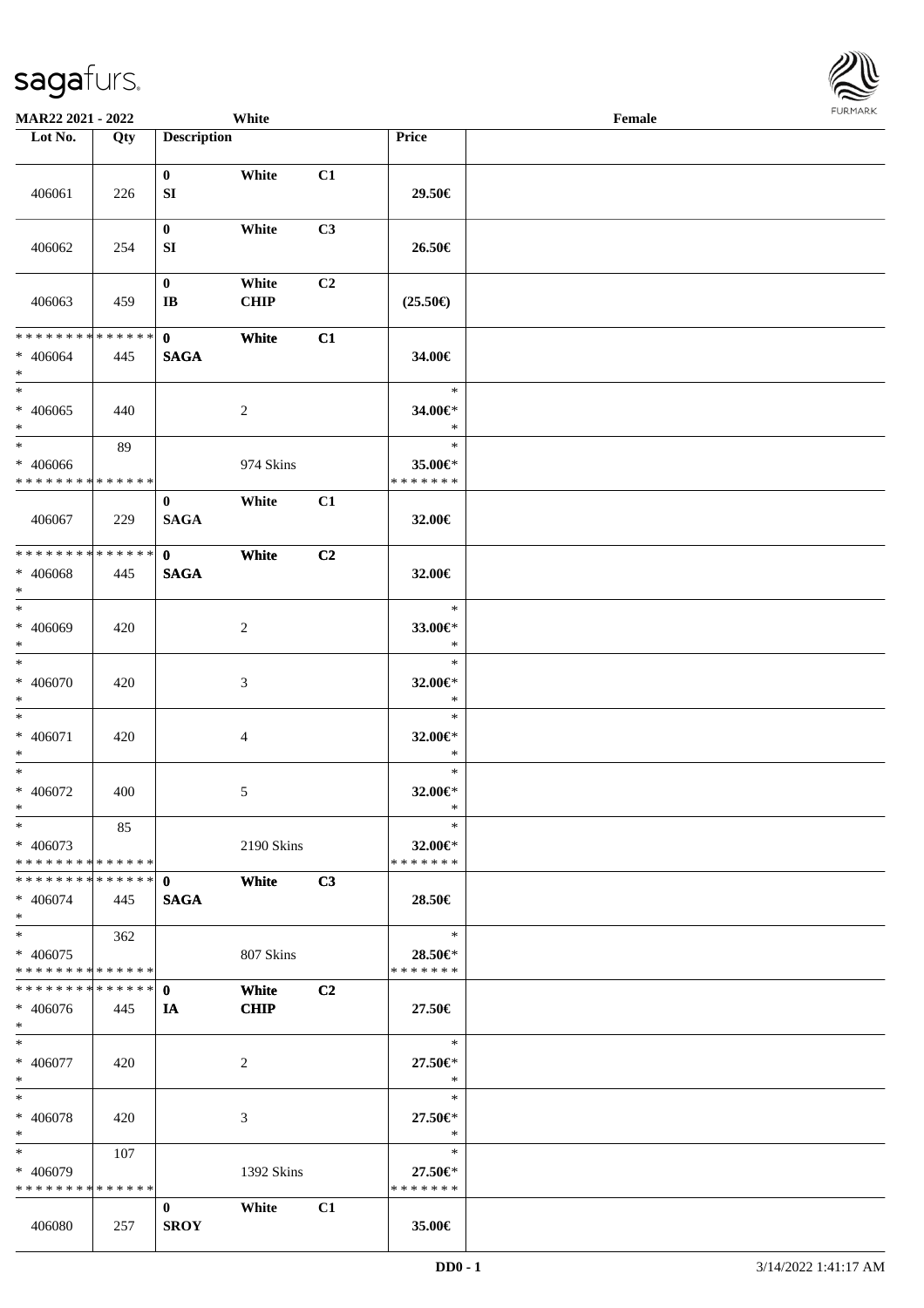



| <b>MAR22 2021 - 2022</b> |     |                    | White |    | .<br>Female |  |  |  |  |
|--------------------------|-----|--------------------|-------|----|-------------|--|--|--|--|
| Lot No.                  | Qty | <b>Description</b> |       |    | Price       |  |  |  |  |
| 406081                   | 337 | v<br><b>SROY</b>   | White | C3 | 30.00€      |  |  |  |  |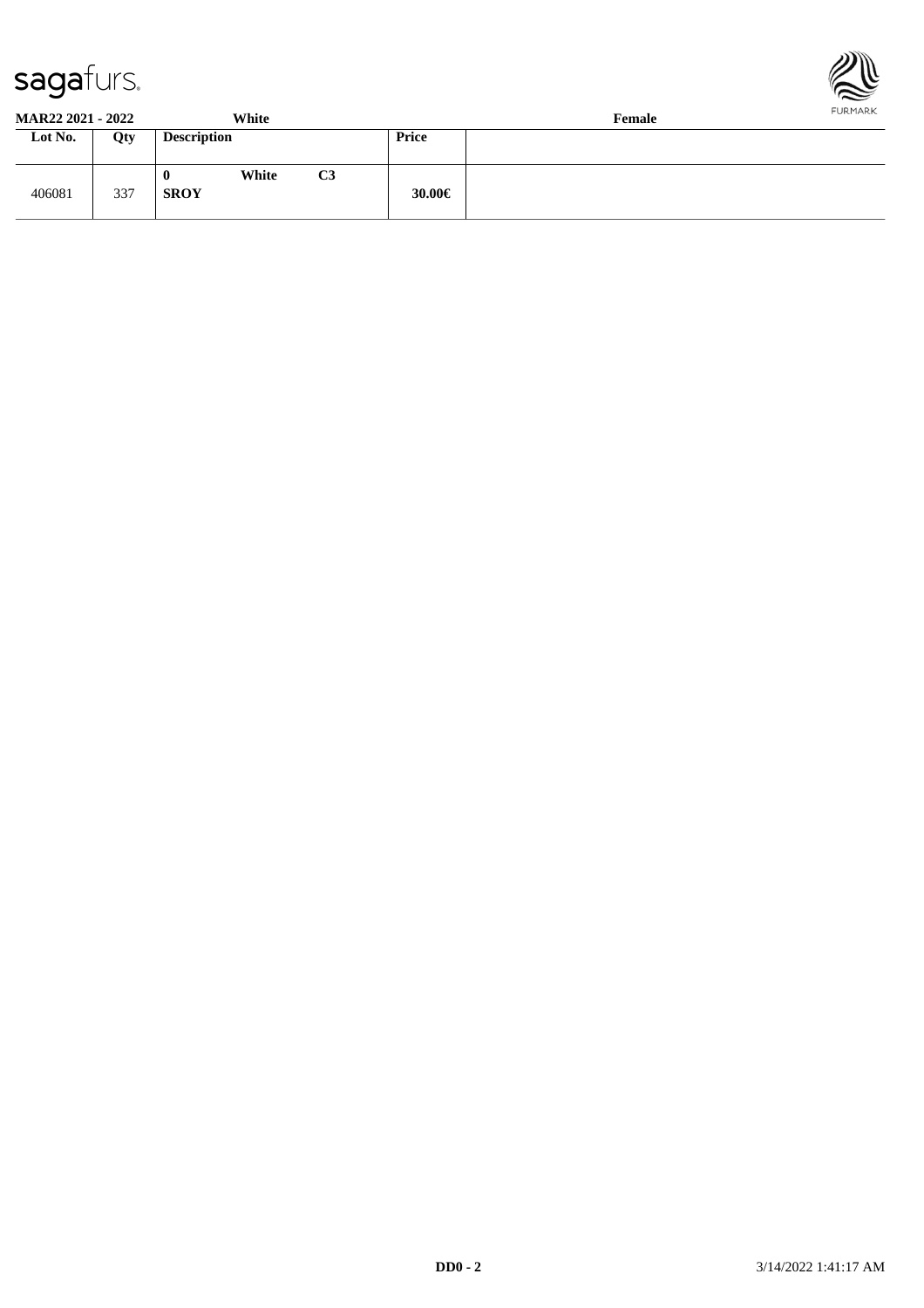

| <b>MAR22 2021 - 2022</b>      |       |                    | White          |                |                          | Female |  |
|-------------------------------|-------|--------------------|----------------|----------------|--------------------------|--------|--|
| Lot No.                       | Qty   | <b>Description</b> |                |                | Price                    |        |  |
|                               |       |                    |                |                |                          |        |  |
|                               |       | $\mathbf{1}$       | White          | C1             |                          |        |  |
| 406141                        | 434   | ${\bf SI}$         |                |                | 28.00€                   |        |  |
|                               |       |                    |                |                |                          |        |  |
| * * * * * * * * * * * * * * * |       | $\mathbf{1}$       | White          | C <sub>2</sub> |                          |        |  |
| * 406142                      | 505   | SI                 |                |                | 28.50€                   |        |  |
| $*$                           |       |                    |                |                |                          |        |  |
| $*$                           |       |                    |                |                | $\ast$                   |        |  |
| $* 406143$                    | 480   |                    | $\overline{c}$ |                | 28.50€*                  |        |  |
| $*$                           |       |                    |                |                | $\ast$                   |        |  |
| $*$                           |       |                    |                |                | $\ast$                   |        |  |
| $* 406144$                    | 480   |                    | 3              |                | 28.50€*                  |        |  |
| $*$                           |       |                    |                |                | $\ast$                   |        |  |
| $*$                           |       |                    |                |                | $\ast$                   |        |  |
| $* 406145$                    | 480   |                    | $\overline{4}$ |                | 28.50€*                  |        |  |
| $*$                           |       |                    |                |                | $\ast$                   |        |  |
| $*$                           |       |                    |                |                | $\ast$                   |        |  |
| $* 406146$                    | 480   |                    | 5              |                | 28.50€*                  |        |  |
| $*$                           |       |                    |                |                | $\ast$                   |        |  |
| $*$                           | 250   |                    |                |                | $\ast$                   |        |  |
| $* 406147$                    |       |                    | 2675 Skins     |                | 28.50€*                  |        |  |
| * * * * * * * * * * * * * * * |       |                    |                |                | * * * * * * *            |        |  |
| ************** 1              |       |                    | White          | C3             |                          |        |  |
| $* 406148$                    | 505   | SI                 |                |                | 24.00€                   |        |  |
| $\ast$                        |       |                    |                |                |                          |        |  |
| $*$                           | 360   |                    |                |                | $\ast$                   |        |  |
| * 406149                      |       |                    | 865 Skins      |                | 24.00€*                  |        |  |
| * * * * * * * * * * * * * *   |       |                    |                |                | * * * * * * *            |        |  |
| * * * * * * * * * * * * * * * |       | 1                  | White          | C1/C2          |                          |        |  |
| $* 406150$                    | 505   | SI                 | <b>LNAP</b>    |                | 29.00€                   |        |  |
| $*$<br>$*$                    |       |                    |                |                | $\ast$                   |        |  |
| $* 406151$                    | 151   |                    |                |                |                          |        |  |
| * * * * * * * * * * * * * *   |       |                    | 656 Skins      |                | 28.00€*<br>* * * * * * * |        |  |
|                               |       | $\mathbf{1}$       | White          | C3             |                          |        |  |
| 406152                        | 172   | ${\bf SI}$         | <b>LNAP</b>    |                | 24.50€                   |        |  |
|                               |       |                    |                |                |                          |        |  |
|                               |       |                    | – White        | C1             |                          |        |  |
| $* 406153$                    | 485   | <b>SAGA</b>        |                |                | 34.00€                   |        |  |
| $*$                           |       |                    |                |                |                          |        |  |
| $*$                           |       |                    |                |                | $\ast$                   |        |  |
| $* 406154$                    | 460   |                    | 2              |                | 34.00€*                  |        |  |
| $*$                           |       |                    |                |                | $\ast$                   |        |  |
| $*$                           |       |                    |                |                | $\ast$                   |        |  |
| $* 406155$                    | - 460 |                    | 3              |                | 34.00€*                  |        |  |
| $*$                           |       |                    |                |                | $\ast$                   |        |  |
| $*$                           | 127   |                    |                |                | $\ast$                   |        |  |
| * 406156                      |       |                    | 1532 Skins     |                | 33.00€*                  |        |  |
| * * * * * * * * * * * * * * * |       |                    |                |                | * * * * * * *            |        |  |
|                               |       | $1 \quad$          | White          | C1             |                          |        |  |
| 406157                        | 340   | <b>SAGA</b>        |                |                | $(30.00\epsilon)$        |        |  |
|                               |       |                    |                |                |                          |        |  |
|                               |       |                    | White          | C2             |                          |        |  |
| $* 406158$                    | 485   | <b>SAGA</b>        |                |                | 33.00€                   |        |  |
| $*$                           |       |                    |                |                |                          |        |  |
| $*$                           |       |                    |                |                | $*$                      |        |  |
| * 406159                      | 460   |                    | 2              |                | 33.00 $\in$ *            |        |  |
| $*$ $-$                       |       |                    |                |                | $\ast$                   |        |  |
| $*$                           |       |                    |                |                | $\ast$                   |        |  |
| $* 406160$                    | 460   |                    | 3              |                | 33.00€*                  |        |  |
| $*$                           |       |                    |                |                | $\ast$                   |        |  |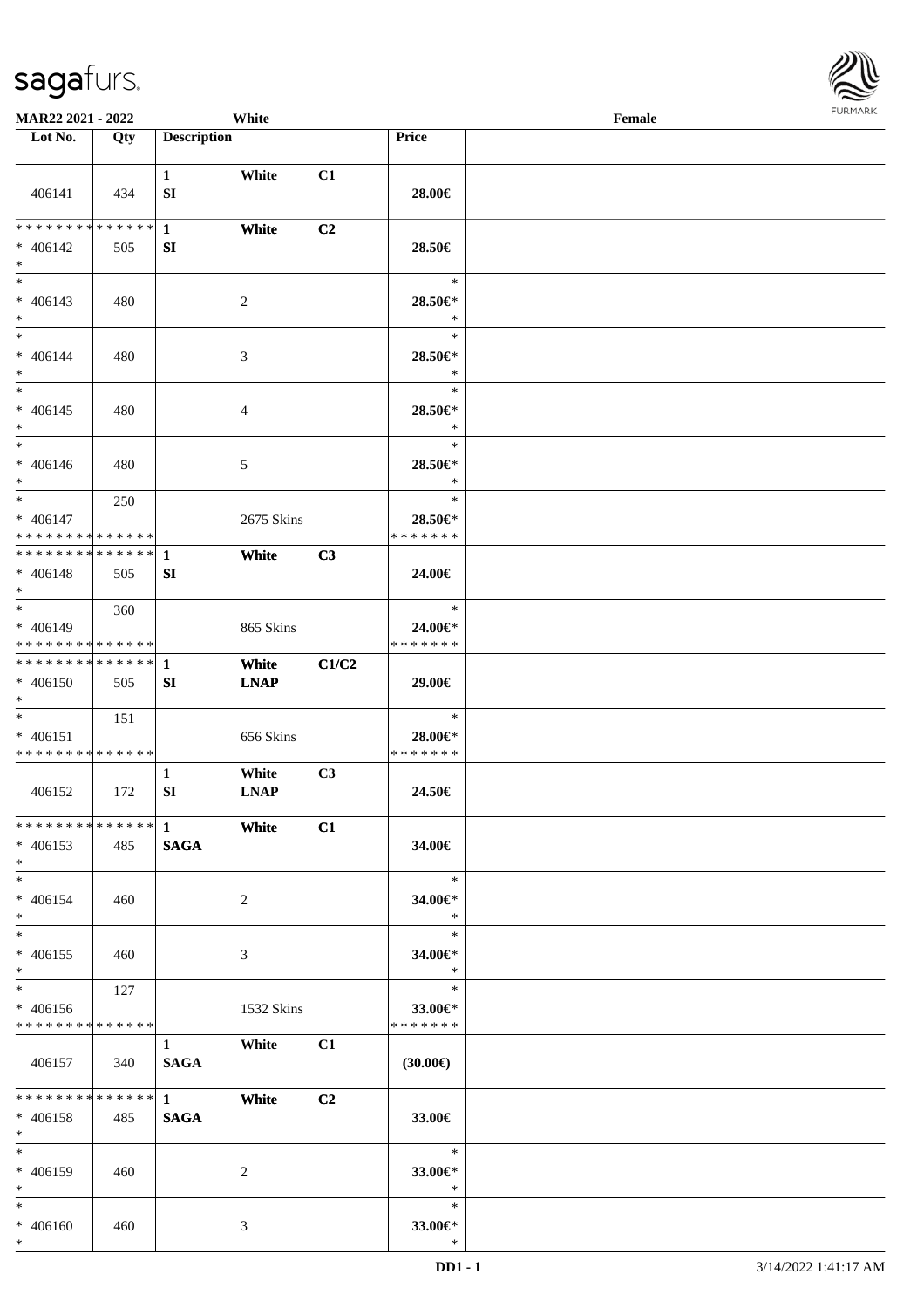| <b>MAR22 2021 - 2022</b>                               |             |                             | White       |                |                          | Female |  |
|--------------------------------------------------------|-------------|-----------------------------|-------------|----------------|--------------------------|--------|--|
| Lot No.                                                | Qty         | <b>Description</b>          |             |                | Price                    |        |  |
|                                                        |             |                             |             |                |                          |        |  |
| $\ast$                                                 |             | $\mathbf{1}$                | White       | C <sub>2</sub> | $\ast$                   |        |  |
| $* 406161$                                             | 460         | <b>SAGA</b>                 |             |                | 33.00€*                  |        |  |
| $\ast$<br>$\overline{\ast}$                            |             |                             |             |                | $\ast$<br>$\ast$         |        |  |
|                                                        |             |                             |             |                |                          |        |  |
| $* 406162$<br>$\ast$                                   | 460         |                             | 5           |                | 33.00€*<br>$\ast$        |        |  |
| $*$                                                    | 460         |                             |             |                | $\ast$                   |        |  |
| $* 406163$                                             |             |                             | 2785 Skins  |                | 33.00€*                  |        |  |
| * * * * * * * * <mark>* * * * * * *</mark>             |             |                             |             |                | * * * * * * *            |        |  |
| * * * * * * * * <mark>* * * * * * *</mark>             |             | $\mathbf{1}$                | White       | C3             |                          |        |  |
| $* 406164$                                             | 485         | <b>SAGA</b>                 |             |                | 26.00€                   |        |  |
| $*$                                                    |             |                             |             |                |                          |        |  |
| $\ast$                                                 |             |                             |             |                | $\ast$                   |        |  |
| * 406165                                               | 460         |                             | 2           |                | 26.00€*                  |        |  |
| $\ast$                                                 |             |                             |             |                | $\ast$                   |        |  |
| $\ddot{x}$                                             |             |                             |             |                | $\ast$                   |        |  |
| * 406166                                               | 440         |                             | 3           |                | 26.00€*                  |        |  |
| $\ast$                                                 |             |                             |             |                | $\ast$                   |        |  |
| $\ast$                                                 | 75          |                             |             |                | $\ast$                   |        |  |
| $* 406167$                                             |             |                             | 1460 Skins  |                | 25.50€*                  |        |  |
| * * * * * * * * <mark>* * * * * *</mark>               |             |                             |             |                | * * * * * * *            |        |  |
| * * * * * * * * * * * * * * <mark>*</mark>             |             | 1                           | White       | C1/C2          |                          |        |  |
| * 406168                                               | 485         | <b>SAGA</b>                 | <b>LNAP</b> |                | 33.00€                   |        |  |
| $*$                                                    |             |                             |             |                |                          |        |  |
| $\overline{\phantom{0}}$                               | 420         |                             |             |                | $\ast$                   |        |  |
| $* 406169$                                             |             |                             | 905 Skins   |                | 33.00€*                  |        |  |
| * * * * * * * * <mark>* * * * * * *</mark>             |             |                             |             |                | * * * * * * *            |        |  |
|                                                        |             | 1                           | White       | C <sub>3</sub> |                          |        |  |
| 406170                                                 | 304         | <b>SAGA</b>                 | <b>LNAP</b> |                | 25.50€                   |        |  |
|                                                        |             |                             |             |                |                          |        |  |
|                                                        |             | $\mathbf{1}$<br><b>SROY</b> | White       | C1             |                          |        |  |
| 406171                                                 | 353         |                             |             |                | 36.00€                   |        |  |
| * * * * * * * * * * * * * * <mark>*</mark>             |             | $\mathbf{1}$                | White       | C2             |                          |        |  |
| * 406172                                               | 465         | <b>SROY</b>                 |             |                | 36.00€                   |        |  |
| $*$                                                    |             |                             |             |                |                          |        |  |
| $\ast$                                                 |             |                             |             |                | $\ast$                   |        |  |
| * 406173                                               | 440         |                             | 2           |                | 36.00€*                  |        |  |
| $\ast$                                                 |             |                             |             |                | $\ast$                   |        |  |
| $\ast$                                                 |             |                             |             |                | $\ast$                   |        |  |
| * 406174                                               | 440         |                             | 3           |                | 36.00€*                  |        |  |
| $\ast$                                                 |             |                             |             |                | $\ast$                   |        |  |
| $\ast$                                                 |             |                             |             |                | $\ast$                   |        |  |
| * 406175                                               | 440         |                             | 4           |                | 36.00€*                  |        |  |
| $\ast$                                                 |             |                             |             |                | $\ast$                   |        |  |
| $\ast$                                                 |             |                             |             |                | $\ast$                   |        |  |
| * 406176                                               | 440         |                             | 5           |                | 36.00€*                  |        |  |
| $*$                                                    |             |                             |             |                | $\rightarrow$            |        |  |
| $\overline{\mathbf{r}^*}$                              | 338         |                             |             |                | $\ast$                   |        |  |
| $* 406177$                                             |             |                             | 2563 Skins  |                | 36.00€*                  |        |  |
| * * * * * * * * <mark>* * * * * *</mark>               |             |                             |             |                | * * * * * * *            |        |  |
| * * * * * * * *                                        | * * * * * * | $\mathbf{1}$                | White       | C3             |                          |        |  |
| $* 406178$                                             | 465         | <b>SROY</b>                 |             |                | 27.50€                   |        |  |
| $\ast$<br>$*$ and $*$                                  |             |                             |             |                | $\ast$                   |        |  |
|                                                        | 179         |                             |             |                |                          |        |  |
| * 406179<br>* * * * * * * * <mark>* * * * * * *</mark> |             |                             | 644 Skins   |                | 27.50€*<br>* * * * * * * |        |  |
|                                                        |             |                             |             |                |                          |        |  |

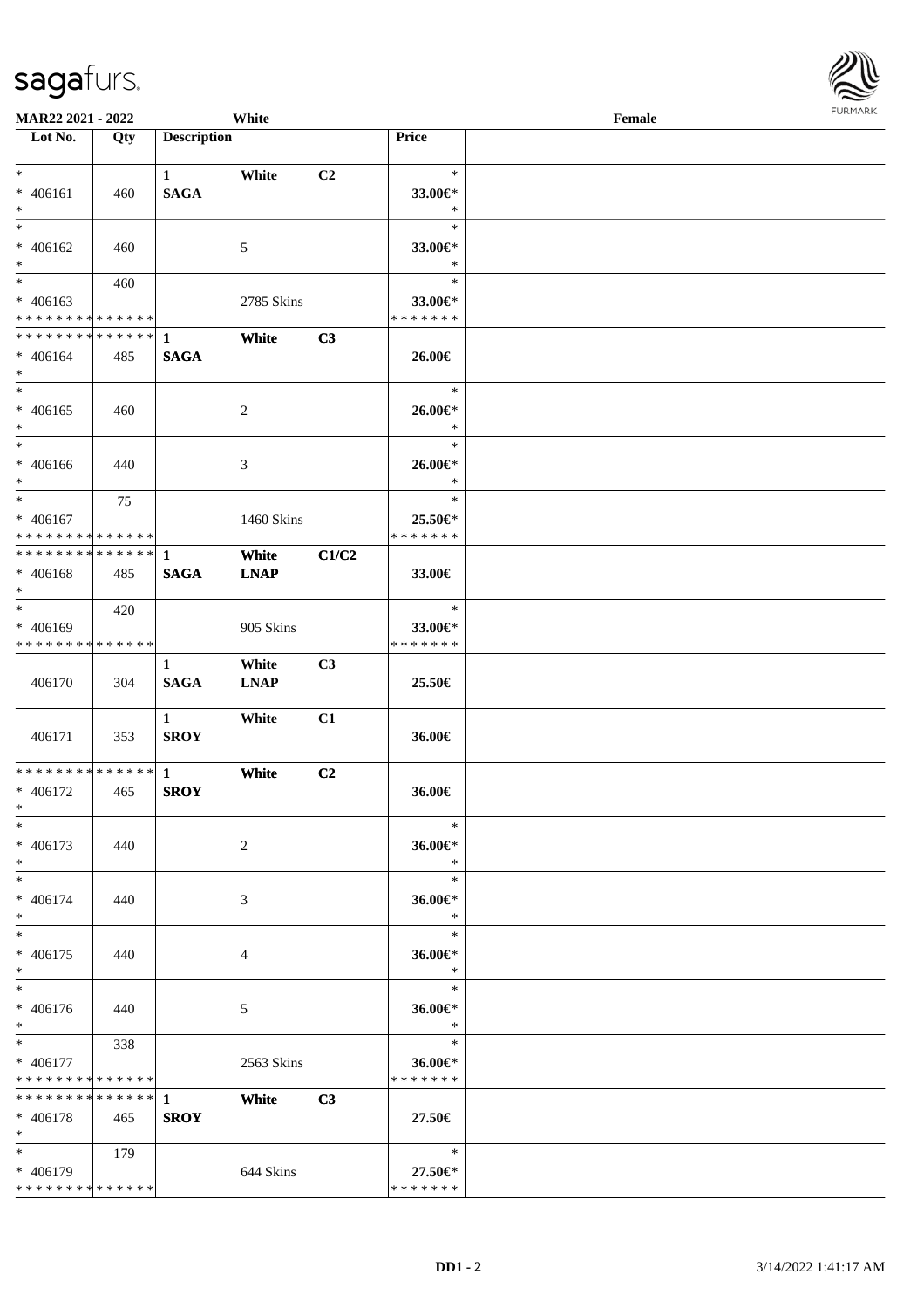

| MAR22 2021 - 2022                                                  |     |                          | <b>White Velvet</b>   |                               |                                                | Female | <b>FUNITANN</b> |
|--------------------------------------------------------------------|-----|--------------------------|-----------------------|-------------------------------|------------------------------------------------|--------|-----------------|
| Lot No.                                                            | Qty | <b>Description</b>       |                       |                               | Price                                          |        |                 |
| 406221                                                             | 165 | 20<br>SI                 | White<br>VELV1        | C1                            | $(35.00\epsilon)$                              |        |                 |
| 406222                                                             | 138 | 20<br>SI                 | White<br>VELV1        | C3                            | $(32.00\epsilon)$                              |        |                 |
| 406223                                                             | 152 | 20<br>${\bf SI}$         | White<br>VELV2        | C1                            | $(35.00\epsilon)$                              |        |                 |
| 406224                                                             | 384 | 20<br>IB                 | White<br><b>VELV1</b> | C <sub>2</sub><br><b>CHIP</b> | 30.00€                                         |        |                 |
| 406225                                                             | 448 | 20<br><b>SAGA</b>        | White<br>VELV1        | C1                            | $(37.00\epsilon)$                              |        |                 |
| * * * * * * * * <mark>* * * * * * *</mark><br>$* 406226$<br>$\ast$ | 445 | 20<br><b>SAGA</b>        | White<br><b>VELV1</b> | C3                            | $(34.00\epsilon)$                              |        |                 |
| $\ast$<br>* 406227<br>* * * * * * * * <mark>* * * * * * *</mark>   | 202 |                          | 647 Skins             |                               | $\ast$<br>$(34.00\epsilon)$ *<br>* * * * * * * |        |                 |
| * * * * * * * * <mark>* * * * * * *</mark><br>* 406228<br>$\ast$   | 465 | 20<br><b>SAGA</b>        | White<br>VELV2        | C1                            | $(37.00\epsilon)$                              |        |                 |
| $\ast$<br>* 406229<br>* * * * * * * * <mark>* * * * * *</mark>     | 83  |                          | 548 Skins             |                               | $\ast$<br>$(37.00\epsilon)$ *<br>* * * * * * * |        |                 |
| * * * * * * * * <mark>* * * * * *</mark><br>$* 406230$<br>$\ast$   | 445 | <b>20</b><br><b>SAGA</b> | White<br>VELV2        | C3                            | $(34.00\epsilon)$                              |        |                 |
| $\ast$<br>$* 406231$<br>* * * * * * * * <mark>* * * * * * *</mark> | 65  |                          | 510 Skins             |                               | $\ast$<br>$(34.00\epsilon)$ *<br>* * * * * * * |        |                 |
| * * * * * * * * <mark>* * * * * * *</mark><br>* 406232<br>$\ast$   | 445 | 20<br>IA                 | White<br><b>VELV1</b> | C <sub>2</sub><br>CHIP        | 32.00€                                         |        |                 |
| $\ast$<br>* 406233<br>*                                            | 420 |                          | $\sqrt{2}$            |                               | $\ast$<br>$32.00 \in$ *<br>$\ast$              |        |                 |
| $\ast$<br>$* 406234$<br>* * * * * * * * <mark>* * * * * * *</mark> | 233 |                          | 1098 Skins            |                               | $\ast$<br>32.00€*<br>* * * * * * *             |        |                 |
| 406235                                                             | 223 | 20<br><b>SROY</b>        | White<br><b>VELV1</b> | C1                            | $(39.00\epsilon)$                              |        |                 |
| 406236                                                             | 346 | 20<br><b>SROY</b>        | White<br><b>VELV1</b> | C3                            | $(36.00\epsilon)$                              |        |                 |
| 406237                                                             | 255 | 20<br><b>SROY</b>        | White<br>VELV2        | C1                            | $(39.00\epsilon)$                              |        |                 |
| 406238                                                             | 206 | 20<br><b>SROY</b>        | White<br>VELV2        | C3                            | $(36.00\epsilon)$                              |        |                 |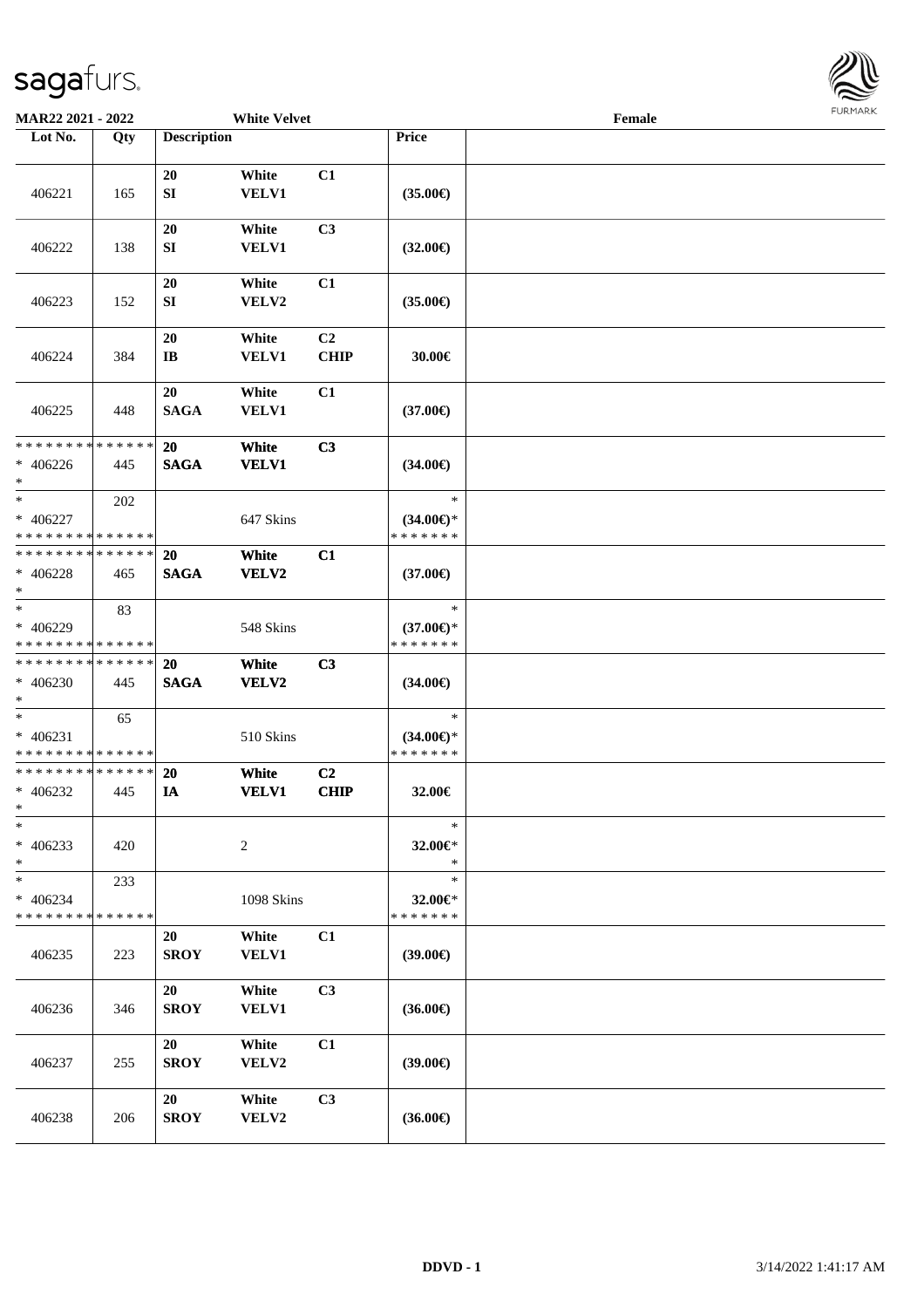

| MAR22 2021 - 2022             |     |                    | <b>White Velvet</b> |                |                     | Female |  |
|-------------------------------|-----|--------------------|---------------------|----------------|---------------------|--------|--|
| Lot No.                       | Qty | <b>Description</b> |                     |                | Price               |        |  |
| ******** <mark>******</mark>  |     |                    |                     |                |                     |        |  |
|                               |     | $\mathbf{0}$       | White               | C1             |                     |        |  |
| * 406281                      | 465 | SI                 | <b>VELV1</b>        |                | $(31.00\epsilon)$   |        |  |
| $\ast$                        |     |                    |                     |                |                     |        |  |
| $*$                           |     |                    |                     |                | $\ast$              |        |  |
| * 406282                      | 440 |                    | 2                   |                | $(31.00\epsilon)$ * |        |  |
| $\ast$                        |     |                    |                     |                | ∗                   |        |  |
| $*$                           | 439 |                    |                     |                | $\ast$              |        |  |
| $* 406283$                    |     |                    | 1344 Skins          |                | $(31.00\epsilon)$ * |        |  |
| * * * * * * * * * * * * * *   |     |                    |                     |                | * * * * * * *       |        |  |
| * * * * * * * * * * * * * *   |     | $\mathbf 0$        | White               | C3             |                     |        |  |
| * 406284                      | 465 | SI                 | <b>VELV1</b>        |                | $(28.50\epsilon)$   |        |  |
| $*$                           |     |                    |                     |                |                     |        |  |
| $*$                           |     |                    |                     |                | $\ast$              |        |  |
|                               |     |                    |                     |                |                     |        |  |
| $* 406285$                    | 440 |                    | $\overline{c}$      |                | $(28.50\epsilon)$ * |        |  |
| $\ast$                        |     |                    |                     |                | $\ast$              |        |  |
| $*$                           |     |                    |                     |                | $\ast$              |        |  |
| $* 406286$                    | 440 |                    | 3                   |                | $(28.50\epsilon)$ * |        |  |
| $\ast$                        |     |                    |                     |                | $\ast$              |        |  |
| $\ast$                        |     |                    |                     |                | $\ast$              |        |  |
| $* 406287$                    | 440 |                    | 4                   |                | $(28.50\epsilon)$ * |        |  |
| $\ast$                        |     |                    |                     |                | $\ast$              |        |  |
| $*$                           | 156 |                    |                     |                | $\ast$              |        |  |
| * 406288                      |     |                    | 1941 Skins          |                | $(28.50\epsilon)$ * |        |  |
| * * * * * * * * * * * * * *   |     |                    |                     |                | * * * * * * *       |        |  |
|                               |     |                    |                     |                |                     |        |  |
|                               |     | $\bf{0}$           | White               | C1             |                     |        |  |
| 406289                        | 274 | SI                 | VELV2               |                | $(31.00\epsilon)$   |        |  |
|                               |     |                    |                     |                |                     |        |  |
|                               |     | $\bf{0}$           | White               | C3             |                     |        |  |
| 406290                        | 428 | SI                 | VELV2               |                | $(28.50\epsilon)$   |        |  |
|                               |     |                    |                     |                |                     |        |  |
| * * * * * * * * * * * * * *   |     | $\mathbf 0$        | White               | C <sub>2</sub> |                     |        |  |
| * 406291                      | 465 | $\mathbf{I}$       | <b>VELV1</b>        | <b>CHIP</b>    | $(27.50\epsilon)$   |        |  |
| $*$                           |     |                    |                     |                |                     |        |  |
| $*$                           |     |                    |                     |                | $\ast$              |        |  |
| $* 406292$                    | 440 |                    | 2                   |                | $(27.50\epsilon)$ * |        |  |
| $*$                           |     |                    |                     |                | *                   |        |  |
| $*$                           | 437 |                    |                     |                | $\ast$              |        |  |
| $* 406293$                    |     |                    | 1342 Skins          |                | $(27.50\epsilon)$ * |        |  |
| * * * * * * * * * * * * * * * |     |                    |                     |                | * * * * * * *       |        |  |
| * * * * * * * * * * * * * * * |     | $\mathbf{0}$       | White               | C1             |                     |        |  |
|                               |     |                    |                     |                |                     |        |  |
| * 406294                      | 445 | <b>SAGA</b>        | <b>VELV1</b>        |                | 33.00€              |        |  |
| $*$                           |     |                    |                     |                |                     |        |  |
| $*$                           |     |                    |                     |                | $\ast$              |        |  |
| * 406295                      | 420 |                    | 2                   |                | 33.00€*             |        |  |
| $*$                           |     |                    |                     |                | $\ast$              |        |  |
| $*$                           |     |                    |                     |                | $\ast$              |        |  |
| * 406296                      | 420 |                    | 3                   |                | $(33.00\epsilon)$ * |        |  |
| $*$                           |     |                    |                     |                | $\ast$              |        |  |
| $*$                           |     |                    |                     |                | $\ast$              |        |  |
| * 406297                      | 420 |                    | 4                   |                | $(33.00\epsilon)$ * |        |  |
| $*$                           |     |                    |                     |                | $\ast$              |        |  |
| $*$                           |     |                    |                     |                | $\ast$              |        |  |
| $* 406298$                    | 420 |                    | 5                   |                | $(33.00\epsilon)$ * |        |  |
| $*$                           |     |                    |                     |                | $\ast$              |        |  |
| $*$ $*$                       |     |                    |                     |                | $\ast$              |        |  |
|                               | 282 |                    |                     |                |                     |        |  |
| * 406299                      |     |                    | 2407 Skins          |                | $(33.00€)$ *        |        |  |
| * * * * * * * * * * * * * *   |     |                    |                     |                | * * * * * * *       |        |  |
| * * * * * * * * * * * * * * * |     | $\mathbf{0}$       | White               | C <sub>2</sub> |                     |        |  |
| * 406300                      | 445 | <b>SAGA</b>        | <b>VELV1</b>        |                | $(32.00\epsilon)$   |        |  |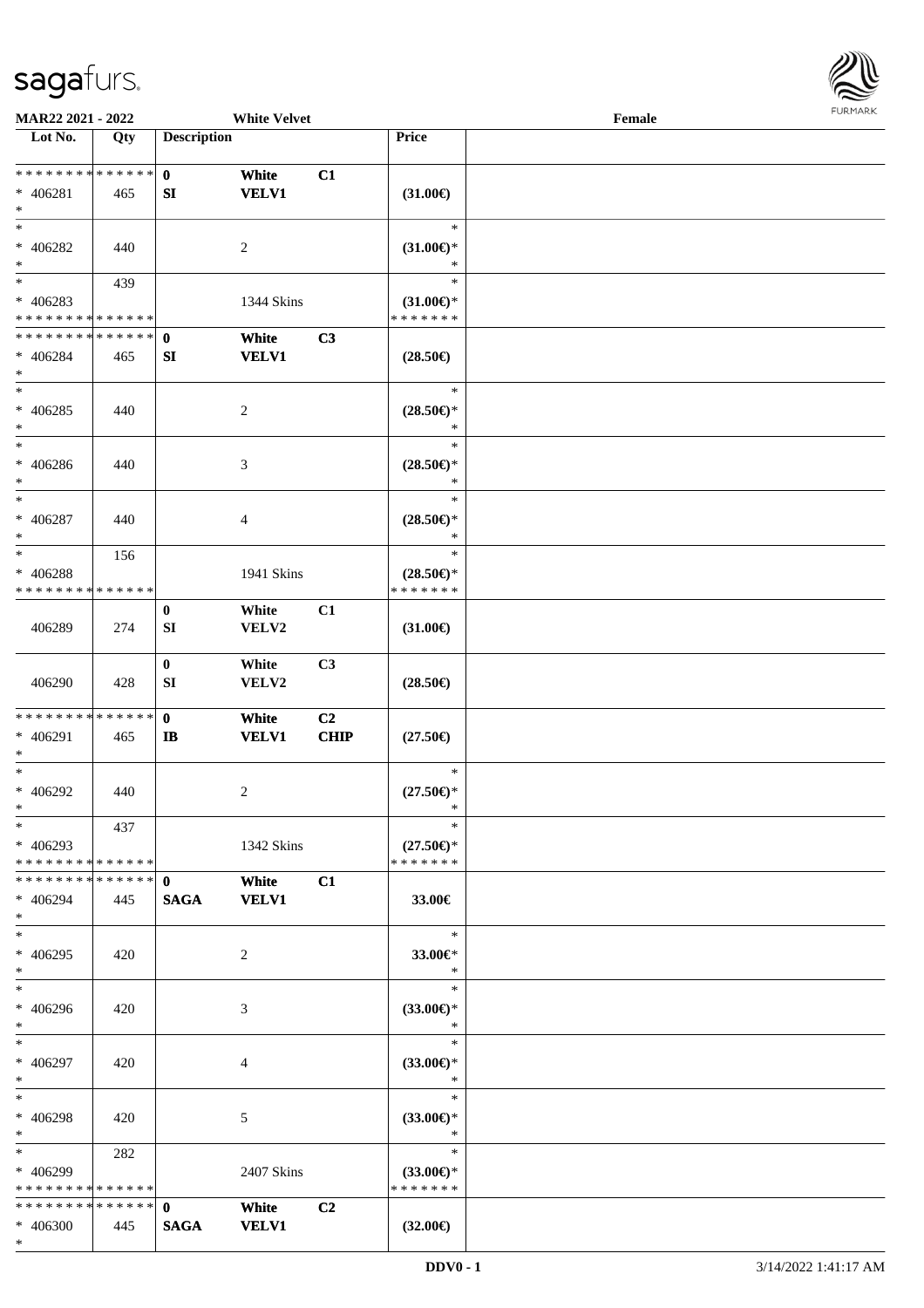

| MAR22 2021 - 2022<br><b>White Velvet</b>          |     |                             |                       |    | FURMARK<br>$\ensuremath{\textnormal{\textbf{Female}}}$ |  |  |  |
|---------------------------------------------------|-----|-----------------------------|-----------------------|----|--------------------------------------------------------|--|--|--|
| Lot No.                                           | Qty | <b>Description</b>          |                       |    | Price                                                  |  |  |  |
| $*$<br>$* 406301$<br>$*$                          | 420 | $\mathbf{0}$<br><b>SAGA</b> | White<br><b>VELV1</b> | C2 | $\ast$<br>32.00€*<br>$\ast$                            |  |  |  |
| $*$<br>$* 406302$<br>$*$                          | 420 |                             | 3                     |    | $\ast$<br>$(32.00\epsilon)$ *<br>$\ast$                |  |  |  |
| $\overline{\phantom{0}}$<br>$* 406303$<br>$*$     | 420 |                             | $\overline{4}$        |    | $\ast$<br>$(32.00\epsilon)$ *<br>$\ast$                |  |  |  |
| $*$<br>$* 406304$<br>$*$                          | 420 |                             | $\sqrt{5}$            |    | $\ast$<br>$(32.00\epsilon)$ *<br>$\ast$                |  |  |  |
| $*$<br>$* 406305$<br>$*$                          | 420 |                             | $\sqrt{6}$            |    | $\ast$<br>$(32.00\epsilon)$ *<br>$\ast$                |  |  |  |
| $*$<br>$* 406306$<br>$*$                          | 420 |                             | 7                     |    | $\ast$<br>$(32.00\epsilon)$ *<br>$\ast$                |  |  |  |
| $*$<br>* 406307<br>* * * * * * * * * * * * * *    | 314 |                             | 3279 Skins            |    | $\ast$<br>$(32.00\epsilon)$ *<br>* * * * * * *         |  |  |  |
| * * * * * * * * * * * * * * *<br>* 406308<br>$*$  | 445 | $\mathbf{0}$<br><b>SAGA</b> | White<br><b>VELV1</b> | C3 | 30.00€                                                 |  |  |  |
| $*$<br>$* 406309$<br>$*$                          | 420 |                             | $\overline{c}$        |    | $\ast$<br>$30.00 \in$ *<br>$\ast$                      |  |  |  |
| $*$<br>$* 406310$<br>$*$                          | 420 |                             | 3                     |    | $\ast$<br>$30.00 \in$ *<br>$\ast$                      |  |  |  |
| $*$<br>$* 406311$<br>$\ast$                       | 420 |                             | 4                     |    | $\ast$<br>$30.00 \in$ *<br>$\ast$                      |  |  |  |
| $*$<br>$* 406312$<br>$\ast$                       | 420 |                             | 5                     |    | $\ast$<br>$30.00 \in$ *<br>$\ast$                      |  |  |  |
| $\ast$<br>$* 406313$<br>$*$                       | 420 |                             | $\sqrt{6}$            |    | $\ast$<br>$(30.00\epsilon)$ *<br>$\ast$                |  |  |  |
| $\ast$<br>$* 406314$<br>$\ast$                    | 420 |                             | $\tau$                |    | $\ast$<br>(30.00)<br>$\ast$                            |  |  |  |
| $\overline{\ast}$<br>$* 406315$<br>$*$            | 420 |                             | 8                     |    | $\ast$<br>$(30.00\epsilon)$ *<br>$\ast$                |  |  |  |
| $\overline{\ast}$<br>$* 406316$<br>$*$            | 420 |                             | 9                     |    | $\ast$<br>$(30.00\epsilon)$ *<br>$\ast$                |  |  |  |
| $\ast$<br>* 406317<br>* * * * * * * * * * * * * * | 128 |                             | 3933 Skins            |    | $\ast$<br>$(30.00\epsilon)$ *<br>* * * * * * *         |  |  |  |
| * * * * * * * * * * * * * *<br>$* 406318$<br>$*$  | 445 | $\mathbf{0}$<br><b>SAGA</b> | White<br><b>VELV2</b> | C1 | $(33.00\epsilon)$                                      |  |  |  |
| $\ast$<br>* 406319<br>$\ast$                      | 420 |                             | 2                     |    | $\ast$<br>$(33.00\epsilon)$ *<br>$\ast$                |  |  |  |
| $\ast$<br>* 406320                                | 420 |                             | 3                     |    | $\ast$<br>$(33.00\epsilon)$ *                          |  |  |  |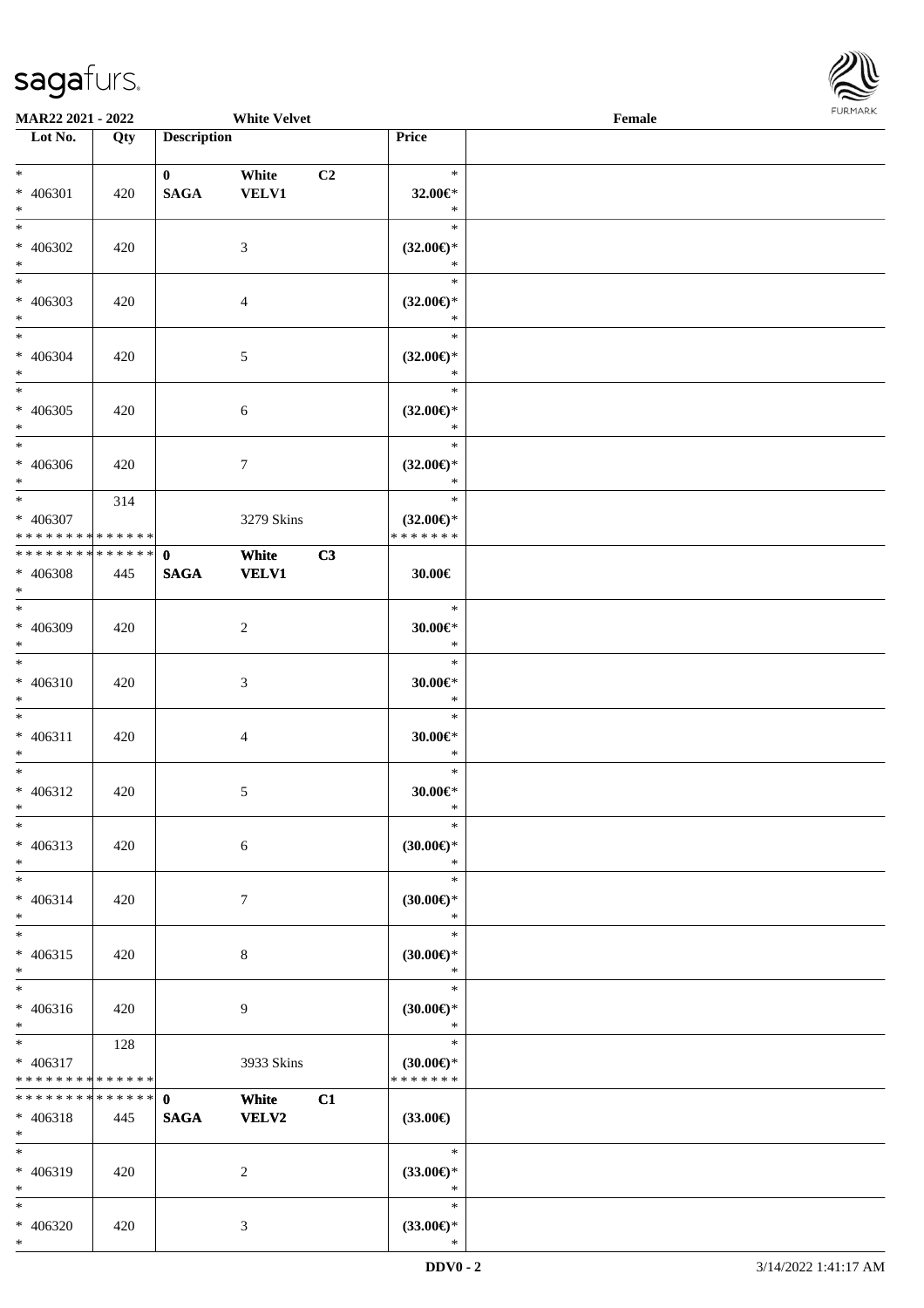

| <b>MAR22 2021 - 2022</b>      |     |                    | <b>White Velvet</b> |                |                               | Female |  |
|-------------------------------|-----|--------------------|---------------------|----------------|-------------------------------|--------|--|
| Lot No.                       | Qty | <b>Description</b> |                     |                | Price                         |        |  |
|                               |     |                    |                     |                |                               |        |  |
| $*$                           | 132 | $\mathbf{0}$       | White               | C1             | $\ast$                        |        |  |
| $* 406321$                    |     | <b>SAGA</b>        | VELV2               |                | $(33.00\epsilon)$ *           |        |  |
| * * * * * * * * * * * * * *   |     |                    |                     |                | * * * * * * *                 |        |  |
| * * * * * * * * * * * * * * * |     | $\mathbf{0}$       | White               | C3             |                               |        |  |
| * 406322<br>$\ast$            | 445 | <b>SAGA</b>        | <b>VELV2</b>        |                | $(30.00\epsilon)$             |        |  |
| $\overline{\phantom{0}}$      |     |                    |                     |                | $\ast$                        |        |  |
| $* 406323$                    | 420 |                    | 2                   |                | $(30.00\epsilon)$ *           |        |  |
| $\ast$                        |     |                    |                     |                | *                             |        |  |
| $*$                           |     |                    |                     |                | $\ast$                        |        |  |
| $* 406324$                    | 420 |                    | 3                   |                | (30.00)                       |        |  |
| $*$                           |     |                    |                     |                | $\ast$                        |        |  |
| $*$                           |     |                    |                     |                | $\ast$                        |        |  |
| $* 406325$                    | 420 |                    | 4                   |                | $(30.00\epsilon)$ *           |        |  |
| $*$                           |     |                    |                     |                | $\ast$                        |        |  |
| $*$                           | 283 |                    |                     |                | $\ast$                        |        |  |
| $* 406326$                    |     |                    | 1988 Skins          |                | $(30.00\epsilon)$ *           |        |  |
| * * * * * * * * * * * * * *   |     |                    |                     |                | * * * * * * *                 |        |  |
|                               |     | $\bf{0}$           | White               | C <sub>2</sub> |                               |        |  |
| 406327                        | 438 | <b>SAGA</b>        | VELV2               | <b>OPEN</b>    | $(28.50\epsilon)$             |        |  |
|                               |     |                    |                     |                |                               |        |  |
| * * * * * * * * * * * * * * * |     | $\mathbf{0}$       | White               | C <sub>2</sub> |                               |        |  |
| * 406328                      | 445 | IA                 | <b>VELV1</b>        | <b>CHIP</b>    | $(29.50\epsilon)$             |        |  |
| $\ast$<br>$*$                 |     |                    |                     |                | $\ast$                        |        |  |
| * 406329                      |     |                    |                     |                | $(29.50\epsilon)$ *           |        |  |
| $*$                           | 420 |                    | 2                   |                | *                             |        |  |
| $*$                           |     |                    |                     |                | $\ast$                        |        |  |
| * 406330                      | 420 |                    | 3                   |                | $(29.50\epsilon)$ *           |        |  |
| $*$                           |     |                    |                     |                | $\ast$                        |        |  |
| $*$                           |     |                    |                     |                | $\ast$                        |        |  |
| * 406331                      | 420 |                    | 4                   |                | $(29.50\epsilon)$ *           |        |  |
| $*$                           |     |                    |                     |                | $\ast$                        |        |  |
| $*$                           |     |                    |                     |                | $\ast$                        |        |  |
| $* 406332$                    | 420 |                    | 5                   |                | $(29.50\epsilon)$ *           |        |  |
| $*$                           |     |                    |                     |                | $\ast$                        |        |  |
| $\ast$                        |     |                    |                     |                | $\ast$                        |        |  |
| * 406333                      | 420 |                    | 6                   |                | $(29.50\epsilon)$ *           |        |  |
| $*$                           |     |                    |                     |                | $\ast$                        |        |  |
| $*$                           |     |                    |                     |                | $\ast$                        |        |  |
| * 406334<br>$*$               | 420 |                    | 7                   |                | $(29.50\epsilon)$ *<br>$\ast$ |        |  |
| $*$                           |     |                    |                     |                | $\ast$                        |        |  |
| $* 406335$                    | 420 |                    | 8                   |                | $(29.50\epsilon)$ *           |        |  |
| $*$                           |     |                    |                     |                | $\ast$                        |        |  |
| $*$                           |     |                    |                     |                | $\ast$                        |        |  |
| * 406336                      | 420 |                    | 9                   |                | $(29.50\epsilon)$ *           |        |  |
| $*$                           |     |                    |                     |                | $\ast$                        |        |  |
| $*$ $*$                       |     |                    |                     |                | $\ast$                        |        |  |
| * 406337                      | 420 |                    | 10                  |                | $(29.50\epsilon)$ *           |        |  |
| $*$ $-$                       |     |                    |                     |                | $\ast$                        |        |  |
| $*$ and $*$                   | 384 |                    |                     |                | $\ast$                        |        |  |
| * 406338                      |     |                    | 4609 Skins          |                | $(29.50\epsilon)$ *           |        |  |
| * * * * * * * * * * * * * *   |     |                    |                     |                | * * * * * * *                 |        |  |
| * * * * * * * * * * * * * * * |     | $\mathbf{0}$       | White               | C1             |                               |        |  |
| * 406339                      | 425 | <b>SROY</b>        | <b>VELV1</b>        |                | 35.00€                        |        |  |
| $*$<br>$*$                    |     |                    |                     |                | $\ast$                        |        |  |
| $* 406340$                    | 400 |                    | 2                   |                | 35.00€*                       |        |  |
|                               |     |                    |                     |                |                               |        |  |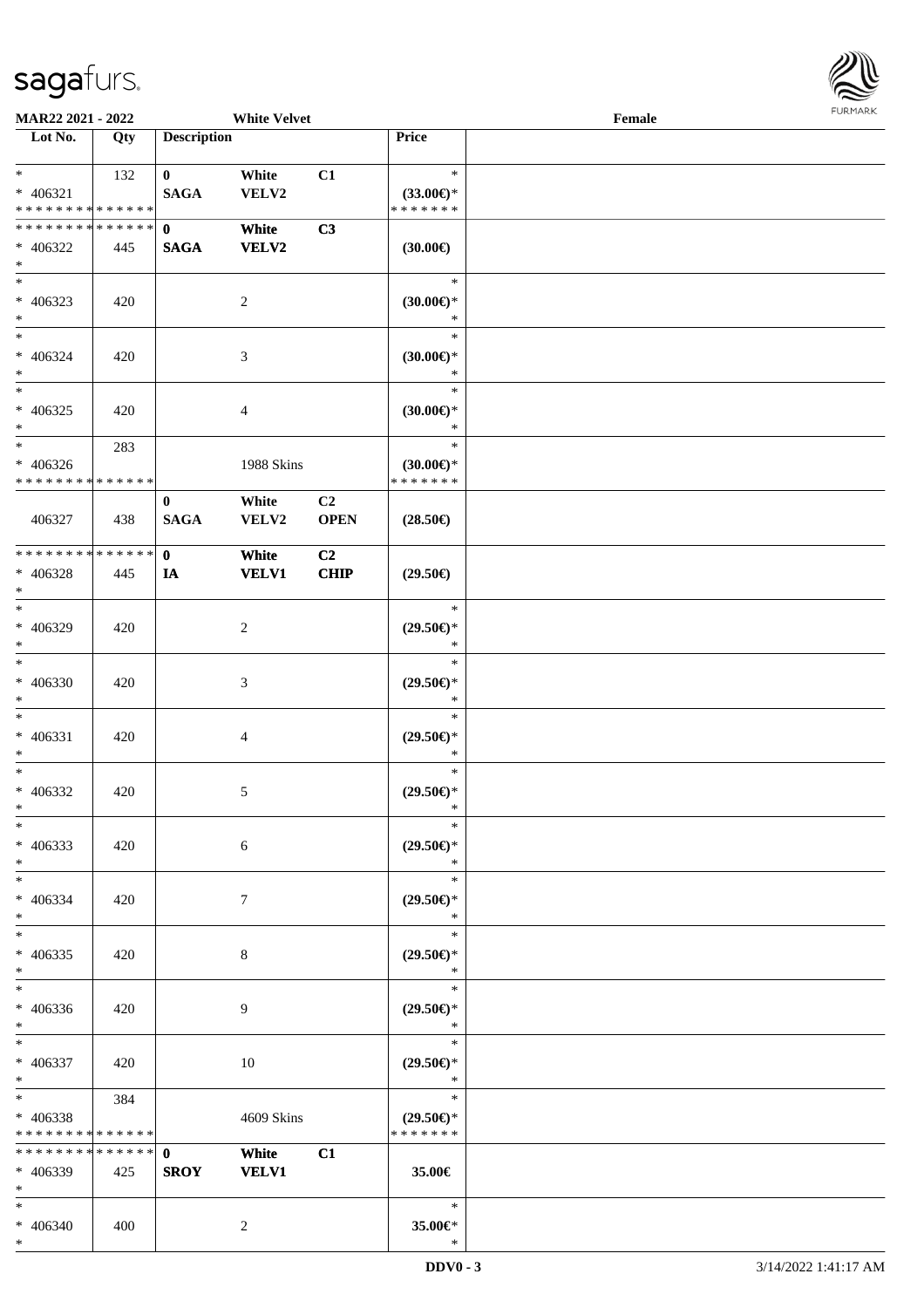

| MAR22 2021 - 2022                                         |                      |                             | <b>White Velvet</b>         |                |                                                | Female | <b>FURMARK</b> |
|-----------------------------------------------------------|----------------------|-----------------------------|-----------------------------|----------------|------------------------------------------------|--------|----------------|
| Lot No.                                                   | Qty                  | <b>Description</b>          |                             |                | <b>Price</b>                                   |        |                |
| $*$<br>$* 406341$<br>* * * * * * * * * * * * * *          | 200                  | $\bf{0}$<br><b>SROY</b>     | White<br>VELV1              | C1             | $\ast$<br>35.00€*<br>* * * * * * *             |        |                |
| * * * * * * * * * * * * * *                               |                      | $\mathbf{0}$                | White                       | C3             |                                                |        |                |
| * 406342<br>$*$                                           | 425                  | <b>SROY</b>                 | <b>VELV1</b>                |                | $(32.00\epsilon)$                              |        |                |
| $\ast$<br>$* 406343$<br>$\ast$                            | 400                  |                             | $\boldsymbol{2}$            |                | $\ast$<br>$(32.00\epsilon)$ *<br>$\ast$        |        |                |
| $*$<br>$* 406344$<br>$\ast$                               | 400                  |                             | $\ensuremath{\mathfrak{Z}}$ |                | $\ast$<br>$(32.00\epsilon)$ *<br>*             |        |                |
| $\overline{\phantom{0}}$<br>$* 406345$<br>* * * * * * * * | 74<br>* * * * * *    |                             | 1299 Skins                  |                | $\ast$<br>$(32.00\epsilon)$ *<br>* * * * * * * |        |                |
| * * * * * * * *<br>$* 406346$<br>$\ast$                   | * * * * * *  <br>425 | $\mathbf 0$<br><b>SROY</b>  | White<br>VELV2              | C1             | $(35.00\epsilon)$                              |        |                |
| $*$<br>* 406347<br>$\ast$                                 | 400                  |                             | $\overline{c}$              |                | $\ast$<br>$(35.00\epsilon)$ *<br>*             |        |                |
| $*$<br>$* 406348$<br>* * * * * * * * * * * * * *          | 179                  |                             | 1004 Skins                  |                | $\ast$<br>$(35.00\epsilon)$ *<br>* * * * * * * |        |                |
| * * * * * * * *<br>* 406349<br>$\ast$                     | ******<br>425        | $\mathbf 0$<br><b>SROY</b>  | White<br>VELV2              | C <sub>3</sub> | $(32.00\epsilon)$                              |        |                |
| $\ast$<br>$* 406350$<br>$\ast$                            | 400                  |                             | 2                           |                | $\ast$<br>$(32.00\epsilon)$ *<br>*             |        |                |
| $\ast$<br>* 406351<br>* * * * * * * * * * * * * *         | 438                  |                             | 1263 Skins                  |                | $\ast$<br>$(32.00\epsilon)$ *<br>* * * * * * * |        |                |
| 406352                                                    | 205                  | $\bf{0}$<br>${\bf LUMI}$    | White<br>VELV2              | C1             | $(36.00\epsilon)$                              |        |                |
| 406353                                                    | 235                  | $\mathbf{0}$<br><b>LUMI</b> | White<br>VELV2              | C <sub>2</sub> | $(35.00\epsilon)$                              |        |                |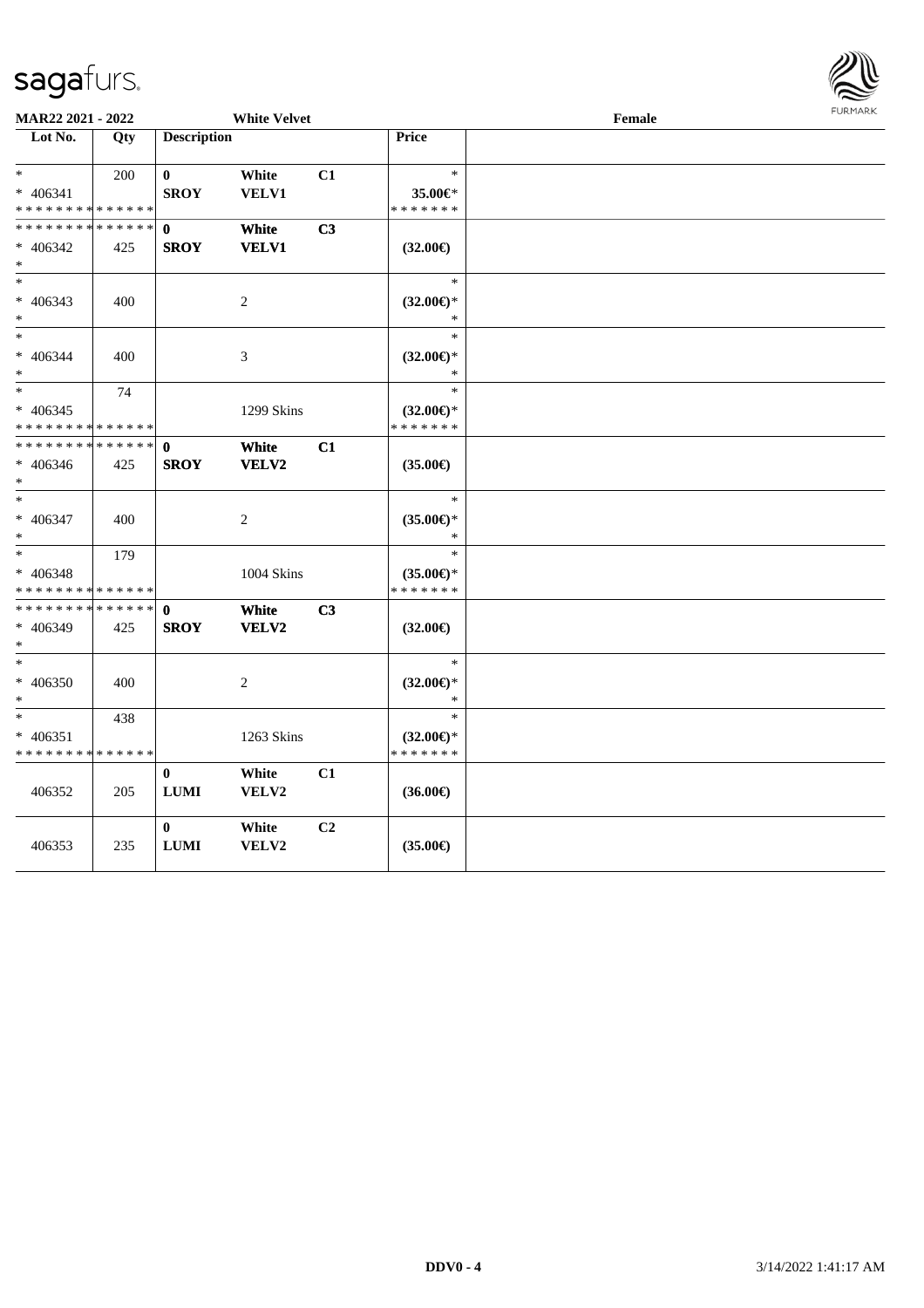

| <b>MAR22 2021 - 2022</b>                   |     |                    | <b>White Velvet</b> |             |                     | Female |  |
|--------------------------------------------|-----|--------------------|---------------------|-------------|---------------------|--------|--|
| Lot No.                                    | Qty | <b>Description</b> |                     |             | Price               |        |  |
|                                            |     |                    |                     |             |                     |        |  |
| * * * * * * * * * * * * * * *              |     | $\mathbf{1}$       | White               | C1          |                     |        |  |
| $* 406401$                                 | 505 | SI                 | <b>VELV1</b>        |             | $(28.50\epsilon)$   |        |  |
| $*$                                        |     |                    |                     |             |                     |        |  |
| $*$                                        |     |                    |                     |             | $\ast$              |        |  |
|                                            |     |                    |                     |             |                     |        |  |
| * 406402                                   | 480 |                    | 2                   |             | $(28.50\epsilon)$ * |        |  |
| $*$                                        |     |                    |                     |             | *                   |        |  |
| $*$                                        | 506 |                    |                     |             | $\ast$              |        |  |
| * 406403                                   |     |                    | 1491 Skins          |             | $(28.50\epsilon)$ * |        |  |
| * * * * * * * * * * * * * *                |     |                    |                     |             | * * * * * * *       |        |  |
| * * * * * * * * * * * * * * *              |     | $\mathbf{1}$       | White               | C3          |                     |        |  |
| $* 406404$                                 | 505 | SI                 | <b>VELV1</b>        |             | 25.50€              |        |  |
|                                            |     |                    |                     |             |                     |        |  |
| $*$                                        |     |                    |                     |             |                     |        |  |
| $*$                                        |     |                    |                     |             | $\ast$              |        |  |
| $* 406405$                                 | 480 |                    | $\overline{c}$      |             | 25.50€*             |        |  |
| $*$                                        |     |                    |                     |             | $\ast$              |        |  |
| $*$                                        |     |                    |                     |             | $\ast$              |        |  |
| $* 406406$                                 | 480 |                    | 3                   |             | 25.50€*             |        |  |
| $*$                                        |     |                    |                     |             | $\ast$              |        |  |
| $\ast$                                     | 176 |                    |                     |             | $\ast$              |        |  |
|                                            |     |                    |                     |             |                     |        |  |
| * 406407<br>* * * * * * * * * * * * * * *  |     |                    | 1641 Skins          |             | 25.50€*             |        |  |
|                                            |     |                    |                     |             | * * * * * * *       |        |  |
|                                            |     | $\mathbf{1}$       | White               | C1          |                     |        |  |
| 406408                                     | 444 | SI                 | VELV2               |             | $(28.50\epsilon)$   |        |  |
|                                            |     |                    |                     |             |                     |        |  |
| * * * * * * * * * * * * * * *              |     | 1                  | White               | C3          |                     |        |  |
| * 406409                                   | 505 | SI                 | VELV2               |             | $(25.50\epsilon)$   |        |  |
| $*$                                        |     |                    |                     |             |                     |        |  |
| $\ast$                                     |     |                    |                     |             | $\ast$              |        |  |
|                                            | 348 |                    |                     |             |                     |        |  |
| $* 406410$                                 |     |                    | 853 Skins           |             | $(25.50\epsilon)$ * |        |  |
| * * * * * * * * * * * * * *                |     |                    |                     |             | * * * * * * *       |        |  |
| * * * * * * * * <mark>* * * * * * *</mark> |     | $\mathbf{1}$       | White               | C2          |                     |        |  |
| $* 406411$                                 | 505 | $\mathbf{I}$       | <b>VELV1</b>        | <b>CHIP</b> | $(24.50\epsilon)$   |        |  |
| $*$                                        |     |                    |                     |             |                     |        |  |
| $*$                                        |     |                    |                     |             | $\ast$              |        |  |
| $* 406412$                                 | 480 |                    | 2                   |             | $(24.50\epsilon)$ * |        |  |
| $*$                                        |     |                    |                     |             | *                   |        |  |
| $\ast$                                     |     |                    |                     |             | $\ast$              |        |  |
|                                            |     |                    |                     |             |                     |        |  |
| $* 406413$                                 | 480 |                    | 3                   |             | $(24.50\epsilon)$ * |        |  |
| $*$                                        |     |                    |                     |             | $\ast$              |        |  |
| $*$                                        | 488 |                    |                     |             | $\ast$              |        |  |
| $* 406414$                                 |     |                    | 1953 Skins          |             | $(24.50\epsilon)$ * |        |  |
| * * * * * * * * * * * * * * *              |     |                    |                     |             | * * * * * * *       |        |  |
| * * * * * * * * * * * * * * *              |     | 1                  | White               | C1          |                     |        |  |
| $* 406415$                                 | 485 | <b>SAGA</b>        | <b>VELV1</b>        |             | $(29.50\epsilon)$   |        |  |
| $*$                                        |     |                    |                     |             |                     |        |  |
| $*$                                        |     |                    |                     |             | $\ast$              |        |  |
|                                            |     |                    |                     |             |                     |        |  |
| $* 406416$                                 | 460 |                    | 2                   |             | $(29.50\epsilon)$ * |        |  |
| $*$                                        |     |                    |                     |             | $\ast$              |        |  |
| $*$                                        |     |                    |                     |             | $\ast$              |        |  |
| $* 406417$                                 | 460 |                    | 3                   |             | $(29.50\epsilon)$ * |        |  |
| $*$                                        |     |                    |                     |             | $\ast$              |        |  |
| $*$                                        |     |                    |                     |             | $\ast$              |        |  |
| $* 406418$                                 | 460 |                    | 4                   |             | $(29.50\epsilon)$ * |        |  |
| $*$                                        |     |                    |                     |             | $\ast$              |        |  |
| $*$                                        |     |                    |                     |             | $\ast$              |        |  |
|                                            |     |                    |                     |             |                     |        |  |
| * 406419                                   | 460 |                    | 5                   |             | $(29.50\epsilon)$ * |        |  |
| $*$                                        |     |                    |                     |             | $\ast$              |        |  |
| $*$                                        |     |                    |                     |             | $\ast$              |        |  |
| $* 406420$                                 | 460 |                    | 6                   |             | $(29.50\epsilon)$ * |        |  |
| $*$                                        |     |                    |                     |             | $\ast$              |        |  |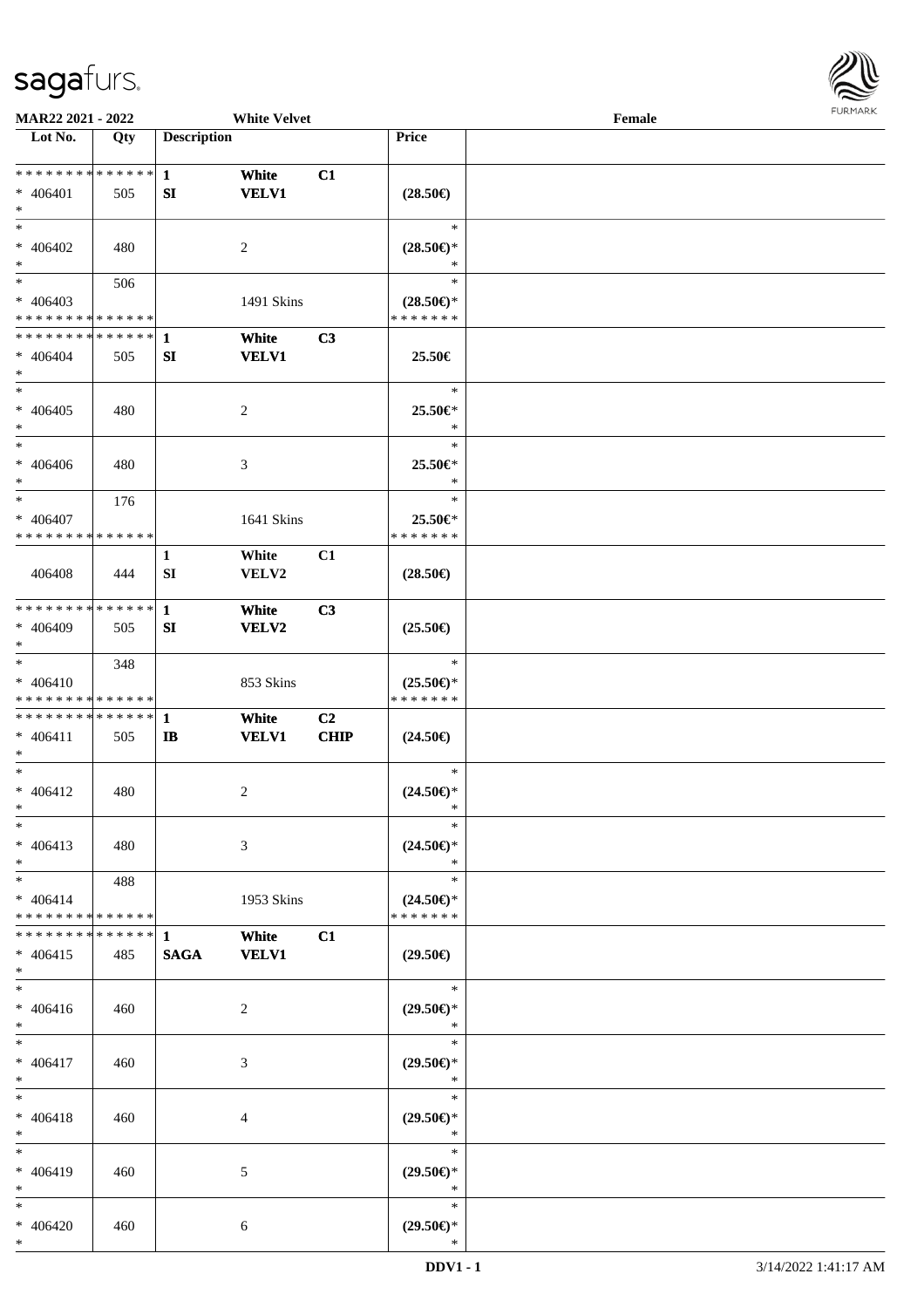\* \* \* \* \* \* \* \* \* \* \* \* \* \*



| MAR22 2021 - 2022                                                            |     |                                       | <b>White Velvet</b>         |                                                | FURMARK<br>Female |  |  |
|------------------------------------------------------------------------------|-----|---------------------------------------|-----------------------------|------------------------------------------------|-------------------|--|--|
| Lot No.                                                                      | Qty | <b>Description</b>                    |                             | Price                                          |                   |  |  |
| $\ast$<br>$* 406421$<br>$\ast$                                               | 460 | $1 \quad \blacksquare$<br><b>SAGA</b> | White<br>C1<br><b>VELV1</b> | $\ast$<br>$(29.50\epsilon)$ *<br>$\ast$        |                   |  |  |
| $\overline{\phantom{0}}$<br>$* 406422$<br>$*$                                | 460 |                                       | $\,8\,$                     | $\ast$<br>$(29.50\epsilon)$ *<br>$\ast$        |                   |  |  |
| $\overline{\phantom{0}}$<br>$* 406423$<br>$*$                                | 460 |                                       | 9                           | $\ast$<br>$(29.50\epsilon)$ *<br>$\ast$        |                   |  |  |
| $\ast$<br>$* 406424$<br>$*$<br>$\frac{1}{*}$                                 | 460 |                                       | 10                          | $\ast$<br>$(29.50\epsilon)$ *<br>$\ast$        |                   |  |  |
| $* 406425$<br>$\ast$<br>$\overline{\phantom{0}}$                             | 460 |                                       | $11\,$                      | $\ast$<br>$(29.50\epsilon)$ *<br>$\ast$        |                   |  |  |
| $* 406426$<br>$\ast$                                                         | 460 |                                       | 12                          | $\ast$<br>$(29.50\epsilon)$ *<br>$\ast$        |                   |  |  |
| $\overline{\phantom{0}}$<br>$* 406427$<br>$\ast$<br>$\overline{\phantom{0}}$ | 460 |                                       | 13                          | $\ast$<br>$(29.50\epsilon)$ *<br>$\ast$        |                   |  |  |
| $* 406428$<br>$\ast$                                                         | 460 |                                       | 14                          | $\ast$<br>$(29.50\epsilon)$ *<br>$\ast$        |                   |  |  |
| $_{\ast}^{-}$<br>* 406429<br>* * * * * * * * * * * * * *                     | 237 |                                       | 6702 Skins                  | $\ast$<br>$(29.50\epsilon)$ *<br>* * * * * * * |                   |  |  |
| * * * * * * * * * * * * * *<br>$* 406430$<br>$\ast$                          | 485 | $\mathbf{1}$<br>$\mathbf{SAGA}$       | C2<br>White<br><b>VELV1</b> | 28.50€                                         |                   |  |  |
| $\overline{\phantom{0}}$<br>$* 406431$<br>$\ast$                             | 460 |                                       | $\sqrt{2}$                  | $\ast$<br>28.50€*<br>$\ast$                    |                   |  |  |
| $\overline{\phantom{0}}$<br>$* 406432$<br>$\ast$                             | 460 |                                       | 3                           | $\ast$<br>$28.50 \in$<br>$\ast$                |                   |  |  |
| $\ast$<br>$* 406433$<br>$*$                                                  | 460 |                                       | $\overline{4}$              | $\ast$<br>28.50€*<br>$\ast$                    |                   |  |  |
| $\overline{\phantom{0}}$<br>$* 406434$<br>$*$                                | 460 |                                       | $\mathfrak{S}$              | $\ast$<br>28.50€*<br>$\ast$                    |                   |  |  |
| $\overline{\ast}$<br>$* 406435$<br>$*$                                       | 460 |                                       | 6                           | $\ast$<br>28.50€*<br>$\ast$                    |                   |  |  |
| $\ast$<br>$* 406436$<br>$*$                                                  | 460 |                                       | $7\phantom{.0}$             | $\ast$<br>28.50€*<br>$*$                       |                   |  |  |
| $*$<br>$* 406437$<br>$*$                                                     | 460 |                                       | $8\,$                       | $\ast$<br>28.50€*<br>$*$                       |                   |  |  |
| $*$<br>$* 406438$<br>$*$                                                     | 460 |                                       | 9                           | $\ast$<br>28.50€*<br>$\ast$                    |                   |  |  |
| $\overline{\phantom{a}^*}$<br>* 406439<br>$*$                                | 460 |                                       | 10                          | $\ast$<br>28.50€*<br>$\ast$                    |                   |  |  |
| $*$<br>$* 406440$                                                            | 404 |                                       | 5029 Skins                  | $\ast$<br>$28.00 \in$ *                        |                   |  |  |

\* \* \* \* \* \* \*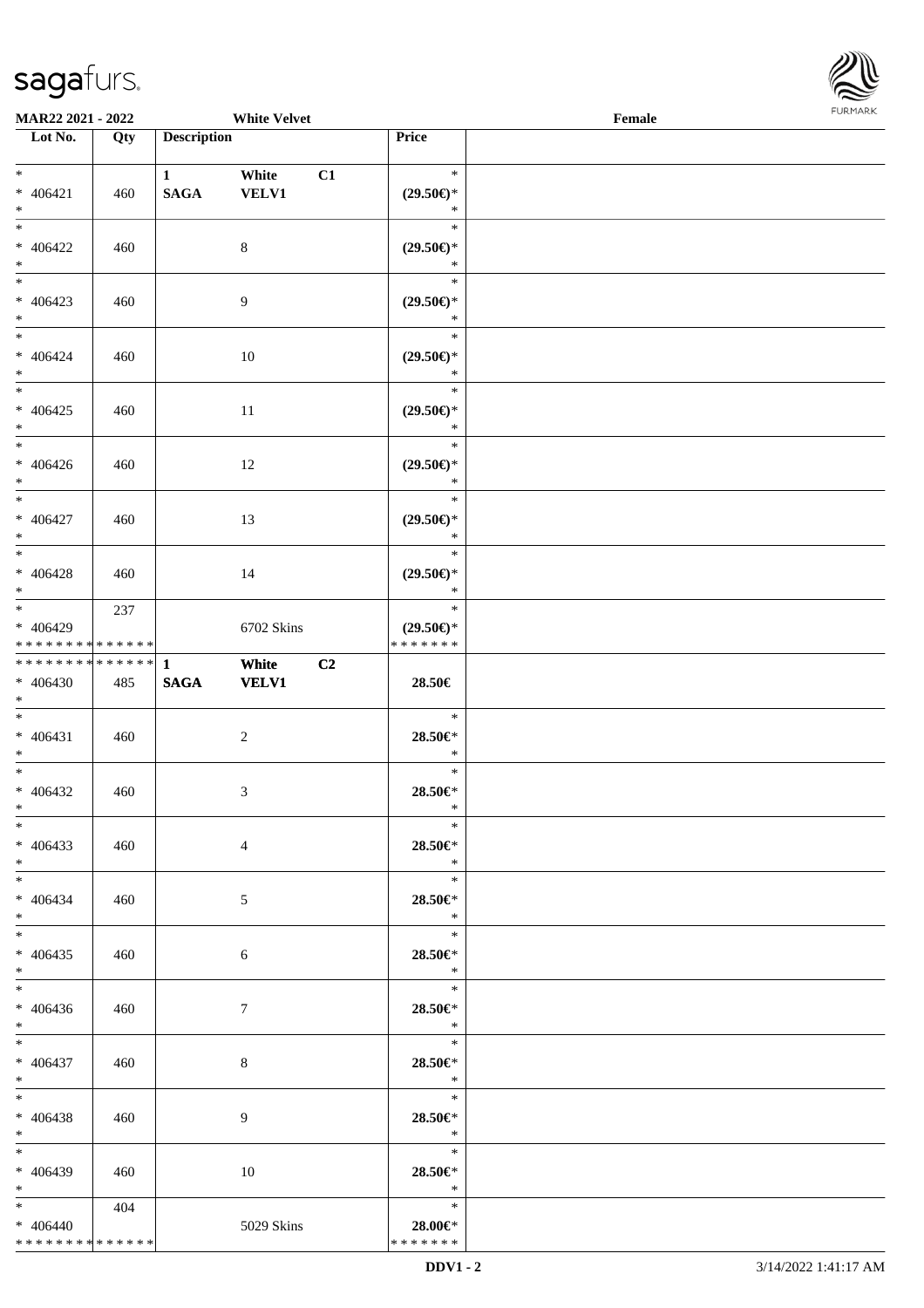\* \* \* \* \* \* \* \* \* \* \* \* \* \*



| <b>MAR22 2021 - 2022</b>                   |             |                    | <b>White Velvet</b> |                     | Female |  |
|--------------------------------------------|-------------|--------------------|---------------------|---------------------|--------|--|
| Lot No.                                    | Qty         | <b>Description</b> |                     | Price               |        |  |
|                                            |             |                    |                     |                     |        |  |
|                                            |             | $\mathbf{1}$       | White<br>C3         |                     |        |  |
| $* 406441$                                 | 485         | <b>SAGA</b>        | <b>VELV1</b>        | $(26.50\epsilon)$   |        |  |
| $*$                                        |             |                    |                     |                     |        |  |
| $*$                                        |             |                    |                     | $\ast$              |        |  |
| $* 406442$                                 | 460         |                    | 2                   | $(26.50\epsilon)$ * |        |  |
| $\ast$                                     |             |                    |                     | $\ast$              |        |  |
|                                            |             |                    |                     | $\ast$              |        |  |
| $* 406443$                                 | 460         |                    | 3                   | $(26.50\epsilon)$ * |        |  |
| $\ast$                                     |             |                    |                     | $\ast$              |        |  |
| $*$                                        |             |                    |                     | $\ast$              |        |  |
| * 406444                                   | 460         |                    | $\overline{4}$      | $(26.50\epsilon)$ * |        |  |
| $*$                                        |             |                    |                     | $\ast$              |        |  |
| $*$                                        |             |                    |                     | $\ast$              |        |  |
| $* 406445$                                 | 460         |                    | 5                   | $(26.50\epsilon)$ * |        |  |
| $\ast$                                     |             |                    |                     | $\ast$              |        |  |
| $\ast$                                     |             |                    |                     | $\ast$              |        |  |
| $* 406446$                                 | 460         |                    | 6                   | $(26.50\epsilon)$ * |        |  |
| $\ast$                                     |             |                    |                     | $\ast$              |        |  |
| $\overline{\ast}$                          |             |                    |                     | $\ast$              |        |  |
| $* 406447$                                 | 460         |                    | $\tau$              | $(26.50\epsilon)$ * |        |  |
| $*$                                        |             |                    |                     | $\ast$              |        |  |
| $\overline{\ast}$                          |             |                    |                     | $\ast$              |        |  |
| $* 406448$                                 | 460         |                    | 8                   | $(26.50\epsilon)$ * |        |  |
| $\ast$                                     |             |                    |                     | $\ast$              |        |  |
|                                            | 202         |                    |                     | $\ast$              |        |  |
| * 406449                                   |             |                    | 3907 Skins          | $(26.50\epsilon)$ * |        |  |
| * * * * * * * *                            | * * * * * * |                    |                     | * * * * * * *       |        |  |
| * * * * * * * * <mark>* * * * * * *</mark> |             | $\mathbf{1}$       | White<br>C1         |                     |        |  |
| * 406450                                   | 485         | <b>SAGA</b>        | <b>VELV2</b>        | $(29.50\epsilon)$   |        |  |
| $*$                                        |             |                    |                     |                     |        |  |
| $\ddot{x}$                                 |             |                    |                     | $\ast$              |        |  |
| $* 406451$                                 | 460         |                    | 2                   | $(29.50\epsilon)$ * |        |  |
| $\ast$                                     |             |                    |                     | $\ast$              |        |  |
| $*$                                        |             |                    |                     | $\ast$              |        |  |
| $* 406452$                                 | 460         |                    | 3                   | $(29.50\epsilon)$ * |        |  |
| $*$ $-$                                    |             |                    |                     | $\ast$              |        |  |
| $*$                                        | 468         |                    |                     | $\ast$              |        |  |
| $* 406453$                                 |             |                    | 1873 Skins          | $(29.50\epsilon)$ * |        |  |
| * * * * * * * * * * * * * * <mark>*</mark> |             |                    |                     | * * * * * * *       |        |  |
|                                            |             |                    | White<br>C3         |                     |        |  |
| $* 406454$                                 | 485         | <b>SAGA</b>        | <b>VELV2</b>        | $(26.50\epsilon)$   |        |  |
| $\ast$                                     |             |                    |                     |                     |        |  |
| $*$                                        |             |                    |                     | $\ast$              |        |  |
| $* 406455$                                 | 460         |                    | 2                   | $(26.50\epsilon)$ * |        |  |
| $*$                                        |             |                    |                     | $\rightarrow$       |        |  |
| $\ddot{x}$                                 |             |                    |                     | $\ast$              |        |  |
| * 406456                                   | 460         |                    | 3                   | $(26.50\epsilon)$ * |        |  |
| $*$                                        |             |                    |                     | $\ast$              |        |  |
| $*$                                        |             |                    |                     | $\ast$              |        |  |
| $* 406457$                                 | 460         |                    | $\overline{4}$      | $(26.50\epsilon)$ * |        |  |
| $*$ $-$                                    |             |                    |                     | $\ast$              |        |  |
| $*$                                        |             |                    |                     | $\ast$              |        |  |
| * 406458                                   | 460         |                    | 5                   | $(26.50\epsilon)$ * |        |  |
| $\ast$                                     |             |                    |                     | $\ast$              |        |  |
| $*$                                        |             |                    |                     | $\ast$              |        |  |
| * 406459                                   | 480         |                    | 6                   | $(26.50\epsilon)$ * |        |  |
| $\ast$                                     |             |                    |                     | $\ast$              |        |  |
| $\ast$                                     | 199         |                    |                     | $\ast$              |        |  |
| * 406460                                   |             |                    | 3004 Skins          | $(26.50\epsilon)$ * |        |  |

\* \* \* \* \* \* \*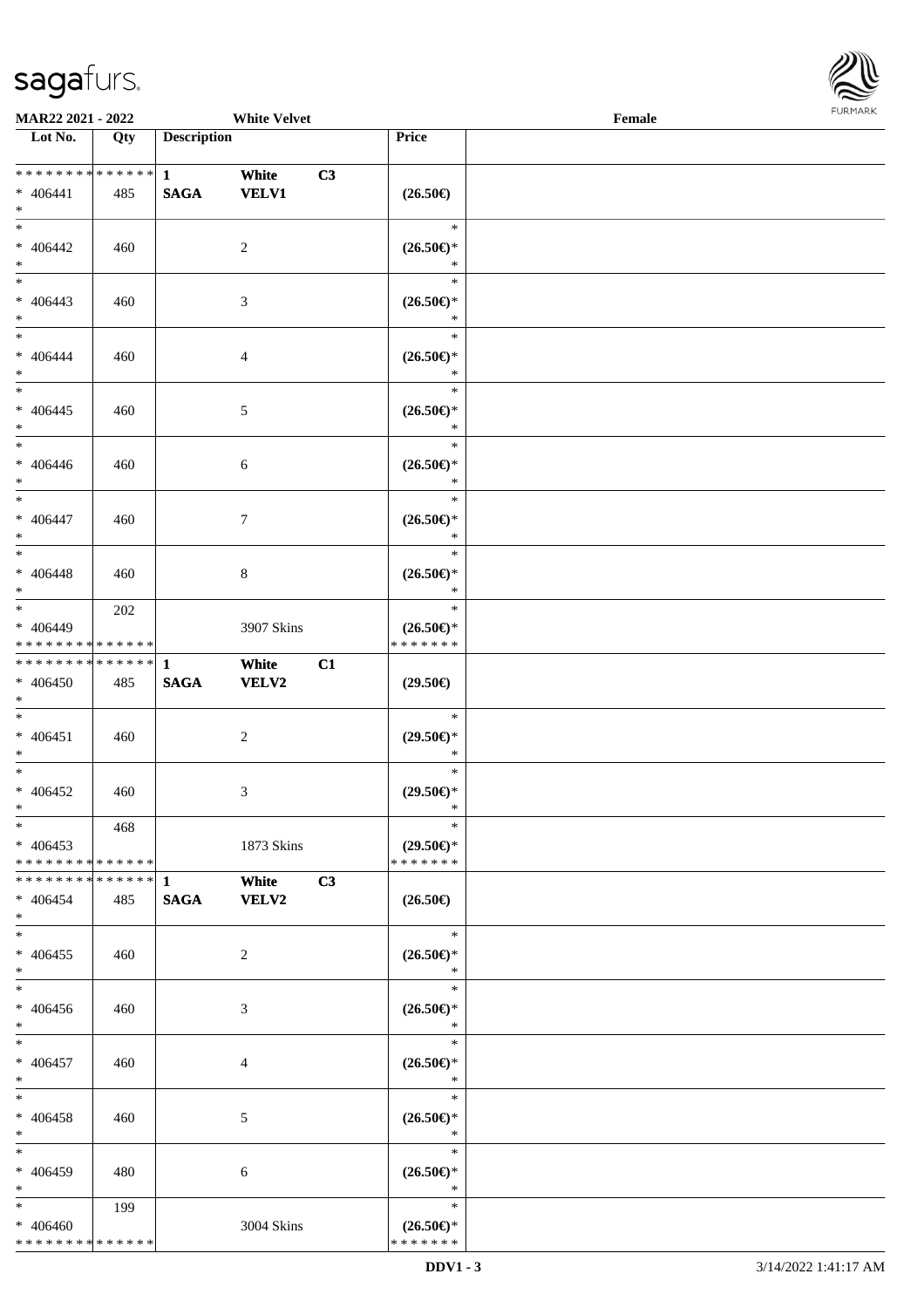

| MAR22 2021 - 2022             |     |                    | <b>White Velvet</b> |                |                                                    | Female |  |
|-------------------------------|-----|--------------------|---------------------|----------------|----------------------------------------------------|--------|--|
| Lot No.                       | Qty | <b>Description</b> |                     |                | Price                                              |        |  |
|                               |     |                    |                     |                |                                                    |        |  |
| * * * * * * * * * * * * * *   |     | $\mathbf{1}$       | White               | C <sub>2</sub> |                                                    |        |  |
| $* 406461$                    | 485 | <b>SAGA</b>        | <b>VELV2</b>        | <b>OPEN</b>    | 24.50€                                             |        |  |
| $*$                           |     |                    |                     |                |                                                    |        |  |
| $*$                           | 320 |                    |                     |                | $\ast$                                             |        |  |
| $* 406462$                    |     |                    | 805 Skins           |                | 24.50€*                                            |        |  |
| * * * * * * * * * * * * * *   |     |                    |                     |                | * * * * * * *                                      |        |  |
| * * * * * * * * * * * * * * * |     | 1                  | White               | C <sub>2</sub> |                                                    |        |  |
| $* 406463$                    | 485 | IA                 | <b>VELV2</b>        | <b>CHIP</b>    | $(25.50\epsilon)$                                  |        |  |
| $*$                           |     |                    |                     |                |                                                    |        |  |
| $*$                           |     |                    |                     |                | $\ast$                                             |        |  |
| $* 406464$                    | 460 |                    | $\overline{c}$      |                | $(25.50\mathnormal{\in}\mathcal{)^{\! \! \times}}$ |        |  |
| $*$                           |     |                    |                     |                | $\ast$                                             |        |  |
| $*$                           |     |                    |                     |                | $\ast$                                             |        |  |
| $* 406465$                    | 460 |                    | $\mathfrak{Z}$      |                | $(25.50\epsilon)$ *                                |        |  |
| $*$                           |     |                    |                     |                | $\ast$                                             |        |  |
| $*$                           |     |                    |                     |                | $\ast$                                             |        |  |
| $* 406466$                    | 460 |                    | 4                   |                | $(25.50\epsilon)$ *                                |        |  |
| $*$                           |     |                    |                     |                | $\ast$                                             |        |  |
| $*$                           |     |                    |                     |                | $\ast$                                             |        |  |
| $* 406467$                    | 460 |                    | 5                   |                | $(25.50\epsilon)$ *                                |        |  |
| $*$                           |     |                    |                     |                | $\ast$                                             |        |  |
| $*$                           |     |                    |                     |                | $\ast$                                             |        |  |
| $* 406468$                    | 460 |                    | 6                   |                | $(25.50\epsilon)$ *                                |        |  |
| $*$                           |     |                    |                     |                | $\ast$                                             |        |  |
| $*$                           |     |                    |                     |                | $\ast$                                             |        |  |
| $* 406469$                    |     |                    |                     |                |                                                    |        |  |
| $*$                           | 460 |                    | 7                   |                | $(25.50\epsilon)$ *<br>$\ast$                      |        |  |
| $\ast$                        |     |                    |                     |                | $\ast$                                             |        |  |
|                               |     |                    |                     |                |                                                    |        |  |
| $* 406470$                    | 460 |                    | $\,8\,$             |                | $(25.50\epsilon)$ *                                |        |  |
| $*$                           |     |                    |                     |                | $\ast$                                             |        |  |
| $*$                           | 329 |                    |                     |                | $\ast$                                             |        |  |
| * 406471                      |     |                    | 4034 Skins          |                | $(25.50\epsilon)$ *                                |        |  |
| * * * * * * * * * * * * * *   |     |                    |                     |                | * * * * * * *                                      |        |  |
| * * * * * * * * * * * * * *   |     | $\mathbf{1}$       | White               | C1             |                                                    |        |  |
| $* 406472$                    | 465 | <b>SROY</b>        | <b>VELV1</b>        |                | 31.00€                                             |        |  |
| $*$                           |     |                    |                     |                |                                                    |        |  |
| $*$                           |     |                    |                     |                | $\ast$                                             |        |  |
| $* 406473$                    | 440 |                    | 2                   |                | $31.00 \in$ *                                      |        |  |
| $*$                           |     |                    |                     |                | $\ast$                                             |        |  |
| $*$                           |     |                    |                     |                | $\ast$                                             |        |  |
| $* 406474$                    | 440 |                    | 3                   |                | $31.00 \in$                                        |        |  |
| $*$                           |     |                    |                     |                | $\ast$                                             |        |  |
| $*$                           |     |                    |                     |                | $\ast$                                             |        |  |
| $* 406475$                    | 440 |                    | 4                   |                | 31.00€*                                            |        |  |
| $*$                           |     |                    |                     |                | $\ast$                                             |        |  |
| $*$ $*$                       | 471 |                    |                     |                | $\ast$                                             |        |  |
| $* 406476$                    |     |                    | 2256 Skins          |                | $31.00 \in$ *                                      |        |  |
| * * * * * * * * * * * * * *   |     |                    |                     |                | * * * * * * *                                      |        |  |
|                               |     |                    | White               | C <sub>3</sub> |                                                    |        |  |
| * 406477                      | 465 | <b>SROY</b>        | <b>VELV1</b>        |                | $(28.50\epsilon)$                                  |        |  |
| $*$ $*$                       |     |                    |                     |                |                                                    |        |  |
| $*$                           |     |                    |                     |                | $*$                                                |        |  |
| $* 406478$                    | 440 |                    | 2                   |                | $(28.50\epsilon)$ *                                |        |  |
| $*$ $*$                       |     |                    |                     |                | $\ast$                                             |        |  |
| $*$ and $*$                   | 331 |                    |                     |                | $\ast$                                             |        |  |
| * 406479                      |     |                    | 1236 Skins          |                | $(28.50\epsilon)$ *                                |        |  |
| * * * * * * * * * * * * * *   |     |                    |                     |                | * * * * * * *                                      |        |  |
|                               |     |                    | White               | C1             |                                                    |        |  |
| * 406480                      | 465 | <b>SROY</b>        | <b>VELV2</b>        |                | $(31.00\epsilon)$                                  |        |  |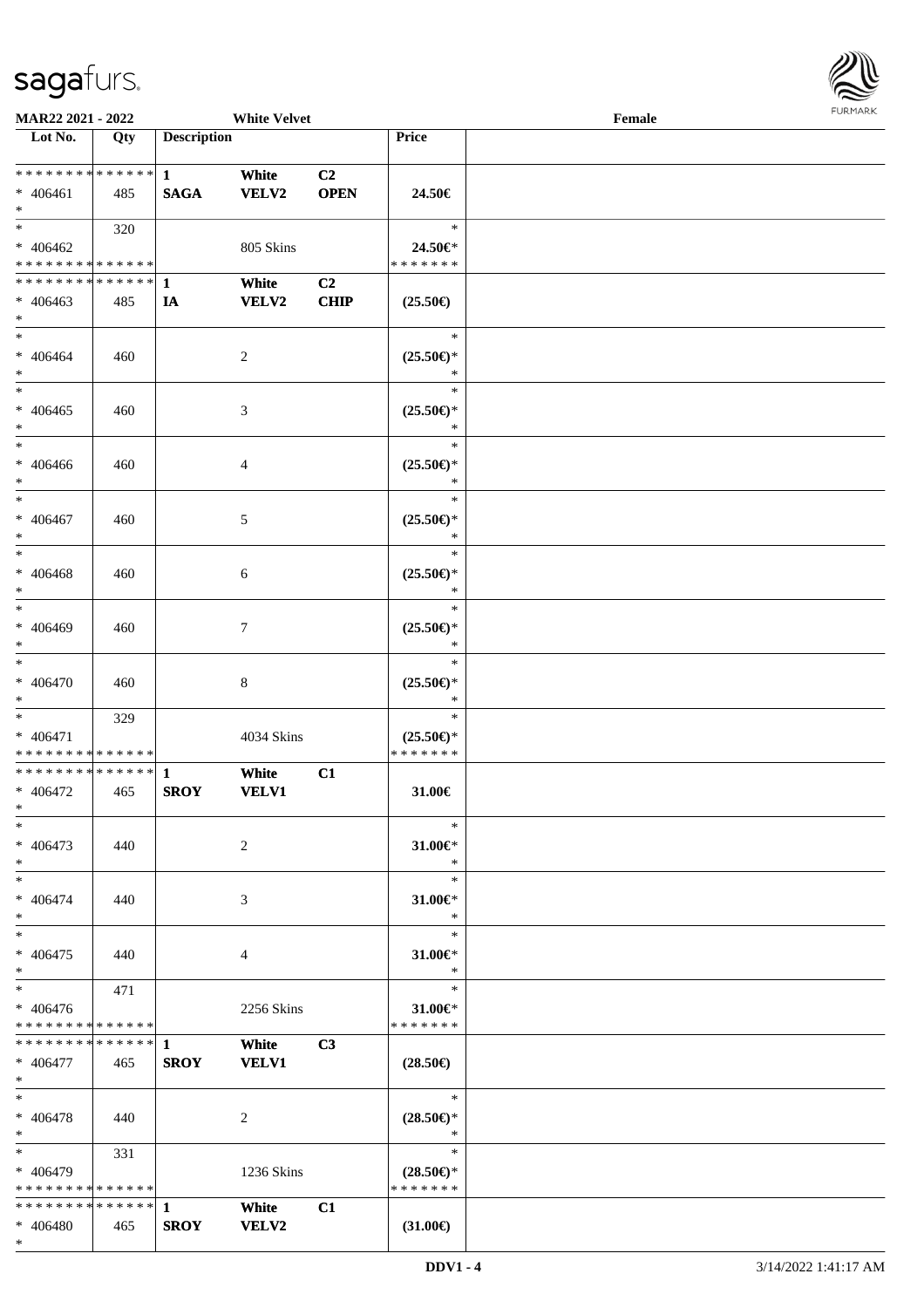

| MAR22 2021 - 2022           |     |                    | <b>White Velvet</b> |                |                     | Female | <b>FURMARK</b> |
|-----------------------------|-----|--------------------|---------------------|----------------|---------------------|--------|----------------|
| Lot No.                     | Qty | <b>Description</b> |                     |                | <b>Price</b>        |        |                |
| $*$                         | 439 |                    | White               | C1             | $\ast$              |        |                |
| $* 406481$                  |     | <b>SROY</b>        | <b>VELV2</b>        |                | $(31.00\epsilon)$ * |        |                |
| **************              |     |                    |                     |                | * * * * * * *       |        |                |
|                             |     |                    | <b>White</b>        | C <sub>3</sub> |                     |        |                |
| $* 406482$                  | 465 | <b>SROY</b>        | <b>VELV2</b>        |                | $(28.50\epsilon)$   |        |                |
| $\ast$                      |     |                    |                     |                |                     |        |                |
| $*$                         | 483 |                    |                     |                | $\ast$              |        |                |
| $* 406483$                  |     |                    | 948 Skins           |                | $(28.50\epsilon)$ * |        |                |
| * * * * * * * * * * * * * * |     |                    |                     |                | * * * * * * *       |        |                |
|                             |     | 1                  | White               | C1             |                     |        |                |
| 406484                      | 137 | <b>LUMI</b>        | <b>VELV2</b>        |                | $(32.00\epsilon)$   |        |                |
|                             |     |                    |                     |                |                     |        |                |
|                             |     | 1                  | White               | C <sub>2</sub> |                     |        |                |
| 406485                      | 206 | <b>LUMI</b>        | <b>VELV2</b>        |                | $(31.00\epsilon)$   |        |                |
|                             |     |                    |                     |                |                     |        |                |
|                             |     | 1                  | White               | C1             |                     |        |                |
| 406486                      | 30  | <b>LUMI</b>        | <b>VELV1</b>        | <b>TOP</b>     | 310.00€             |        |                |
|                             |     |                    |                     |                |                     |        |                |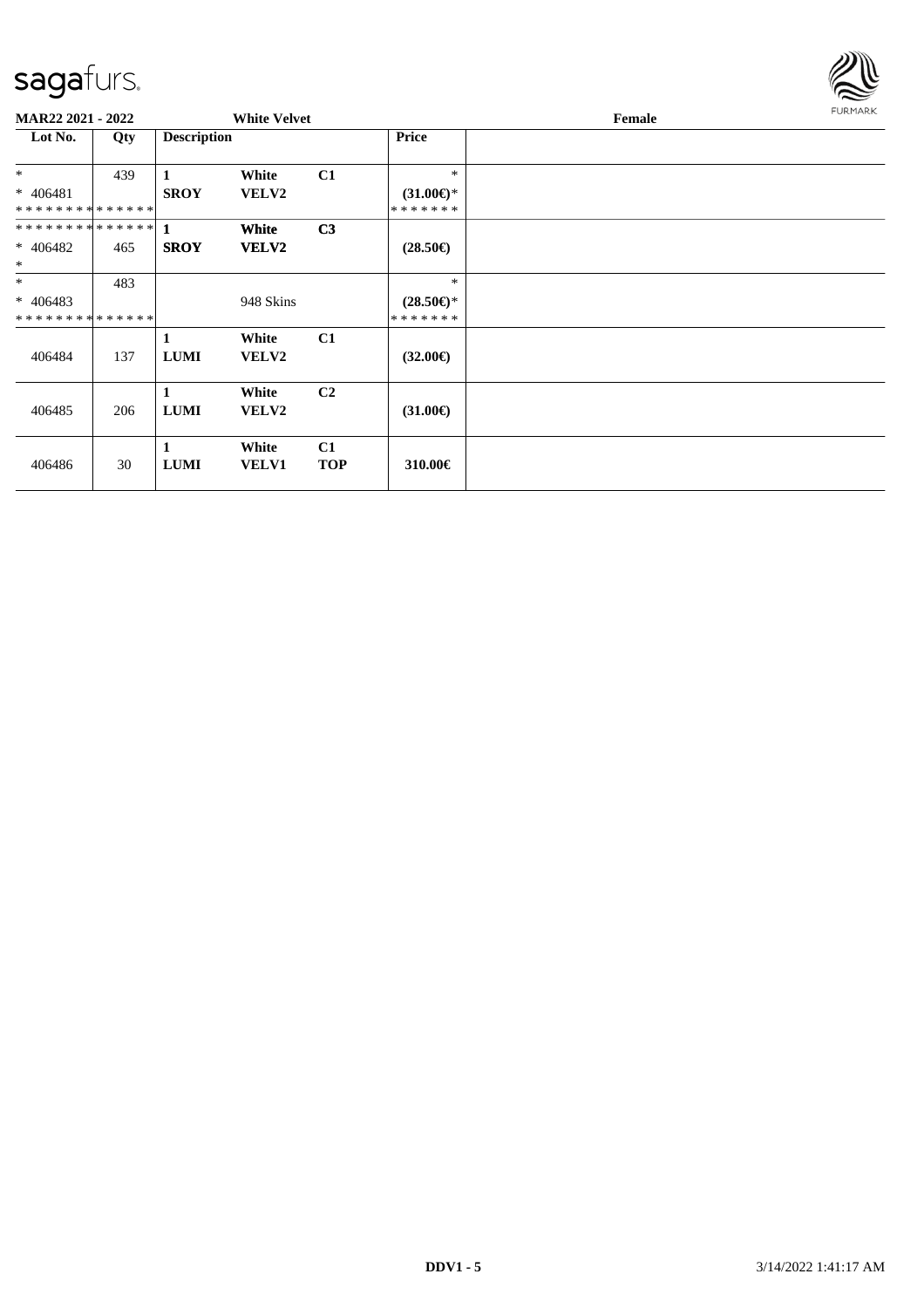

| MAR22 2021 - 2022                                |     |                               | <b>White Velvet</b>   |                |                                       | Female | <b>FURMARK</b> |
|--------------------------------------------------|-----|-------------------------------|-----------------------|----------------|---------------------------------------|--------|----------------|
| Lot No.                                          | Qty | <b>Description</b>            |                       |                | Price                                 |        |                |
| 406541                                           | 488 | $\overline{2}$<br><b>SI</b>   | White<br><b>VELV1</b> | C1             | $(23.00\epsilon)$                     |        |                |
| ************** 2<br>$* 406542$<br>$*$            | 460 | <b>SAGA</b>                   | White<br><b>VELV1</b> | C <sub>2</sub> | $(24.50\epsilon)$                     |        |                |
| $*$<br>$* 406543$<br>* * * * * * * * * * * * * * | 152 |                               | 612 Skins             |                | $*$<br>$(24.50\epsilon)$ *<br>******* |        |                |
| 406544                                           | 440 | $\overline{2}$<br><b>SROY</b> | White<br><b>VELV2</b> | C1             | $(26.50\epsilon)$                     |        |                |
| 406545                                           | 75  | $\overline{2}$<br><b>SROY</b> | White<br><b>VELV2</b> | C <sub>2</sub> | $(25.50\epsilon)$                     |        |                |
| 406546                                           | 87  | $\overline{2}$<br><b>SROY</b> | White<br><b>VELV2</b> | C <sub>2</sub> | $(25.50\epsilon)$                     |        |                |